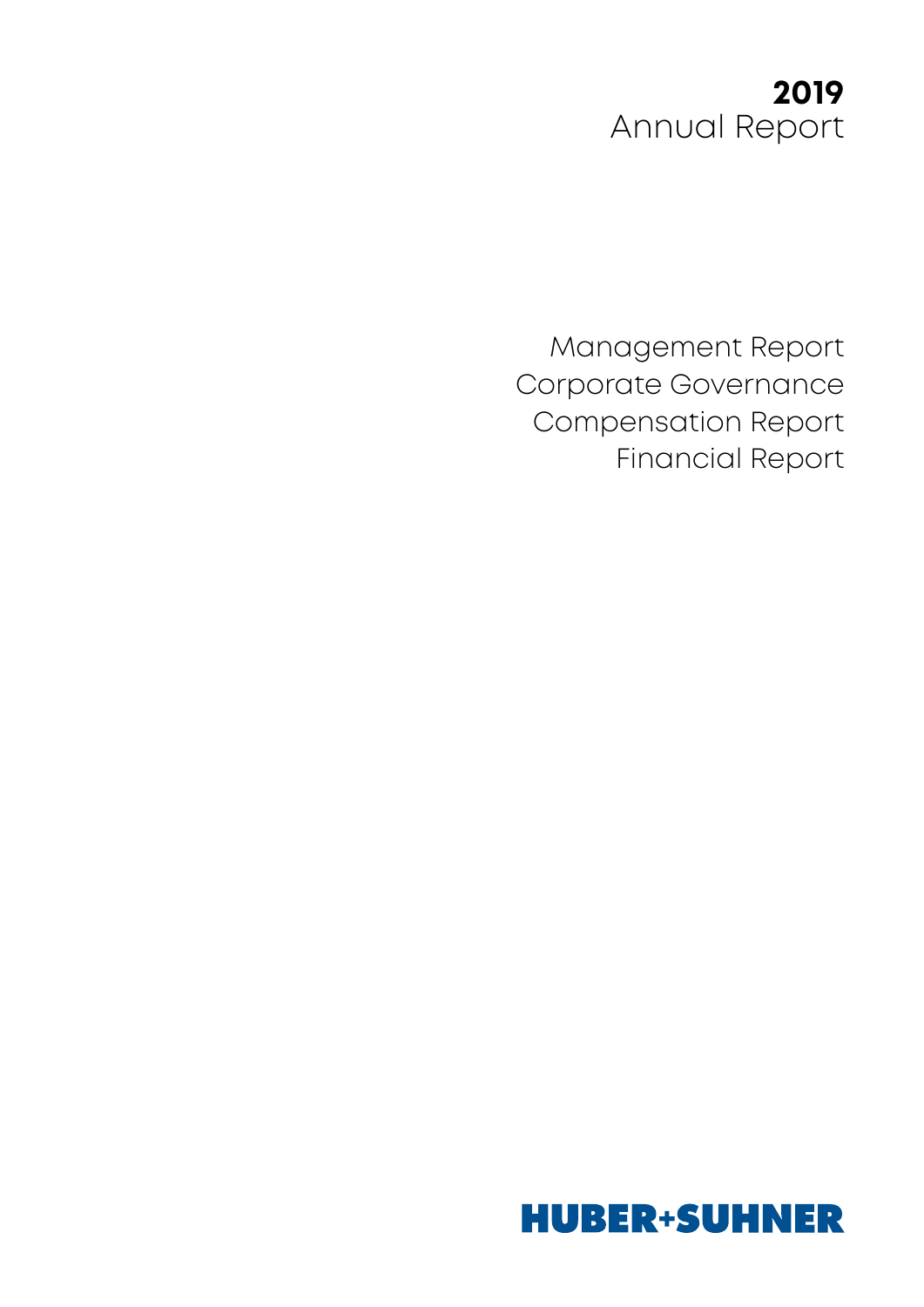## **Contents**

### Management Report 2019

| 1 Overview                           | 2 |
|--------------------------------------|---|
| 2. Letter to Shareholders            | 3 |
| 3 Focus                              | 5 |
| 4 Technology Segments                | 7 |
| 5 Divisions                          | 8 |
| 6 Key Figures and Financial Calendar | 9 |

### Corporate Governance 2019

| 1 Group structure and shareholders        | 11 |
|-------------------------------------------|----|
| 2 Capital structure                       | 12 |
| 3 Board of Directors                      | 12 |
| 4 Executive Group Management              | 17 |
| 5 Compensation, shareholdings and loans   | 19 |
| 6 Shareholders' participation rights      | 19 |
| 7 Changes of control and defence measures | 19 |
| 8 Auditors                                | 19 |
| 9 Information policy                      | 20 |

### Compensation Report 2019

| 1 Guidelines and responsibilities                                                                                  | 22 |
|--------------------------------------------------------------------------------------------------------------------|----|
| 2 Compensation system for the Board of Directors                                                                   | 22 |
| 3 Compensation system for the<br><b>Executive Group Management</b>                                                 | 23 |
| 4 Determining method                                                                                               | 25 |
| 5 Compensation for the members of the<br>Board of Directors and Executive Group<br>Management for fiscal year 2019 | つん |
| 6 Report of the statutory auditor<br>on the compensation report                                                    | 28 |

### Financial Report 2019

| Share Data                                     |    |
|------------------------------------------------|----|
| Financial Statements HUBER+SUHNFR AG           | 56 |
| <b>HUBER+SUHNER Group Financial Statements</b> | 29 |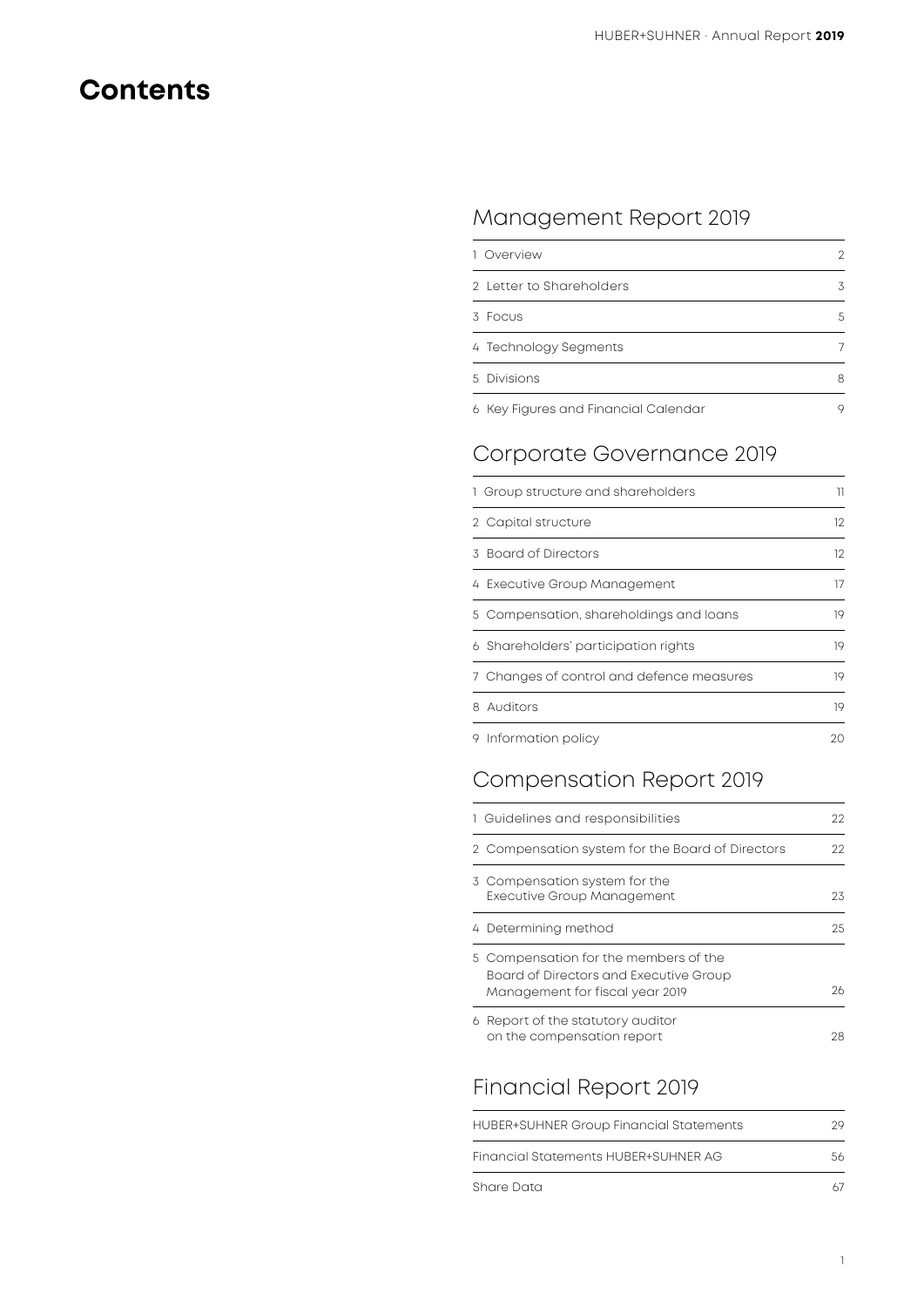## **Management Report 2019**



#### 2018 2019 in CHF million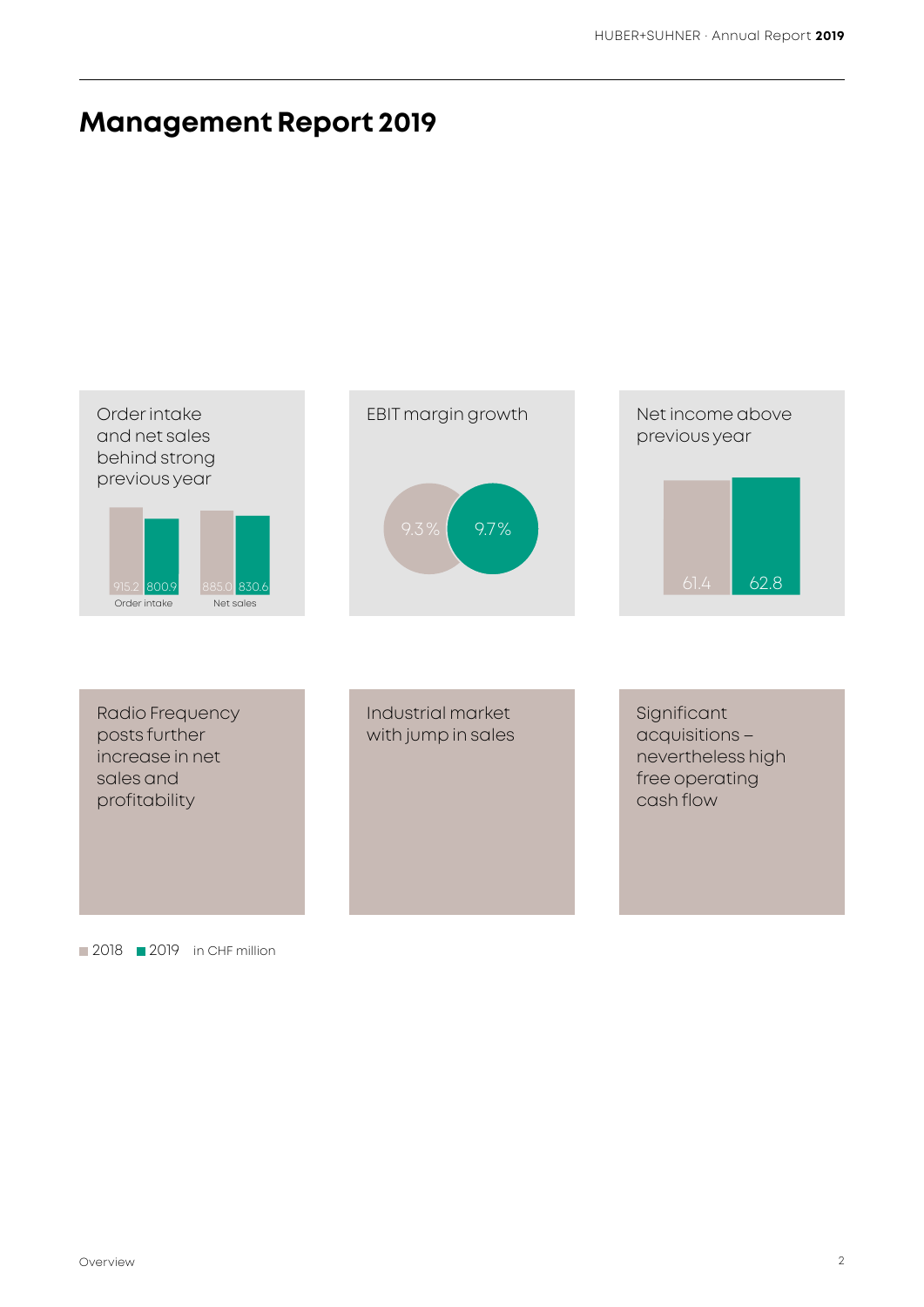## **HUBER+SUHNER improves profit despite lower net sales**



Urs Ryffel (CEO) and Urs Kaufmann (Chairman)

Following three years of strong growth, HUBER+SUHNER saw a decline in order intake and net sales in the financial year 2019. Despite this, the company slightly improved the profit in the reporting year.

At Group level, order intake stood at CHF 800.9 million (previous year CHF 915.2 million), representing a decline of 12.5 %. There were two main reasons for this: a 21.1 % decline in Fiber Optics, attributable to a large-scale 4G project coming to an end, as expected, on the Indian subcontinent, and a 15.0 % decline in Low Frequency as a result of the weaker railway market in China. In Radio Frequency by contrast, there was a marginal increase in order intake of 1.4 %.

Therefore, net sales overall were down 6.1 % at CHF 830.6 million (PY CHF 885.0 million). Adjusted for currency, copper and portfolio effects, the organic decline was 4.6 %. In the technology segments, net sales developed as follows: Radio Frequency +7.7 %, Fiber Optics -15.5 % and Low Frequency -7.4 %. These developments also resulted in a shift in the net sales share in the main regions: 50 % in EMEA (PY 44 %), 30 % in APAC (PY 37 %) and 20 % in the Americas (PY 19 %). The four strategic growth initiatives developed at a varied pace and resulted in growth overall again.

More funds were dedicated to developing medium-term opportunities with growth potential, resulting in a 15 % increase in research and development expenses year on year to CHF 42.1 million.

The Group was able to reduce selling, general and administrative expenses through stringent cost management. Together with an improved business mix, this contributed to a significantly higher gross margin and increased profitability. The EBIT margin increased to 9.7 % (PY 9.3 %), which is at the upper end of the medium-term target range of 8–10 %.

In absolute figures, the EBIT of CHF 80.5 million was only marginally down on the previous year (CHF 82.5 million). Net income improved to CHF 62.8 million (PY CHF 61.4 million) on account of a lower tax rate. Return on sales therefore increased to 7.6 % (PY 6.9 %).

Despite the acquisitions made, free operating cash flow stood at a high CHF 45.1 million (PY CHF 71.7 million). The number of permanent employees worldwide grew by 367 to 4823 in the reporting year (4576 full-time equivalents – annual average). This increase was attributable to the aforementioned acquisition as well as the transitioning of some temporary workers to permanent contracts. In Switzerland, the total number of employees remained stable (1256; PY 1261).

#### **Double-digit growth in industrial, decline in communication and transportation markets**

Early in the year under review, the communication market showed signs of reduced activity with roll-outs of the 4G/LTE standard for mobile phone networks, resulting in a significant 24.4 % decline in order intake to CHF 307.4 million and a 20.8 % decline in net sales to CHF 317.8 million. For the transportation market as a whole, order intake stood at CHF 239.5 million (-11.7 %) and net sales at CHF 248.5 million (-7.7 %), with heterogeneous developments in the individual submarkets. The large railway market was unable to sustain the strong growth of the previous year, which had been particularly marked in Asia. In the automotive submarket, net sales of solutions for conventional vehicles fell slightly short of the previous year, while electric vehicles recorded a slight increase.

The industrial market again grew across a broad front. Order intake increased to CHF 254.0 million (+6.9 %), and net sales rose sharply to CHF 264.3 million (+23.1 %). The aerospace and defense growth initiative as well as the test and measurement core market both reported the strongest development.

#### **Growth in Radio Frequency technology segment, further improving strong profitability**

The Radio Frequency technology segment reported another very successful year. Order intake increased by 1.4 % to CHF 272.8 million and net sales rose by 7.7 % to CHF 275.2 million. The EBIT margin was up again to a high 17.1 % (PY 16.0 %). The high degree of differentiation in terms of quality and performance features of the radio frequency solutions led to broad-based growth in a wide range of industrial and transportation applications. The portfolio acquisitions of special antennas made in the year under review ideally complement the existing product range. .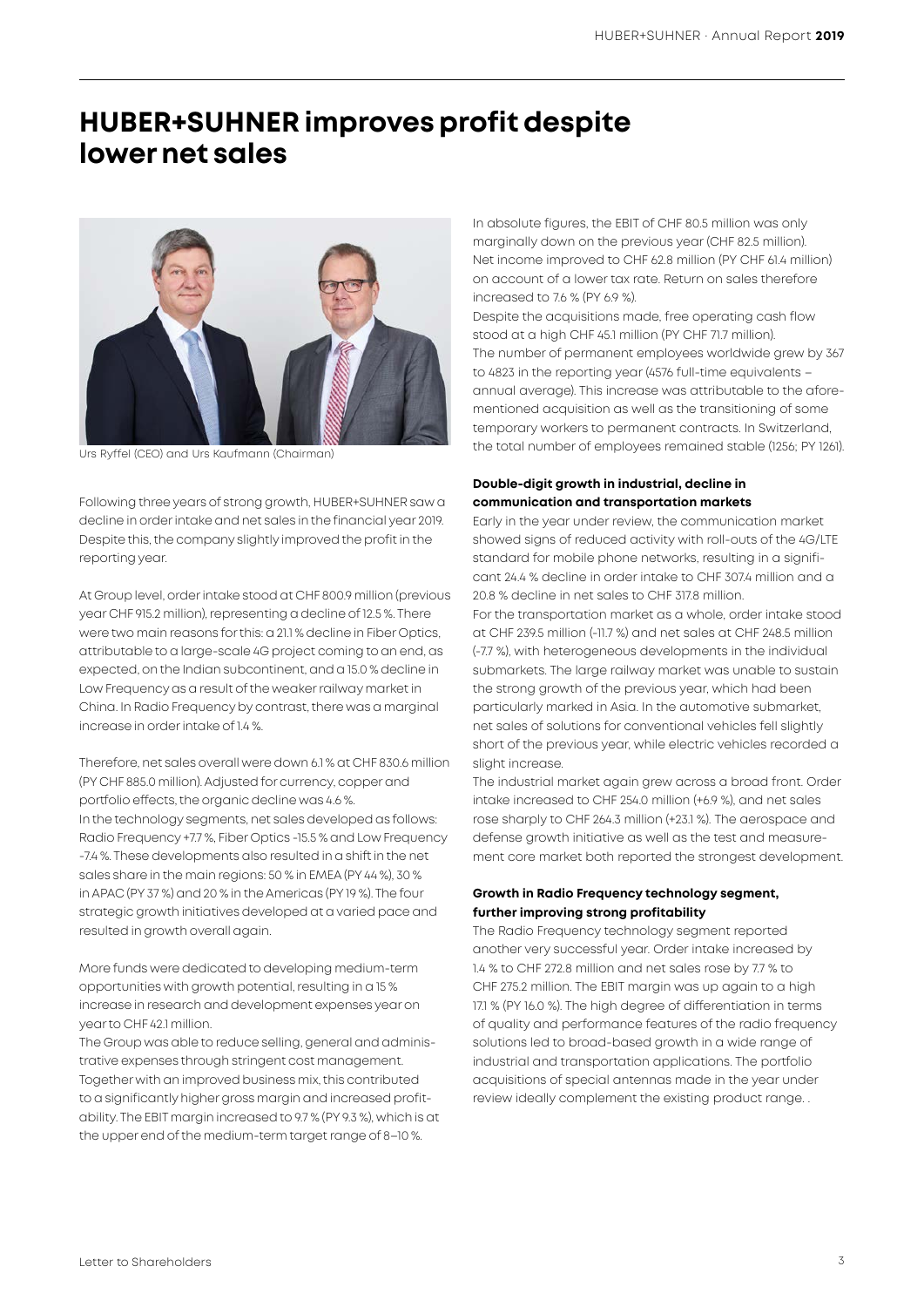#### **Fiber Optics technology segment improves profitability despite lower volumes**

In the Fiber Optics technology segment, lower volumes from 4G mobile communications infrastructure projects in India left a clear mark. Order intake fell by 21.1 % to CHF 274.7 million, while net sales decreased by 15.5 % to CHF 285.6 million. Despite this, active development of higher-margin business helped to grow the EBIT margin to 6.6 % (PY 5.9 %). The innovative products as well as the know-how of the acquired BKtel are complementary to the existing product range and provide the Group with new options for extended overall solutions beyond fiber optics.

#### **Low Frequency technology segment holds its own in a more demanding environment**

After the strong growth in 2018, the Chinese railway market lagged behind the previous year. In the Low Frequency technology segment, order intake stood at CHF 253.4 million, representing a year-on-year decline of 15.0 %. Net sales fell by 7.4 % to CHF 269.8 million. The lower utilisation of production capacity put pressure on the EBIT margin (8.0 %; PY 9.8 %). In the automotive submarket, new customer projects were won with components and complete solutions comprising high-voltage cables and distribution units for electric vehicles. In the expansion of the charging infrastructure, which is vital for the further development of electromobility, the company succeeded in consolidating its leading position in the area of high-power charging systems.

#### **Risk management**

At its meeting on 5 December 2019, the Board of Directors assessed the business risks as part of its ongoing risk management and approved the 2019 report including the defined measures.

#### **Dividend**

The Board of Directors proposes to the Annual General Meeting a payout of CHF 1.60 per share, corresponding to a payout ratio of 50 %.

#### **Change to the Board of Directors**

George H. Müller, a long-standing member of the Board of Directors of HUBER+SUHNER AG, will not stand for re-election at the next Annual General Meeting. The Board of Directors would like to thank George H. Müller for his commitment and contribution to the development of HUBER+SUHNER over the past 19 years and will not propose any additions to the Board at the Annual General Meeting. As a result, the Board of Directors will thereafter consist of six members.

#### **Outlook**

With a view to the main markets, the company expects the expansion of the 5G mobile network infrastructure to gain momentum in the communication market. In the transportation market, tenders for railway projects indicate a positive market environment. In the industrial market, highly differentiated products continue to offer opportunities in a large number of applications. The company remains confident in the prospects for further development in the four growth initiatives and also expects a positive contribution from the acquisition of BKtel.

Following the lower order intake during the second half of the reporting year, a rather restrained start to the current year is to be expected. It is certain that the measures against the spread of the coronavirus in the Chinese market will have negative effects directly on local sales and indirectly on the global value chains with Chinese participation. At this point in time it is unclear how the presumed geographical expansion of the corona crisis will possibly impact business in additionally affected regions.

HUBER+SUHNER will specify its sales outlook for the current fiscal year when presenting its half-year figures. From today's perspective, the aim remains unchanged to achieve an EBIT margin within the medium-term target range of 8–10 % for the full year 2020.

#### **Our sincere thanks**

In 2019, the Group celebrated fifty years since the merger of the two founding companies to create HUBER+SUHNER AG in 1969. The reporting year will therefore go down in the company's history as a very special one. On behalf of the Board of Directors and Executive Group Management, we would like to thank all our employees for their excellent work and high level of dedication in a challenging year. We would also like to express our sincere thanks to all shareholders, customers and suppliers for their valued cooperation and trust.

Urs Kaufmann Urs Ryffel Chairman of the Board of Directors CEO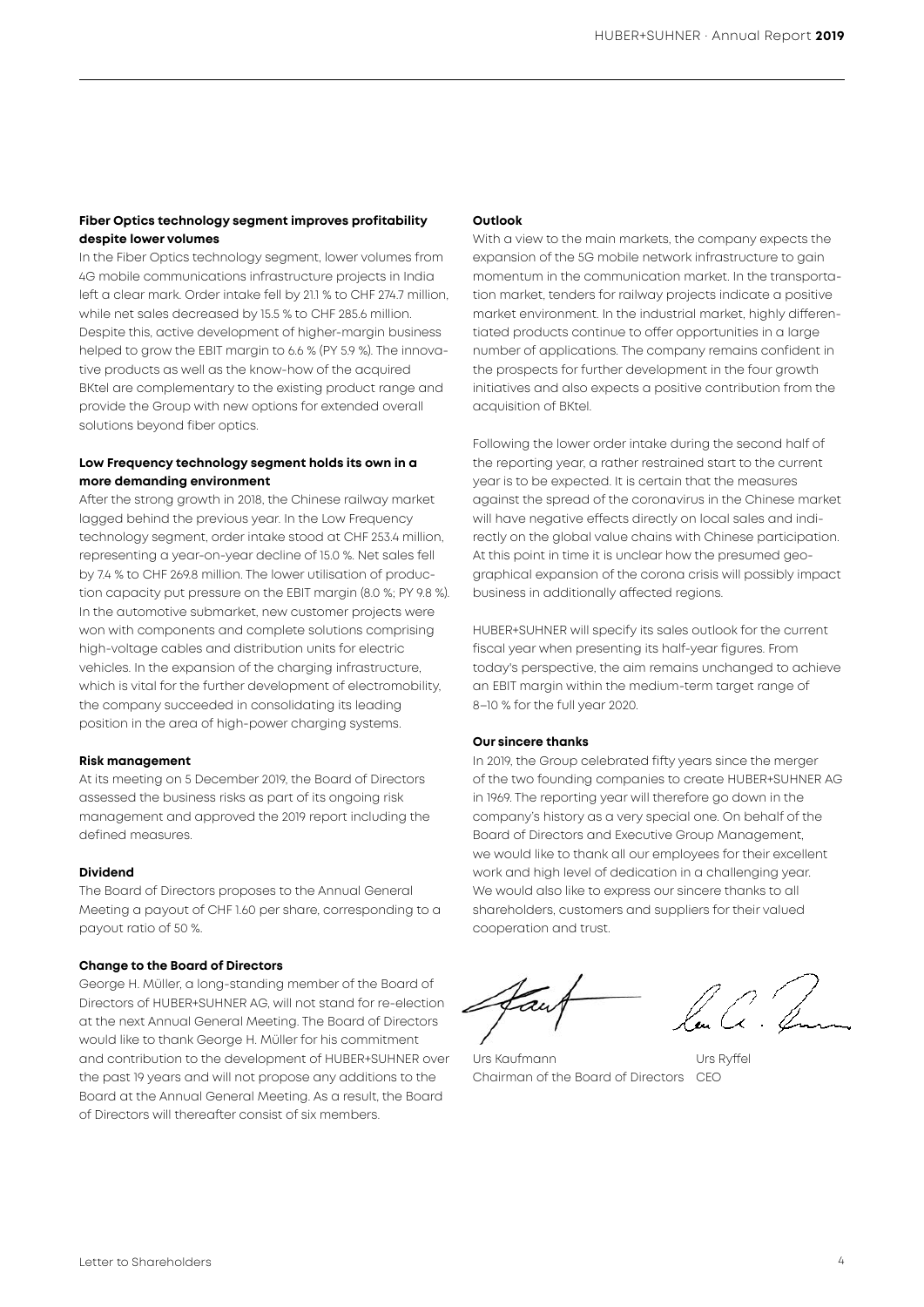## **HUBER+SUHNER milestones**

Fascinating stories about HUBER+SUHNER, its products and their added value for customers and other stakeholders

### 5G antennas for Deutsche Telekom



Small cells are playing an important role in the densification of Deutsche Telekom networks. Within the area that they cover, they provide a significant increase in data capacity; currently, up to an additional 150 Mbps. The new HUBER+SUHNER antenna range is enabling this increase in bandwidth using MIMO (Multiple Input Multiple Output) technology. Multiple antennas in a single housing allow multiple data streams to be sent and received simultaneously.

Small cell antennas are a key element of our expansion strategy. The new antennas enable us to provide targeted coverage of squares and streets. This will enable us to create more capacity in the inner cities and thus further optimise our network. One great additional benefit of the antennas from our Swiss partner is the flexible handling: we can switch over to 5G in just a few simple steps.<sup>"</sup>

**Walter Goldenits, Head of Technology at Telekom Deutschland**

## Helping buses go digital



When it comes to antennas for public transport, the availability of mobile communication in trains and buses is paramount. The example of the bus manufacturer MAN demonstrates how the right communication solutions not only

allow public transport users to access the Internet, but also ensure convenience and security. For MAN, HUBER+SUHNER supplied custom SENCITY® Road antennas that can send and receive 4G, GPS and Wi-Fi signals. Thanks to these antennas, operators of MAN buses enjoy digital monitoring, maintenance and analysis features, and can provide their passengers with mobile Internet access. To avoid roaming costs, a Wi-Fi antenna has been integrated into the system, also allowing the exchange of data while the bus is in the depot. An additional GPS antenna improves connectivity and tracking, which also benefits passengers.

Wireless vehicle connectivity is a major focus at MAN and an area where a lot of research is needed. To make this possible, we have to work closely with our suppliers. HUBER+SUHNER offers highquality products with all the necessary industry certifications, tests and registrations. Many challenges will have to be overcome in the future to ensure the best possible connectivity of our vehicles. We rely on our partner HUBER+SUHNER to meet our requirements and make our service more attractive.<sup>"</sup>

**Siegfried Seidel, Product Marketing & Technical Support Bus, MAN Truck & Bus Deutschland GmbH**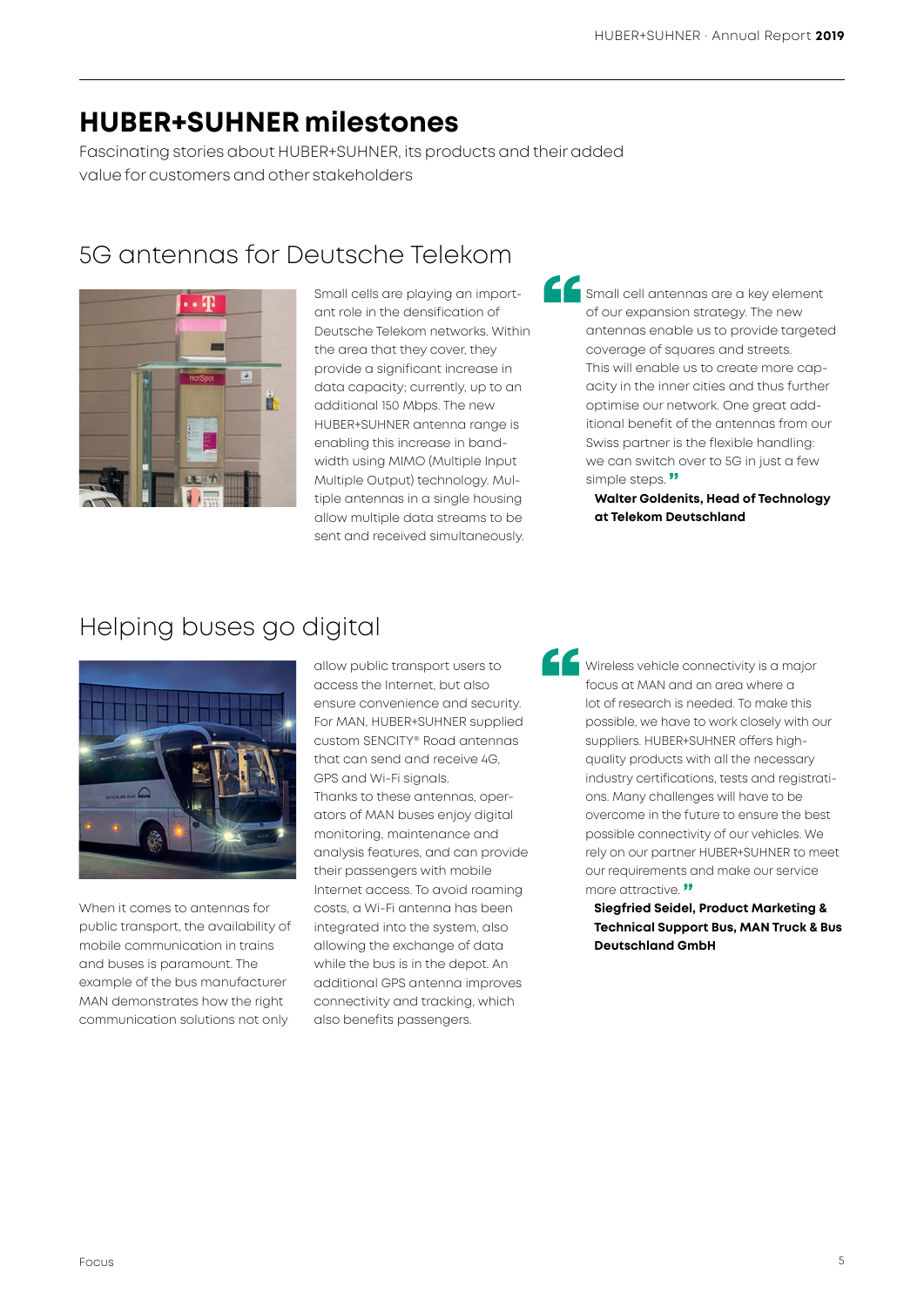#### **50 years HUBER+SUHNER**

Connecting with you



This is the motto under which the company was making contact with customers, employees, shareholders and other stakeholders at 50th anniversary celebrations worldwide.

**Communication** Acquisition of BKtel



The acquisition strengthens the position in broadband communication and optical transmission technology while offering new opportunities in advanced communication and 3D scanning solutions.



**Transportation** EV Automotive

HUBER+SUHNER received approval from a European-American car manufacturer to supply a customerspecific cable solution for electric vehicles.

#### **Industrial**

Product innovation in test and measurement



Market launch of the innovative SUCOFLEX® 550S, manufactured using patented rotary swaging technology and with a 5 times longer service life

### A partnership based on trust



Bombardier Transportation and HUBER+SUHNER enjoy a successful and close relationship that goes back 20 years. As one of Bombardier Transportation's most trusted partners, HUBER+SUHNER supplies the company with railway cables, intervehicle jumper systems and train communication. Today, more than 20 Bombardier Transportation train models are equipped with HUBER+SUHNER power, signal and databus cables as standard, in projects that span the globe.

**A FUBER+SUHNER has always remained** a market leader, with its innovative products and knowledge confirming its market position as a leading international cable provider for railway technology. The reputation of HUBER+SUHNER in the industry and the ongoing support and commitment it provides, coupled with its innovative high-performance products on competitive terms, have been invaluable to Bombardier Transportation."

> **Gregory Devriese, Global Commodity Manager – Electrical Wiring Interconnectivity System, Bombardier Transportation**

### A power-saving cable system



The MASTERLINE Ultimate Hybrid High Voltage (MLUH HV) hybrid cable system has been designed specifically to meet the significantly higher power requirements of 5G mobile cells. This hybrid cable transmits data using fiber optics and supplies the remote radio heads (RRH) with 230 V AC voltage instead of the 'traditional' 48 V DC voltage. This significantly reduces power loss of the cable and thus the carbon footprint of the telecommunications providers.

#### **Cutting CO<sub>2</sub> emissions**

At a mobile site with six remote radio heads consuming 1,200 W of energy each, 60 m cable and a cross-section of 10 mm2 per copper wire, the maximum energy loss of a 48 VDC installation is 11.20 MWh per year and the maximum loss of a 230 VAC installation is only 2.23 MWh. The cumulative power saving of 8.97 MWh allows operators save between one and 13 tons of  $CO<sub>2</sub>$  every year, depending on the electricity mix in a country.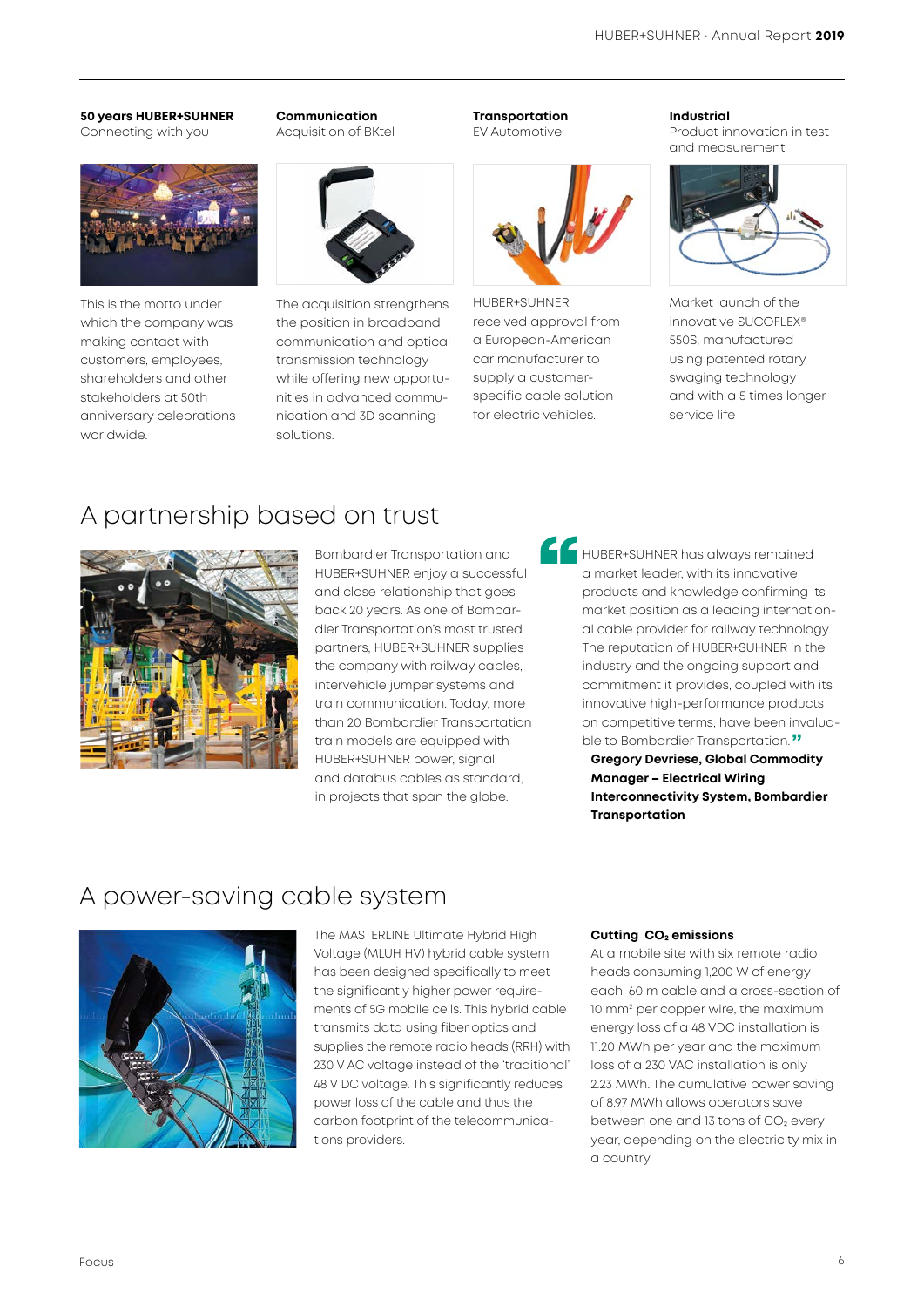### **Radio Frequency technology segment**

Further growth – increased profitability – portfolio expansion in transportation and industrial markets following acquisition of special antennas from Kathrein

The Radio Frequency technology segment once again increased profitability and enjoyed broad-based growth. Notably strong growth was reported in the aerospace and defense growth initiative, with satellite components a particularly dynamic driver. The test and measurement market segment, for its part, saw an increase in demand for high-quality RF connectors. The antenna solutions acquired from Kathrein were successfully integrated into the HUBER+SUHNER portfolio.

| Key figures                |             | 2019  | 2018  | $\%$    |
|----------------------------|-------------|-------|-------|---------|
| Order intake               | CHF million | 272.8 | 269.1 | $+1.4$  |
| Net sales                  | CHF million | 275.2 | 255.4 | $+7.7$  |
| Operating profit<br>(EBIT) | CHF million | 47.1  | 40.8  | $+15.4$ |
| EBIT margin                | ℅           | 17.1  | 16.0  |         |

### **Fiber Optics technology segment**

Improved EBIT margin – lower 4G roll-out volumes – prospects remain intact

Declining volumes from 4G mobile infrastructure roll-outs in the communication market could be offset only in part through other applications. The optical switches business grew significantly and has the potential to develop even further. The company has also positioned itself well in respect of the ongoing 5G roll-outs. The acquired BKtel brings important knowledge of active network technology at the interface between digital and analogue, and fiber optics and radio frequency respectively. BKtel has also been pioneering interesting laser technology applications in areas such as 3D landscape scanning and autonomous driving.

| Key figures                |             | 2019  | 2018  | $\%$    |
|----------------------------|-------------|-------|-------|---------|
| Order intake               | CHF million | 274.7 | 347.9 | $-21.1$ |
| Net sales                  | CHF million | 285.6 | 338.2 | $-15.5$ |
| Operating profit<br>(EBIT) | CHF million | 18.8  | 20.0  | $-5.7$  |
| EBIT margin                | %           | 6.6   | 5.9   |         |

### **Low Frequency technology segment**

Net sales and EBIT margin behind strong previous year – further approvals with HV cables and solutions for electric vehicles – position consolidated with high power charging systems

The conditions on the two submarkets, railway and automotive, were less dynamic than the previous year. The position as system supplier was further strengthened with the RADOX® HPC High Power Charging System and expanded to market leadership worldwide. Based on the convincing product properties of RADOX®, a new product line for offshore applications was successfully developed and launched on the market, offering great potential for differentiation.

| Key figures                |             | 2019  | 2018  | $\%$    |
|----------------------------|-------------|-------|-------|---------|
| Order intake               | CHF million | 253.4 | 298.2 | $-15.0$ |
| Net sales                  | CHF million | 269.8 | 291.4 | $-7.4$  |
| Operating profit<br>(EBIT) | CHF million | 21.6  | 28.7  | $-24.8$ |
| EBIT margin                | ℅           | 8.0   | 9.8   |         |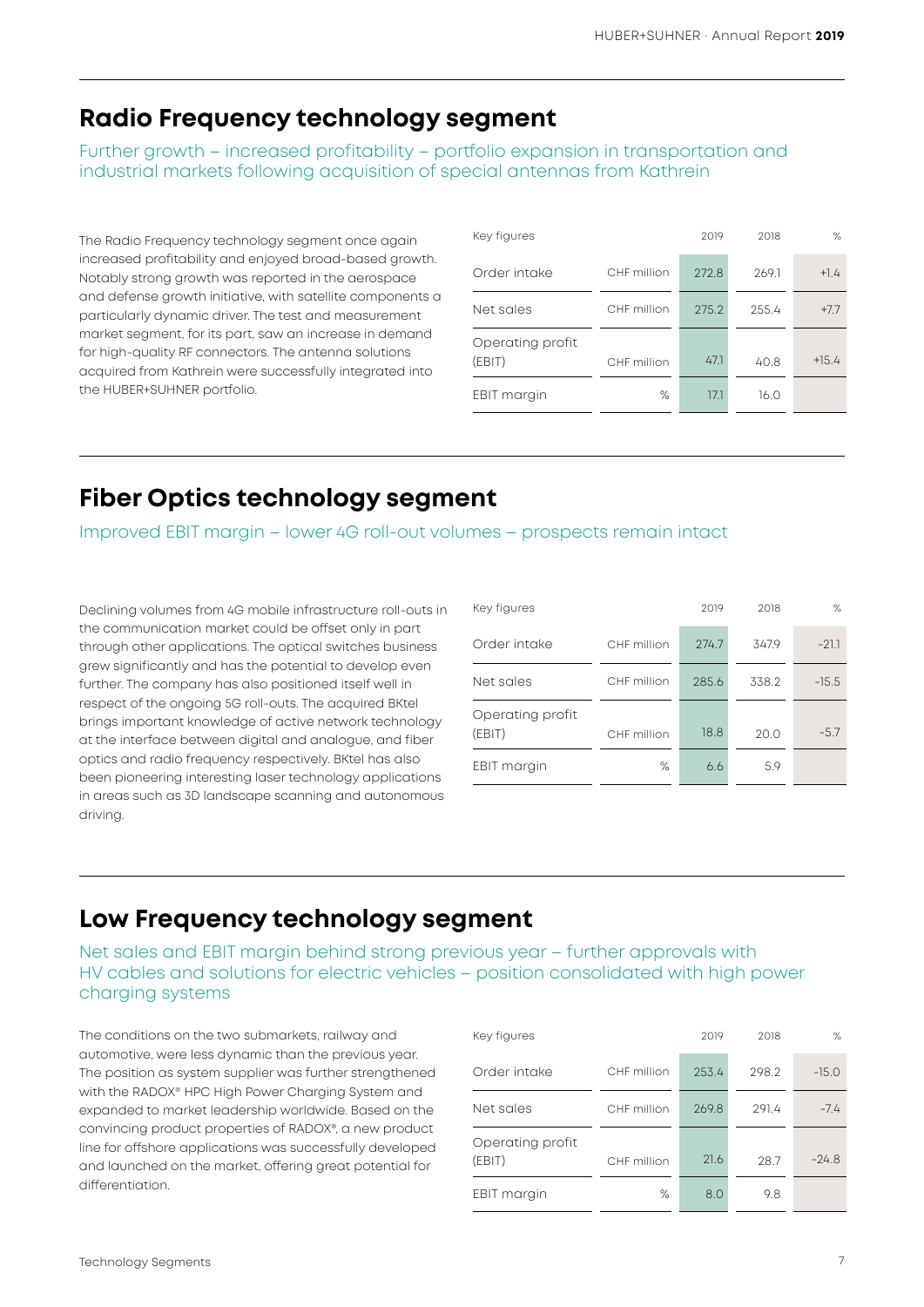

#### **Reto Bolt**

#### COO Radio Frequency

"In both the aerospace and defense growth initiative and the test and measurement core market, we were able to continue our growth in 2019. In the communication market, we maintained our position overall, which was due in part to successes with new products. The acquisition of part of the Kathrein antenna portfolio opens up additional opportunities for us."



#### **Fritz Landolt**

#### COO Fiber Optics Mobile Communication & Industry

"4G roll-outs still represented a significant portion of our revenue, although some large projects are coming to an end. We were able to establish a strong position with customers who are already implementing 5G roll-outs. In addition, our optical transport solutions based on our WDM technology opened up further application possibilities in the communication market. And in the industrial market, a major focus was the further development of high-voltage direct current transmission and wind power solutions."

#### **Martin Strasser**

COO Fiber Optics Fixed Network & Data Center

"With the acquisition of BKtel, the specialist for high-speed data transmission, we are strengthening our position in the WAN / Access networks core market. In addition, our innovative Polatis optical switches have enabled us to significantly increase our market share and attract leading technology companies as new customers."



#### **Patrick Riederer**

COO Low Frequency

"Electric drive concepts in the automotive submarket are steadily gaining in importance. Our expertise in high-voltage applications and solutions has also helped us win over more vehicle manufacturers. The more challenging environment in the Asian railway submarket was attributable to delays in the awarding of contracts for railway projects. However, the number of new project tenders worldwide in this market segment continues to testify to intact opportunities."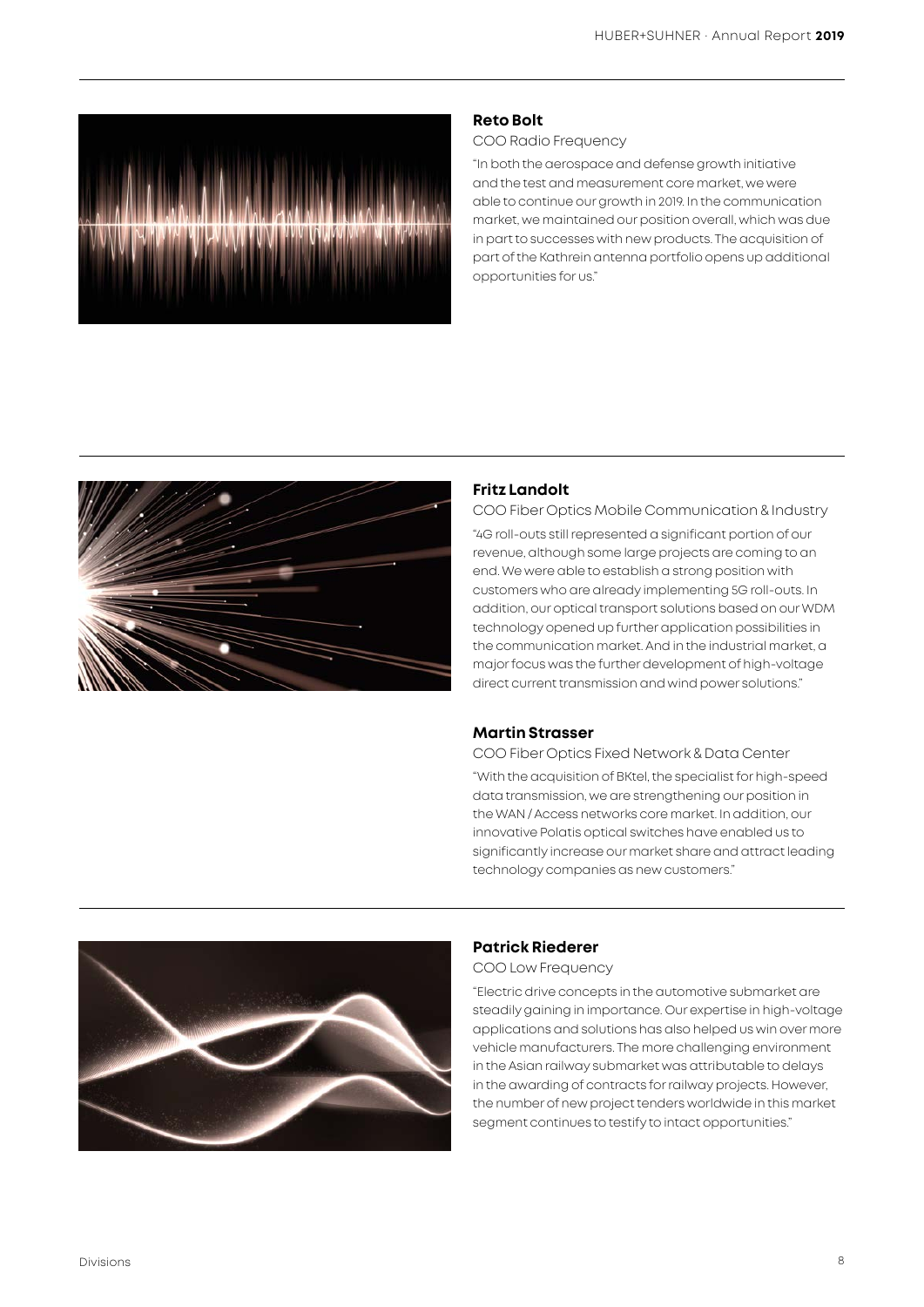## **Key Figures and Financial Calendar**

| Group<br>in CHF million                 | 2019   | 2018   | Change     |
|-----------------------------------------|--------|--------|------------|
| Order intake                            | 800.9  | 915.2  | $(12.5\%)$ |
| Order backlog as of 31.12.              | 213.6  | 246.9  | $(13.5\%)$ |
| Net sales                               | 830.6  | 885.0  | (6.1%)     |
| Gross margin                            | 36.2%  | 34.6%  |            |
| <b>EBITDA</b>                           | 111.8  | 116.4  | (3.9%      |
| as % of net sales                       | 13.5%  | 13.2%  |            |
| <b>EBIT</b>                             | 80.5   | 82.5   | $(2.4\%)$  |
| as % of net sales                       | 9.7%   | 9.3%   |            |
| Financial result                        | (1.7)  | (2.8)  | n/m        |
| Net income                              | 62.8   | 61.4   | 2.3%       |
| as % of net sales                       | 7.6%   | 6.9%   |            |
| Purchases of PP&E and intangible assets | 37.5   | 27.0   | 38.9%      |
| Cash flow from operating activities     | 129.1  | 99.6   | 29.7%      |
| Free operating cash flow                | 45.1   | 71.7   | $(37.1\%)$ |
| Net liquidity as of 31.12.              | 190.2  | 198.8  | $(4.3\%)$  |
| Equity as of 31.12.                     | 587.7  | 620.8  | $(5.3\%)$  |
| as % of balance sheet total             | 78.4%  | 80.7%  |            |
| Employees as of 31.12.                  | 4823   | 4456   | 8.2%       |
| Market capitalisation as of 31.12.      | 1494.9 | 1274.2 | 17.3%      |
| Data per share<br>in CHF                | 2019   | 2018   | Change     |
| Stock market price as of 31.12.         | 76.80  | 65.50  | 17.3%      |
| Net income                              | 3.22   | 3.15   | 2.1%       |
| Ordinary dividend                       | 1.60   | 1.50   | 6.7%       |
| Anniversary dividend                    |        | 1.00   | n/m        |
| <b>Total dividend</b>                   | 1.60   | 2.50   | $(36.0\%)$ |
|                                         |        |        |            |

1) Proposed dividend n/m = not meaningful

Alternative Performance Measures (APM) are key figures not defined by Swiss GAAP FER. HUBER+SUHNER uses APM as guidance parameters for both internal and external reporting to stakeholders. For the definition of APM please visit www.hubersuhner.com/en/company/investors/publications

#### **Company information Financial calendar**

| Media                         | <b>Investors</b>             |                                        |            |
|-------------------------------|------------------------------|----------------------------------------|------------|
| Patrick G. Köppe              | Ivo Wechsler                 | Annual General Meeting (Pfäffikon, ZH) | 01.04.2020 |
| Head Corporate Communications | Chief Financial Officer      | Half-year report                       | 18.08.2020 |
| Phone +41 (0)44 952 25 60     | Phone +41 (0)44 952 22 43    | Media and analysts' conference         | 18.08.2020 |
| pressoffice@hubersuhner.com   | ivo.wechsler@hubersuhner.com | Sales and order intake (9 months)      | 22,10,2020 |
|                               |                              |                                        |            |

Detailed figures are available online at [www.hubersuhner.com/en/company/investors/publications](https://www.hubersuhner.com/en/company/investors/publications) This management report is also available in German. The German version is binding.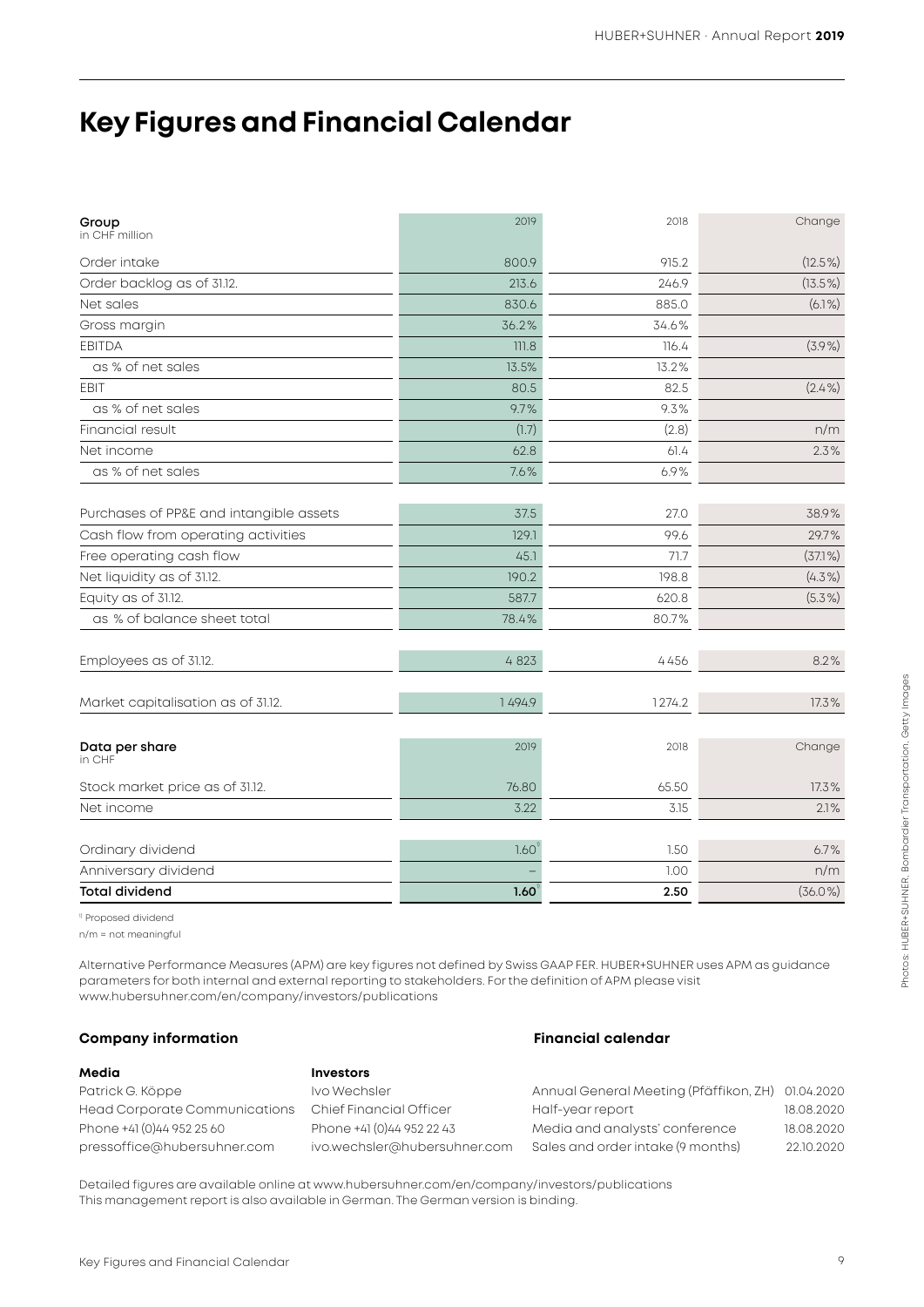## **Corporate Governance 2019**

| 1 Group structure and shareholders        | 11 |
|-------------------------------------------|----|
| 2 Capital structure                       | 12 |
| 3 Board of Directors                      | 12 |
| 4 Executive Group Management              | 17 |
| 5 Compensation, shareholdings and loans   | 19 |
| 6 Shareholders' participation rights      | 19 |
| 7 Changes of control and defence measures | 19 |
| 8 Auditors                                | 19 |
| 9 Information policy                      | 20 |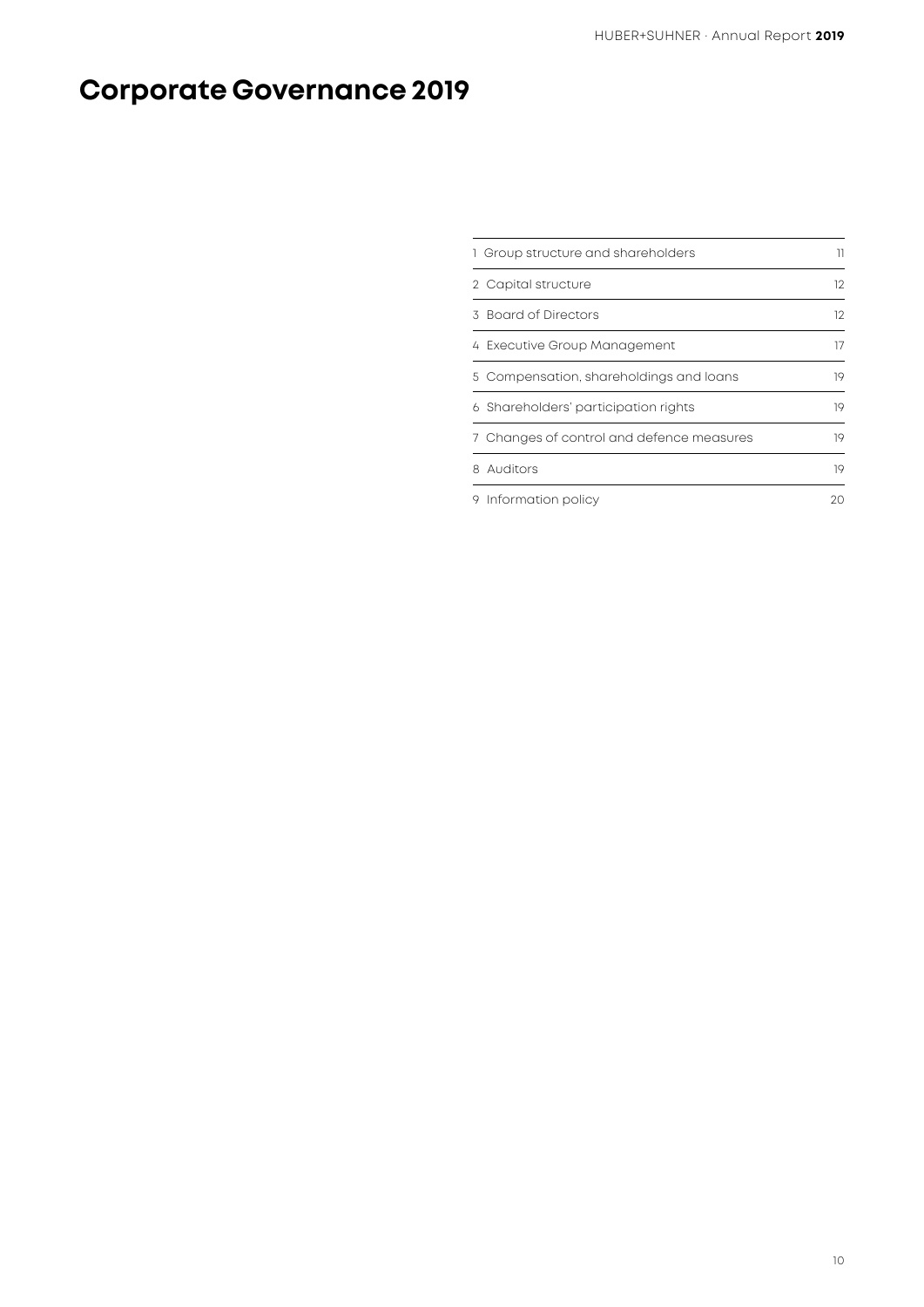## **Corporate Governance**

The term "Corporate Governance" refers to all of the principles and rules aimed at safeguarding shareholder interests. These principles are intended to guarantee transparency and a healthy balance of management and control while maintaining decision-making capability and efficiency at the highest level of a company.

The following Corporate Governance report is structured in accordance with the Directive on Information relating to Corporate Governance (DCG) issued by SIX Swiss Exchange. All information presented reflects the situation on 31 December 2019, unless otherwise stated.



#### **1 Group structure and shareholders**

#### **1.1 Group structure**

The operational management of the HUBER+SUHNER Group is structured as a matrix organisation. It is made up of the three technology segments, Radio Frequency, Fiber Optics (subdivided into Mobile Communication & Industry and Fixed Network & Data Center) and Low Frequency on the one side, and Global Sales (which covers eight regions) on the other. At Group level, the five service units – Human Resources, Finance / Legal and Global Sourcing, Business Development, Corporate Communications and Information Technology – assist the Chief Executive Officer (CEO).

#### **Listed Group company**

HUBER+SUHNER AG, domiciled in Herisau AR, Switzerland, is the parent company of the HUBER+SUHNER Group. It is incorporated under Swiss law and its shares are listed on the SIX Swiss Exchange in Zurich (Swiss Reporting Standard, VALOR number: 3 038 073; ISIN: CH0030380734). The market capitalisation as per 31 December 2019 amounted to CHF 1 495 million. Further key share data is provided on page 67.

#### **Non-listed Group companies**

Information regarding companies in the HUBER+SUHNER Group, none of which is listed, is presented in the Notes to the Financial Statements of the Group, under Group Companies on page 51.

#### **1.2 Significant shareholders**

Based on the information available to the company, the following shareholders held 3% or more of HUBER+SUHNER shares at the end of the fiscal year:

| Shareholder                              |     | Country % of shares |
|------------------------------------------|-----|---------------------|
| Metrohm AG                               | CН  | $10.62\%$           |
| EGS Beteiligungen AG                     | CН  | 8.0%                |
| S. Hoffmann-Suhner                       | CН  | 6.18%               |
| Norges Bank (the Central Bank of Norway) | NΟ  | 3.70%               |
| Huwa Finanz- und Beteiligungs AG         | ี∼∺ | 319%                |

The company holds 735 140 treasury shares (726 640 treasury stock and 8 500 other treasury shares).

HUBER+SUHNER AG has published two disclosures in connection with shareholder participation in the year under review. Significant shareholder disclosures can be viewed at:

[https://www.six-exchange-regulation.com/en/home/](https://www.six-exchange-regulation.com/en/home/publications/significant-shareholders.html) [publications/significant-shareholders.html](https://www.six-exchange-regulation.com/en/home/publications/significant-shareholders.html)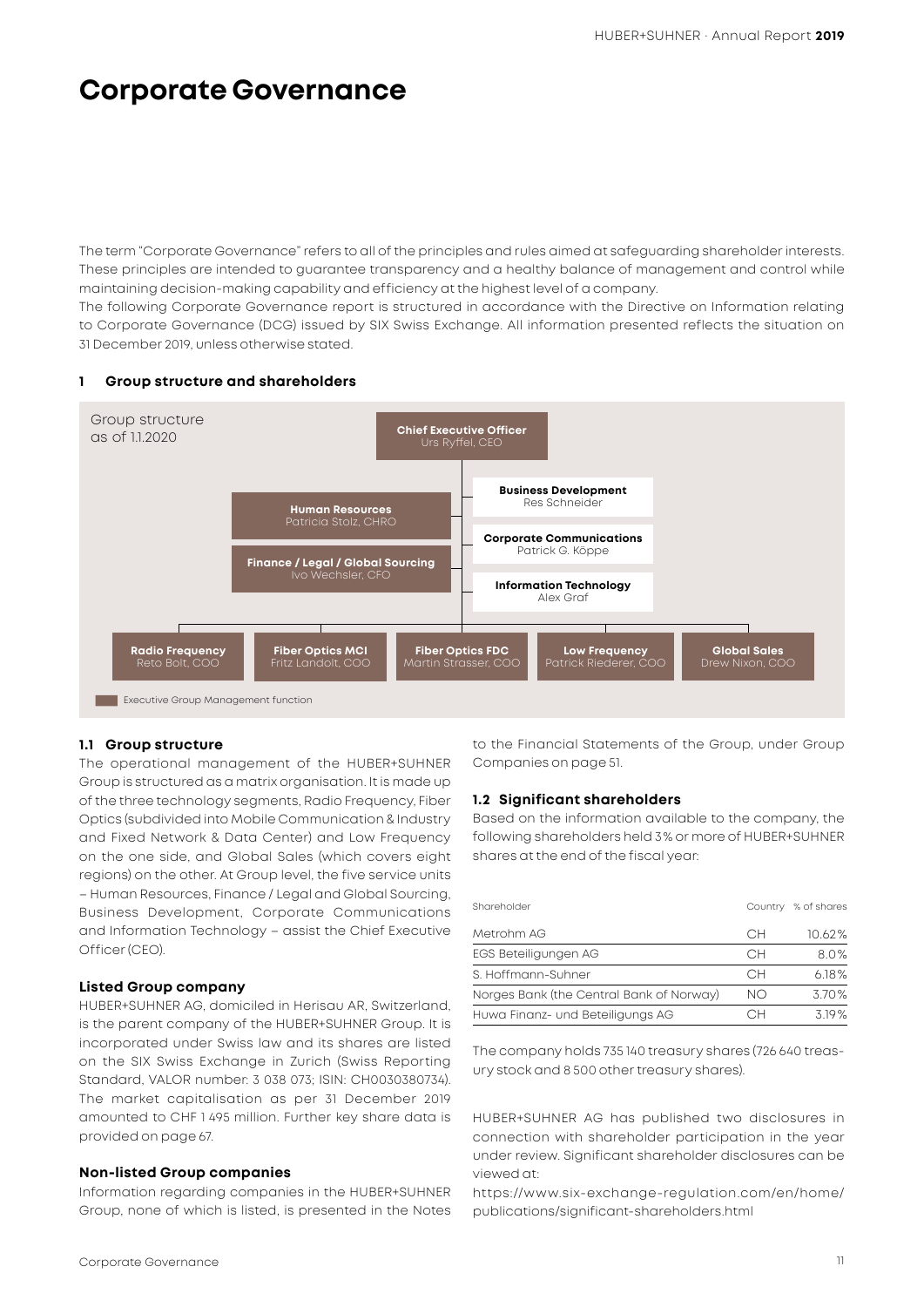The HUBER+SUHNER Board of Directors is not aware of any shareholders' agreements or other arrangements with significant shareholders concerning the registered shares they hold in HUBER+SUHNER or the exercise of their shareholder rights.

#### **1.3 Cross-shareholdings**

The HUBER+SUHNER Group has no cross-shareholdings of capital or other voting rights with any other company.

#### **2 Capital structure**

#### **2.1/2.2 Capital/Authorised and conditional capital in particular**

The HUBER+SUHNER AG share capital, as on the balance sheet date, is fully paid in and stands at CHF 5 050 000. HUBER+SUHNER AG has no authorised or conditional capital. More information regarding the share capital is presented in the Notes to the Financial Statements of the Group, under Share Capital on page 50.

#### **2.3 Changes in capital**

There were no changes in capital in the last three reporting years.

#### **2.4/2.5 Shares and participation certificates/ Dividend-right certificates**

The share capital is divided into 20 200 000 registered shares, each with a nominal value of CHF 0.25. Each registered share represents one vote. HUBER+SUHNER has issued neither participation nor dividend right certificates.

#### **2.6 Limitations on transferability and nominee registrations**

In line with the Articles of Association, only persons who are registered in the share register shall be deemed to be shareholders or beneficiaries with voting rights. The Board of Directors may refuse to recognise an acquirer as a registered shareholder in the company if:

- a) the acquirer, as a recognised shareholder, were to directly or indirectly acquire more than 5% of the total number of registered shares;
- b) insofar as, and as long as, the recognition of the acquirer as a shareholder could, on the basis of information available to it, hinder the company from providing shareholder composition information as required by federal law;
- c) the acquirer, following a request by the company, fails to expressly declare that he has acquired and will hold the shares in his own name and for his own account.

Natural persons, legal entities and business partnerships which are associated with each other through capital, voting rights, management, or in some other manner, as well as all natural persons, legal entities and groupings coordinated for the purposes of circumventing the

registration limitations in any way are to be considered as one single acquirer. These limitations shall also apply in cases where shares are acquired following the exercise of pre-emptive rights, options or conversion rights.

The rescindment of or alterations to the rules regarding registration limitations to registered shares requires a resolution of the Annual General Meeting passed by at least two-thirds of the voting shares present and an absolute majority of the nominal value of the shares represented. In principle, nominees are not recognised as shareholders with voting rights.

In line with the regulations for registering HUBER+SUHNER AG shareholders in the share register, the Board of Directors may, in exceptional cases, waive the 5% limit, in particular to facilitate the tradability of registered shares and in connection with corporate mergers and the increase of shareholder stability through new anchor shareholders. In the year under review, the Board of Directors did not grant any exceptions.

Further, in accordance with the regulations for registering HUBER+SUHNER AG shareholders in the share register the registration of nominee as shareholder with voting rights is not admitted.

#### **2.7 Convertible bonds and options**

HUBER+SUHNER AG does not have any outstanding convertible bonds or any shareholder or employee options on its books.

#### **3 Board of Directors**

#### **3.1/3.2 Members of the Board of Directors/Other activities and vested interests**

The Board of Directors of HUBER+SUHNER AG must consist of at least five members.

All members of the Board of Directors are non-executive. They do not participate in the executive management of the Group. They also do not have any significant business relationships with HUBER+SUHNER AG or other Group companies. Other than the Chairman, no member of the Board of Directors has served as a member of HUBER+SUHNER Executive Group Management or one of its Group companies in the three years prior to the period under review.

At the Annual General Meeting on 10 April 2019 Franz Studer was elected as a new Board member. He replaced Christoph Fässler who did not stand for re-election and had been a member of the Board since 2013. All other six acting members of the Board of Directors were re-elected. For information regarding the resigning member see:

[https://www.hubersuhner.com/en/company/investors/](https://www.hubersuhner.com/en/company/investors/publications) [publications.](https://www.hubersuhner.com/en/company/investors/publications)

At the forthcoming Annual General Meeting on 1 April 2020, George H. Müller will not be available for re-election. At that Meeting, the Board will not propose any additions to the Board of Directors.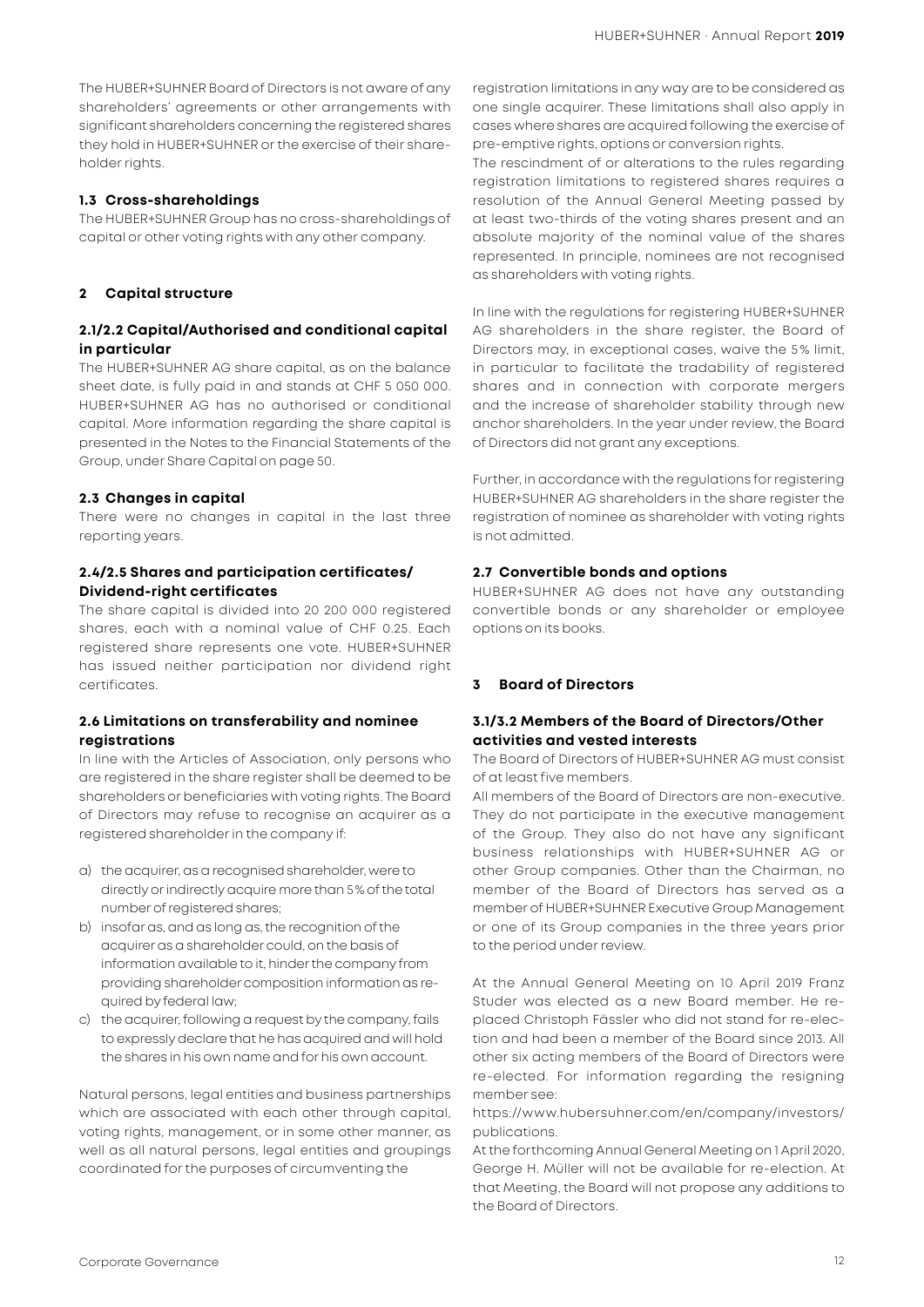On 31 December 2019 the Board of Directors comprised the following seven members:

#### **Urs Kaufmann**

Chairman of the Board of Directors since 6 April 2017 1962, Swiss citizen, Board of Directors since 2014

#### **Education and professional background**

Dipl. Ing. ETH (Swiss Federal Institute of Technology) Zurich. Senior Executive Program IMD, Lausanne. Project Manager, Production Manager and Head of Sales at Zellweger Uster AG, Uster and USA, 1987 to 1993. Joined HUBER+SUHNER in 1994; Managing Director of Henry Berchtold AG, a former subsidiary of HUBER+SUHNER AG, 1994 to 1997. Division Head and member of the Management Board of HUBER+SUHNER AG, 1997 to 2000. Member of Executive Group Management since 2001; Chief Executive Officer from 2002 to 31 March 2017.

#### **Other activities and vested interests**

Chairman of the Board of Directors at Schaffner Holding AG, Luterbach. Member of the Board of Directors at SFS Group AG, Heerbrugg; Gurit Holding AG, Wattwil; Vetropack Holding AG, Bülach as well as Müller Martini Holding AG, Hergiswil. Executive committee member of Swissmem and the Swiss Employers' Association.

#### **Dr. Beat Kälin**

Deputy Chairman of the Board of Directors

1957, Swiss citizen, Board of Directors since 2009 (between 2015 and 5 April 2017 Chairman of the Board of Directors)

#### **Education and professional background**

Dr. sc. techn., dipl. Ing. ETH (Swiss Federal Institute of Technology) Zurich. MBA INSEAD, Fontainebleau. Various management positions with Elektrowatt Group, Stäfa and Zug, 1987 to 1997. SIG Schweizerische Industrie-Gesellschaft Holding AG, Neuhausen a.Rhf., 1998 to 2004; member of Executive Group Management as of 1999. Member of the divisional management board for packaging technology at Robert Bosch GmbH, Neuhausen a.Rhf, 2004 to 2006. COO of the Komax Group, Dierikon, 2006 to 2007; CEO, 2007 to 2015.

#### **Other activities and vested interests**

Chairman of the Board at Komax Group, Dierikon, and at Sevensense Robotics AG, Zurich. Member of the Board of Directors at CabTec Holding AG, Rotkreuz.

#### **Prof. Dr. Monika Bütler**

1961, Swiss citizen, Board of Directors since 2014

#### **Education and professional background**

PhD from the University of St. Gallen. Diploma in Mathematics/Physics from the University of Zurich. Director of the Swiss Institute for Empirical Economic Research (SEW) at the University of St. Gallen. Professor of Economics and Public Policy at the University of St. Gallen since 2004. Professor at the University of Lausanne, 1999 to 2004. Assistant Professor at the University of Tilburg, Netherlands, 1997 to 2001.

#### **Other activities and vested interests**

Member of the Board of Directors of Schindler Holding Ltd., Hergiswil. Member of the Bank Council of the Swiss National Bank, Zurich. Vice President of the Foundation Board, Gebert Rüf Stiftung, Zurich.

#### **George H. Müller**

1951, Swiss citizen, Board of Directors since 2001

#### **Education and professional background**

Dipl. Ing. ETH (Swiss Federal Institute of Technology) Zurich. General Manager for Cosa do Brasil Ltda., São Paulo, Brazil, 1976 to 1980. Member of the Executive Group Management and of the Board of Directors at UHAG Übersee-Handel AG, Zurich, 1980 to 1990. Chairman and Delegate of the Board of Directors at Cosa Travel Ltd., Zurich, since 1990.

#### **Other activities and vested interests**

Chairman of the Board at 3D AG, Baar and at Cosa Mirai AG, Zurich. Consul General of Japan in Zurich.

#### **Rolf Seiffert**

1958, Swiss citizen, Board of Directors since 2010

#### **Education and professional background**

Dipl. Ing. ETH (Swiss Federal Institute of Technology) Zurich. Product development and product management posts with ABB Transportation/Adtranz, Zurich, 1988 to 1998. Various line functions in product development and sales at Siemens Switzerland, Rail Automation, Wallisellen, 1999 to 2010. Vice President Sales at duagon AG, Dietikon, 2011 to 2013. Head of Sales at Ruf Telematik AG, Schlieren, 2013 to 2015. Managing Director at Kummler+Matter AG, Zurich, 2015 to 2017; and Head of Railway Signaling until 2018. Managing Director of BBR rail automation Swiss AG, Lucerne since June 2019.

#### **Other activities and vested interests**

None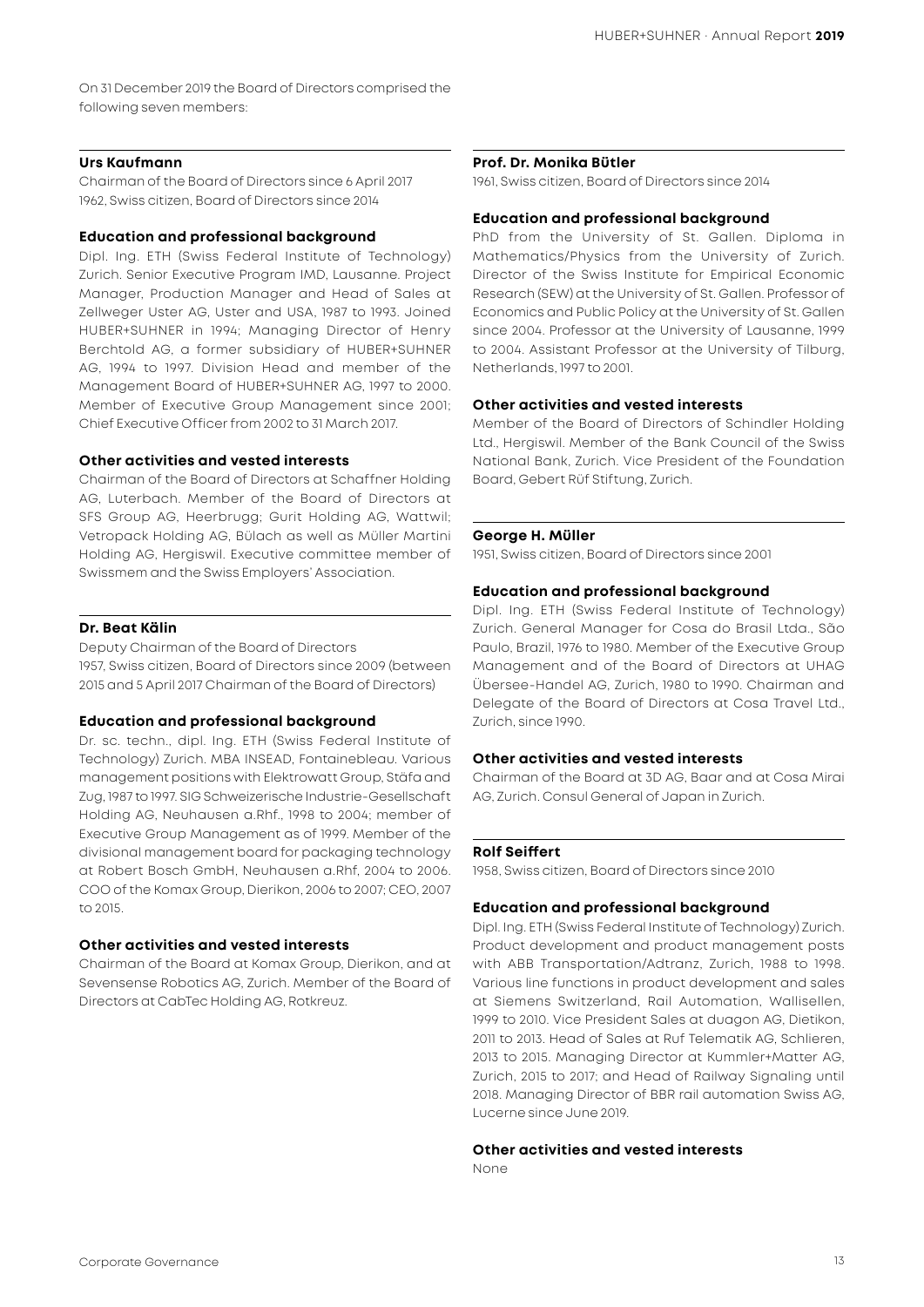#### **Dr. Franz Studer**

1965, Swiss citizen, Board of Directors since 10 April 2019

#### **Education and professional background**

Dr. iur. University of Zurich. Admitted to the Zurich bar. MBA from the University of St. Gallen and International Directors Programme at INSEAD in Paris. Many years of industry experience in various legal and commercial management positions. 1999 to 2009 Bühler AG, Uzwil. 2010 to 2011 CEO/COO aizo group AG, Zurich/Wetzlar. Since 2012 Investment Director and member of the Executive Committee at EGS Beteiligungen AG\*, Zürich.

#### **Other activities and vested interests**

Chairman of the Board at Kantonsspital Winterthur and at FAES AG, Wollerau. Member of the Board of Directors at Sensirion AG, Stäfa.

\*Significant shareholder at HUBER+SUHNER AG

#### **Jörg Walther**

1961, Swiss citizen, Board of Directors since 2016

#### **Education and professional background**

Lic. iur. University of Zurich. Admitted to the Aargau bar. MBA from the University of Chicago. Acquired several years of industry experience as a legal counsel to various multinational corporations: Danzas Management, Basel, 1991 to 1995. ABB Asea Brown Boveri AG, Baden and Oerlikon, 1995 to 2001. Novartis International AG, Basel, 2001 to 2009. Partner at Schärer Attorneys at Law in Aarau since 2010.

#### **Other activities and vested interests**

Chairman of the Board of Directors at Proderma AG, Schötz. Member of the Board of Directors at SFS Group AG, Heerbrugg; Zehnder Group AG, Gränichen; AEW Energie AG, Aarau; Kraftwerk Augst AG, Augst as well as Immobilien AEW AG, Aarau.

#### **Honorary chairmen**

Marc C. Cappis, 1935 David W. Syz, 1944

#### **3.3 Rules in the Articles of Association on the number of permitted activities pursuant to Art. 12 para.1 point 1 OaEC (Ordinance against Excessive Compensation at Listed Joint-Stock Companies)**

As per Article 30 of the Articles of Association, a Member of the Board of Directors may hold up to 5 posts as a member of the management board or administrative body of other listed legal entities. In addition, a Member of the Board of Directors may hold up to 20 posts as a member of the management board or administrative body of non-listed legal entities and up to 10 posts as a member of the management board of foundations and associations.

#### **3.4 Elections and terms of office**

According to the legal provisions, all Members of the Board of Directors, the Chairman and the members of the Nomination and Compensation Committee are elected annually and individually. The Articles of Association do not allow for any deviation from these election rules. The term of office of a Member of the Board runs until the end of the next Annual General Meeting. Re-election is possible. Please refer to 3.1/3.2 for the first election per member. Members of the Board cannot run for re-election at the Annual General Meeting in the year in which they turn 70 years of age. The Annual General Meeting also appoints the independent proxy representative each year. The term runs until the end of the next Annual General Meeting. Re-election is possible.

#### **3.5 Internal organisational structure**

The Board of Directors exercises overall management, supervision and control over the running of the Group. Except for the election of the Chairman and the Members of the Nomination and Compensation Committee by the Annual General Meeting, the Board of Directors constitutes itself. The Board of Directors may appoint the Deputy Chairman from among its members. It may also appoint a Secretary from outside the ranks of the Board.

#### **Working practices of the Board of Directors**

The Board of Directors meets as often as business requires, but at least five times a year. The Chairman, or if he is unable to attend, the Deputy Chairman or another Member of the Board, chairs Board meetings. The Chairman convenes Board meetings and sets their agendas. He also ensures that Members receive the agenda at least 10 days in advance of the meeting, and decision material generally one week beforehand. In addition to the CEO, the CFO also attends Board meetings as a representative of Executive Group Management. Depending on the business at hand, other members of Executive Group Management may take part.

Decisions are taken by the Board as a whole. The Board shall constitute a quorum when the majority of its members are present. All decisions require a voting majority. In a tie, the Chairman shall have the casting vote. Voting by proxy is not allowed. All resolutions and agreements are minuted and approved by the Board.

Five regular half-day Board meetings, two telephone conferences as well as a one-day "strategy work-shop", which was also attended by the entire Executive Group Management, were held during the year under review. The meetings took place at regular intervals during the financial year.

The Chairman of the Board regularly meets with the CEO to discuss current business performance and activities and makes decisions regarding the disclosure of price-sensitive facts or the acceptance of posts outside the company by members of Executive Group Management. In addition, he is responsible for monitoring the implementation of and compliance with resolutions taken by the Annual General Meeting and the Board of Directors and keeps the other members of the Board updated in a regular and timely manner. In addition to his core responsibilities, the Chairman performs additional duties for the HUBER+SUHNER Group, including liaising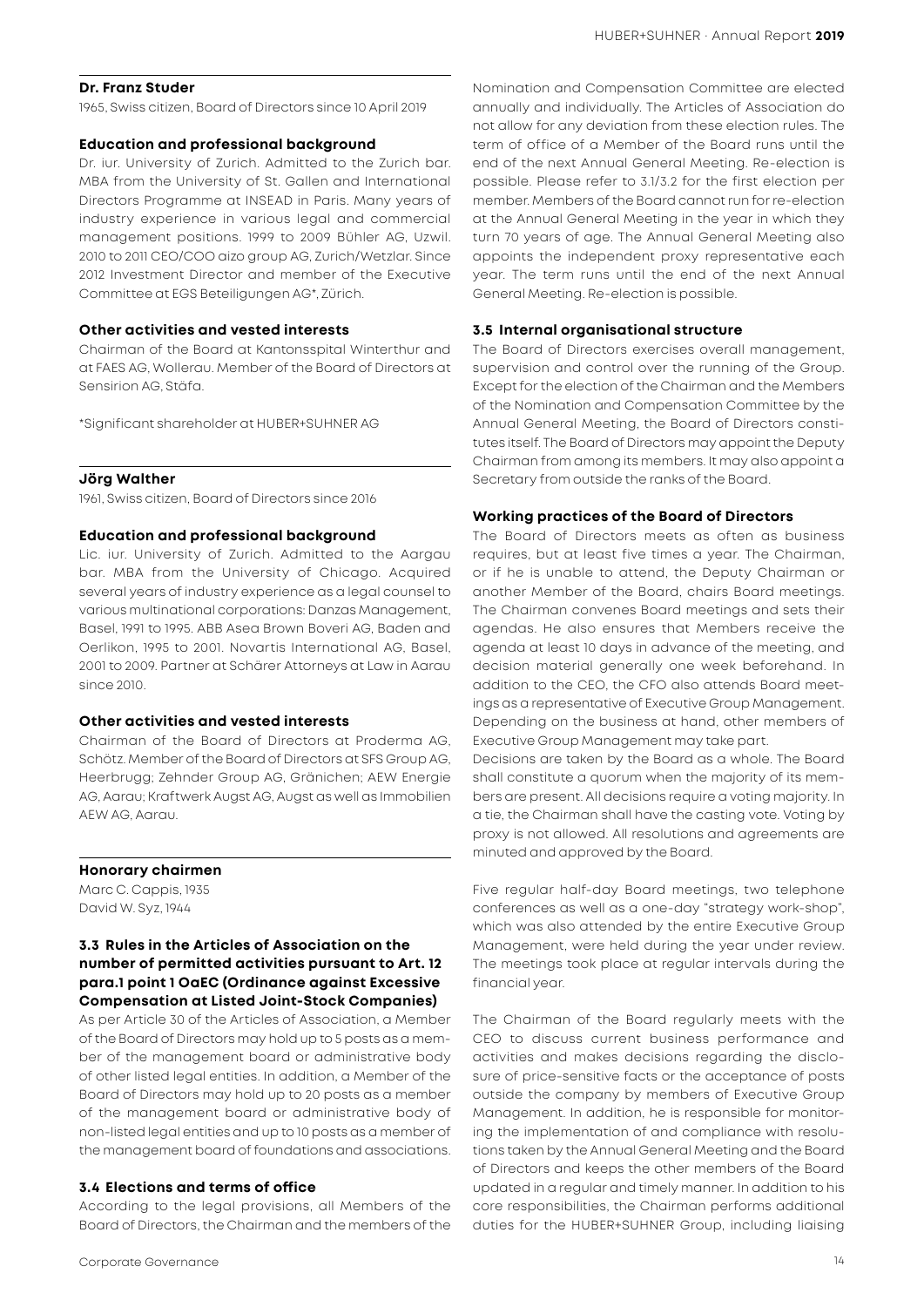with key stakeholders and with the representative in the Foundation Committee or other organisations.

#### **Committees – composition and working practices**

The areas of responsibility and authority of the Nomination and Compensation Committee and the Audit Committee are defined in the appendix to the HUBER+SUHNER Bylaws. These committees support the Board in its supervisory and control capacities and function mainly as advisory, assessment and preparatory bodies. The members of the committees are as follows:

|               | Nomination and<br>Compensation<br>Committee | Audit<br>Committee |
|---------------|---------------------------------------------|--------------------|
| Urs Kaufmann  | Committee Chair                             |                    |
| Beat Kälin    | Member                                      |                    |
| Monika Bütler |                                             | Committee Chair    |
| Jörg Walther  |                                             | Member             |
|               |                                             |                    |

The committees meet as often as business requires, but at least twice a year. Minutes are taken at each meeting and sent to all meeting participants and to all Members of the Board of Directors. At the subsequent Board meeting, the Committee Chair briefs the Board and puts any motions to it.

#### **The Nomination and Compensation Committee (NCC)**

The committee consists of at least two non-executive Members of the Board elected annually by the Annual General Meeting, one of which will be designated as Chair by the Board of Directors. If the office of one of the members elected by the Annual General Meeting becomes vacant, the Board appoints one of its members to replace the departing member for the remainder of the term.

The committee prepares all the relevant decisions relating to nominating and compensating members of the Board of Directors and Executive Group Management and the Group's compensation policy. The CEO attends the meetings, except if his own performance is under review or his own compensation is under discussion. Where necessary, the CHRO (Chief Human Resources Officer) is also present. The committee held two half-day meetings during the year under review.

The main duties of the Nomination and Compensation Committee are:

- managing the selection process and applications relating to new Board Members and the CEO;
- reviewing the selection process and applications relating to other members of Executive Group Management and core conditions of employment;
- drafting the compensation report;
- drafting proposals to be submitted to the Annual General Meeting as regards the remuneration provisions for the Board of Directors.
- reviewing and requesting the individual remuneration of the CEO and the other members of Executive Group Management in relation to the maximum compensation amounts approved by the Annual General Meeting;
- deciding upon the annual salary adjustments within

the Group proposed by the CEO;

– briefing the Board of Directors on all NCC-related matters that are not in the immediate purview of the Board.

#### **Audit Committee (AC)**

The committee consists of at least two members. The Board of Directors appoints the members and designates the Chair annually. It supports the Board with financial management, supervision of accounting, financial reporting, internal auditing and cooperation with the external auditor. It decides on urgent technical matters. Areas of authority and responsibility assigned to the Board of Directors by law and by the Bylaws remain wholly within the Board.

The Chairman of the Board, the CEO, the CFO, the Head of Corporate Controlling and the external auditor usually attend committee meetings. Where necessary, the committee addresses certain agenda items with the external auditor alone. The committee held two half-day meetings in the year under review.

The Audit Committee has the following main tasks:

- reviewing the design of the accounting system and compliance with regulations and standards and, if necessary, proposing amendments for the attention of the Board of Directors;
- reviewing the yearly and half-yearly financial statements and other financial information to be published;
- monitoring risk management and the effectiveness of the internal control system (ICS);
- verifying the controlling system;
- monitoring compliance with internal regulations and policies, relevant legislation and compliance, in particular with regard the SIX Swiss Exchange;
- verifying performance, independence and payment of the external auditor, and handling audit reports and election recommendations for the attention of the Board of Directors;
- setting the audit plan for internal auditors and dealing with their audit reports;
- briefing the Board of Directors on all Audit Committee-related matters not in the immediate purview of the Board.

#### **3.6 Definition of areas of responsibility**

The areas of authority and responsibility of the various bodies are set out in the Bylaws (available under [www.hubersuhner.com/en/company/investors/](www.hubersuhner.com/en/company/investors/corporate-governance) [corporate-governance\)](www.hubersuhner.com/en/company/investors/corporate-governance).

The Board of Directors issues guidelines for business policy and makes decisions about all matters that are not reserved for, or assigned to, the Annual General Meeting or another company body by law, by the Articles of Association or the Bylaws. In particular, the Board of Directors approves the business strategy and organisation proposed by Executive Group Management, as well as budgets, medium-term plans, acquisitions and other business which, by its nature or financial impact, is considered strategically significant. Written requests are prepared for all projects that require a decision by the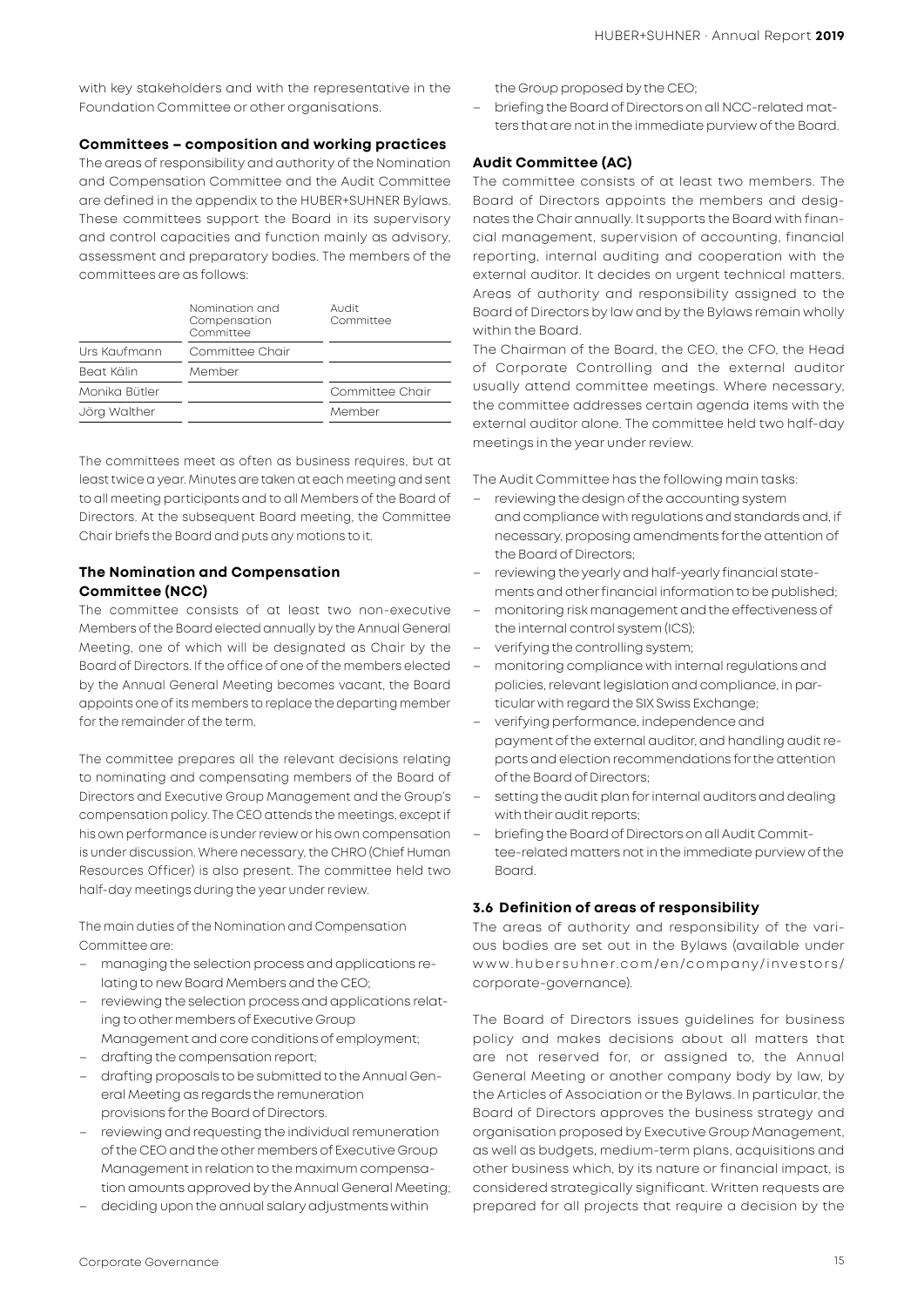#### Board.

The Board of Directors delegates the Group's operational management to the Chief Executive Officer (CEO), unless statutory regulations or the Bylaws state otherwise. The Bylaws are periodically reviewed and adapted by the Board.

#### **3.7 Information and control instruments vis-à-vis the Executive Group Management**

The Board's main information and control instrument is a management information system based on financial accounting according to Swiss GAAP FER. Group financial statements (income statement, balance sheet, cash flow statement) with budget and previous year comparison, consolidated income statements and key management figures for divisions and regions are submitted monthly to all Board members.

Regular reporting to the Board by Executive Group Management consists of a monthly written commentary from the CEO on business activities and the Group's result. It is sent to all Board Members along with the monthly financial statements, as well as the minutes of monthly Executive Group Management meetings, which are also submitted to the Board Chairman.

The attendance of Executive Group Management members (especially the CEO and CFO) at the Board of Directors' meetings and its committees is defined in Section 3.5 (Internal Organisation). During Board meetings, the CEO provides information about the current state of business and major business transactions; the CFO explains the annual and half-year statements as well as the forecasts. Each Member of the Board may also ask for information about all matters pertaining to the HUBER+SUHNER Group.

The Board of Directors is also closely involved in the company's planning cycle. In the third quarter of each year, it receives, for its approval, the results of the strategic mid-term plan, which covers a period of 5 years. In the fourth quarter, the Board approves a detailed budget for the coming year. It also receives a forecast of the annual results twice a year.

Internal auditing at HUBER+SUHNER is the responsibility of Corporate Controlling. The Head is subordinate to the CFO, but reports directly to the Audit Committee regarding these activities. This solution, tailored to the specific situation and size of HUBER+SUHNER, is cost-effective and ensures that internal audit findings are available in their entirety to the Controlling team. Based on financial risk considerations, an annual plan of the companies to be audited is drawn up in cooperation with the external auditor and submitted to the Audit Committee for approval. The main priorities of the audit are compliance with internal policies, processes, reviews and the implementation of the internal control system. The internal auditors discuss the results of each audit in detail with the companies concerned, and concrete measures are agreed upon. Internal audit reports are submitted, together with suggested improvements, to the Audit Committee, the Chairman of the Board, the CEO, the CFO, the COO Global Sales, the management of the

audited company as well as the external auditor. Audit reports with significant findings are presented to and discussed in the Audit Committee. The Audit Committee ensures, on an annual basis, that issues and recommendations are dealt with.

The external auditor annually assesses the internal control system (ICS) in a comprehensive report to the Audit Committee and the Board of Directors and confirms its existence.

Risk management of the HUBER+SUHNER Group and all Group companies is laid down in the Board of Directors' risk policy and in the Executive Group Management's guidelines on the risk management process. In the reporting year, Executive Group Management reviewed the progress and effectiveness of the measures taken and has selected and reassessed the most significant financial, operational and strategic risks at Group level. This was based on its own top-down estimates and on bottom-up data from divisions and corporate functions. The risks were categorised according to their probability of occurrence and potential financial impact. In addition, mitigating measures as well as operational responsibilities were defined for each listed risk. The evaluated risks as well as the ongoing and planned compliance measures were presented in the 2019 Risk Report to the Board of Directors for review and approval. After its review, the Board approved the report on 5 December 2019.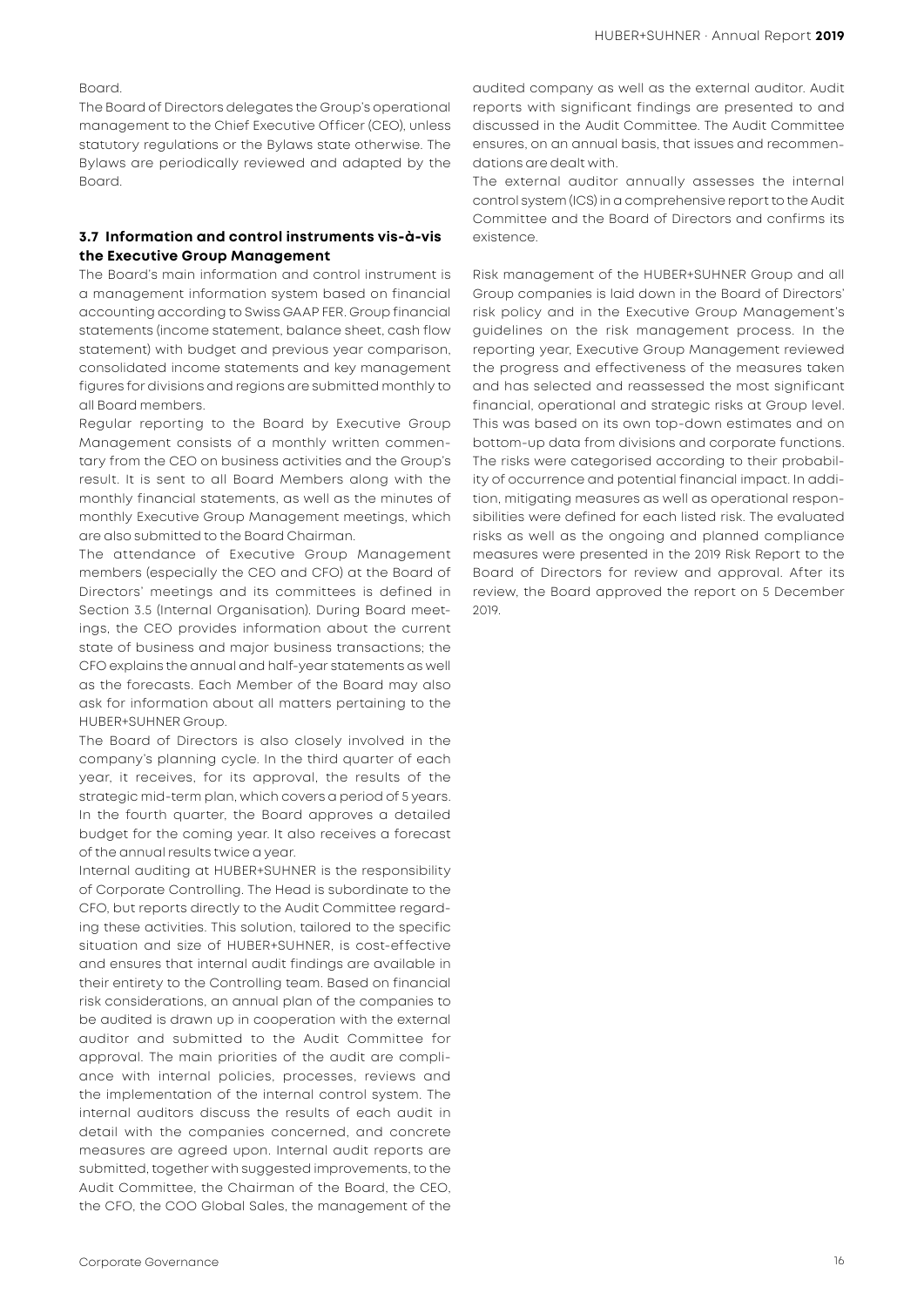#### **4 Executive Group Management**

#### **4.1/4.2 Members of Executive Group Management/Other activities and vested interests**

Executive Group Management is the highest management level; it assists the CEO with his operational management tasks. It deals with all business and decisions that are important for the company. On 31 December 2019, Executive Group Management consisted of the following nine members:

#### **Urs Ryffel**

1967, Swiss citizen, CEO (Chief Executive Officer)

#### **Education and professional background**

Dipl. Ing. ETH (Swiss Federal Institute of Technology) Zurich. 1992 to 1999 Head of the Business Development unit at ABB Power Generation Switzerland, Baden and Head of the Hydro Power Plant Service global business unit at ABB Power Generation segment, Zurich. 1999 to 2002 General Manager for the Hydro Power segment at ABB/ALSTOM, Lisbon and for Hydro Power Plants and Systems in Paris. Joined HUBER+SUHNER in 2002 as Head of Rollers business unit. 2004 to 2007 Head of the Cable System Technology business unit. 2007 to 2016, Head of Fiber Optics Division; since 2008 member of Executive Group Management and since 1 April 2017 Chief Executive Officer.

#### **Other activities and vested interests**

Member of the Board of Directors of Bergbahnen Scuol AG, Scuol.

#### **Reto Bolt**

1966, Swiss citizen, Radio Frequency (Chief Operating Officer Radio Frequency)

#### **Education and professional background**

Dipl. Ing. ETH (Swiss Federal Institute of Technology) Zurich. Joined HUBER+SUHNER in 1993 as Operations Engineer for coaxial connectors, then held several management positions in the operations department of the Radio Frequency Division. 2004 to 2007 Head of Global Management Systems, from 2007 to 2012 Head of the Cable Systems business unit within the Low Frequency Division. Since 2012 Head of Radio Frequency Division and member of the Executive Group Management.

#### **Other activities and vested interests**

None

#### **Fritz Landolt**

1967, Swiss citizen, Fiber Optics – Mobile Communication & Industry (Chief Operating Officer Fiber Optics MCI)

#### **Education and professional background**

Dipl. El.-Ing. HTL/STV, FH NDS Telecom Mgt, MBA University of Zurich. 1991 to 1996 R&D Engineer for pager at swissphone, Samstagern. 1996 to 2000 Product Manager for GSM-base stations at Philips Communication Systems, Zurich. 2000 to 2012 Director Network and Technology at Sunrise, Zurich. 2012 to 2013 Director Solutions & Engineering at Huawei, Zurich. Joined HUBER+SUHNER in 2014 as Product Unit Manager in the Fiber Optics Division. Since October 2016 Head of Fiber Optics Mobile Communication & Industry Division and since 2017 member of the Executive Group Management.

#### **Other activities and vested interests**

None

#### **Drew Nixon**

1965, American citizen, Global Sales (Chief Operating Officer Global Sales)

#### **Education and professional background**

Bachelor in Business Administration, Babson College, Wellesley Massachusetts, USA. 1988 to 2000 working in various management functions for the American companies Charleswater Products INC, Boston Metal Products Corp, Cerplex Mass INC and Decibel Instruments INC. 2000 to 2004 as Director of Finance and Administration at Zettacom INC, Santa Clara, US. Joined HUBER+SUHNER in 2004 as Finance Director North America, 2008 to 2012 Managing Director North America, Vermont, 2012 to 2015 Managing Director of the Region North Asia, Shanghai. Since 2015, Chief Operating Officer Global Sales and member of the Executive Group Management.

### **Other activities and vested interests**

None

#### **Patrick Riederer**

1965, Swiss citizen, Low Frequency (Chief Operating Officer Low Frequency)

#### **Education and professional background**

Chemical Engineer, Polytechnic School of Engineering, Winterthur. Joined HUBER+SUHNER in 1991 as Material Development Engineer, 1994 to 1998 Product Manager, 1998 to 2002 Head of Cable Technology Product Management, from 2002 to 2007 Head of Cable Technology. Since 2008, Head of Low Frequency Division and member of the Executive Group Management.

#### **Other activities and vested interests**

Member of the Board of Directors at Wolfensberger Beteiligungen AG, Bauma.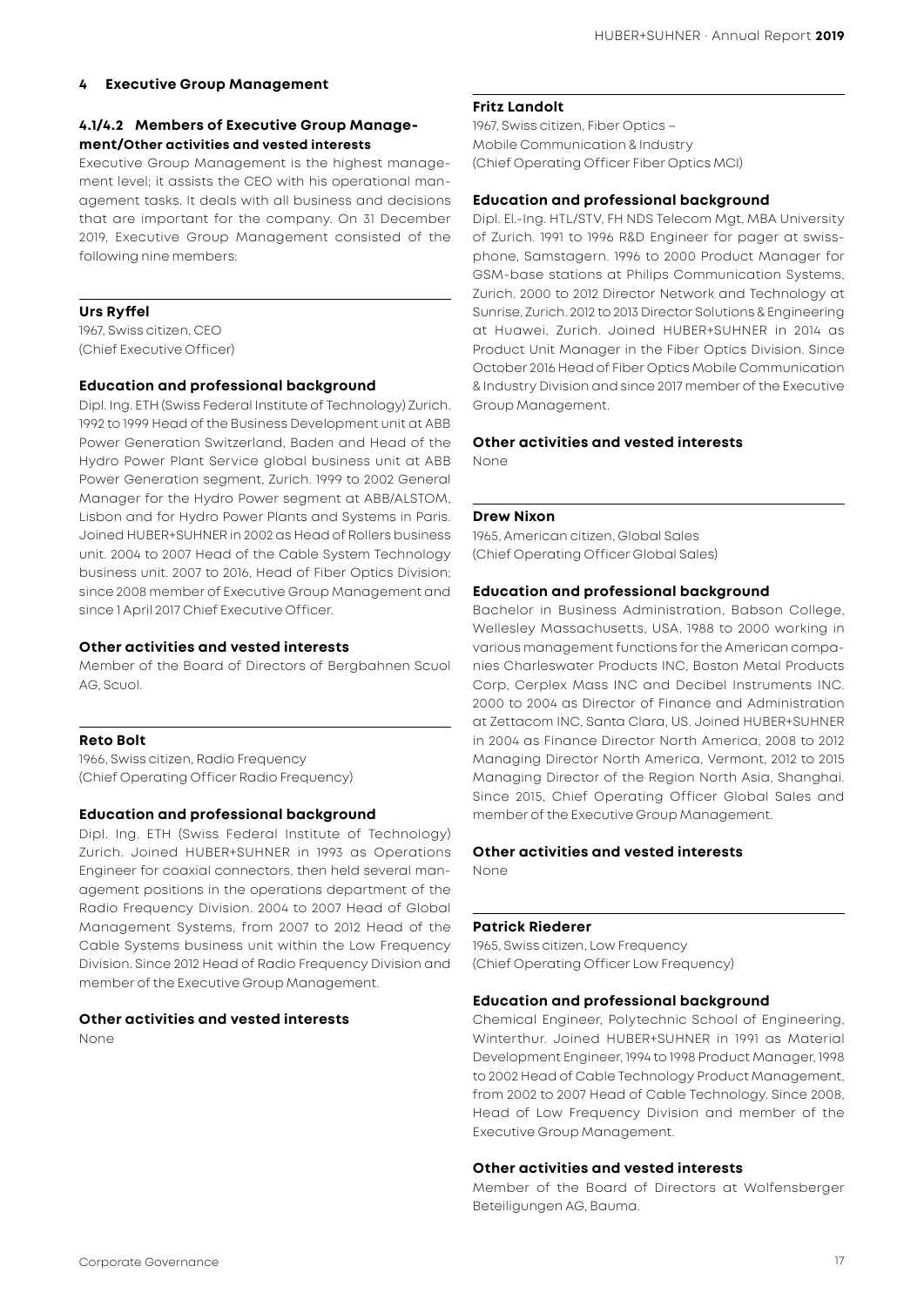#### **Dr. Ulrich Schaumann**

1957, Swiss citizen, Corporate Operations, IT and Quality Management (Chief Operations + IT Officer)

### **Education and professional background**

Dipl. Masch-Ing. ETH Zurich (Swiss Federal Institute of Technology), postdoctoral degree to Dr. sc. techn. ETH Zurich. 1986 to 1992 different functions in production and logistics as well as Head of Logistics at Zellweger Uster AG, Uster. 1992 to 2005 different functions in supply management, engineering and responsibility for the head office in Switzerland, as well as member of the board at H.A. Schlatter AG, Schlieren. Joined HUBER+SUHNER in 2005 as a Manager Global Operations, 2013 to 2015 Manager Corporate Operations. Since 2015 Chief Corporate Operations + IT Officer and member of the Executive Group Management.

Mr. Schaumann decided to retire early and left HUBER+SUHNER at the end of 2019. His tasks were distributed to different people and therefore his position will not be replaced in the Executive Group Management.

#### **Other activities and vested interests**

Member of Board of Directors at Romay AG, Oberkulm.

#### **Patricia Stolz**

1969, Swiss citizen, Human Resources (Chief Human Resources Officer)

#### **Education and professional background**

Human Resources Specialist with certificate of competence and EMBA University of Applied Sciences St. Gallen. 1990 to 2003 assistant in Human Resources at NAW Nutzfahrzeuge AG, Arbon. 2003 to 2007 Head of HR Management at Flawa AG, Flawil. Joined HUBER+SUHNER in 2008 as Human Resources Manager of the Fiber Optics Division. Since 2015 Chief Human Resources Officer and member of the Executive Group Management.

#### **Other activities and vested interests**

None

#### **Dr. Martin Strasser**

1974, Austrian citizen, Fiber Optics – Fixed Network & Data Center

(Chief Operating Officer Fiber Optics FDC)

#### **Education and professional background**

Dipl. Ing. Dr. techn. TU Vienna, EMBA Zurich University of Applied Sciences in Business Administration. Joined HUBER+SUHNER in 2002 as Project Leader Research+Advanced Development. 2004 to 2008 Product Manager in the Fiber Optics Division and since 2008 member of the division management. 2008 to 2016 Product Unit Manager for Fiber Management Systems. Since October 2016 Head of Fiber Optics – Fixed Network & Data Center Division and since 2017 member of the Executive Group Management.

#### **Other activities and vested interests**

None

#### **Ivo Wechsler**

1969, Swiss citizen, Finance, Legal and Global Sourcing (Chief Financial Officer)

#### **Education and professional background**

Lic. oec. HSG (University of St. Gallen). 1995 to 1997 at Schweizerische Bankgesellschaft (UBS) in Corporate Finance in Zurich/London. 1998 to 2000 Controller and from 1999, Head of Controlling & Treasury at Sunrise Communications, Rümlang. 2001 to 2007 Head Corporate Controlling and from 2005 in addition Head Corporate Treasury, Ascom Group, Bern. Joined HUBER+SUHNER in 2008 as Head Corporate Controlling. Since 2010 Chief Financial Officer and member of the Executive Group Management.

#### **Other activities and vested interests**

Member of the Board of Directors at Zehnder Group AG, Gränichen

#### **4.3 Rules in the Articles of Association on the number of permitted activities pursuant to Art. 12 para. 1 point 1 OaEC**

As per article 30 of the Articles of Association, a member of Executive Group Management may hold up to 3 posts as a member of the management board or administrative body of other listed legal entities. In addition, a member of Executive Group Management may hold up to 5 posts as a member of the management board or administrative body of non-listed legal entities and up to 5 posts as a member of the management board of foundations and associations.

#### **4.4 Management contracts**

There are no management contracts with companies or individuals outside of the HUBER+SUHNER Group.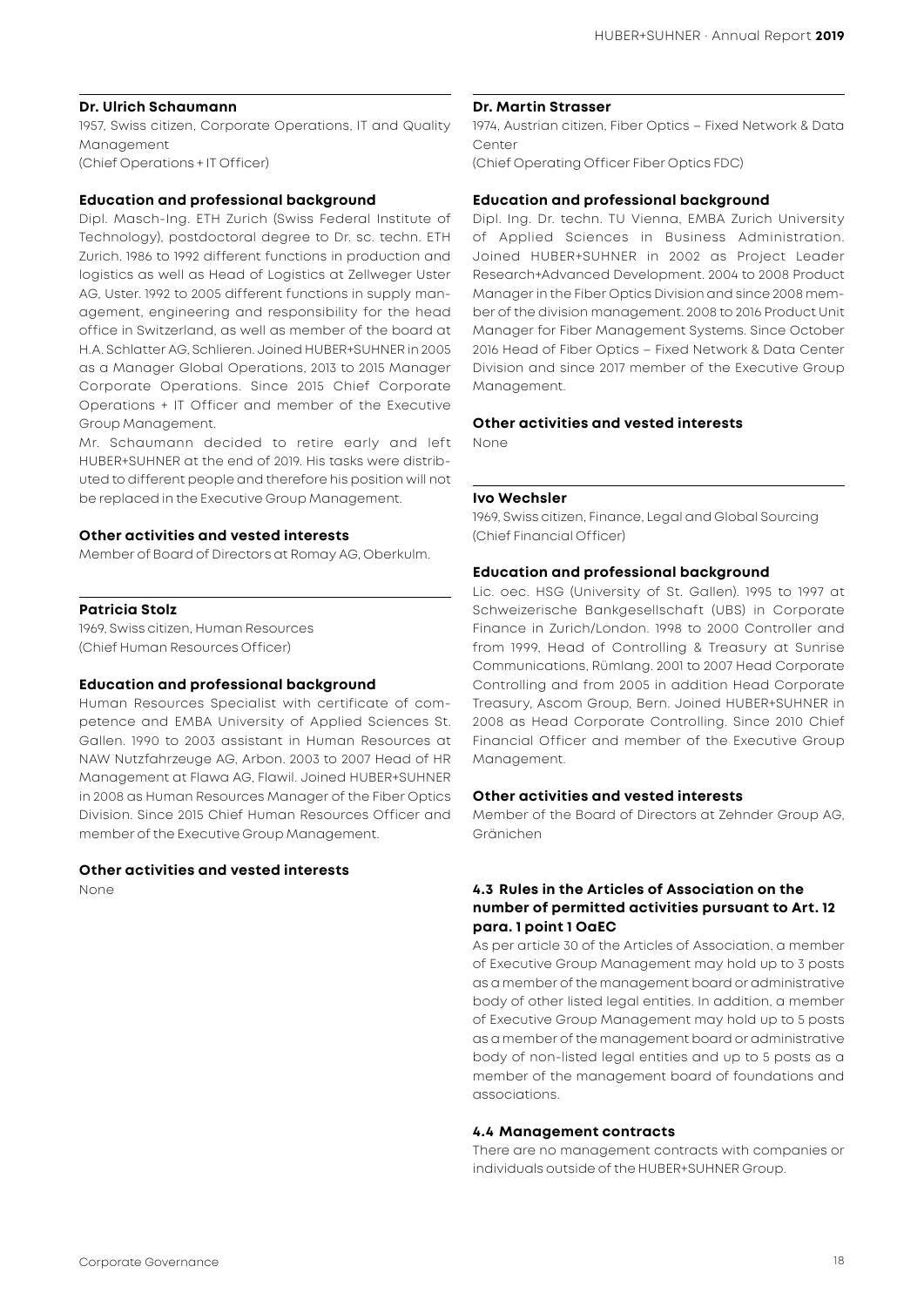#### **5 Compensation, shareholdings and loans**

The principles and elements of compensation and shareholding program for the members of the Board of Directors and the Executive Group Management are laid down in Articles 24 to 29 of the Articles of Association and specified in the compensation regulations issued by the Board of Directors.

More detailed information about the compensation, shareholding programs as well as loans and the approval procedure by the Shareholder Meeting is set forth in the Compensation report (see pages 22–27). Information about the shareholdings of the Board of Directors and Executive Group Management are shown in the Financial Statements HUBER+SUHNER AG (see page 61).

#### **6 Shareholders' participation rights**

#### **6.1 Voting rights restrictions and representation**

One share represents one vote. Each shareholder may be represented either by the independent proxy, a representative authorised by written or electronic power of attorney, or by another individual or legal entity by a power of attorney in writing. Proxy holders do not need to be shareholders.

When exercising voting rights, no shareholder representing another shareholder may, with his own shares and the shares he represents, control more than 10 % of the entire share capital. Proxy holders who are not shareholders may not control more than 10% of the total share capital. Individuals, legal entities and groups with joint legal status which are bound by capital or voting rights, by consolidated management or in another manner, or individuals, legal entities and legal communities which coordinate their action to circumvent the above restrictions are to be considered as one single shareholder. The limitation does not apply to the independent proxy.

The Board of Directors may decide on exceptions to restrictions on voting rights and representation. The Board of Directors has granted one exception in the reporting year in connection with a long-term core shareholder.

According to Article 13 of the Article of Association a resolution for abolishing voting rights restrictions requires the relative majority of the casted votes.

Powers of representation and voting instructions are granted to the independent proxy representative in accordance with legal provisions.

#### **6.2 Quorums required by the Articles of Association**

The Annual General Meeting makes its decisions and carries out its elections with a relative majority of votes unless the law determines otherwise. A decision by the Annual General Meeting which assembles at least ⅔ of the represented share votes and the absolute majority of the nominal value of the shares issued, is required for:

- 1. relaxation or cancellation of the limitations on the transferability of registered shares;
- 2. conversion of registered shares into bearer shares;
- 3. dissolution of the company.

#### **6.3/6.4 Convocation of the Annual General Meeting Inclusion of items on the agenda**

Convening the Annual General Meeting and setting the agenda are governed by Articles 699 and 700 of the Swiss Code of Obligations. However, Article 9 of the Articles of Association stipulates that shareholders entitled to vote may only place an item of the agenda if they hold shares with a minimum nominal value of CHF 50 000. The Board must be notified of a request to place an item on the agenda and be given the proposals in writing no later than 60 days prior to the Annual General Meeting.

#### **6.5 Entries in the share register**

As a general rule, no entries of registered shareholders are made in the share register in the five working days before the Annual General Meeting. The Board of Directors announces the deadline for making entries in the share register in the invitations to the Annual General Meeting. The Board of Directors did not grant any exceptions to this rule in the year under review.

#### **7 Changes of control and defence measures**

#### **7.1 Duty to make an offer**

No statutory rules governing opting-up or opting-out exist as per the Financial Market Infrastructure Act (FMIA).

#### **7.2 Clauses on changes of control**

No contractual clauses governing changes in control exist in the employment contracts with members of either the Board or Executive Group Management. The share blocking periods are not revoked when members of the Board or Executive Group Management resign. According to the HUBER+SUHNER AG Compensation Policy, the Board may prematurely revoke existing blocking periods only under special circumstances, such as a change of control requested by the Nomination and Compensation Committee.

#### **8 Auditors**

#### **8.1 Duration of the mandate and term of office of the lead auditor**

Ernst & Young AG, Zurich, has been the independent auditor of HUBER+SUHNER AG and various Group companies since 2018. The current lead auditor, Mr. Willy Hofstetter, has been in charge since 12 April 2018. As per article 730a(2) Swiss Code of Obligations, his tenure as lead auditor may not exceed seven years. The auditors are elected by the Annual General Meeting for a term of one year.

#### **8.2/8.3 Auditing fees/Additional fees**

Ernst & Young (EY) charged CHF 529 000 for auditing the Group Financial Statements and the individual financial statements of different Group companies during the reporting year, and CHF 14 000 for additional EY tax and consulting services.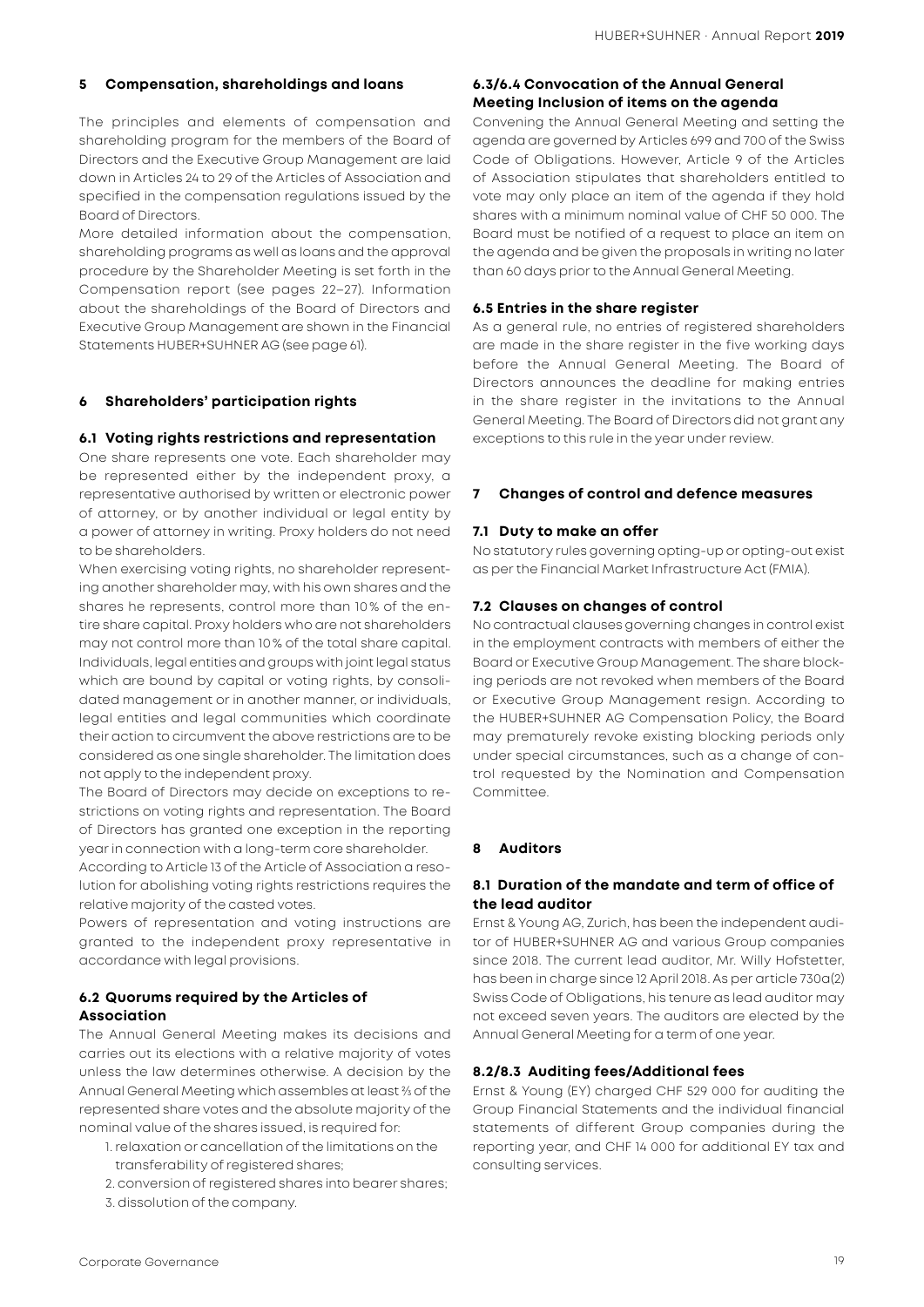#### **8.4 Information instruments pertaining to the external audit**

The Audit Committee informs the Board of the work performed by and working relationship with the external auditor. Each year, the external auditor submits an audit plan, a "confirmation of analytical review" of the halfyear and a comprehensive report on the annual financial statements with conclusions on financial accounting, the internal control system, the Compensation Report (Chapter 5) and the audit results for the attention of the Board of Directors and the Audit Committee. The Audit Committee also assesses the scope of the annual audit and the audit plans, and discusses the audit findings with the external auditor. In the year under review, the external auditor was present at both Audit Committee meetings.

The Audit Committee annually assesses the external auditors' performance, independence and fees and recommends to the Board the external auditing company to be nominated by the Annual General Meeting.

This evaluation is based on the reports and presentations provided by the external auditors, the discussions held in the meetings, their objectivity as well as their technical and operational expertise. The Audit Committee reviews the suitability and scope of the additional services rendered by the external auditor. If the planned additional services exceed the monetary limit set by the Audit Committee, the Audit Committee must be informed in advance.

#### **9 Information policy**

As a listed company and as a credible and sustainable business partner, HUBER+SUHNER (H+S) informs its internal and external stakeholders actively, transparently and in good time. Its communication policy is guided by the SIX Swiss Exchange regulations, legal provisions and internal guidelines.

H+S communicates regularly with its shareholders, the capital market and the public. In accordance with Swiss GAAP FER, H+S discloses its business and financial performance on a half-yearly basis in form of an interim report and an annual report which are published electronically in English [\(https://www.hubersuhner.com/en/company/](https://www.hubersuhner.com/en/company/investors/publications) [investors/publications\)](https://www.hubersuhner.com/en/company/investors/publications). Additionally, shareholders receive half-yearly a short printed version of the management letter in German or English. Also, at the end of January of any given year, H+S announces sales and order intake figures for the past year. Sales and order intake figures for the first nine months from January to September are published at the end of October of any given year. The exact dates and more contact information can be found under the section "Management Report 2019" on page 9 of the current report.

Additional information which could affect the share price is published during the year in accordance with SIX Swiss Exchange ad hoc publication requirements. Official announcements and company notices are published in the Swiss Official Gazette of Commerce (SOGC).

The CEO is responsible for corporate communications. He is assisted in his investor relations activities by the CFO.

#### **Website: www.hubersuhner.com/en**

An important source of current in-depth information on the Group, including products and contact details is the H+S website.

Important dates and all the latest news are listed on the website under Investors, as are the Bylaws and the Articles of Association. Press releases are available on subscription under Company/Investors/ Publications.

#### **Corporate news and ad-hoc announcements**

www.hubersuhner.com/en/company/media/news

#### **Investor information**

www.hubersuhner.com/en/company/investors

#### **Articles of Association**

[www.hubersuhner.com/en/company/investors/](http://www.hubersuhner.com/en/company/investors/corporate-governance) [corporate-governance](http://www.hubersuhner.com/en/company/investors/corporate-governance)

#### **Bylaws**

[www.hubersuhner.com/en/company/investors/](http://www.hubersuhner.com/en/company/investors/corporate-governance) [corporate-governance](http://www.hubersuhner.com/en/company/investors/corporate-governance)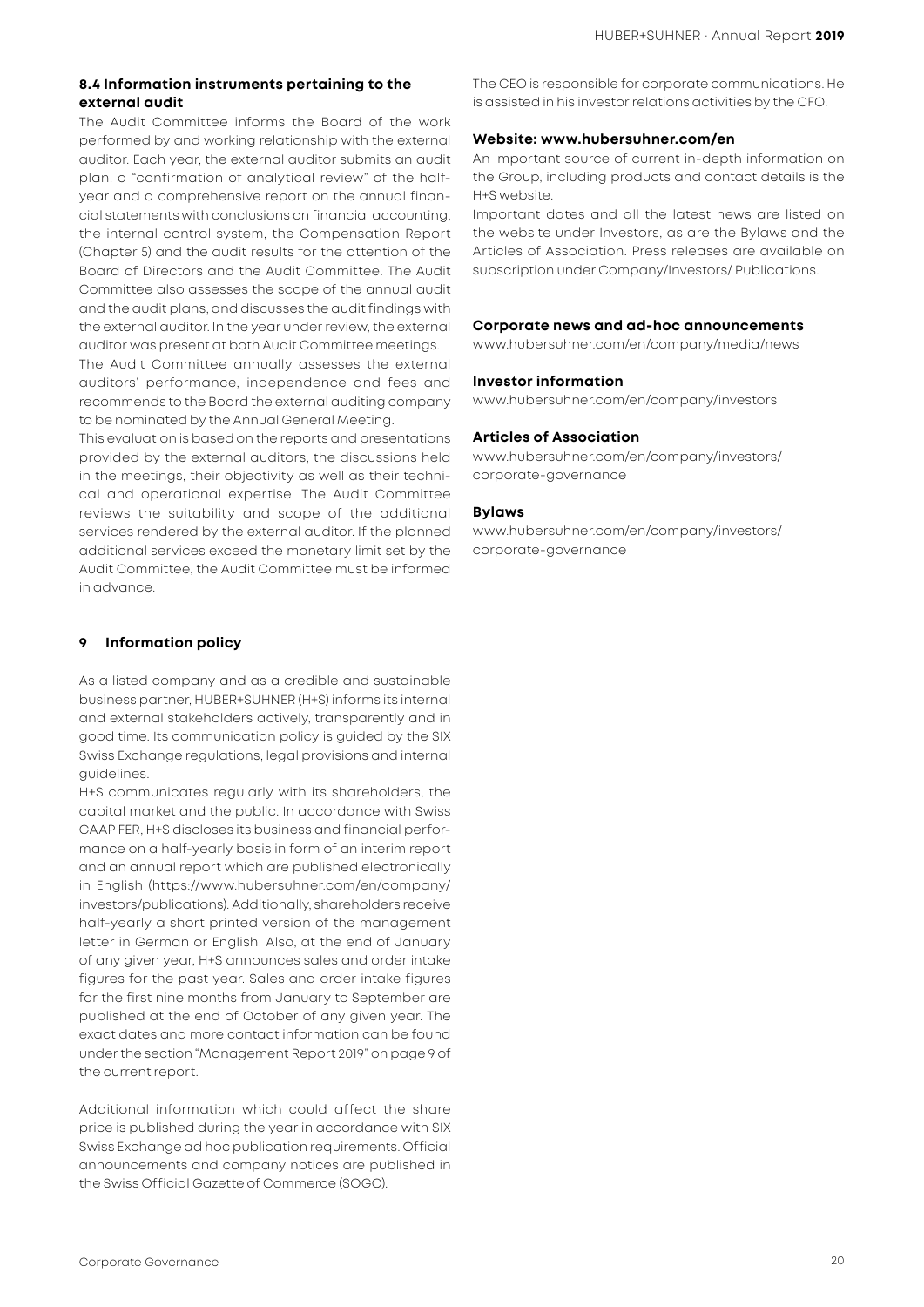# **Compensation Report 2019**

| 1 Guidelines and responsibilities                                                                                  | 22 |
|--------------------------------------------------------------------------------------------------------------------|----|
| 2 Compensation system for the Board of Directors                                                                   | 22 |
| 3 Compensation system for the<br>Executive Group Management                                                        | 23 |
| 4 Determining method                                                                                               | 25 |
| 5 Compensation for the members of the<br>Board of Directors and Executive Group<br>Management for fiscal year 2019 | つん |
| 6 Report of the statutory auditor<br>on the compensation report                                                    | 28 |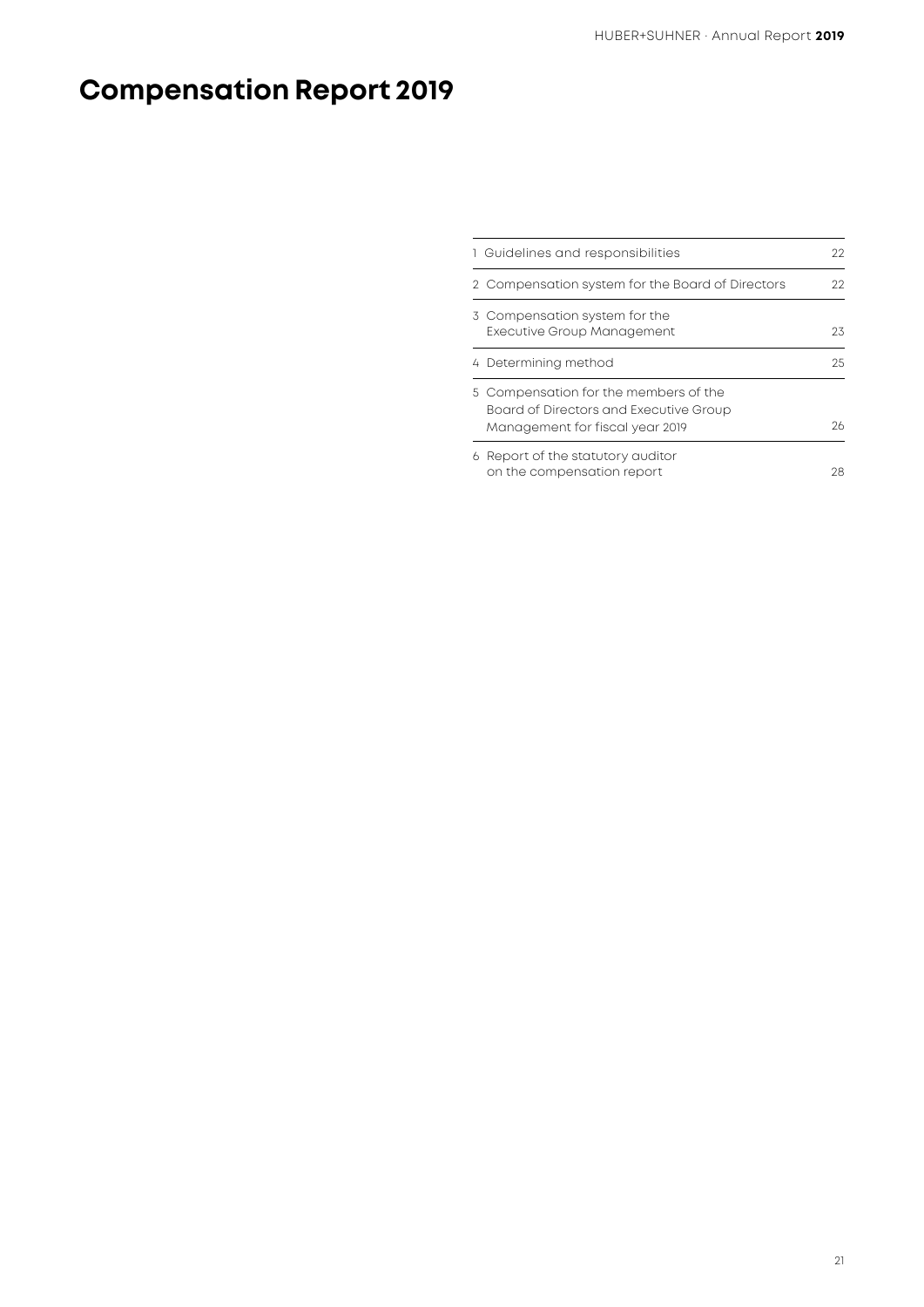## **Compensation Report**

The Compensation Report provides an overview of the remuneration principles and compensation systems of the HUBER+SUHNER Group. It describes how compensation is determined and contains detailed information on the compensation of the Members of the Board of Directors and the Executive Group Management in the fiscal years 2018 and 2019.

The Compensation Report fulfils the requirements of the Ordinance against Excessive Compensation in Listed Companies (OaEC), which has been in effect since January 2014. Furthermore, the Compensation Report fulfils the requirements of the Swiss Code of Obligations and the provisions set forth in the Directive on Information relating to Corporate Governance issued by SIX Swiss Exchange.

#### **1 Guidelines and responsibilities**

#### **Guidelines**

The HUBER+SUHNER Group's success heavily depends on the quality and commitment of its employees. The compensation policy aims to attract skilled managers and employees and to gear their activities towards the company's goals and a long-term career with HUBER+SUHNER:

Payments are made according to the following principles:

- performance-based remuneration with market-competitive fixed and variable components;
- the variable component is based on predefined targets and maximum thresholds;
- contribution towards the sustainable success of the company;
- transparency and clarity

The principles governing the compensation of Members of the Board of Directors and Executive Group Management are laid down in the following Articles of Association: Article 23 (Compensation Approval); 24 (Compensation of the Board of Directors); 25 (Compensation of Executive Group Management); 26 (Principles of Success and Performance-related Compensation); 27 (Principles for Allocating Shares); 28 (Additional Amount) and 29 (Activities for Group Companies). For more details, please refer to

[http://www.hubersuhner.com/en/company/investors/](http://www.hubersuhner.com/en/company/investors/corporate-governance)  [corporate-governance](http://www.hubersuhner.com/en/company/investors/corporate-governance).

In accordance with Article 12(2) No. 1 OaEC, credit and loans, as well as benefits outside of the occupational pension scheme may only be granted if a provision to this end is included in the Articles of Association. During the year under review and as per its previous practice, HUBER+SUHNER did not add any such provision in its Articles of Association.

#### **Responsibilities**

The Board of Directors is responsible for regulating general questions regarding compensation. The compensation models applicable to the Board of Directors and Executive Group Management are outlined in a compensation policy approved by the Board. The Board of Directors is supported in its work by the Nomination and Compensation Committee. The committee reviews the principles and prepares all relevant decisions concerning compensation of members of both the Board of Directors and the Executive Group Management. The composition, main tasks and working practices of the Nomination and Compensation Committee are laid down in the Corporate Governance Report on page 15.

#### **2 Compensation system for the Board of Directors**

#### **2.1 Chairman of the Board of Directors**

The compensation of the Chairman consists of the following three components:

a) remuneration;

b) long-term incentive (in the form of shares);

c) pension and other social security benefits

#### **a) Remuneration**

The Chairman receives a fixed fee of CHF 240 000 per annum. This amount includes the remuneration for serving in Board Committees.

#### **b) Long-term incentive (in the form of shares)**

In addition, the Chairman annually receives a long-term incentive in the form of a fixed number of company shares (3 000), with a blocking period of at least three years. The share blocking periods are not rescinded on his retirement from the Board.

#### **c) Pension and other social security benefits**

The employer's obligatory contributions to social security and accident insurance schemes and regulatory contributions to pensions from the compensations paid to the Chairman are borne by the company. The Swiss system defines a portion of the pension and social security contribution to be paid by the employee. The employee's contribution to social security and pensions are deducted from the employees's gross salary.

Remuneration payments and share allocations to the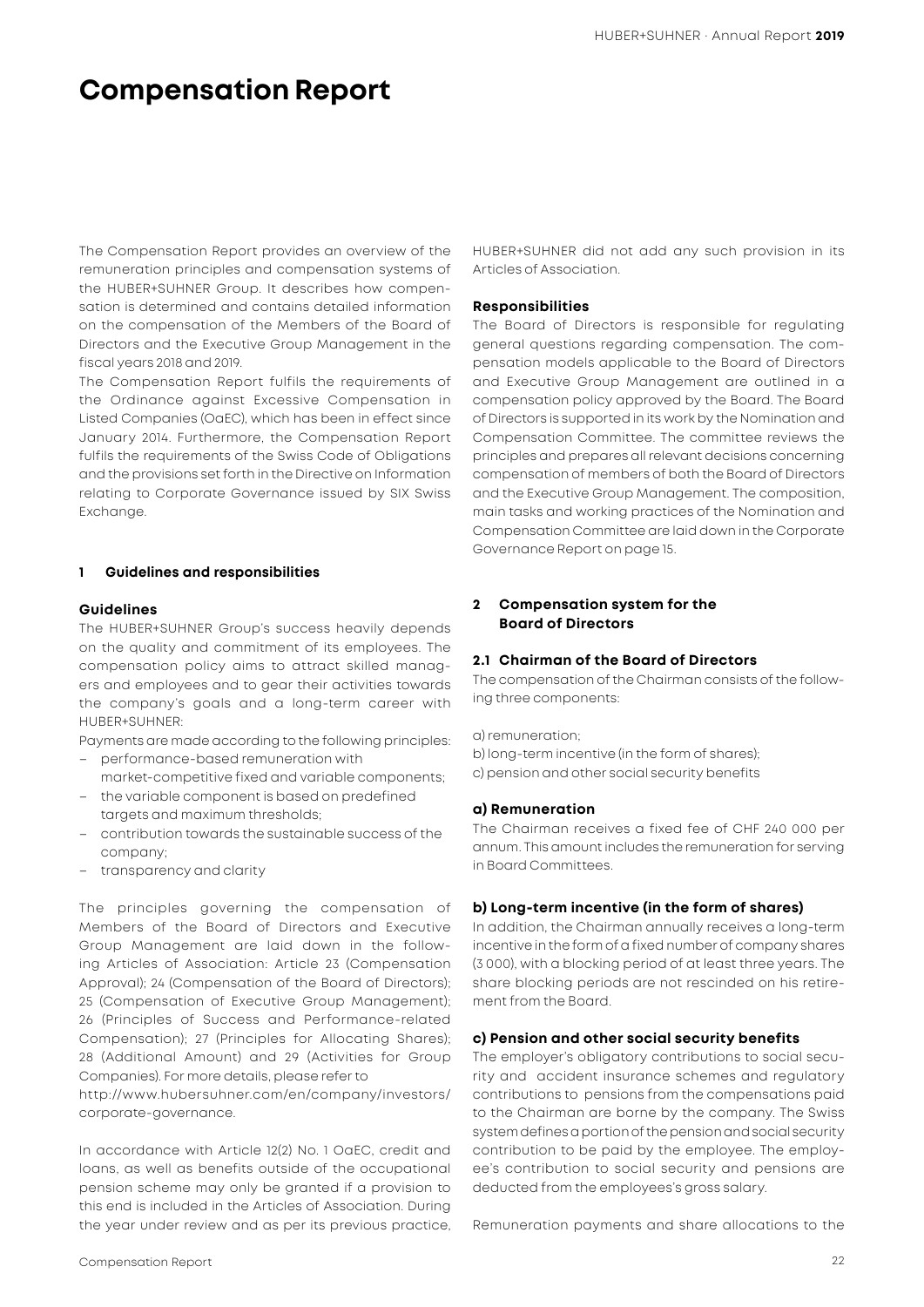Chairman require the approval of the Annual General Meeting, as does all compensation for Board members. The basic remuneration is paid out on a monthly basis, but the shares are allocated only at the end of the Chairman's year in office. The total market value of the shares is accrued in accordance with the accrual principle in the financial statements of the given financial year.

#### **2.2 Other Board Members**

Compensation for the other members of the Board of Directors consists of the following three components:

a) remuneration;

- b) long-term incentive (in the form of shares);
- c) social security benefits

#### **a) Remuneration**

Each member of the Board receives an equal fixed basic fee of CHF 40 000 per annum. Additionally, members receive an extra allowance for taking on a post as Deputy Chairman (CHF 20 000) or for serving on the Nomination and Compensation Committee or Audit Committee (CHF 10 000). The responsibility and the increased workload of the various functions are therefore accounted for individually. Also, all Board members receive a lump sum expense allowance of CHF 10 000 regardless of their function.

#### **b) Long-term incentive (in the form of shares)**

In addition, each Board member receives annually a longterm incentive in the form of a fixed number of company shares (Deputy Chairman: 2 000 shares; other members: 1 200 shares) with a blocking period of at least three years. The share blocking periods are not rescinded on retirement from the Board.

#### **c) Social security benefits**

The obligatory contributions towards social security out of the remuneration paid to Board members are also covered by the company. However, no pension fund contributions are made.

Remuneration payments and share allocations require the approval of the Annual General Meeting, as does all compensation for Board members. The basic remuneration including a post-related allowance and lump sum expense allowance as well as the shares are paid out or allocated accordingly at the end of the year in office. In the event of early termination of office, the Board member concerned will receive pro rata compensation. The amount of the remuneration and market value of the shares are accrued in accordance with the accrual principle in the financial statements of the given financial year.

#### **3 Compensation system for the Executive Group Management**

The total compensation for a member of the Executive Group Management (EGM) reflects the responsibility assigned, qualifications, complexity of the task, achievement of goals and local market conditions in the machinery and electrical industry. International compensation analyses for selected management positions are conducted, as required, by Kienbaum Consultants International GmbH, a consulting company specializing in international salary benchmarking. These comparisons are executed every three to five years, the last time 2017, based on anonymised data, and help to determine Executive Group Management's salaries. The elements assessed are short-term incentives (basic salary and bonus), long-term incentives (shares) and complementary benefits (pension fund and other compensation).

In 2017, the comparison of Executive Group Management's salaries was made by Kienbaum Consultants International GmbH using three peer groups. The sample in the three peer groups consisted of (i) manufacturing industrial companies with registered seat in Switzerland (industrial companies in Switzerland) and similar size as HUBER+SUHNER (based on annual net sales and number of employees), (ii) direct competitors in the job market in the machinery and electrical industry with registered seat in Switzerland and (iii) companies from different industries active in foreign markets (registered seat or subsidiaries outside of Switzerland) and similar size as HUBER+SUHNER (based on annual net sales and number of employees).

In case of companies of bigger size than HUBER+SUHNER, the benchmarking consulting firm compares the salary of managers with comparable responsibility to the one of the HUBER+SUHNER manager whose salary is benchmarked. The benchmarking consulting firm has vast experience in determining which roles are comparable in companies of different sizes. The benchmarking consulting firm does not have any other roles or mandates at HUBER+SUHNER.

Remuneration for the members of the Executive Group Management consists of the following components: a) fixed basic salary;

- b) variable performance components
	- b1) cash bonus

b2) long-term incentive (in the form of shares); c) pension and other social security benefits

#### **a) Fixed basic salary**

Executive Group Management members receive a fixed basic salary which is paid monthly. This is determined individually and takes into account the role and responsibilities of the given Executive Group Management member. It also includes allowances such as child or education allowances, work anniversary compensation and other compensation in connection with relocation for the purposes of conducting business on behalf of HUBER+SUHNER outside the member's country of residence.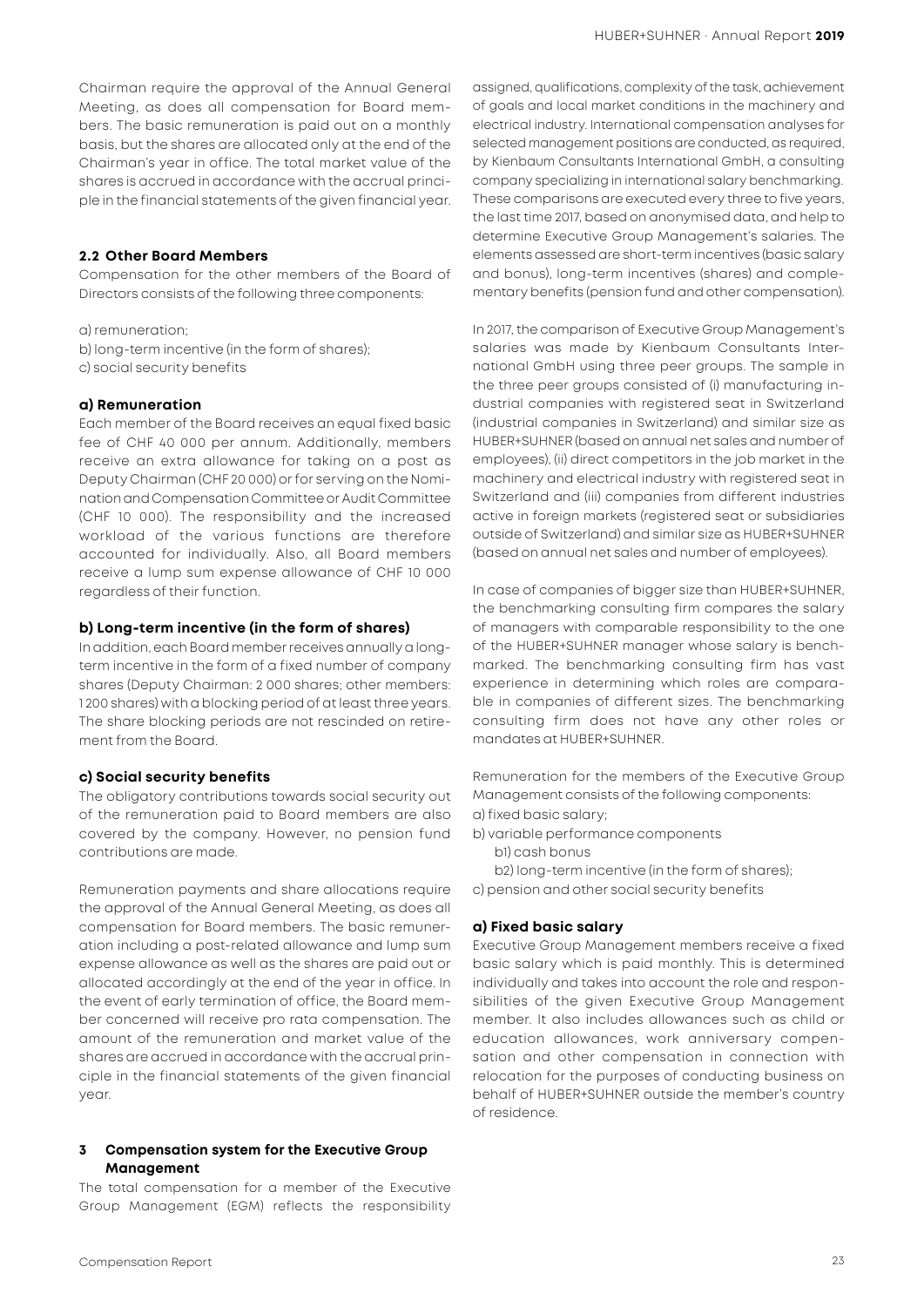#### **b) Variable performance components**

#### b1) Cash bonus

The Executive Group Management variable compensation system is based on the MbO (Management by Objective) process, which also applies to the entire Group. Performance-related compensation is defined based on a set target bonus (this corresponds to 100 % target achievement). The target bonus for Executive Group Management members, which is defined on an individual basis based on the ratio to the fixed basic salary, is between 40% and 60% for the CEO and between 20% and 50% for all other Executive Group Management members. The weighting of the variable compensation is set as follows:

| Target category      | Group<br>financial targets | Individual<br>taraets | Leadership<br>factor |  |
|----------------------|----------------------------|-----------------------|----------------------|--|
| CEO                  | 60%                        | 20%                   | 20%                  |  |
| Other EGM<br>members | $40\% - 50\%$              | $30\% - 40\%$         | 20%                  |  |

Every year, the Board sets in advance three weighted Group financial targets which are applicable for a oneyear period. For the years 2019 and 2018 the Group financial targets were: net sales, EBIT-margin and inventory turn.

The individual targets are three to five function-specific measurable management targets. These are set and weighted annually in a structured target-setting process by the Chairman of the Board for the CEO, and by the CEO for members of the Executive Group Management.

A leadership factor (leadership, cooperation and conduct) is also included in the calculation of the cash bonus. The leadership performance review is conducted by the Chairman of the Board for the CEO and by the CEO for members of the Executive Group Management.

Failure to reach targets means that no bonus is paid out. Outperforming all targets may increase the bonus to a maximum of 150% of the agreed target bonus.

Payment is made following approval by the Annual General Meeting. The amount of the bonus is accrued in accordance with the accrual principle in the financial statements of the corresponding financial year.

#### b2) Long-term incentive (in the form of shares)

As long-term compensation, members of the Executive Group Management receive a variable number of HUBER+SUHNER shares each year. The annual number of target shares for the CEO is 4 000, and between 800 and 2 000 shares for other Executive Group Management members. The number of shares effectively allotted annually (number of target shares multiplied by a factor of between 0.0 and 1.5) is determined by the Board of Directors and is driven by the long-term business success, which is assessed based on the factors "market environment", "strategy implementation" and "financial situation".

- Market environment: The Board of Directors evaluates the market situation and assesses the progress of HUBER+SUHNER's market positioning in the strategically important target markets.
- Strategy implementation: The Board of Directors assesses progress in the implementation of key strategic initiatives both from a Group perspective and in terms of the individual contribution of the members of the Executive Group Management.
- Financial situation: The Board of Directors assesses the financial starting position and the financial perspective of the company.

A blocking period of at least three years applies for the allocated shares. The share blocking periods are not rescinded on the resignation of the member concerned.

The shares are only effectively allocated following approval by the Annual General Meeting. The market value of the shares is accrued in accordance with the accrual principle in the financial statements of the corresponding financial year.

#### **c) Pension and other social security benefits**

The employer's obligatory contributions to social security and accident insurance schemes and regulatory contributions to pensions from the compensations paid to the members of the Executive Group Management are borne by the company. The Swiss system defines a portion of the pension and social security contribution to be paid by the employee. The employee's contribution to social security and pensions are deducted from the employees's gross salary.

#### **Additional information**

The Executive Group Management members' employment contracts provide for a notice period of 6 months; under certain circumstances, this may be extended to a maximum of 12 months by the employer. If the employment relationship is terminated by notice, the person entitled to compensation loses his eligibility for share allocation for the current financial year, except if otherwise allocated by the Board of Directors. All other entitlements remain in force on a pro rata basis.

Executive Group Management members receive an expense allowance for effective minor expenses as per the expenses policy approved by the appropriate tax authorities.

The Board of Directors can approve additional fixed compensation for Executive Group Management members who are appointed after the Annual General Meeting has approved fixed compensation. In this case, the total amount of approved fixed compensation for Executive Group Management members may be increased by a maximum of 20 % per new Executive Group Management member and by 40% if a new CEO is appointed.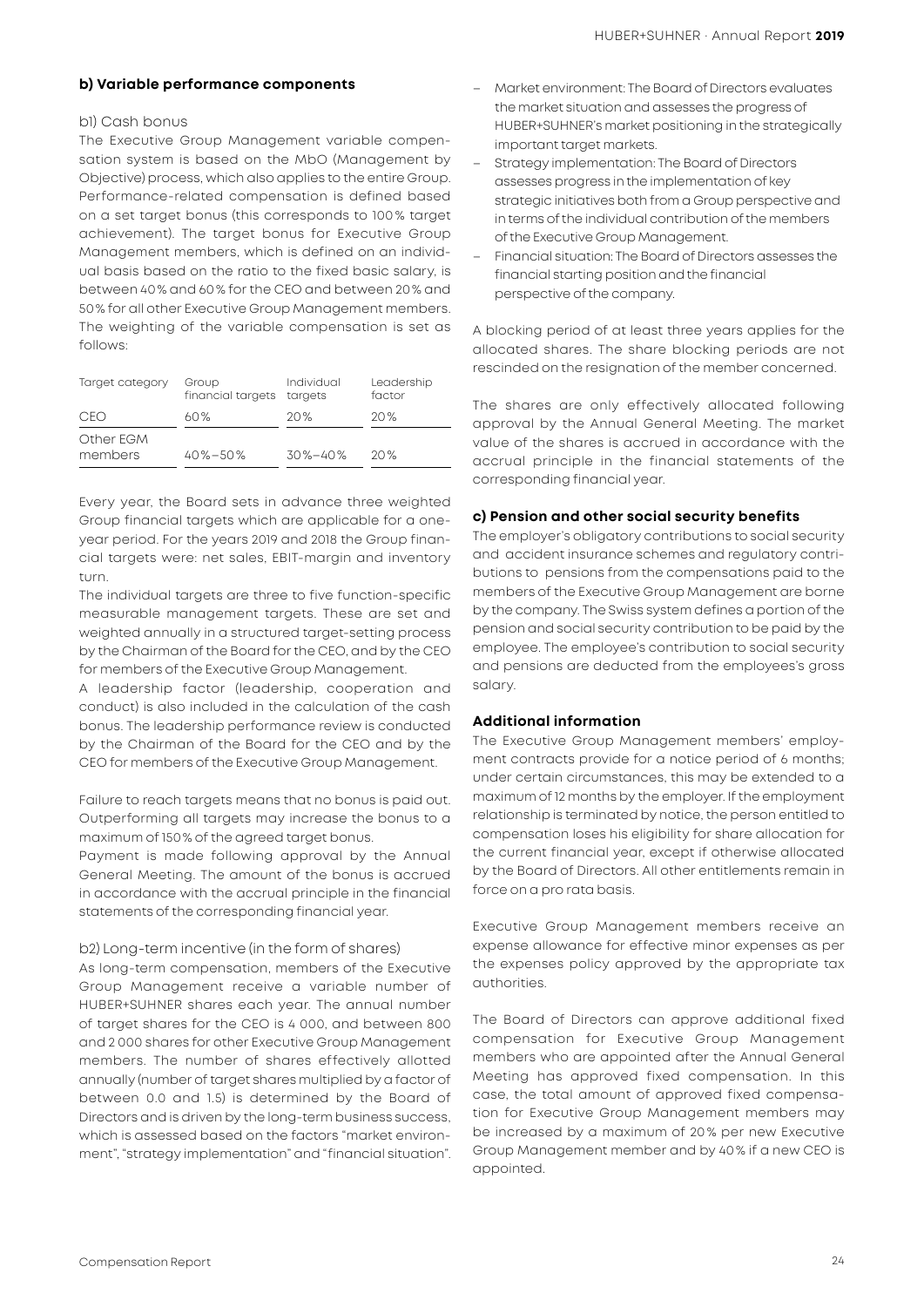#### **4 Determining method**

At the request of the Nomination and Compensation Committee, the Board of Directors determines in February the compensation for both Board and Executive Group Management members. The compensation is subject to approval by the Annual General Meeting.

This relates to the amount of the fixed fee, post-related allowances and lump sum expense allowances for the members of the Board for the coming term of office and the fixed number of shares for the current term of office. For Executive Group Management members, this is the amount of the basic salary for the period from 1 July to 30 June the following year, the target bonus amount and the number of target shares for the current financial year. In addition, the previous financial year's target attainment (Group financial targets, individual targets, leadership factor as well as the share allocation factor) for Executive Group Management members is assessed and set by the Board of Directors, as proposed by the Nomination and Compensation Committee.

All members are present when the Board of Directors determines compensation for Board members; there are no special rules of abstention. The CEO is present when determining compensation for Executive Group Management members, unless his own target attainment is under review or his compensation is under discussion.

The Annual General Meeting grants final approval of the maximum compensation for the Board of Directors (BoD) and the Executive Group Management (EGM), as follows:

- total amount of fixed compensation to the Board of Directors for the one-year term from the current Annual General Meeting until the conclusion of the next Annual General Meeting (prospective);
- share-based compensation for the Board of Directors for the one-year term of office expiring at the Annual General Meeting (retrospective);
- total amount of fixed compensation to the Executive Group Management for the period from 1 July to 30 June of the following year from the current Annual General Meeting onwards (prospective);
- total amount of variable compensation for the Executive Group Management for the completed financial year (retrospective).

#### **Compensation vote at the 2020 AGM**

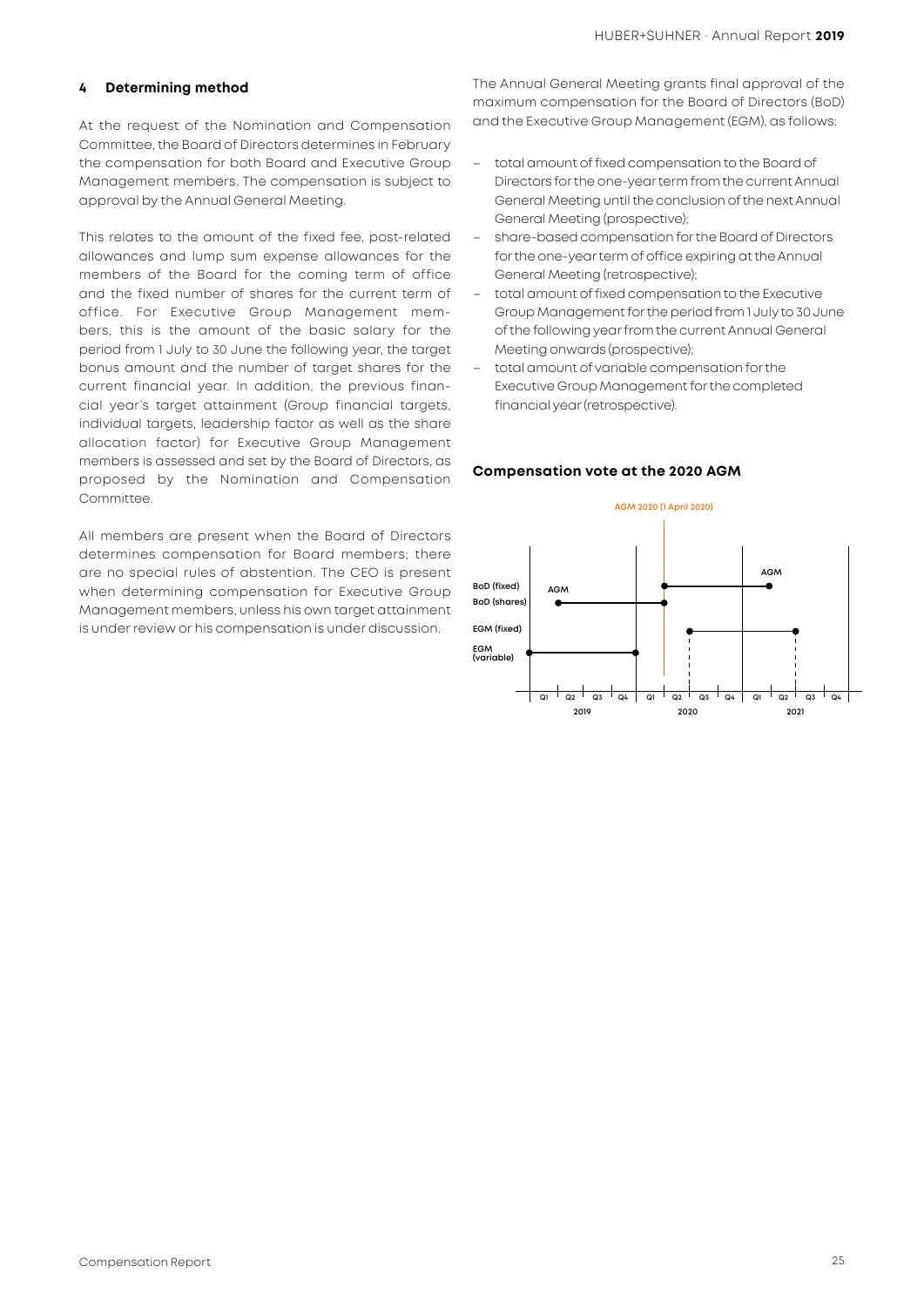#### **5 Compensation for the members of the Board of Directors and Executive Group Management for fiscal year 2019**

#### **Board of Directors' compensation 2019**

Members of the Board of Directors received TCHF 675 in fixed compensation for the year under review (previous year: TCHF 676). Share-based compensation amounting to TCHF 920 (previous year TCHF 757) was also awarded. This amount is based on the market value of a total of 11 000 shares (previous year: 11 000 shares) divided into 2 750 shares (previous year: 2 750 shares) at a share price of CHF 76.50 from 10 April 2019 (previous year: CHF 53.90) for the period from 1 January to 31 March 2019 and 8 250 shares (previous year: 8 250 shares) at a share price of CHF 76.80 from 30 December 2019 (previous year: CHF 65.50) for the period from 1 April 2019 to 31 December 2019. No compensation was paid to former Board members.

Total compensation for members of the Board of Directors for the reporting year amounted to TCHF 1 596 (previous year: TCHF 1 433). This rise of 11 % on the previous year is entirely due to the increased share price.

| <b>Compensation for the Board of Directors</b><br>(BOD) |                         |      | Fixed<br>compensation <sup>1)</sup> | Share-based<br>compensation <sup>2)</sup> |      | Total<br>compensation |      | Number of<br>allotted shares |       |
|---------------------------------------------------------|-------------------------|------|-------------------------------------|-------------------------------------------|------|-----------------------|------|------------------------------|-------|
|                                                         |                         | 2019 | 2018                                | 2019                                      | 2018 | 2019                  | 2018 | 2019                         | 2018  |
| U. Kaufmann                                             | Chairman                | 298  | 298                                 | 256                                       | 209  | 554                   | 507  | 3000                         | 3000  |
| B. Kälin <sup>a)</sup>                                  | Deputy Chairman         | 89   | 89                                  | 171                                       | 139  | 260                   | 228  | 2000                         | 2000  |
| M. Bütler <sup>b)</sup>                                 | Member                  | 67   | 67                                  | 102                                       | 83   | 169                   | 150  | 1200                         | 1200  |
| C. Fässler                                              | Member (until AGM 2019) | 14   | 53                                  | 26                                        | 83   | 40                    | 136  | 300                          | 1200  |
| G. Müller                                               | Member                  | 53   | 53                                  | 102                                       | 83   | 155                   | 136  | 1200                         | 1200  |
| R. Seiffert                                             | Member                  | 50   | 50                                  | 92                                        | 75   | 142                   | 125  | 1200                         | 1200  |
| E. Studer <sup>o)</sup>                                 | Member (from AGM 2019)  | 38   |                                     | 69                                        |      | 107                   |      | 900                          |       |
| J. Walther <sup>d)</sup>                                | Member                  | 67   | 67                                  | 102                                       | 83   | 169                   | 150  | 1200                         | 1200  |
| Total                                                   |                         | 675  | 676                                 | 920                                       | 757  | 1596                  | 433  | 11000                        | 11000 |

1) The Chairman receives a fixed contractual amount including social security/accident insurance scheme/pension fund contributions. All other members receive a basic remuneration, extra post-allowance (if applicable) including social security contributions and a lump sum expense allowance. A maximum fixed compensation has been approved in previous Annual General Meetings.

<sup>2)</sup> Share-based compensation is calculated at a share price of CHF 76.50 (for the part of the allocation approved by the Annual General Meeting 2019) (previous year 53.90) and at CHF 76.80 (as of year-end 2019) (previous year 65.50) for the outstanding amount including social security. Outstanding shares are transferred in the following financial year, subject to approval by the Annual General Meeting.

a) Deputy Chairman and NCC member

b) AC Committee Chair

c) Dr. Franz Studer is a member of the executive committee and Investment Director of EGS Beteiligungen AG, a significant shareholder of HUBER+SUHNER AG. His compensation, including cash payments and allocations of shares is made directly to his employer EGS Beteiligungen AG.

d) AC member

No loans have been granted to current or former Board members. In addition, no compensation, loans or credit have been granted to related parties of the Board of Directors.

An overview of the shareholdings of members of the Board of Directors at HUBER+SUHNER AG can be found on page 61 of the 2019 Financial Report.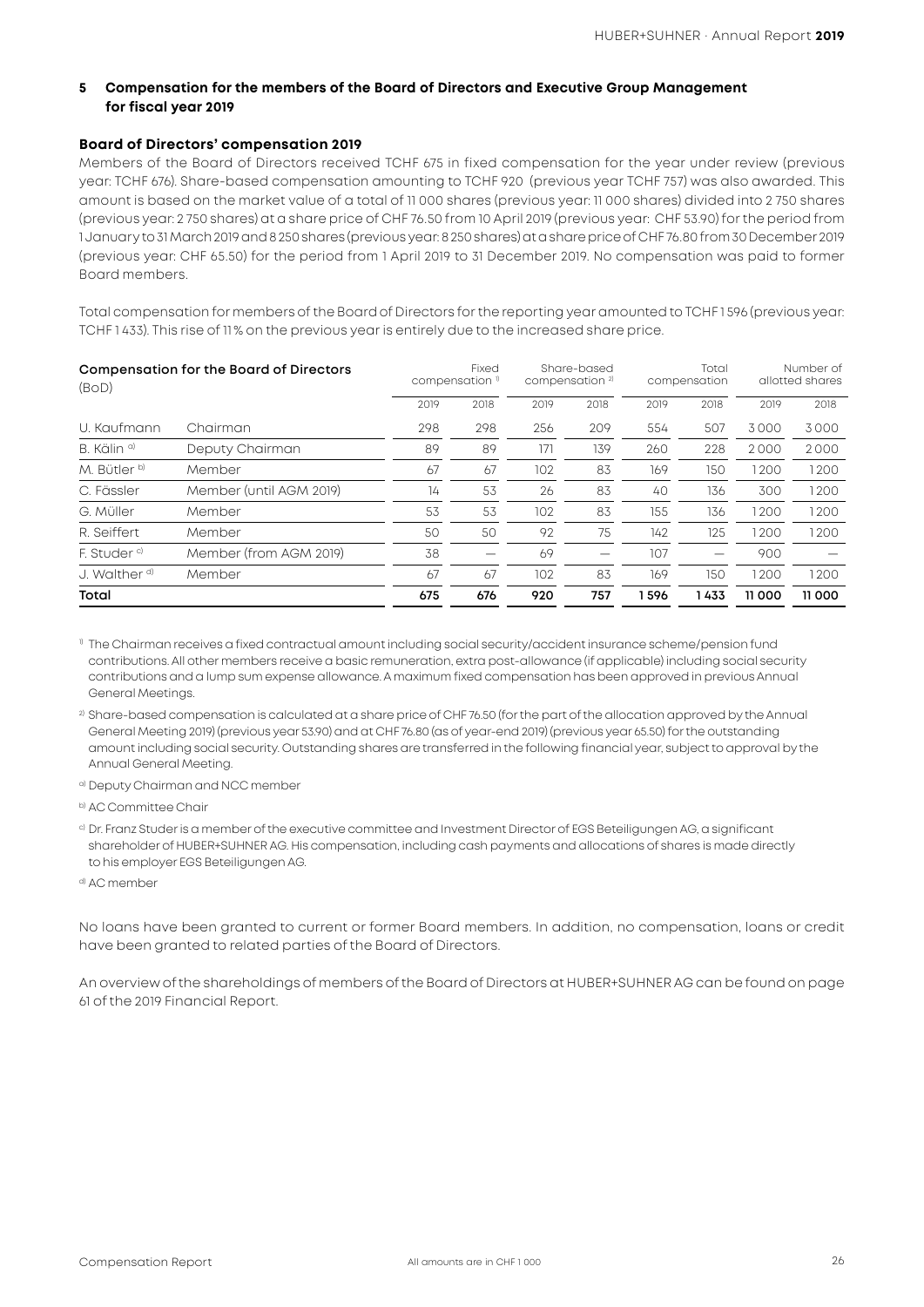#### **Executive Group Management compensation 2019**

The Executive Group Management members received fixed compensation of TCHF 3 390 for the year under review (previous year: TCHF 3 292). Subject to approval by the Annual General Meeting, Executive Group Management was awarded variable compensation of TCHF 2 259 (previous year: TCHF 2 641). This includes share-based compensation based on the market value totalling 16 200 shares (previous year: 18 950 shares) at a share price of CHF 76.80 on 30 December 2019 (previous year: CHF 65.50). No compensation was paid to former Executive Group Management members.

Total compensation for the Executive Group Management for the year under review was TCHF 5 649 (previous year: TCHF 5 933 ). The decrease of 5 % compared with previous year is due to lower variable compensation (lower bonus achievement).

|      | <b>Total Executive</b><br>Group |                                                  |       |
|------|---------------------------------|--------------------------------------------------|-------|
| 2019 | 2018                            | 2019                                             | 2018  |
| 524  | 479                             | 2706                                             | 2676  |
| 156  | 139                             | 684                                              | 616   |
| 680  | 618                             | 3390                                             | 3292  |
| 216  | 310                             | 855                                              | 1208  |
| 307  | 328                             | 1244                                             | 1241  |
| 44   | 50                              | 160                                              | 192   |
| 567  | 688                             | 2259                                             | 2641  |
| 1247 | 1306                            | 5649                                             | 5933  |
| 4000 | 5000                            | 16200                                            | 18950 |
|      |                                 | Highest individual<br>compensation <sup>1)</sup> |       |

1) U. Ryffel, CEO

2) The Executive Group Management consists of 9 members in 2019 and 2018.

3) Including allowances

4) Based on the year-end share price of CHF 76.80 (previous year: CHF 65.50). Shares are transferred in the following financial year, subject to approval by the Annual General Meeting.

No loans or credit have been granted to current or former Executive Group Management members. In addition, no compensation or loans have been granted to related parties of the Executive Group Management.

An overview of the shareholdings of members of Executive Group Management at HUBER+SUHNER AG can be found on page 61 of the 2019 Financial Report.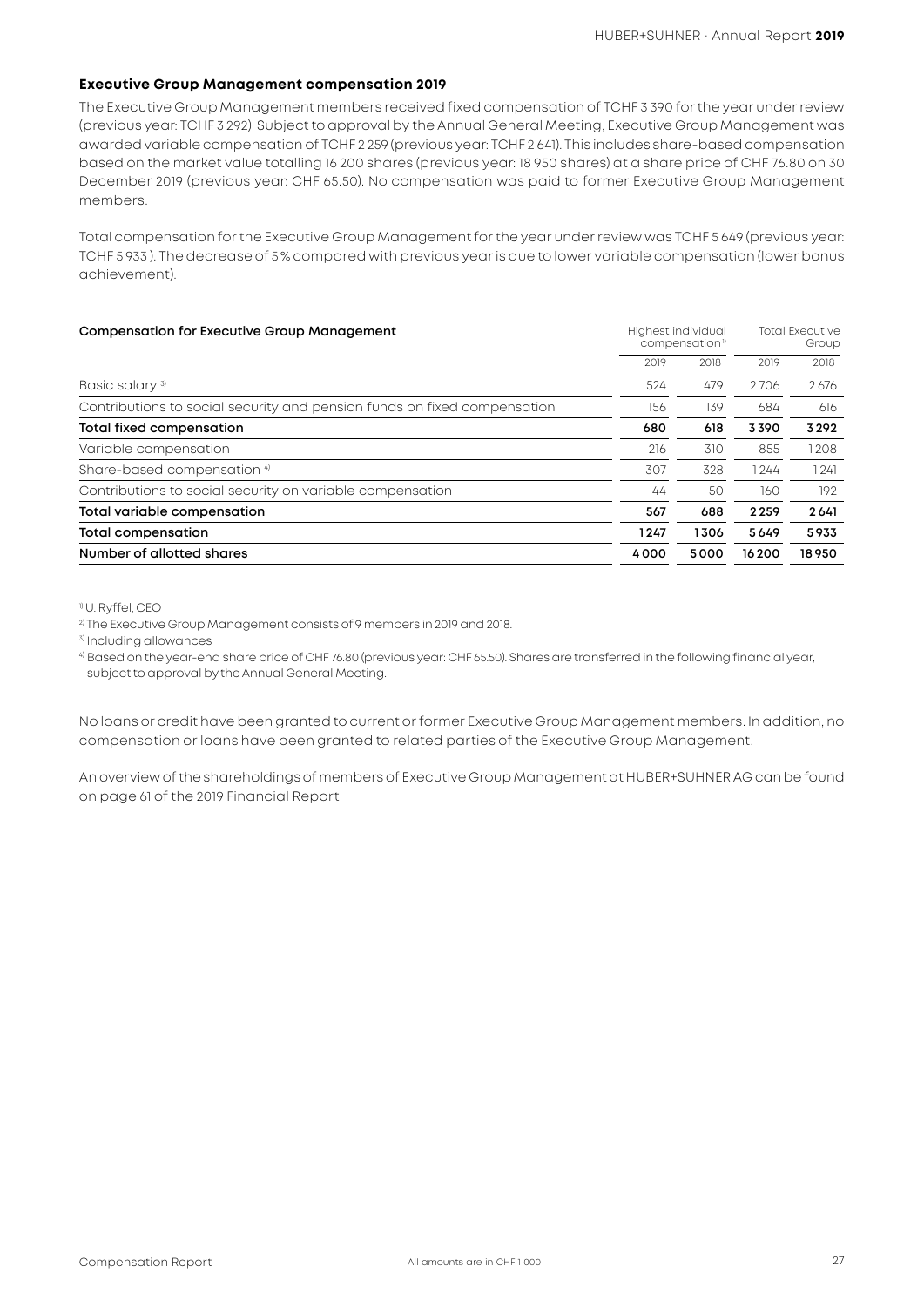

Ernst & Young Ltd Maagplatz 1 P.O. Box CH-8005 Zurich

Phone +41 58 286 31 11 Fax +41 58 286 30 04 www.ey.com/ch

Zurich, 4 March 2020

### **Report of the statutory auditor on the compensation report**

We have audited the compensation report of HUBER+SUHNER AG for the year ended 31 December 2019. The audit was limited to the information according to articles 14–16 of the Ordinance against Excessive Compensation in Stock Exchange Listed Companies (Ordinance) contained in the tables on pages 26 to 27 of the compensation report.



#### **Board of Directors' responsibility**

The Board of Directors is responsible for the preparation and overall fair presentation of the compensation report in accordance with Swiss law and the Ordinance. The Board of Directors is also responsible for designing the compensation system and defining individual compensation packages.

#### **Auditor's responsibility**

Our responsibility is to express an opinion on the compensation report. We conducted our audit in accordance with Swiss Auditing Standards. Those standards require that we comply with ethical requirements and plan and perform the audit to obtain reasonable assurance about whether the compensation report complies with Swiss law and articles 14–16 of the Ordinance.

An audit involves performing procedures to obtain audit evidence on the disclosures made in the compensation report with regard to compensation, loans and credits in accordance with articles 14–16 of the Ordinance. The procedures selected depend on the auditor's judgment, including the assessment of the risks of material misstatements in the compensation report, whether due to fraud or error. This audit also includes evaluating the reasonableness of the methods applied to value components of compensation, as well as assessing the overall presentation of the compensation report.

We believe that the audit evidence we have obtained is sufficient and appropriate to provide a basis for our opinion.



#### **Opinion**

In our opinion, the compensation report for the year ended 31 December 2019 of HUBER+SUHNER AG complies with Swiss law and articles 14–16 of the Ordinance.

Ernst & Young Ltd



(Auditor in charge)



Licensed audit expert Licensed audit expert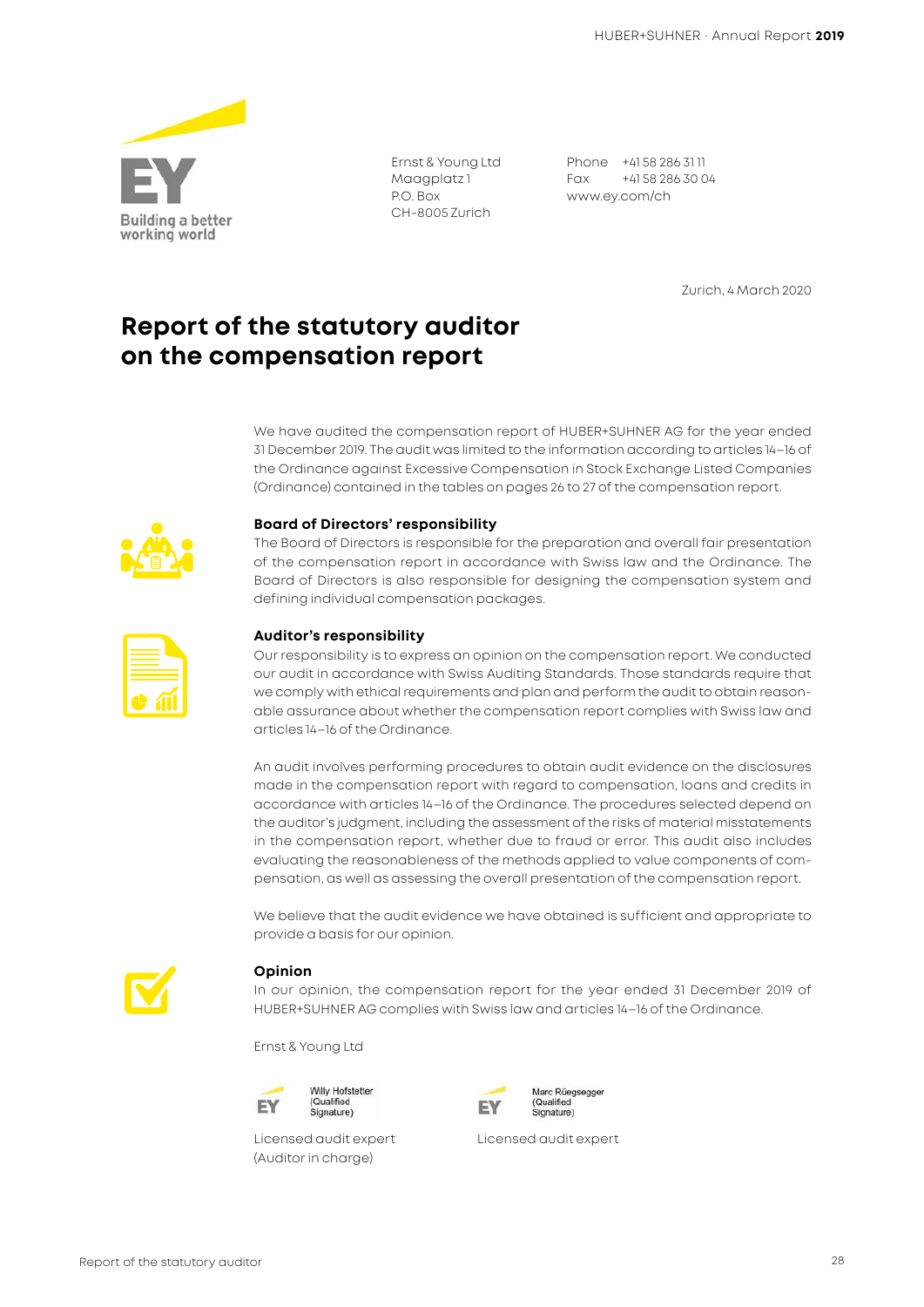## **Financial Report 2019**

### HUBER+SUHNER Group Financial Statements

| <b>Key Figures</b>                                                          | 30 |
|-----------------------------------------------------------------------------|----|
| Consolidated Income Statement                                               | 31 |
| Consolidated Balance Sheet                                                  | 32 |
| Consolidated Cash Flow Statement                                            | 33 |
| Consolidated Statement of Equity                                            | 34 |
| Notes to Group Financial Statements                                         | 35 |
| Group Companies                                                             | 51 |
| Report of the statutory auditor<br>on the consolidated financial statements | 52 |
| Five-Year Financial Summary                                                 | 55 |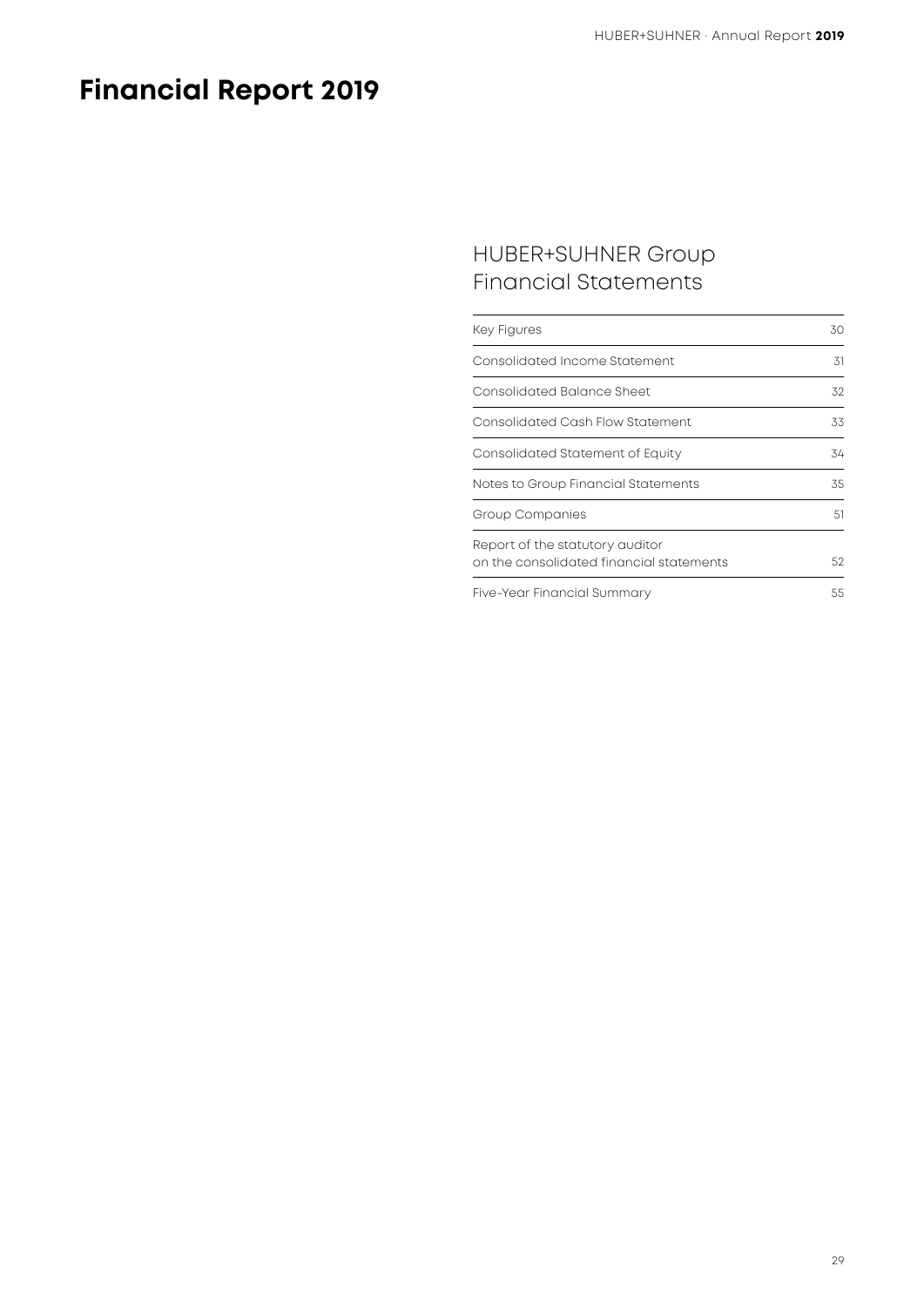## **Key Figures**

| Group<br>in CHF million                       |                                         | 2019   | 2018   | Change     |
|-----------------------------------------------|-----------------------------------------|--------|--------|------------|
| Order intake                                  |                                         | 800.9  | 915.2  | $(12.5\%)$ |
| Order backlog as of 31.12.                    |                                         | 213.6  | 246.9  | $(13.5\%)$ |
| Net sales                                     |                                         | 830.6  | 885.0  | $(6.1\%)$  |
| Gross margin                                  |                                         | 36.2%  | 34.6%  |            |
| <b>EBITDA</b>                                 |                                         | 111.8  | 116.4  | $(3.9\%)$  |
| as % of net sales                             |                                         | 13.5%  | 13.2%  |            |
| EBIT                                          |                                         | 80.5   | 82.5   | $(2.4\%)$  |
| as % of net sales                             |                                         | 9.7%   | 9.3%   |            |
| Financial result                              |                                         | (1.7)  | (2.8)  | n/m        |
| Net income                                    |                                         | 62.8   | 61.4   | 2.3%       |
| as % of net sales                             |                                         | 7.6%   | 6.9%   |            |
|                                               | Purchases of PP&E and intangible assets | 37.5   | 27.0   | 38.9%      |
| Cash flow from operating activities           |                                         | 129.1  | 99.6   | 29.7%      |
| Free operating cash flow                      |                                         | 45.1   | 71.7   | $(37.1\%)$ |
| Net liquidity as of 31.12.                    |                                         | 190.2  | 198.8  | $(4.3\%)$  |
| Equity as of 31.12.                           |                                         | 587.7  | 620.8  | $(5.3\%)$  |
| as % of balance sheet total                   |                                         | 78.4%  | 80.7%  |            |
| Employees as of 31.12.                        |                                         | 4823   | 4456   | 8.2%       |
| Market capitalisation as of 31.12.            |                                         | 1494.9 | 1274.2 | 17.3%      |
| Data per share<br>in CHF                      |                                         | 2019   | 2018   | Change     |
| Stock market price as of 31.12.               |                                         | 76.80  | 65.50  | 17.3%      |
| Net income                                    |                                         | 3.22   | 3.15   | 2.1%       |
|                                               |                                         |        |        |            |
| Ordinary dividend                             |                                         | 1.60   | 1.50   | 6.7%       |
| Anniversary dividend<br><b>Total dividend</b> |                                         |        | 1.00   | n/m        |
| <sup>1)</sup> Proposed dividend               |                                         | 1.60   | 2.50   | $(36.0\%)$ |
| <b>Segment information</b><br>in CHF million  |                                         | 2019   | 2018   | Change     |
| Radio Frequency                               | Order intake                            | 272.8  | 269.1  | 1.4%       |
|                                               | Net sales                               | 275.2  | 255.4  | 7.7%       |
|                                               | EBIT                                    | 47.1   | 40.8   | 15.4%      |
|                                               | as % of net sales                       | 17.1%  | 16.0%  |            |
| <b>Fiber Optics</b>                           | Order intake                            | 274.7  | 347.9  | $(21.1\%)$ |
|                                               | Net sales                               | 285.6  | 338.2  | $(15.5\%)$ |
|                                               | EBIT                                    | 18.8   | 20.0   | $(5.7\%)$  |
|                                               | as % of net sales                       | 6.6%   | 5.9%   |            |
| Low Frequency                                 | Order intake                            | 253.4  | 298.2  | $(15.0\%)$ |
|                                               | Net sales                               | 269.8  | 291.4  | $(7.4\%)$  |
|                                               | EBIT                                    | 21.6   | 28.7   | $(24.8\%)$ |
|                                               | as % of net sales                       | 8.0%   | 9.8%   |            |

n/m = not meaningful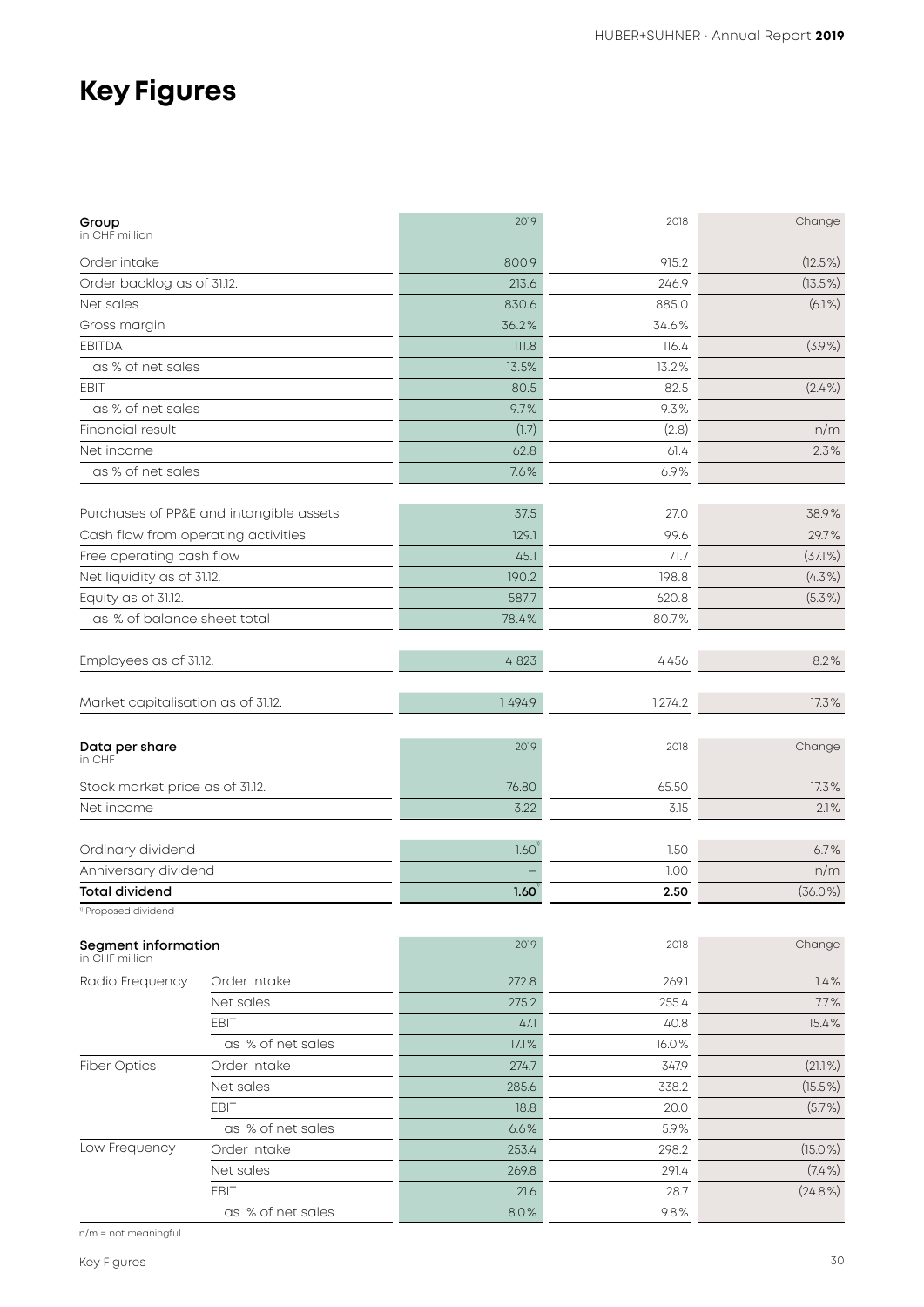## **Consolidated Income Statement**

| in CHF 1000                                     | <b>Notes</b> | 2019      | $\%$  | 2018      | $\%$  |
|-------------------------------------------------|--------------|-----------|-------|-----------|-------|
| Net sales                                       | 5            | 830 610   | 100.0 | 885 037   | 100.0 |
| Cost of goods sold                              |              | (530 247) |       | (579083)  |       |
| Gross profit                                    |              | 300 363   | 36.2  | 305 954   | 34.6  |
| Selling expense                                 |              | (127 306) |       | (129674)  |       |
| Administrative expense                          |              | (53 400)  |       | (59 539)  |       |
| Research and development expense                |              | (42081)   |       | (36 582)  |       |
| Other operating expense                         |              | (681)     |       | (1826)    |       |
| Other operating income                          |              | 3 610     |       | 4 1 4 7   |       |
| <b>Operating profit (EBIT)</b>                  | 5            | 80 505    | 9.7   | 82 480    | 9.3   |
| Financial result                                | 6            | (1686)    |       | (2764)    |       |
| Income before taxes                             |              | 78 819    | 9.5   | 79 716    | 9.0   |
| Income taxes                                    | 7            | (16060)   |       | (18, 362) |       |
| Net income                                      |              | 62759     | 7.6   | 61 354    | 6.9   |
| Attributable to shareholders of HUBER+SUHNER AG |              | 62 622    |       | 61 354    |       |
| Attributable to minority interests              |              | 137       |       |           |       |
|                                                 |              |           |       |           |       |
| Data per share<br>in CHF                        | Notes        | 2019      |       | 2018      |       |
| Undiluted / diluted earnings per share          | 28           | 3.22      |       | 3.15      |       |
| Ordinary dividend                               |              | 1.60      |       | 1.50      |       |
| Anniversary dividend                            |              |           |       | 1.00      |       |
| <b>Total dividend</b>                           |              | 1.60      |       | 2.50      |       |
| Dranneed dividend                               |              |           |       |           |       |

1) Proposed dividend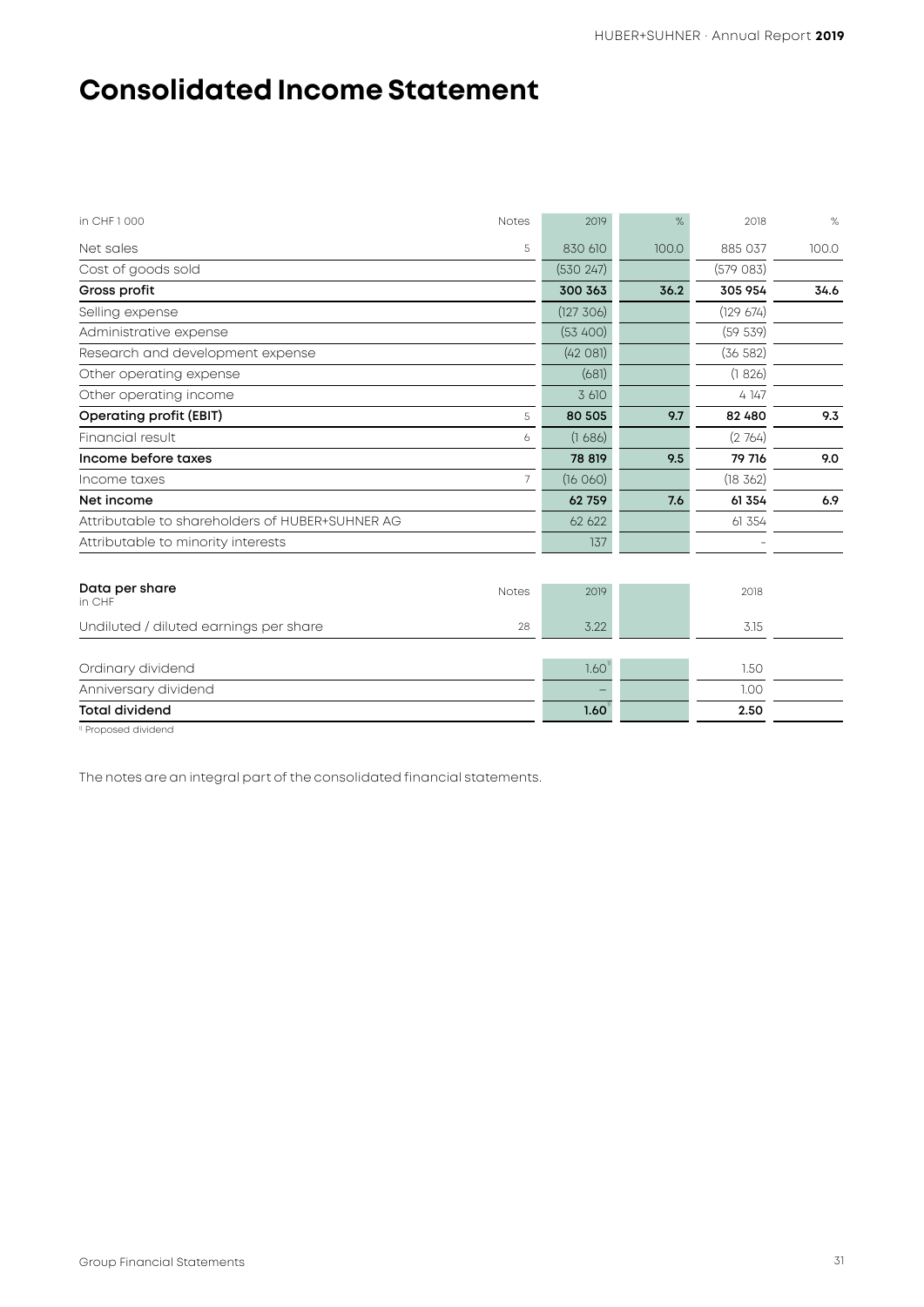## **Consolidated Balance Sheet**

| in CHF 1000                                                | <b>Notes</b> | 31.12.2019 | %     | 31.12.2018 | $\%$  |
|------------------------------------------------------------|--------------|------------|-------|------------|-------|
| Assets                                                     |              |            |       |            |       |
| Cash and cash equivalents                                  | 14           | 191 636    |       | 198 826    |       |
| Trade receivables                                          | 15           | 137 055    |       | 147 907    |       |
| Other short-term receivables                               | 16           | 21788      |       | 26 106     |       |
| Inventories                                                | 17           | 152 507    |       | 156 543    |       |
| Accrued income                                             |              | 2 5 6 7    |       | 1159       |       |
| <b>Current assets</b>                                      |              | 505 553    | 67.4  | 530 541    | 68.9  |
| Property, plant and equipment                              | 19           | 191 929    |       | 186 803    |       |
| Intangible assets                                          | 20           | 20 463     |       | 21 375     |       |
| Financial assets                                           | 21           | 20 6 26    |       | 20 030     |       |
| Deferred tax assets                                        | 26           | 11 438     |       | 10 859     |       |
| Non-current assets                                         |              | 244 456    | 32.6  | 239 067    | 31.1  |
| Assets                                                     |              | 750 009    | 100.0 | 769 608    | 100.0 |
| Liabilities and equity<br>Short-term financial liabilities | 3, 22        | 761        |       |            |       |
| Trade payables                                             |              | 37 742     |       | 33 543     |       |
| Other short-term liabilities                               | 24           | 56 866     |       | 52 265     |       |
| Short-term provisions                                      | 25           | 12 278     |       | 13 5 20    |       |
| Accrued liabilities                                        |              | 16 673     |       | 13 333     |       |
| <b>Current liabilities</b>                                 |              | 124 320    | 16.6  | 112 661    | 14.6  |
| Long-term financial liabilities                            | 3, 22        | 634        |       |            |       |
| Other long-term liabilities                                |              | 3 0 2 1    |       | 2 185      |       |
| Long-term provisions                                       | 25           | 8 9 8 2    |       | 9 368      |       |
| Deferred tax liabilities                                   | 26           | 25 339     |       | 24 642     |       |
| <b>Non-current liabilities</b>                             |              | 37 976     | 5.0   | 36 195     | 4.7   |
| Liabilities                                                |              | 162 296    | 21.6  | 148 856    | 19.3  |
| Share capital                                              | 27           | 5 0 5 0    |       | 5 0 5 0    |       |
| Capital reserves                                           |              | 32 994     |       | 32 713     |       |
| Treasury shares                                            |              | (719)      |       | (1402)     |       |
| Retained earnings                                          |              | 547 195    |       | 584 391    |       |
| Equity attributable to shareholders of HUBER+SUHNER AG     |              | 584 520    | 78.0  | 620 752    | 80.7  |
| Minority interests                                         |              | 3 193      | 0.4   |            |       |
| <b>Total equity</b>                                        |              | 587 713    | 78.4  | 620 752    | 80.7  |
| Liabilities and equity                                     |              | 750 009    | 100.0 | 769 608    | 100.0 |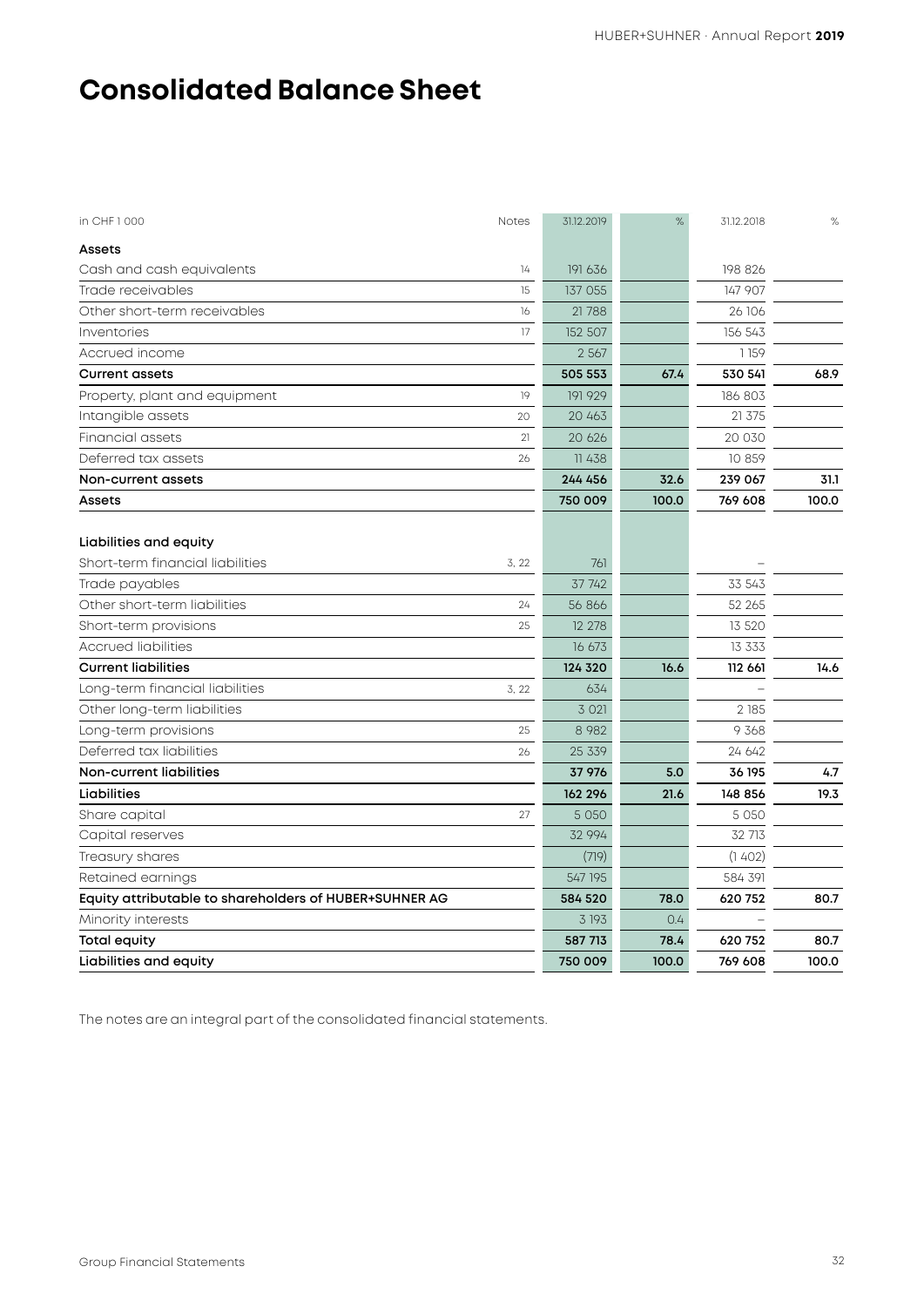## **Consolidated Cash Flow Statement**

| in CHF 1 000                                                        | <b>Notes</b> | 2019     | 2018    |
|---------------------------------------------------------------------|--------------|----------|---------|
| Net income                                                          |              | 62759    | 61 354  |
| Income taxes                                                        |              | 16 060   | 18 362  |
| Depreciation of property, plant and equipment and intangible assets | 19, 20       | 31 301   | 33 908  |
| Other non-cash items                                                |              | 1048     | 5 1 9 5 |
| Loss/profit from the disposal of property, plant and equipment      |              | (23)     | 43      |
| Change in trade receivables                                         |              | 14 8 81  | (7182)  |
| Change in inventories                                               |              | 10 560   | 3687    |
| Change in other receivables and accrued income                      |              | 2658     | 1430    |
| Change in trade payables                                            |              | 3 1 2 4  | (11133) |
| Change in other liabilities and accrued liabilities                 |              | (684)    | 8790    |
| Change in provisions                                                |              | (2034)   | 3 3 8 8 |
| Income tax paid                                                     |              | (10447)  | (18224) |
| Interest paid                                                       |              | (123)    | (67)    |
| Cash flow from operating activities                                 |              | 129 080  | 99 551  |
| Purchases of property, plant and equipment                          | 19           | (31604)  | (25091) |
| Proceeds from sale of property, plant and equipment                 | 19           | 224      | 400     |
| Purchases of intangible assets                                      | 20           | (4412)   | (3606)  |
| Purchases of financial assets                                       |              | (682)    | (193)   |
| Interest received                                                   |              | 1398     | 680     |
| Cash outflow from acquisitions                                      | 3            | (48882)  | (14)    |
| Cash flow from investing activities                                 |              | (83958)  | (27824) |
| Payment of dividend                                                 |              | (48683)  | (21416) |
| Purchase of treasury shares                                         |              | (1517)   | (2 210) |
| Repayment of short-term financial liabilities                       |              | (191)    |         |
| Cash flow from financing activities                                 |              | (50 391) | (23626) |
| Effect of exchange rate changes on cash                             |              | (1921)   | (1880)  |
| Net change in cash and cash equivalents                             |              | (7190)   | 46 221  |
| Cash and cash equivalents at beginning of year                      |              | 198 826  | 152 605 |
| Cash and cash equivalents at end of year                            | 14           | 191 636  | 198 826 |
| Net change in cash and cash equivalents                             |              | (7190)   | 46 221  |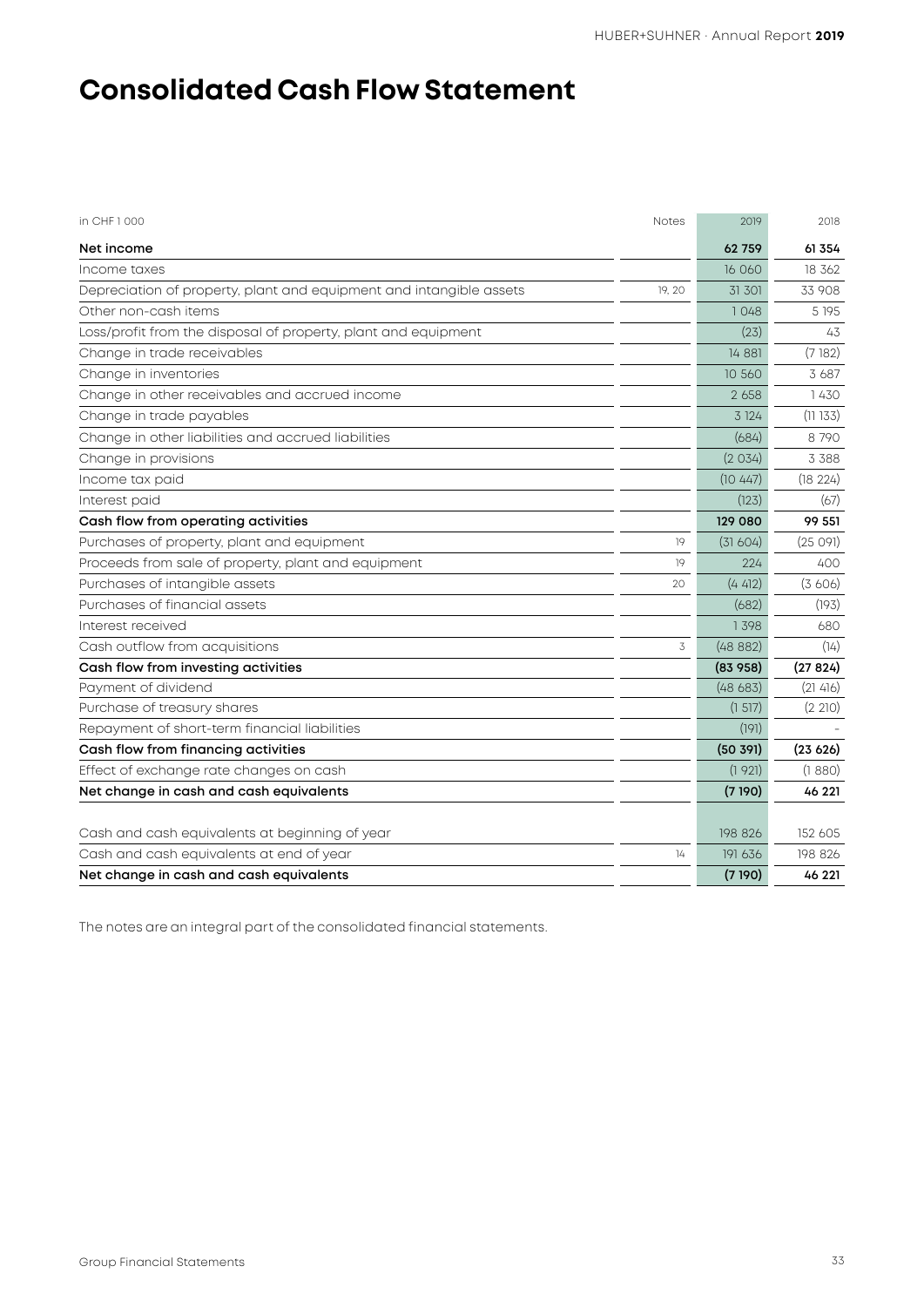## **Consolidated Statement of Equity**

| in CHF 1000                         | Share<br>capital <sup>1)</sup> | Capital<br>reserves      | Treasury<br>shares       | Other<br>retained<br>earnings | Goodwill<br>offset | Transla-<br>tion dif-<br>ferences | Retained<br>earnings | Equity at-<br>tributable<br>to share-<br>holders of<br>$H+SAG$ | Minority<br>interests | Total<br>equity |
|-------------------------------------|--------------------------------|--------------------------|--------------------------|-------------------------------|--------------------|-----------------------------------|----------------------|----------------------------------------------------------------|-----------------------|-----------------|
| <b>Balance at 1.1.2018</b>          | 5 0 5 0                        | 32 695                   | (937)                    | 651 178                       | (97512)            | 2985                              | 556 651              | 593 459                                                        |                       | 593 459         |
| Net income                          |                                | $\overline{\phantom{0}}$ | $\overline{\phantom{m}}$ | 61 354                        |                    | $\overline{\phantom{0}}$          | 61 354               | 61 354                                                         |                       | 61 354          |
| Dividend paid                       |                                |                          |                          | (21416)                       |                    |                                   | (21416)              | (21416)                                                        |                       | (21 416)        |
| Purchase of<br>treasury shares      |                                | $\overline{\phantom{0}}$ | (2 210)                  |                               |                    | $\overline{\phantom{0}}$          |                      | (2 210)                                                        |                       | (2 210)         |
| Share-based<br>payment              |                                | 18                       | 1745                     | 483                           |                    | $\overline{\phantom{0}}$          | 483                  | 2 2 4 6                                                        |                       | 2 2 4 6         |
| Goodwill offset                     |                                |                          |                          |                               |                    |                                   |                      |                                                                |                       |                 |
| Currency translation<br>differences |                                |                          |                          |                               |                    | (12681)                           | (12681)              | (12681)                                                        |                       | (12681)         |
| <b>Balance at 31.12.2018</b>        | 5 0 5 0                        | 32 713                   | (1402)                   | 691 599                       | (97512)            | (9,696)                           | 584 391              | 620 752                                                        |                       | 620 752         |
| Change in scope of<br>consolidation |                                |                          |                          |                               |                    | $\overline{\phantom{0}}$          |                      |                                                                | 3 160                 | 3 160           |
| Net income                          |                                |                          | $\overline{\phantom{0}}$ | 62 622                        |                    | -                                 | 62 622               | 62 622                                                         | 137                   | 62759           |
| Dividend paid                       |                                |                          |                          | (48 683)                      |                    |                                   | (48683)              | (48683)                                                        |                       | (48683)         |
| Purchase of<br>treasury shares      |                                |                          | (1517)                   |                               |                    |                                   |                      | (1 517)                                                        |                       | (1 517)         |
| Share-based<br>payment              |                                | 281                      | 2 2 0 0                  | 80                            |                    |                                   | 80                   | 2 5 6 1                                                        |                       | 2 561           |
| Goodwill offset                     |                                | $\overline{\phantom{0}}$ |                          | $\overline{\phantom{0}}$      | (44246)            |                                   | (44246)              | (44246)                                                        |                       | (44246)         |
| Currency translation<br>differences |                                |                          |                          |                               |                    | (6969)                            | (6969)               | (6969)                                                         | (104)                 | (7073)          |
| <b>Balance at 31.12.2019</b>        | 5 0 5 0                        | 32 994                   | (719)                    | 705 618                       | (141758)           | (16665)                           | 547 195              | 584 520                                                        | 3 193                 | 587 713         |

<sup>1)</sup> See Note 27, page 50, Notes to Group Financial Statements,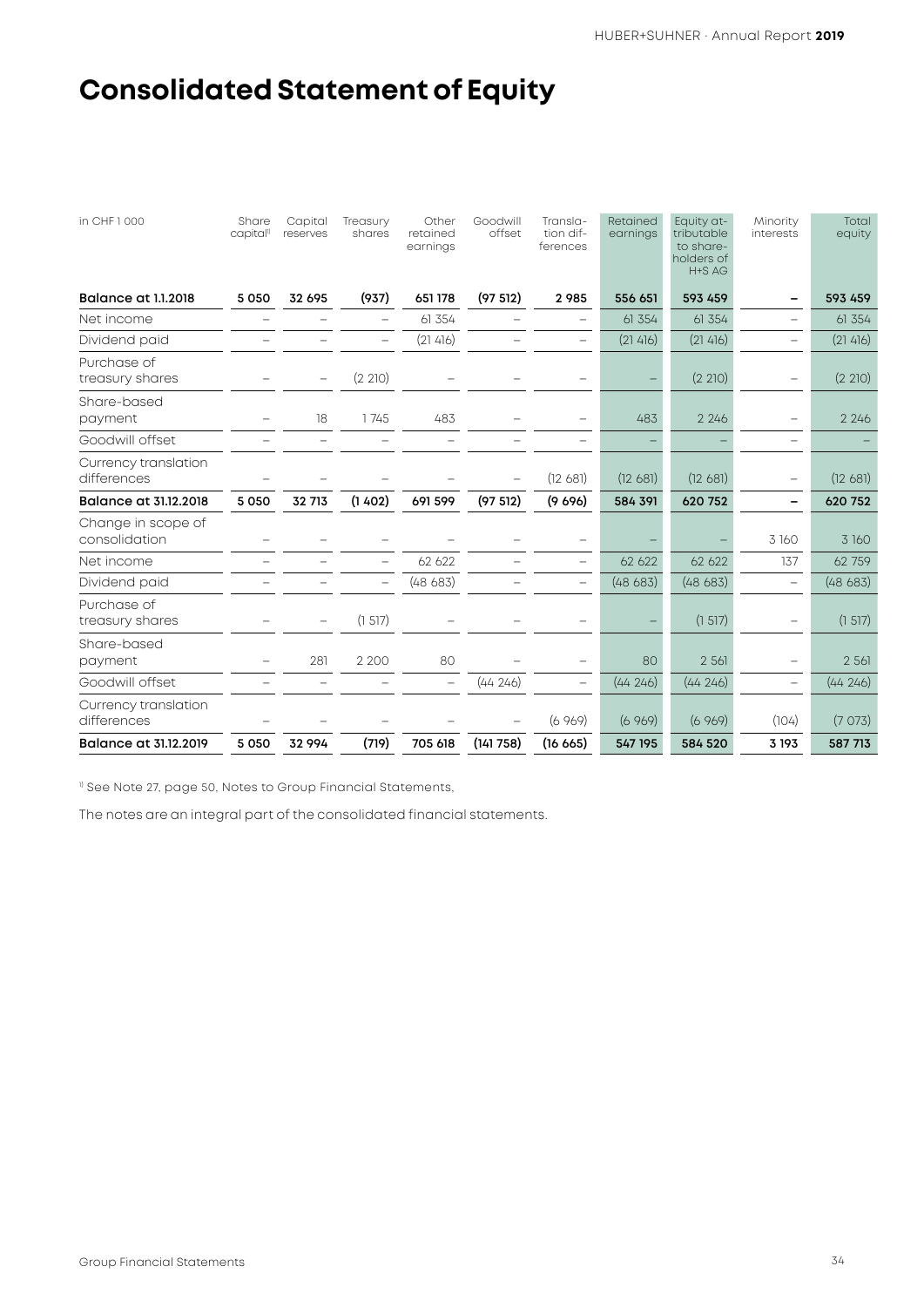## **Notes to Group Financial Statements**

#### **1 General**

These consolidated financial statements were approved by the Board of Directors on 4 March 2020 and released for publication on 10 March 2020. They are subject to the approval of the shareholders at the Annual General Meeting on 1 April 2020.

#### **2 Accounting policies**

#### **2.1 Basis of preparation**

The consolidated financial statements of the HUBER+SUHNER Group are based on the individual financial statements of the Group companies and were prepared in accordance with all of the existing guidelines of the accounting and reporting recommendations of Swiss GAAP FER. Unless otherwise stated in the consolidation and accounting policies, the consolidated financial statements have been prepared under the historical cost convention.

Due to rounding, numbers presented throughout this report may not add up precisely to the totals provided. All ratios and deltas are calculated using the underlying amount rather than the presented rounded amount.

The financial year-end date for HUBER+SUHNER AG, all subsidiaries and the Group financial statements is 31 December.

#### **2.2 Scope and principles of consolidation**

Investments in subsidiaries are included in the Group financial statements as follows:

- All subsidiaries which HUBER+SUHNER controls are fully consolidated. Control is usually presumed where the Group directly or indirectly owns 50 % or more of the voting rights of the subsidiaries. All of the assets and liabilities as well as the income and expenses of these companies are fully included. Minority interests in the consolidated equity and net income are shown separately. All intercompany transactions and balances as well as intercompany profits in inventory and other assets are eliminated on consolidation.
- Those companies purchased during the reporting year are included in the consolidation as at the date on which control was effectively transferred. All previously recognised assets and liabilities as well as contingent liabilities of the company are valued from the date of transfer of control and at fair value. Companies which have been divested during the reporting year are included in the consolidated financial statements until the date on which control ceased.
- Joint ventures and investments with voting rights of between 20 % and 50 % are recognised using the equity method and with the proportionate equity share as at the balance sheet date. They are reported under financial assets in the balance sheet and as equity investments in the notes. Using the equity method, the proportional share of net income is shown as income (expense) in the consolidated income statement.
- Capital consolidation is based on the purchase method (acquisition method). The net assets acquired are revalued at the acquisition date and compared with the purchase price; only previously recognised assets are revalued. Any resulting goodwill is directly offset against equity. This approach is used for both positive and negative goodwill.

#### **2.3 Foreign currency translation**

#### **Functional and presentation currency**

The consolidated financial statements are prepared in Swiss francs (CHF). CHF is the Group's presentation currency and, unless stated otherwise, the information is given in CHF 1 000 (TCHF).

#### **Transactions and balances**

Foreign currency transactions are translated into the functional currency using the exchange rates at the dates of the respective transactions. Foreign exchange gains and losses resulting from the settlement of such transactions and from the translation at year-end exchange rates of monetary assets and liabilities denominated in foreign currencies are recognised in the income statement.

#### **Group companies**

The results and financial position of all the Group entities with a functional currency different from the presentation currency are translated into the presentation currency as follows:

• assets and liabilities, for each balance sheet, are translated at the closing rate on the balance sheet date;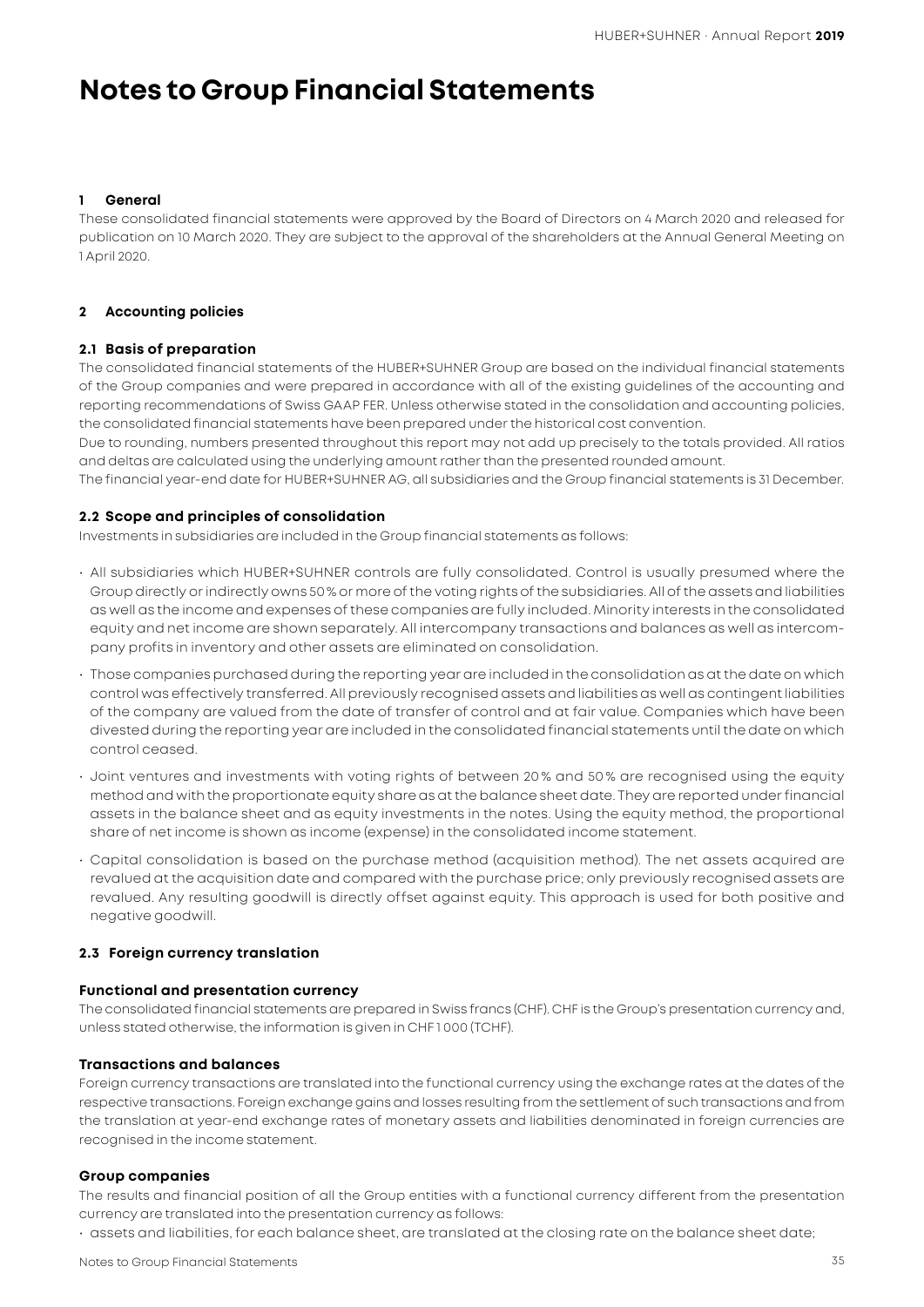- income and expenses, for each income statement, are translated at average exchange rates; and
- all resulting exchange differences are recognised as a separate component of equity.

On consolidation, profit and loss are not affected by exchange differences arising from the translation of the net investment in foreign operations and of borrowings and other currency instruments which are designated as hedges of such investments. When a foreign operation is sold, exchange differences that were recorded in equity are recognised in the income statement as part of the gain or loss on disposal.

#### **2.4 Cash and cash equivalents**

Cash and cash equivalents include cash on hand, postal and bank accounts, cheques and fixed-term deposits with an original maturity of 3 months or less. Cash and cash equivalents are stated at nominal value.

#### **2.5 Trade receivables and other short-term receivables**

Trade receivables and other short-term receivables are valued at nominal value less impairment, if any. Indications of impairment are substantial financial problems on the customer side, a declaration of bankruptcy or a material delay in payment.

#### **2.6 Inventories**

Inventories are stated at the lower of cost and net realisable value. The cost of goods comprises direct material and production costs and related production overheads. Borrowing costs are excluded. Early payment discounts are treated as a deduction of the purchase price. The inventory valuation is based on standard costs; these are verified annually. Slow-moving and obsolete stock that have insufficient inventory turnover are systematically value-adjusted, either partially or fully.

#### **2.7 Property, plant and equipment**

Property, plant and equipment are stated on the balance sheet at the purchased or manufactured cost less accumulated depreciation and impairment. Using the straight-line method, depreciation is charged over the estimated useful lives of the related assets. Investment properties (including undeveloped property) are held for the purposes of rental income and capital gains. They are valued at purchase cost less accumulated depreciation and impairment, and are depreciated over their estimated useful life (20 to 40 years) using the straight-line method. Land is not depreciated. Assets under construction, which are not yet available for use, are depreciated when the asset is in use.

| Land                                 | not depreciated<br>$20 - 40$ years |  |  |  |  |
|--------------------------------------|------------------------------------|--|--|--|--|
| <b>Buildings</b>                     |                                    |  |  |  |  |
| Technical equipment and<br>machinery | 5-15 years                         |  |  |  |  |
| Leasehold improvements               | 5-10 years                         |  |  |  |  |
| Office furniture and fixtures        | 3-5 years                          |  |  |  |  |
| <b>IT hardware</b>                   | 3-5 years                          |  |  |  |  |
| Other equipment                      | 3-7 years                          |  |  |  |  |
|                                      |                                    |  |  |  |  |

#### **2.8 Intangible assets**

#### **Software**

Acquired computer software and other intangible assets are capitalised on the basis of the costs incurred to acquire and bring the asset to use. These costs are amortised over their estimated useful life (3 to 10 years). Development costs for software are capitalised on the basis that the asset generates future economic benefits such as

revenues or owner-utilisation and that the costs of the asset can be identified reliably. Self-developed intangible assets are not capitalised (including internal costs associated with developing or maintaining computer software).

#### **Other intangible assets**

Acquired rights of land use are capitalised on the basis of the acquisition costs incurred. They are amortised on a straight-line basis for the full term of the rights.

#### **2.9 Impairment of assets**

Property, plant and equipment and other long-term assets including intangible assets are reviewed for impairment if events or changes in circumstances have occurred that indicate that the book value cannot be recovered. Assets with a book value above the recoverable amount are deemed impaired and are carried at no more than the recoverable amount. The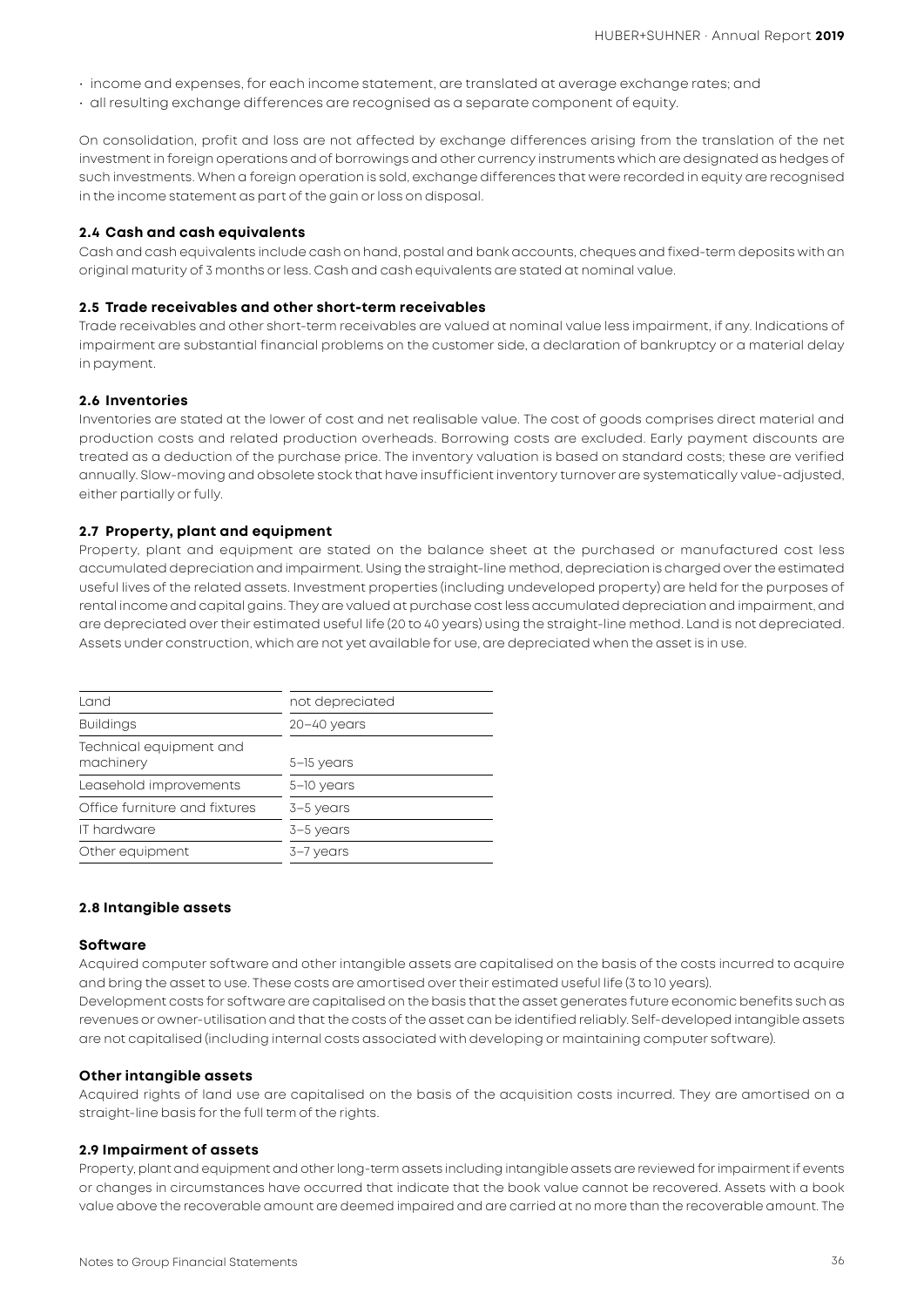recoverable amount is the higher of an asset's fair value less the cost to sell and value in use. To determine the reduction in value, assets are allocated to specific cash-generating units; cash flows for the latter are determined separately. If there is an indication that the impairment in the prior period no longer exists or has decreased, the carrying amount is, with the exception of goodwill, increased to its recoverable amount and is recognised immediately in the income statement.

#### **2.10 Financial assets**

Financial assets include securities with a long-term investment horizon where the share in equity is less than 20%, investments in associates and joint ventures as well as loans, assets from employer contribution reserves, long-term rental deposits and re-insurance of retirement plan obligations. As a general rule, marketable securities are valued at the current market price; in some circumstances, they are valued at the cost of acquisition. Investments in associates and joint ventures are accounted for using the equity method. Loans are valued based on the nominal values less any value adjustments. Assets from employer contribution reserves are valued at their current value; long-term rental deposits are valued at their nominal value and are only discounted if material. Re-insurance of retirement plan obligations is accounted for using an actuarial valuation.

#### **2.11 Financial liabilities**

Financial liabilities consist of bank debt and are recognized at nominal value.

#### **2.12 Trade payables and other short-term liabilities**

Trade payables and other short-term liabilities are recognised at nominal value.

#### **2.13 Provisions**

Provisions are made for warranties, personnel expenses, restructuring costs, as well as legal and other miscellaneous operational risks that meet the recognition criteria. They are recognised when the Group has a current legal or constructive obligation as a result of past events and if it is more likely than not that an outflow of resources will be required to settle the obligation and the amount has been reliably estimated.

Warranty provisions are generally measured and recognised based on prior experience. The amount of the provision is measured by the current value of the expected cash outflows insofar as the cash outflow substantially underlies interest effects.

#### **2.14 Off-balance-sheet transactions**

Contingent liabilities and other non-recognisable commitments are valued and disclosed at each balance sheet date. If contingent liabilities and other non-recognisable commitments lead to an outflow of funds without a simultaneous usable inflow of funds, and the outflow of funds is probable and can be measured reliably, a corresponding provision is made.

#### **2.15 Employee benefits**

Companies in the HUBER+SUHNER Group operate employee pension plans in accordance with the regulations of the country where the given company is domiciled.

The economic impact of these pension plans on the HUBER+SUHNER Group is determined annually. For Swiss pension plans, economic benefits and/or economic obligations are determined on the basis of the annual financial statement, which is prepared in accordance with Swiss GAAP FER 26. The economic impact of foreign pension plans is determined according to the methods applied in the given country.

An economic benefit is capitalised if it is permissible and the intention is to use the pension plan funds to cover the company's future pension expense. An economic obligation is recognised when the conditions for the recognition of a provision are met. Existing employer contribution reserves are recognised as a financial asset. Changes in the economic benefit or the economic obligation are recognised in the income statement as personnel expenses incurred during the reporting period.

#### **2.16 Share-based payment**

Members of the Board of Directors and Executive Group Management are partly compensated in HUBER+SUHNER AG shares. These are issued with a blocking period of at least 3 years. The allocation of shares is subject to approval by the Annual General Meeting; the valuation of the share-based payment is determined at the grant date (i.e. the date at which the share allocation was approved). Share-based payment transactions which have not yet been approved by the Annual General Meeting are valued at the year-end share price.

The market value of the shares is fully recognised in equity based on the accruals principle and the yearlong vesting period in the accounts of the respective year under review. Any subsequent variances between the year-end share price and the share price at the date of the retroactive approval by the Annual General Meeting are recorded in the income statement of the following year.

#### **2.17 Revenue recognition**

HUBER+SUHNER generates revenues mainly from the sale of products and systems. Revenues from these sales are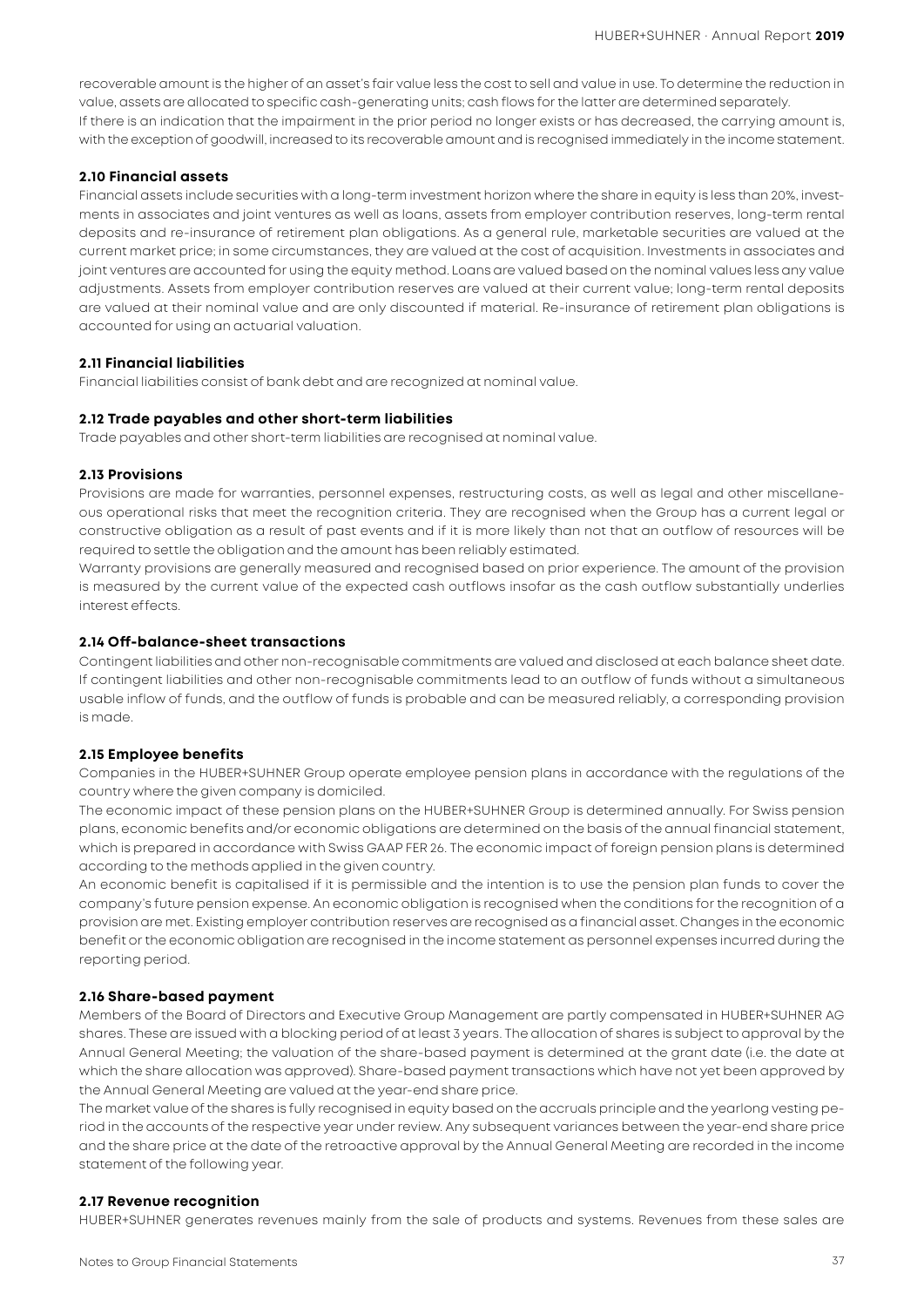recognised upon delivery to the customer. Depending on the terms of the sales contract, delivery is made when the risks and rewards of the sold products are transferred to the customer or when the service has been performed. Salesare shown as a net amount in the income statement. They represent the total value of invoices to third parties less sales taxes, credits for returns and revenue reductions (primarily rebates and discounts).

#### **2.18 Gross profit**

The income statement is presented by function, whereby gross profit represents net sales less the cost of goods sold.

#### **2.19 Income taxes**

Income taxes are accounted for on the basis of the income for the reporting year, less the use of tax losses carried forward, using expected effective (local) tax rates. Income tax receivables and payables outstanding at the balance sheet date are disclosed under other short-term receivables or other short-term liabilities. Deferred income tax is calculated using the liability method for any temporary difference between the carrying amount according to Swiss GAAP FER and the tax basis of assets and liabilities. Deferred income tax is measured at tax rates that are expected to apply to the period when the related deferred income tax asset is realised or the deferred income tax liability is settled, based on tax rates/laws that have been enacted or substantively enacted at the balance sheet date.

Deferred income tax assets are recognised only to the extent that it is probable that future taxable profit will be available against which the temporary differences can be offset.

Deferred income tax is provided for temporary differences on investments in subsidiaries and associates, except when the Group can control the timing of the reversal of the temporary difference or the reversal is not probable in the foreseeable future.

#### **2.20 Alternative Performance Measures**

Alternative Performance Measures are key figures not defined by Swiss GAAP FER. HUBER+SUHNER uses alternative performance measures as guidance parameters for both internal and external reporting to stakeholders. For the definition of Alternative Performance Measures please visit

[https://www.hubersuhner.com/en/company/investors/publications.](https://www.hubersuhner.com/en/company/investors/publications)

#### **3 Changes in the scope of consolidation and other changes**

With effect of 2 December 2019, HUBER+SUHNER acquired 100% of the capital of the BKtel Group headquartered in Hückelhoven-Baal (GER). BKtel has three locations in Germany and holds majority participations in two companies in France and Japan. BKtel develops, manufactures and implements active and passive components for broadband networks and has extensive expertise in fiber-to-the-home (FTTH), hybrid fiber coax (HFC) and distributed access architecture (DAA) as well as optical signal processing. The product range includes optical transmission devices such as transmitters, amplifiers and receivers as well as cable TV headends. The company also plans, installs and commissions these systems for network operators. BKtel achieves the majority of its sales in Germany.

At the time of acquisition, the fair values of net assets acquired according to Swiss GAAP FER were as follows:

| <b>Effect of acquisition</b>                       | <b>Fair Value</b> |
|----------------------------------------------------|-------------------|
| Cash and cash equivalents                          | 9691              |
| Trade receivables                                  | 6346              |
| Other short-term receivables / accrued income      | 686               |
| Inventories                                        | 7 5 6 7           |
| Property, plant and equipment / Intangible assets  | 2439              |
| Financial assets                                   | 30                |
| Deferred tax assets                                | 1 222             |
| Short-term financial liabilities                   | (903)             |
| Trade payables                                     | (1658)            |
| Other short-term liabilities / accrued liabilities | (5 301)           |
| Current income tax liabilities                     | (2 286)           |
| Short-term provisions                              | (514)             |
| Long-term financial liabilities                    | (695)             |
| Minority interests                                 | (3160)            |
| <b>Acquired net assets</b>                         | 13 464            |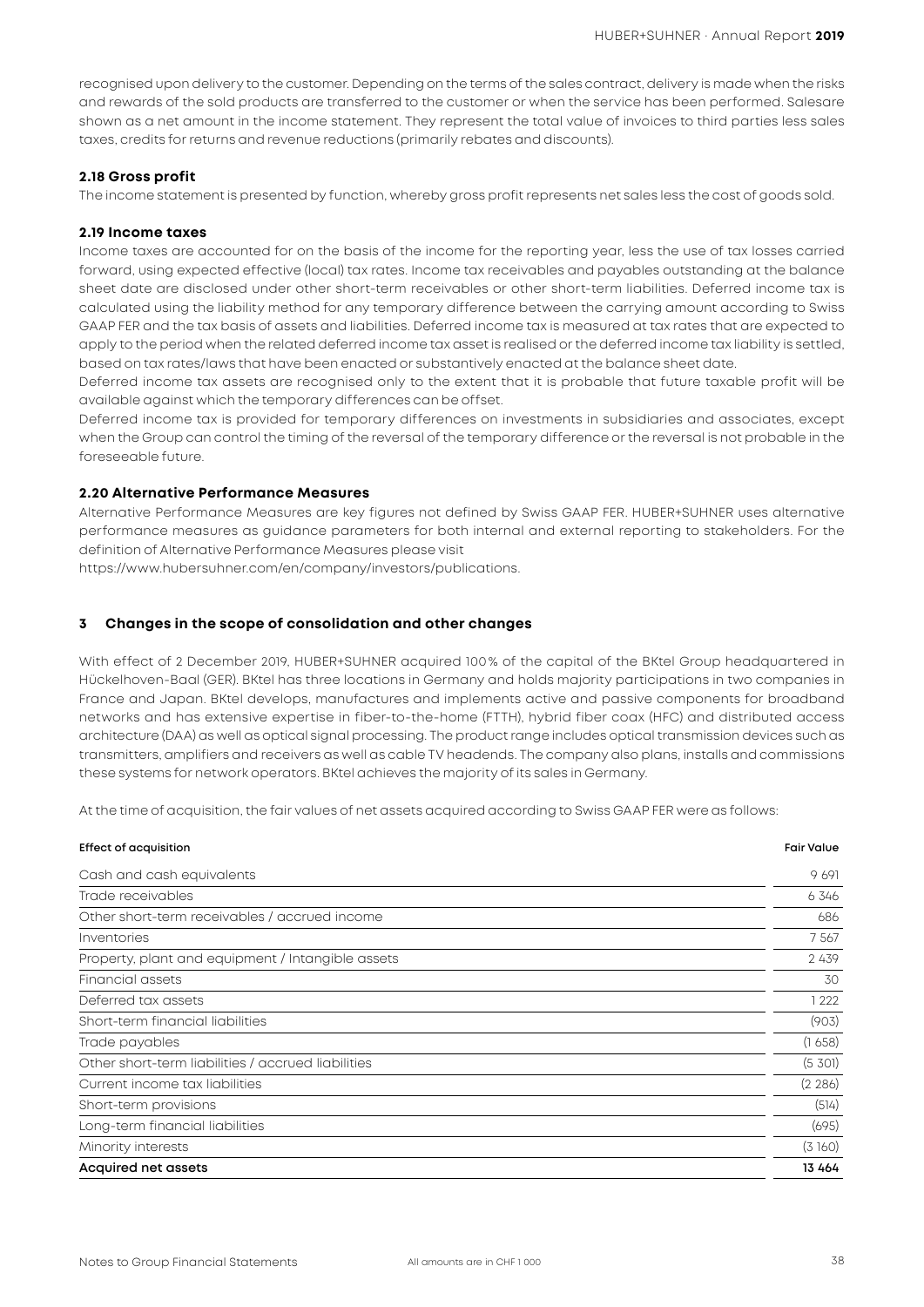The goodwill from the acquisition of the BKtel Group, which was offset with equity, is CHF 39.3 million. The total purchase price (including acquisition costs) is CHF 52.7 million. After the deduction for purchased net cash (CHF 9.7 million) the net cash outflow is CHF 43.1 million.

BKtel is reported in the FO technology segment.

On 19 July 2019 HUBER+SUHNER took over the antenna portfolio for security-relevant applications from Kathrein SE (Germany). With this acquisition, HUBER+SUHNER has expanded its own antenna portfolio. It thus strengthens its market position in the area of Special Communications / Public Mobile Radio (PMR) in connection with the growing need for secure mobile communication. At the time of acquisition the fair values of net assets according to Swiss GAAP FER were as follows:

#### **Effect of acquisition Fair Value**

| Inventories         | 534  |
|---------------------|------|
| Deferred tax asset  | 615  |
| Acquired net assets | 1149 |

The goodwill from the acquisition of Kathrein SE (Germany) which was offset with equity is CHF 4.1 million. The total purchase price (including acquisition costs) is CHF 5.2 million. After the deduction for the outstanding payments of CHF 1.9 million, the net cash outflow was CHF 3.3 million in 2019.

The antenna portfolio for security-relevant applications is reported in the RF technology segment.

On 30 June 2019 HUBER+SUHNER took over the railway and bus antenna portfolio from Kathrein SE (Germany). With this acquisition, HUBER+SUHNER has expanded its own range of antennas. It thus strengthens its leading market position in connection with the growing need for mobile communication in public transport. At the time of acquisition the fair values of net assets according to Swiss GAAP FER were as follows:

| Effect of acquisition | <b>Fair Value</b> |
|-----------------------|-------------------|
| Inventories           | 280               |
| Deferred tax asset    | 296               |
| Acquired net assets   | 576               |

The goodwill from the acquisition of Kathrein SE (Germany) which was offset with equity is CHF 2.0 million. The total purchase price (including acquisition costs) is CHF 2.5 million. The net cash outflow was CHF 2.5 million in 2019. The railway and bus antenna portfolio is reported in the RF technology segment.

There were no changes in consolidation scope in 2018.

A complete list of all Group companies can be found on page 51.

#### **4 Exchange rates for currency translation**

The following exchange rates were used for the Group's main currencies:

|                |            | Spot rates for the<br>consolidated balance<br>sheet |       | Average rates for the<br>consolidated income<br>and cash flow statement |  |
|----------------|------------|-----------------------------------------------------|-------|-------------------------------------------------------------------------|--|
|                | 31.12.2019 | 31.12.2018                                          | 2019  | 2018                                                                    |  |
| 1 EUR          | 1.09       | 1.13                                                | 1.11  | 1.15                                                                    |  |
| 1 USD          | 0.98       | 0.99                                                | 0.99  | 0.98                                                                    |  |
| <b>100 CNY</b> | 13.96      | 14.44                                               | 14.39 | 14.75                                                                   |  |
| 1 GBP          | 1.28       | 1.25                                                | 1.27  | 1.30 <sub>2</sub>                                                       |  |
| 100 INR        | 1.37       | 1.41                                                | 1.41  | 1.43                                                                    |  |
|                |            |                                                     |       |                                                                         |  |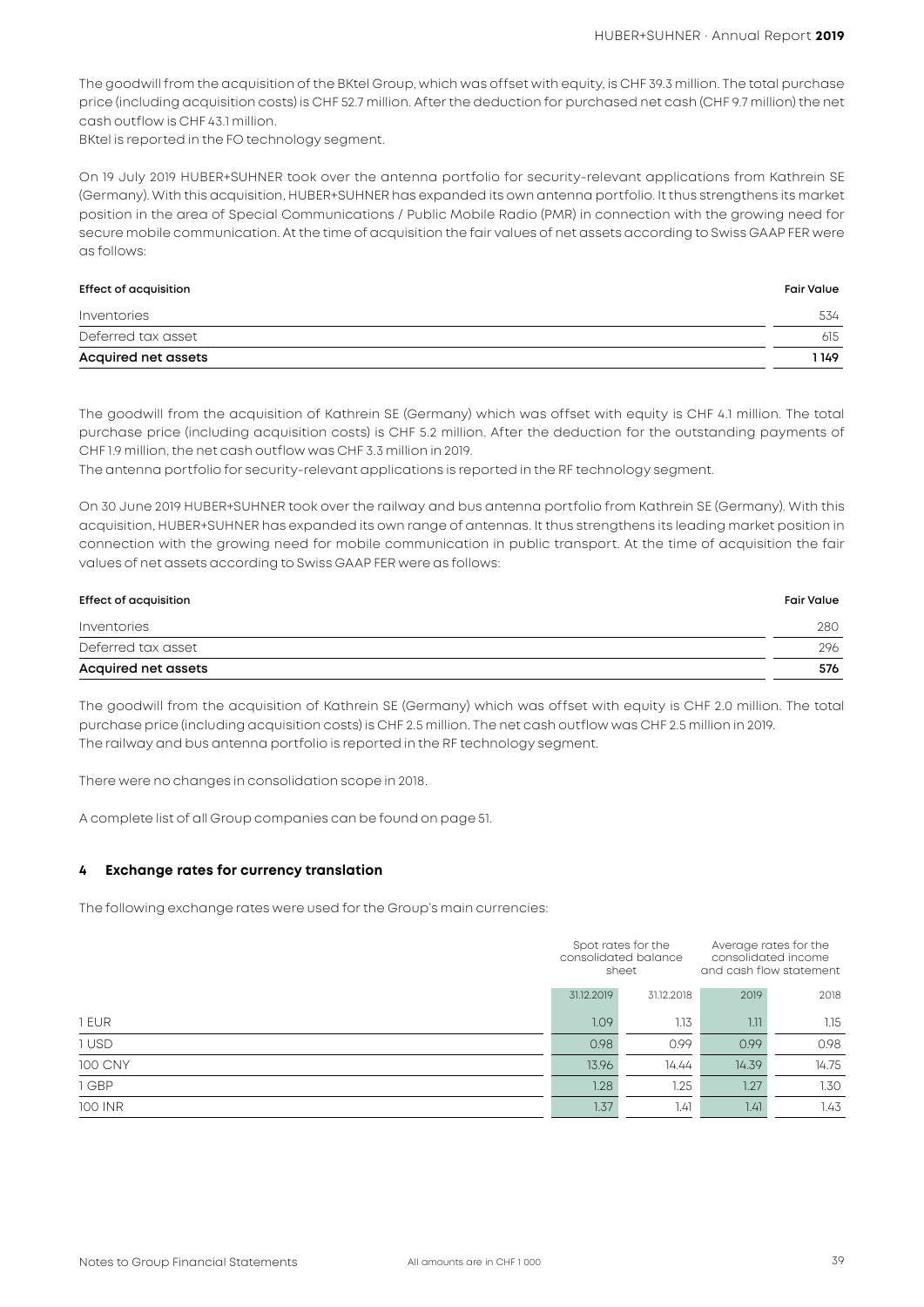#### **5 Segment information**

The segment reporting of HUBER+SUHNER consists of three technology segments and Corporate.

**Radio Frequency** HUBER+SUHNER develops and manufactures radio frequency and microwave products for a highly diverse set of customer and market requirements. The wide product range encompasses all passive components like cables, connectors, cable assemblies, antennas, lightning protection and resistive components as well as active RF-over-Fiber systems, which make it possible to transmit radio frequency, microwave or LAN signals over greater distances. HUBER+SUHNER is constantly leveraging its outstanding knowledge of radio frequency and microwave technologies, sophisticated simulation processes and the most modern test methods to produce ever smaller components, continually expand their operating frequencies and minimise signal quality loss. Thanks to its own state-of-the-art electroplating processes, HUBER+SUHNER has generated substantial expertise in surface coating, a key technique in the development of modern radio frequency components.

**Fiber Optics** Fiber optics products manufactured by HUBER+SUHNER are suitable for complex applications with very high data rates. Our comprehensive portfolio includes cables, connectors, cable assemblies, cable and distribution systems, optical transmitters, amplifiers and receivers as well as highly miniaturised wavelength multiplexers and all-optical switches. HUBER+SUHNER products can also be used in the most extreme environmental conditions. Our pre-assembled, customer-specific systems, including the smallest components and the highest packing density, can be installed quickly and safely. The company has also developed an optimised polishing process for fiber optic connectors. This, together with a considerable expertise in the processing of high-performance materials and high-temperature polyamides into precision parts, art two of the main factors behind the high quality of optical connectivity technology from HUBER+SUHNER.

**Low Frequency** HUBER+SUHNER develops and manufactures low frequency products for highly sophisticated applications. The extensive portfolio includes single cores, cables, cable assemblies, hybrid cables and cable systems. Thanks to the high vertical manufacturing integration, coupled with a high level of automation and market-specific know-how, HUBER+SUHNER is able to meet its customers' diverse needs. HUBER+SUHNER specialises in polymer compounds for high-quality cable insulation, which it produces using formulations developed in house. Another core competency is electron beam cross-linking, which makes it possible to produce space-saving, lighter and longer-life cables that function reliably, even under extreme conditions.

**Corporate** This segment chiefly covers the expenses to corporate functions and all activities that cannot be allocated to one of the three technology segments.

| Net sales by segment                             | 2019    | 2018    |
|--------------------------------------------------|---------|---------|
| Radio Frequency                                  | 275 222 | 255 435 |
| <b>Fiber Optics</b>                              | 285 584 | 338 157 |
| Low Frequency                                    | 269 804 | 291 445 |
| <b>Total net sales</b>                           | 830 610 | 885 037 |
| Net sales by region (sales area)                 | 2019    | 2018    |
| Switzerland                                      | 52 128  | 56 496  |
| EMEA (Europe, Middle East and Africa [excl. CH]) | 361 113 | 334 239 |
| APAC (Asia-Pacific)                              | 248 449 | 325 519 |
| Americas (North and South America)               | 168 920 | 168 783 |
| <b>Total net sales</b>                           | 830 610 | 885 037 |
| Operating profit (EBIT)                          | 2019    | 2018    |
| Radio Frequency                                  | 47 099  | 40 800  |
| <b>Fiber Optics</b>                              | 18 840  | 19 982  |
| Low Frequency                                    | 21 551  | 28 659  |
| Corporate                                        | (6985)  | (696]   |
| Total operating profit (EBIT)                    | 80 505  | 82 480  |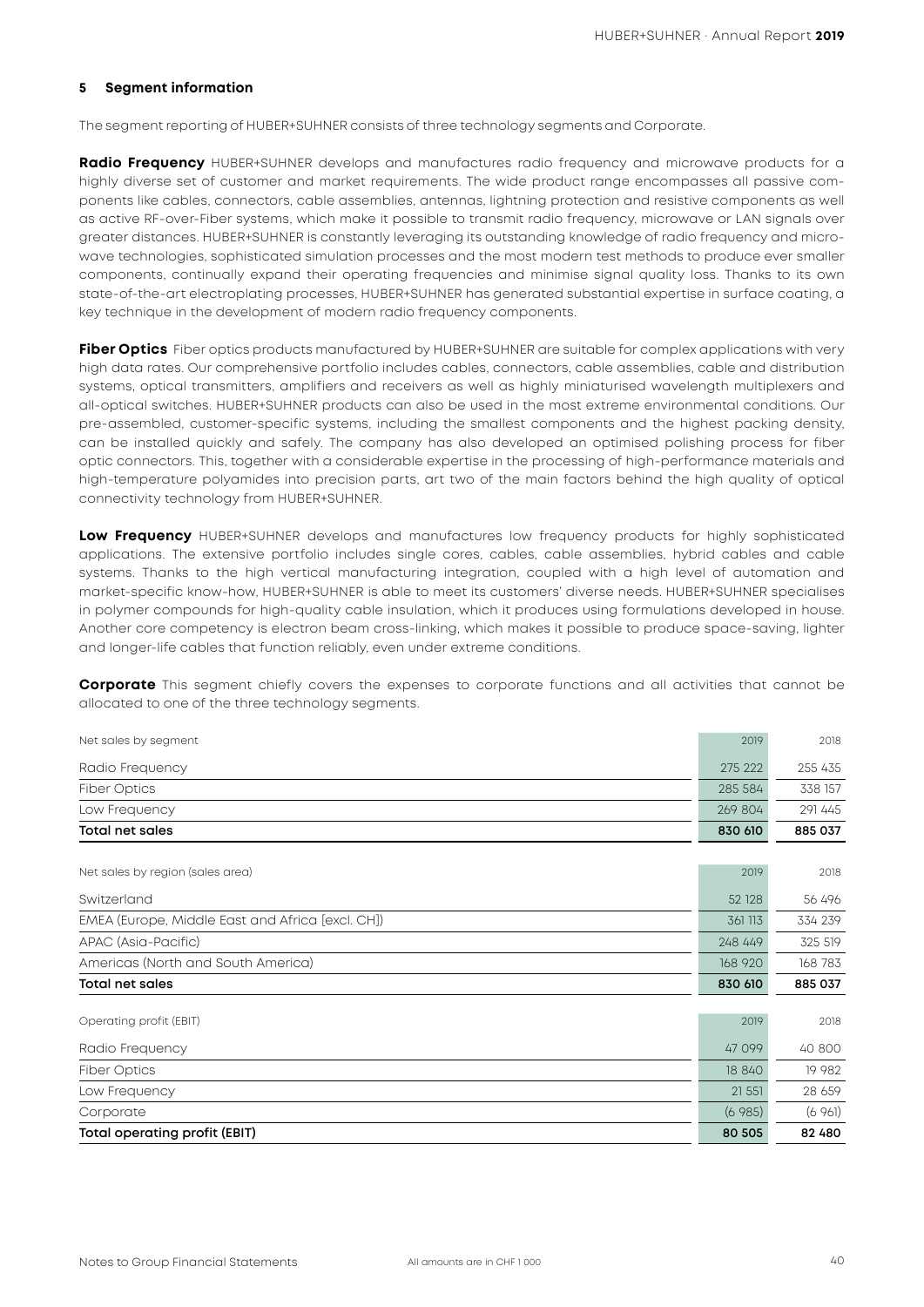#### **6 Financial result**

| <b>Total financial expense</b>                                 | (4580) | (5.674) |
|----------------------------------------------------------------|--------|---------|
| Other financial expense                                        | (1787) | (1167)  |
| Foreign exchange losses incl. derivative financial instruments | (2664) | (4439)  |
| Interest expense                                               | (129)  | (68)    |
| <b>Total financial income</b>                                  | 2894   | 2 9 10  |
| Other financial income                                         | 17     |         |
| Foreign exchange gains incl. derivative financial instruments  | 1 277  | 1687    |
| Interest income                                                | 1600   | 1 223   |
|                                                                | 2019   | 2018    |

Other financial expense includes amongst others bank charges, non-refundable withholding tax on dividend and interest income and Swiss turnover stamp duty on the purchase price of the BKtel acquisition.

#### **7 Income taxes**

| Total income taxes    | (16060)   | (18, 362) |
|-----------------------|-----------|-----------|
| Deferred income taxes | (2162)    | (265)     |
| Current income taxes  | (13, 898) | (18097)   |
|                       | 2019      | 2018      |

The differences between the expected and the effective income taxes were as follows:

| 2019    | 2018      |
|---------|-----------|
| 78 819  | 79 716    |
| 21.7%   | 24.0%     |
| (17066) | (19 103)  |
| 1396    | 1 281     |
| 390     | (664)     |
| (503)   | (125)     |
| 61      | 62        |
| (330)   | 179       |
| (8)     | 8         |
| (16060) | (18, 362) |
| 20.4%   | 23.0%     |
|         |           |

The expected Group tax rate corresponds to the weighted average tax rate based on the net income before taxes and the tax rate of each individual Group company. The net income before tax complies with the ordinary result according to Swiss GAAP FER.

The capitalised deferred tax assets on losses carried forward amounts to CHF 0.8 million (previous year: CHF 1.9 million). The unrecognised tax loss carried forward was CHF 20.3 million (previous year, CHF 26.5 million). This corresponds to a potential tax asset of CHF 5.6 million (previous year: CHF 6.8 million). In 2019 tax losses carried forward of CHF 3.8 million expired (previous year: CHF 1.1 million).

The valuation of related tax assets on losses carried forward is based on business plans. The capitalisation of usable tax losses carried forward is assessed on a yearly basis. Tax losses carried forward are recognised only to the extent that it is probable that future taxable profits will be available and therefore allow the assets to be utilised. In countries and for subsidiaries where the use of tax losses carried forward is not foreseeable, tax loss is not capitalised.

For the calculation of deferred income taxes in the consolidated balance sheet, the expected tax rate per tax subject is applied.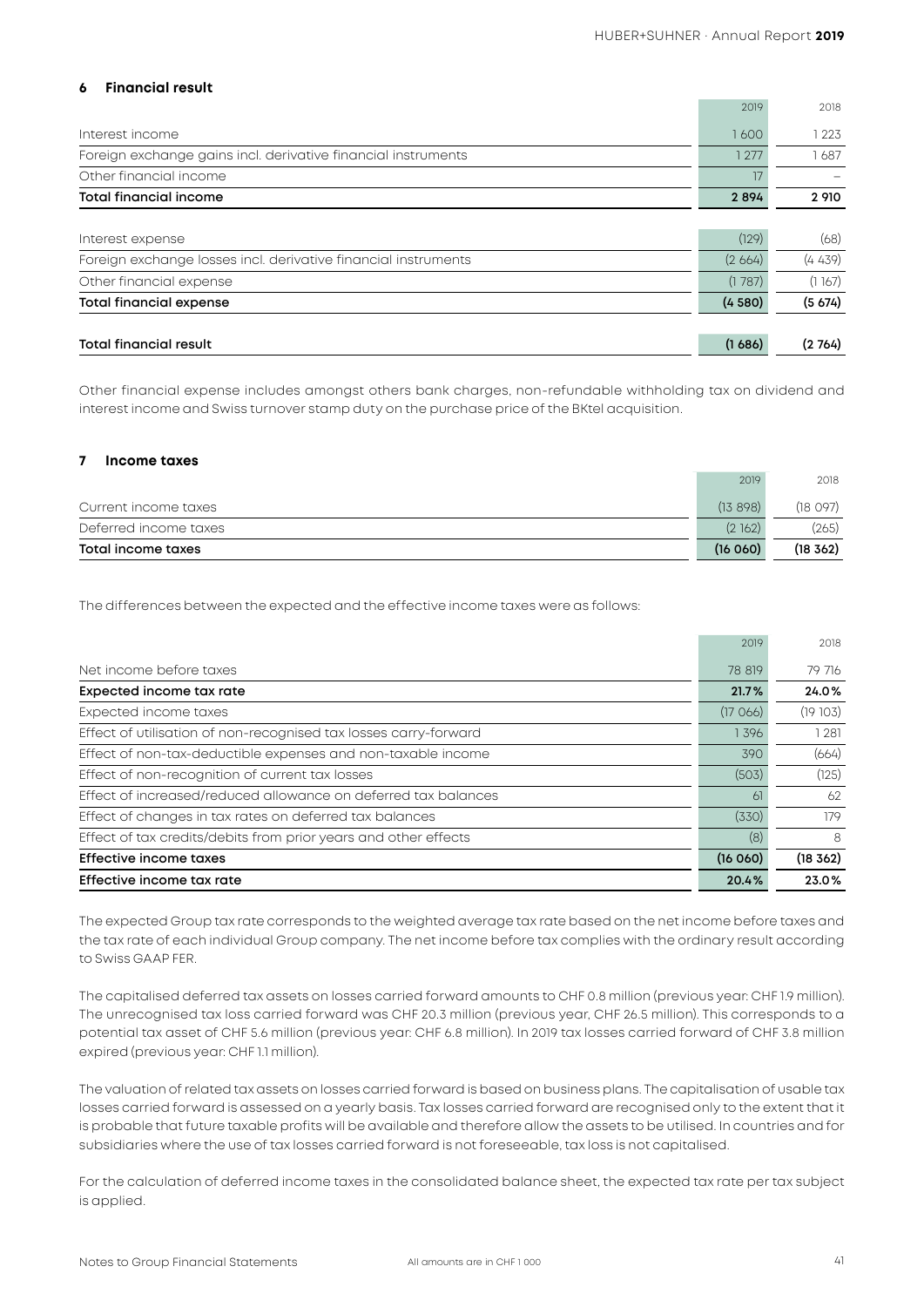#### **8 Personnel expenses**

Personnel expenses included in the income statement amount to:

|                                    | 2019 | 2018                        |
|------------------------------------|------|-----------------------------|
|                                    |      |                             |
| <b>Total personnel</b><br>expenses |      | 985<br>$\sim$ $\sim$ $\sim$ |
|                                    |      |                             |

#### **9 Post-employment benefits**

According to the local law, autonomous pension funds bear the risks relating to the defined benefits. In the event of restructuring measures, the employer must pay an additional contribution alongside its normal contributions. Through the HUBER+SUHNER AG pension fund, HUBER+SUHNER AG provides pension benefits for its employees in the event of retirement, invalidity and death.

The leading body administering the fund is the Board of Foundation, which comprises an equal number of employee and employer representatives. The Board of Foundation establishes an Investment Committee, which is responsible for investing the funds held by the pension plan in accordance with the investment regulations defined by the Board of Foundation. All insured persons can claim their pension or part thereof in the form of either capital or retirement pension payments. HUBER+SUHNER AG also has two paternal foundations.

Most HUBER+SUHNER subsidiaries operate defined contribution pension plans. As a general rule, these involve employees and employer paying into pension funds administered by third parties. The HUBER+SUHNER Group has no payment obligations beyond these defined contributions, which are recognised as personnel costs in the profit and loss. The economic obligation recognised in the balance sheet for pension plans without own assets (mainly for a few retired executives) concern pension plans operated in Germany and the US.

#### **Employer contribution reserves (ECR)**

|                             | Nominal<br>value | Waiver<br>of use         | $Accu-$<br>mulation | <b>Balance</b><br>sheet |            | from ECR                 | Income statement impact |
|-----------------------------|------------------|--------------------------|---------------------|-------------------------|------------|--------------------------|-------------------------|
|                             | 31.12.2019       | 2019                     | 2019                | 31.12.2019              | 31.12.2018 | 2019                     | 2018                    |
| Paternal fund <sup>1)</sup> | 16 100           | $\overline{\phantom{a}}$ | $\qquad \qquad$     | 16 100                  | 16 100     | $\overline{\phantom{a}}$ | 509                     |
| Total                       | 16 100           | $\,$                     | $\,$                | 16 100                  | 16 100     | $\overline{\phantom{a}}$ | 509                     |

<sup>1)</sup> The employer contribution reserves are based on the annual reports of the corresponding institutions from the previous year. The economic benefits/economic obligations are assessed at each balance sheet date. Interest on the paternal fund of the employer contribution reserve is recognised as financial income in previous year. In 2019, there was no interest due to the negative financial performance of the paternal fund in 2018.

#### **Economic benefit / economic obligation and pension benefit expenses**

|                                             | Funding<br>surplus | Economic part of the<br>organisation |            | Change<br>from prior<br>year with<br>income<br>statement<br>impact | Change<br>from prior<br>year with no<br>income<br>statement<br>impact | Contributi-<br>ons for the<br>period | Pension costs within<br>personnel expenses |         |
|---------------------------------------------|--------------------|--------------------------------------|------------|--------------------------------------------------------------------|-----------------------------------------------------------------------|--------------------------------------|--------------------------------------------|---------|
|                                             | 31.12.2019         | 31.12.2019                           | 31.12.2018 | 2019                                                               | 2019                                                                  | 2019                                 | 2019                                       | 2018    |
| Paternal fund <sup>1</sup>                  | 60 676             |                                      |            |                                                                    |                                                                       |                                      |                                            |         |
| Pension plans with<br>surplus <sup>1)</sup> | 12 897             |                                      |            |                                                                    |                                                                       | (7626)                               | (7626)                                     | (7286)  |
| Pension plans without<br>own assets         |                    | 2 2 9 2                              | 2 3 2 2    | (247)                                                              | 277                                                                   |                                      | (247)                                      | 87      |
| Total                                       | 73 573             | 2 2 9 2                              | 2 3 2 2    | (247)                                                              | 277                                                                   | (7,626)                              | (7873)                                     | (7 199) |

1) The paternal fund and the funding surplus of the pension plan of HUBER+SUHNER AG are based on annual reports issued by the corresponding institutions for the previous year. The economic benefits / economic obligations are assessed at each balance sheet date.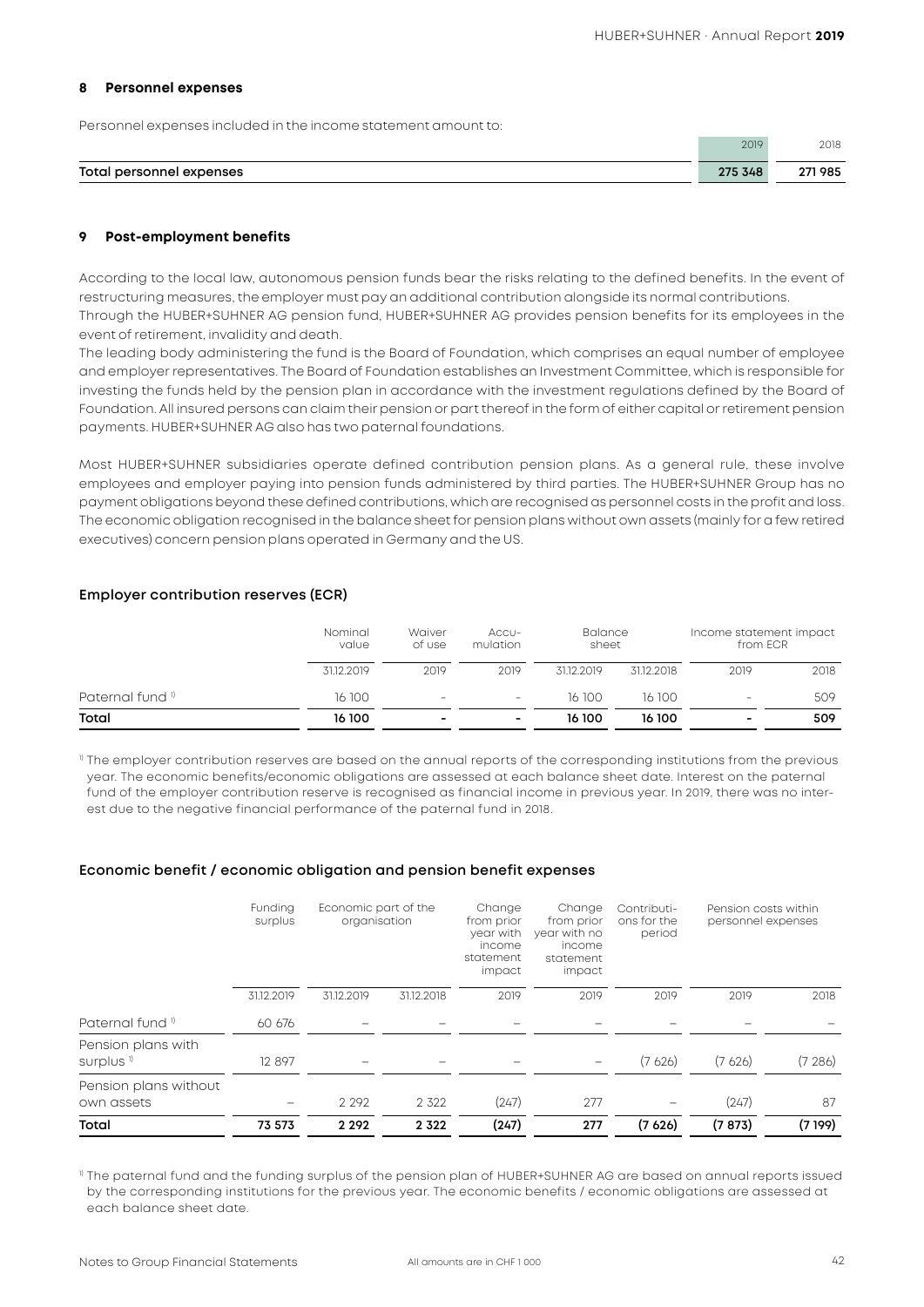#### **10 Share-based payment**

Compensation and remuneration for members of the Board of Directors and for members of the Executive Group Management includes, amongst others, long-term incentives in the form of shares (see Compensation Report, Notes 2 and 3, pages 22–24).

The members of the Board of Directors annually receive a long-term incentive in the form of a fixed number of HUBER+SUHNER AG shares, with a blocking period after assignment of at least 3 years.

As long-term compensation, the members of Executive Group Management receive a variable number of HUBER+SUHNER AG shares each year. The number of shares that are effectively granted is determined by the Board of Directors and driven by long-term business success, which is assessed according to three factors: market environment, strategy implementation and financial situation. The shares are allocated with a blocking period of at least 3 years.

Share-based compensation is calculated based on the year-end share price of CHF 76.80 (previous year: CHF 65.50). In the year under review, 29 633 shares (prior year: 33 125 shares) were allocated. Expenses, which included social security, in the amount of CHF 2.5 million (prior year: CHF 2.4 million) are recognised accordingly in the income statement. Shares are transferred in the following financial year, subject to approval by the Annual General Meeting.

#### **11 Related party transactions**

In 2019 services (for air travel) totalling CHF 1.4 million (previous year: CHF 1.7 million) were purchased from companies controlled by members of the Board of Directors; the corresponding trade payables per end of December 2019 are CHF 0.1 million (previous year: CHF 0.1 million).

Pension contributions to the HUBER+SUHNER AG pension plan are disclosed in Note 9, page 42, line item 'Pension plan with surplus'.

#### **12 Depreciation and amortisation**

Depreciation and amortisation expenses included in the income statement are as follows:

| Total depreciation and amortisation           | 31 301 | 33 908 |
|-----------------------------------------------|--------|--------|
| Amortisation of intangible assets             | 5424   | 5361   |
| Depreciation of property, plant and equipment | 25 877 | 28 547 |
|                                               | 2019   | 2018   |

#### **13 Liabilities from operating lease**

Some Group companies lease a number of offices, warehouses and cars under operating lease contracts which cannot be cancelled at short notice.

| Liabilities from operating lease       | 31.12.2019 | 31.12.2018 |
|----------------------------------------|------------|------------|
| Less than 1 year                       | 4 1 2 4    | 4 624      |
| Between 1 and 5 years                  | 7 264      | 7927       |
| More than 5 years                      | 2788       | 2 776      |
| Total liabilities from operating lease | 14 176     | 15 327     |

#### **14 Cash and cash equivalents**

| Total cash and cash equivalents                 | 191 636    | 198 826    |
|-------------------------------------------------|------------|------------|
| Term deposits < 3 month term, in other currency | 33 721     | 11 415     |
| Term deposits < 3 month term, in CHF            | 29.999     | 54 999     |
| Cash at bank and on hand                        | 127916     | 132.412    |
|                                                 | 31.12.2019 | 31.12.2018 |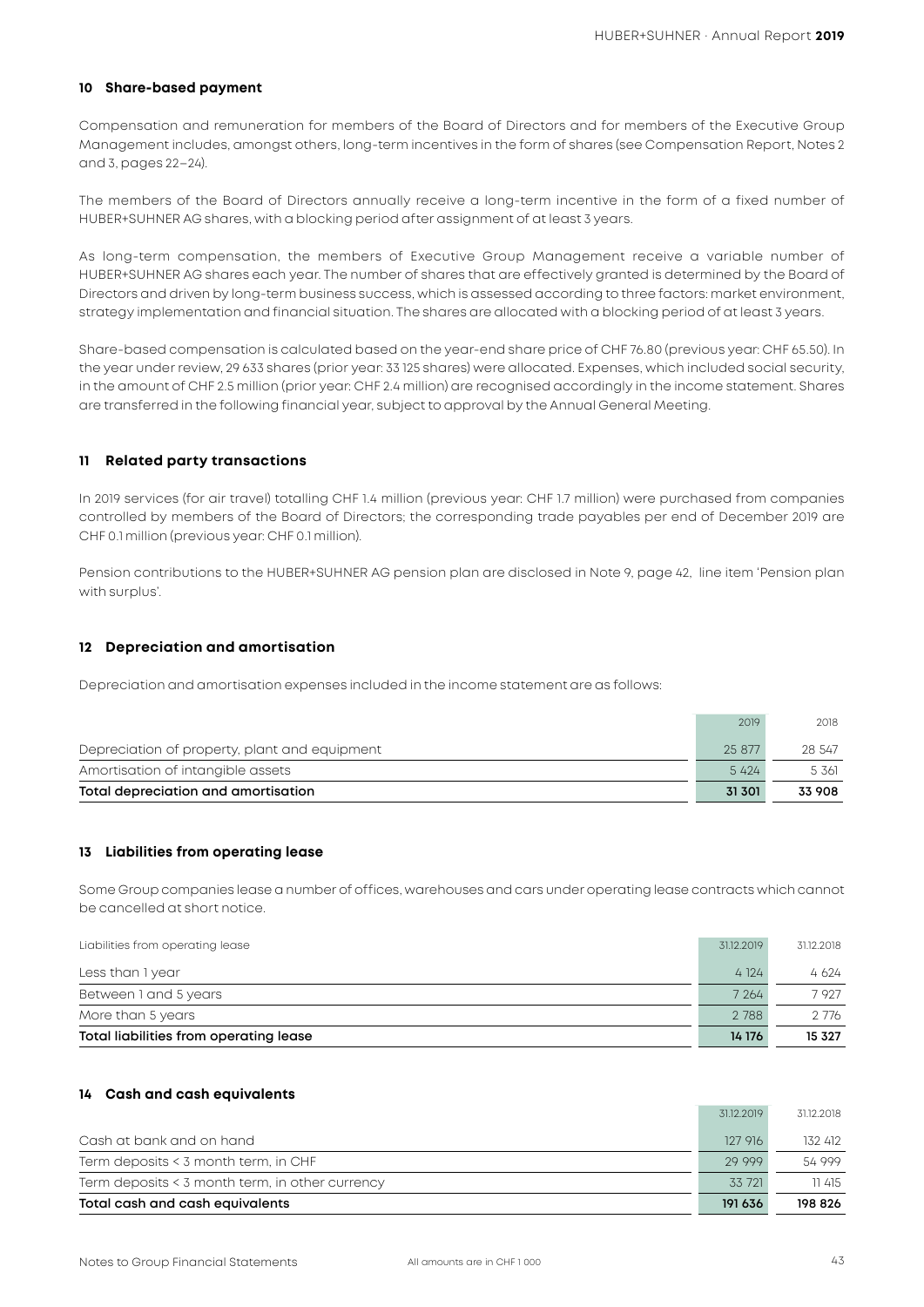#### **15 Trade receivables**

| Total trade receivables, net             | 137 055    | 147 907    |
|------------------------------------------|------------|------------|
| Provision for doubtful trade receivables | (2 201)    | (2, 317)   |
| Trade receivables from third parties     | 139 256    | 150 224    |
|                                          | 31.12.2019 | 31.12.2018 |

#### **16 Other short-term receivables**

| Total other short-term receivables | 21788      | 26 106     |
|------------------------------------|------------|------------|
| Derivative financial instruments   | 439        | 154        |
| Other short-term receivables       | 21349      | 24 952     |
|                                    | 31.12.2019 | 31.12.2018 |

Other short-term receivables include value-added and withholding tax receivables, current income tax receivables, received letters of credit, and other short-term receivables such as a receivable relating to prepayments and other current assets.

#### **17 Inventories**

| Total inventories, net     | 152 507    | 156 543    |
|----------------------------|------------|------------|
| Inventory provision        | (45, 218)  | (42722)    |
| Total inventories, gross   | 197 725    | 199 265    |
| Finished goods             | 115 184    | 115 924    |
| Work in progress           | 11 236     | 10 647     |
| Raw materials and supplies | 71 305     | 72 694     |
|                            | 31.12.2019 | 31.12.2018 |

#### **18 Derivative financial instruments**

To hedge exposure to fluctuation in foreign currencies, the Group uses derivative financial instruments, in particular forward exchange contracts. Derivative financial instruments used for hedging balance sheet items are recognised at current value and at the date a derivative contract is entered into. They are recorded as other short-term receivables or other short-term liabilities. Derivatives are subsequently re-measured, based on current market prices, to their fair value at each balance sheet date; unrealised gains and losses are recognised in the income statement.

| Derivative financial instruments | Positive<br>market<br>value | Negative<br>market<br>value | Purpose | Positive<br>market<br>value | Negative<br>market<br>value | Purpose |
|----------------------------------|-----------------------------|-----------------------------|---------|-----------------------------|-----------------------------|---------|
|                                  |                             | 31.12.2019                  |         |                             | 31.12.2018                  |         |
| Foreign exchange                 | 439                         | 59                          | Hedging | 1 154                       | 567                         | Hedging |
| Total                            | 439                         | 59                          |         | l 154                       | 567                         |         |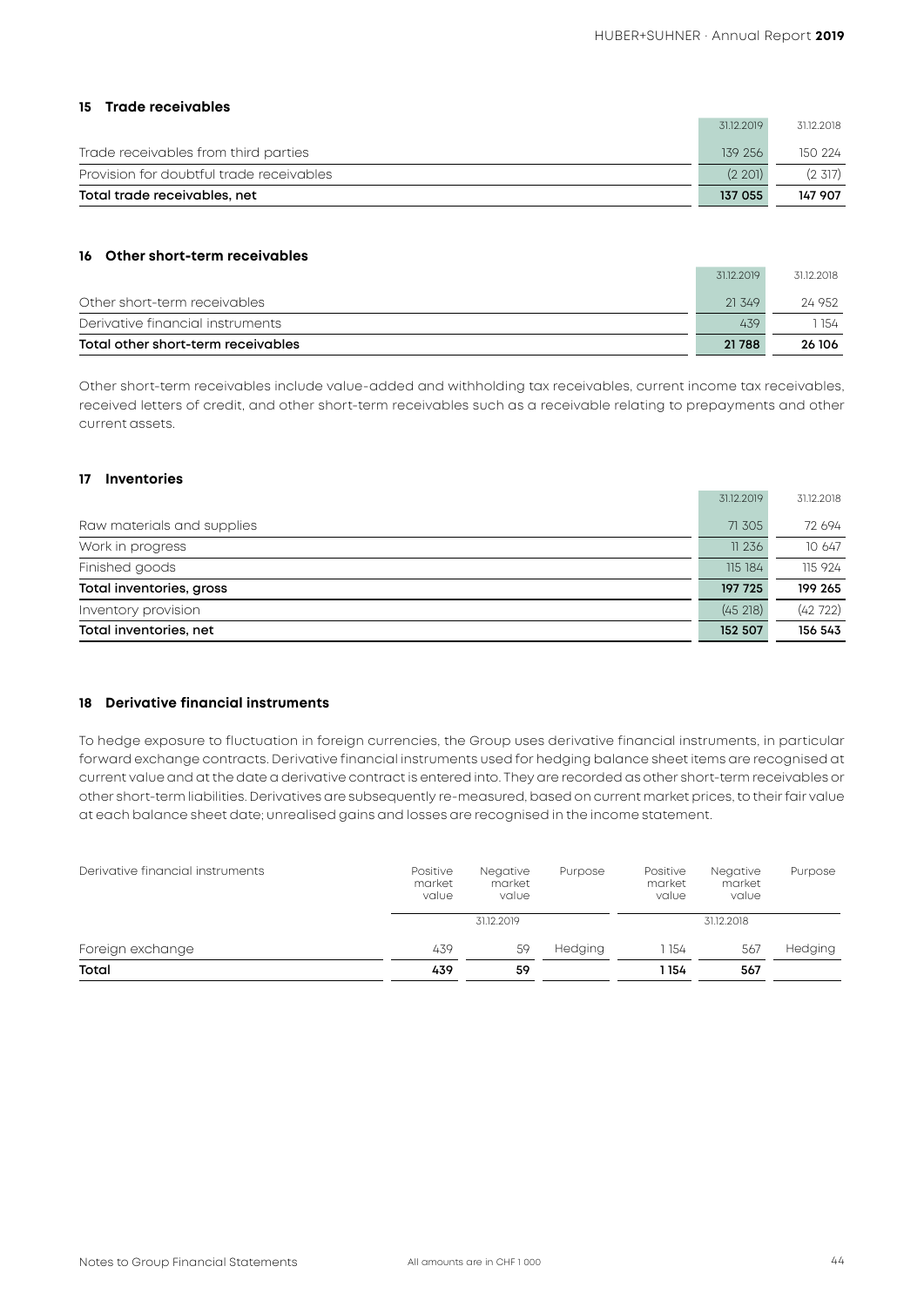#### **19 Property, plant and equipment**

|                                                          | $Un-$<br>developed<br>property | Land and<br>buildings | Technical<br>equip-<br>ment and<br>machinery | equipment <sup>1</sup> | Other Assets under<br>construction | Total     |
|----------------------------------------------------------|--------------------------------|-----------------------|----------------------------------------------|------------------------|------------------------------------|-----------|
| Cost at 1.1.2018                                         | 2080                           | 202 326               | 327733                                       | 71 381                 | 10 037                             | 613 557   |
| Additions                                                |                                | 931                   | 4 2 5 3                                      | 2 7 3 2                | 15 659                             | 23 575    |
| Disposals                                                |                                |                       | (4 987)                                      | (1 450)                |                                    | (6437)    |
| Reclassifications                                        |                                | 2 479                 | 10 151                                       | 2 3 8 2                | (15012)                            |           |
| Change in consolidation scope                            |                                |                       |                                              |                        |                                    |           |
| Currency translation differences                         |                                | (2 238)               | (4 074)                                      | (1208)                 | (92)                               | (7612)    |
| Cost at 31.12.2018                                       | 2080                           | 203 498               | 333 076                                      | 73 837                 | 10 592                             | 623 083   |
| Additions                                                |                                | 1069                  | 5 015                                        | 2 666                  | 24 319                             | 33 069    |
| Disposals                                                |                                | (522)                 | (7015)                                       | (1770)                 | (501)                              | (9808)    |
| Reclassifications                                        |                                | 2970                  | 7 477                                        | 4 1 5 8                | (14605)                            |           |
| Change in consolidation scope                            |                                | 1136                  | 819                                          | 453                    |                                    | 2408      |
| Currency translation differences                         |                                | (1299)                | (2097)                                       | (320)                  | (36)                               | (3752)    |
| Cost at 31.12.2019                                       | 2080                           | 206 852               | 337 275                                      | 79 024                 | 19 769                             | 645 000   |
| Accumulated depreciation and<br>impairment at 1.1.2018   |                                | (108, 402)            | (249 470)                                    | (59109)                |                                    | (416981)  |
| <b>Additions</b>                                         |                                | (6160)                | (17174)                                      | (5 213)                |                                    | (28547)   |
| Impairments                                              |                                |                       |                                              |                        |                                    |           |
| Disposals                                                |                                |                       | 4 634                                        | 1360                   |                                    | 5 9 9 4   |
| Reclassifications                                        |                                | (4)                   | 330                                          | (326)                  |                                    |           |
| Currency translation differences                         |                                | 619                   | 1898                                         | 737                    |                                    | 3 2 5 4   |
| Accumulated depreciation and<br>impairment at 31.12.2018 |                                | (113947)              | (259 782)                                    | (62551)                |                                    | (436 280) |
| Additions                                                |                                | (4704)                | (15985)                                      | (5188)                 | $\equiv$                           | (25 877)  |
| Impairments                                              |                                |                       |                                              |                        |                                    |           |
| Disposals                                                |                                | 26                    | 6 2 6 5                                      | 1054                   |                                    | 7 3 4 5   |
| Reclassifications                                        |                                | $\overline{2}$        | (6)                                          | 4                      | $\equiv$                           |           |
| Currency translation differences                         |                                | 376                   | 1111                                         | 254                    |                                    | 1741      |
| Accumulated depreciation and<br>impairment at 31.12.2019 |                                | (118 247)             | (268 397)                                    | (66427)                |                                    | (453 071) |
| Net book value at 1.1.2018                               | 2080                           | 93 924                | 78 263                                       | 12 27 2                | 10 037                             | 196 576   |
| Net book value at 31.12.2018                             | 2080                           | 89 551                | 73 294                                       | 11 286                 | 10 592                             | 186 803   |
| Net book value at 31.12.2019                             | 2080                           | 88 605                | 68 878                                       | 12 597                 | 19 769                             | 191929    |

<sup>1)</sup> Other equipment includes vehicles as well as IT, measurement and testing equipment.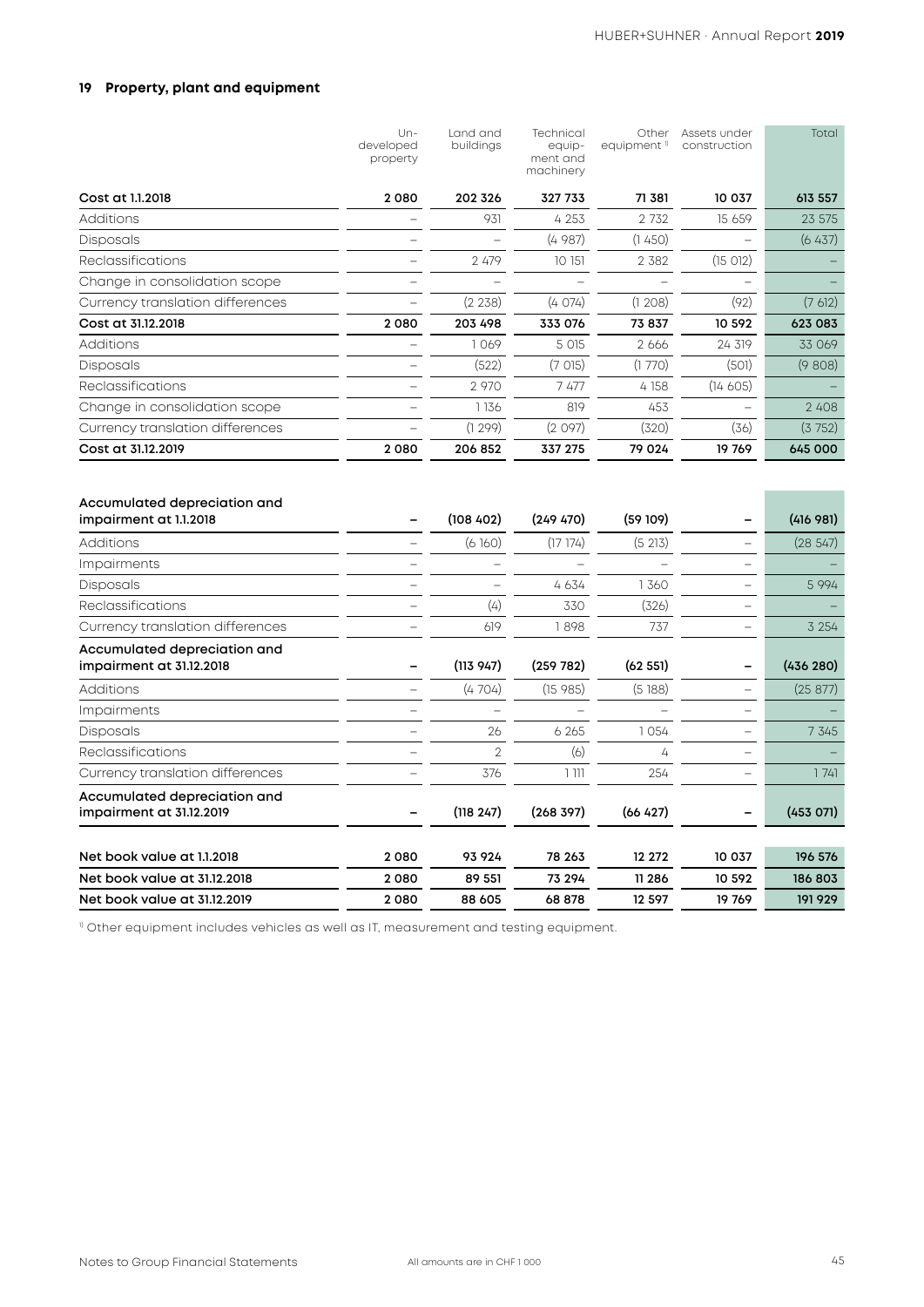#### **20 Intangible assets**

|                                  | Software | Other                    | Total   |
|----------------------------------|----------|--------------------------|---------|
| Cost at 1.1.2018                 | 67 068   | 1516                     | 68 584  |
| Additions                        | 3 464    |                          | 3 464   |
| <b>Disposals</b>                 | (250)    |                          | (250)   |
| Change in consolidation scope    |          |                          |         |
| Currency translation differences | (154)    | (66)                     | (220)   |
| Cost at 31.12.2018               | 70 128   | 1450                     | 71 578  |
| <b>Additions</b>                 | 4 4 5 9  | 17                       | 4 4 7 6 |
| <b>Disposals</b>                 | (277)    |                          | (277)   |
| Change in consolidation scope    | 31       | $\overline{\phantom{0}}$ | 31      |
| Currency translation differences | (72)     | (49)                     | (121)   |
| Cost at 31.12.2019               | 74 269   | 1418                     | 75 687  |

| Accumulated amortisation and impairment at 1.1.2018   | (45049)  | (183) | (45232)  |
|-------------------------------------------------------|----------|-------|----------|
| Additions                                             | (5, 331) | (30)  | (5, 361) |
| Disposals                                             | 250      |       | 250      |
| Impairments                                           |          |       |          |
| Currency translation differences                      | 131      | 9     | 140      |
| Accumulated amortisation and impairment at 31.12.2018 | (4999)   | (204) | (50 203) |
| Additions                                             | (5395)   | (29)  | (5424)   |
| Disposals                                             | 355      |       | 355      |
| Impairments                                           |          |       |          |
| Currency translation differences                      | 42       | 6     | 48       |
| Accumulated amortisation and impairment at 31.12.2019 | (5497)   | (227) | (55224)  |
|                                                       |          |       |          |
| Net book value at 1.1.2018                            | 22 019   | 1333  | 23 352   |
| Net book value at 31.12.2018                          | 20 129   | 1246  | 21 375   |
| Net book value at 31.12.2019                          | 19 27 2  | 1 191 | 20 463   |

Other intangible assets include amongst others the land use right in Changzhou, China.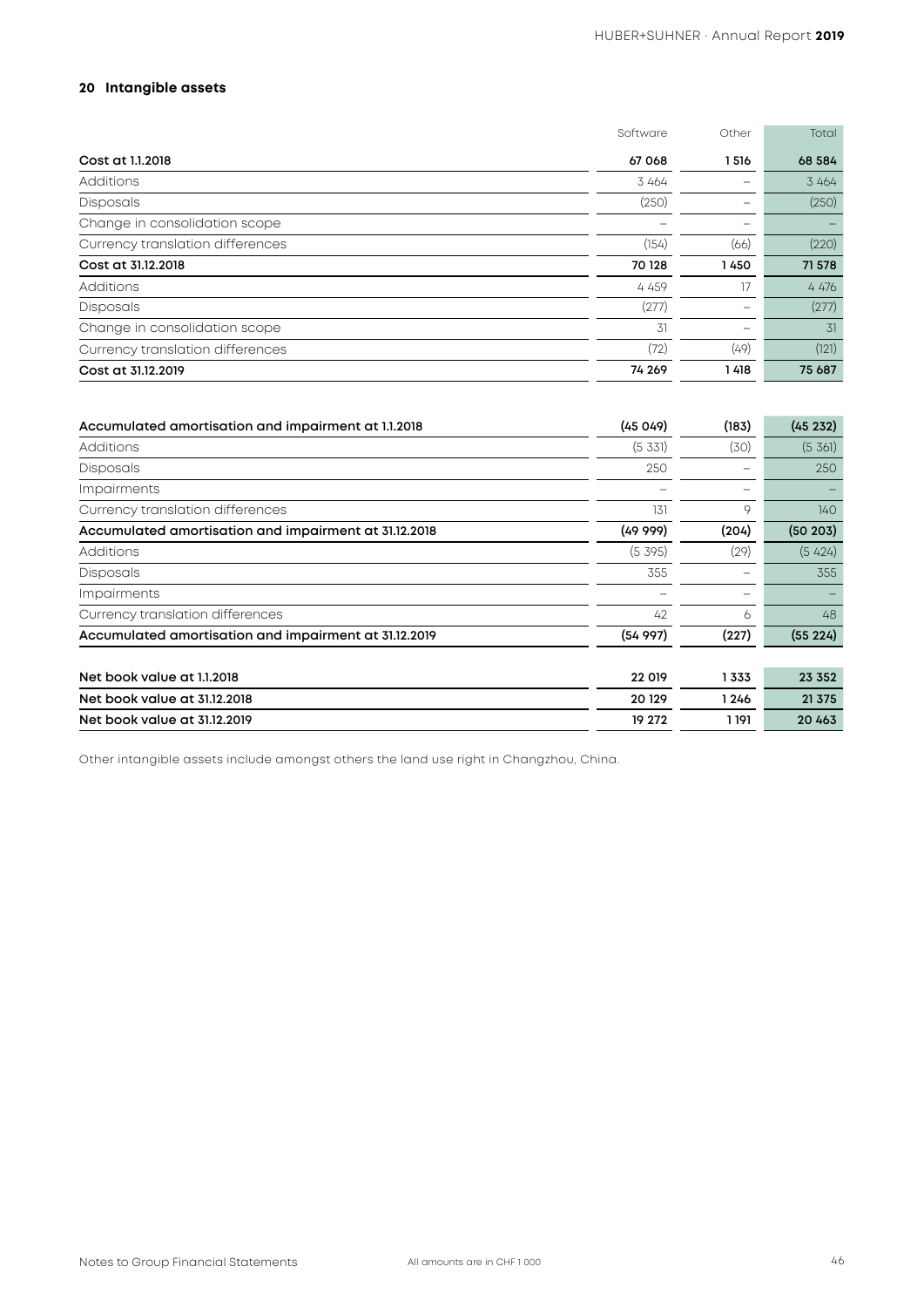#### **Theoretical movement schedule for goodwill**

Goodwill from acquisitions is fully offset against equity at the date of acquisition. The theoretical amortisation of goodwill is based on the straight-line method over the useful life of five years. The carrying amounts of goodwill at the time of conversion from IFRS to Swiss GAAP FER on 1 January 2016 have been included in the theoretical movement schedule below; closing rates on 1 January 2016 were applied. Goodwill from new acquisitions is set in Swiss francs and calculated based on the closing rate at the acquisition date. This procedure means that the movement schedule no longer has to include foreign exchange differences. The impact of the theoretical capitalisation and amortisation of goodwill is presented below:

| Balance at 31.12.           | 141 758 | 97 512 |
|-----------------------------|---------|--------|
| Reduction of goodwill       | (1079)  |        |
| Additions from acquisitions | 45 325  |        |
| Balance at 1.1.             | 97 512  | 97 512 |
| Cost                        | 2019    | 2018   |

In November 2019 the goodwill of CHF 3.2 million for Inwave, which was acquired on 10 November 2017 has been reduced by CHF 1.1 million due to the true-up of the deferred purchase price.

#### Accumulated amortisation

| Balance at 1.1.                      | (78, 085) | (66127) |
|--------------------------------------|-----------|---------|
| Amortisation expense                 | (12006)   | (11958) |
| Balance at 31.12.                    | (90091)   | (78085) |
|                                      |           |         |
| Theoretical net book value at 31.12. | 51 667    | 19 4 27 |

#### **Impact on balance sheet**

| Theoretical equity incl. net book value of goodwill | 639 380    | 640 179    |
|-----------------------------------------------------|------------|------------|
| Theoretical capitalisation of goodwill              | 51 667     | 19 427     |
| Equity according to the balance sheet               | 587 713    | 620 752    |
|                                                     | 31.12.2019 | 31.12.2018 |

#### **Impact on income statement**

| Theoretical net income   | 50 753  | 49396    |
|--------------------------|---------|----------|
| Amortisation of goodwill | (12006) | (11 958) |
| Net income               | 62 759  | 61 354   |
|                          | 2019    | 2018     |

#### **21 Financial assets**

| Total financial assets                     | 20 6 26    | 20 030     |
|--------------------------------------------|------------|------------|
| <b>Others</b>                              | 4526       | 3930       |
| Assets from employer contribution reserves | 16 100     | 16 100     |
|                                            | 31.12.2019 | 31.12.2018 |

Others include rental deposits and re-insurance from retirement plan obligations.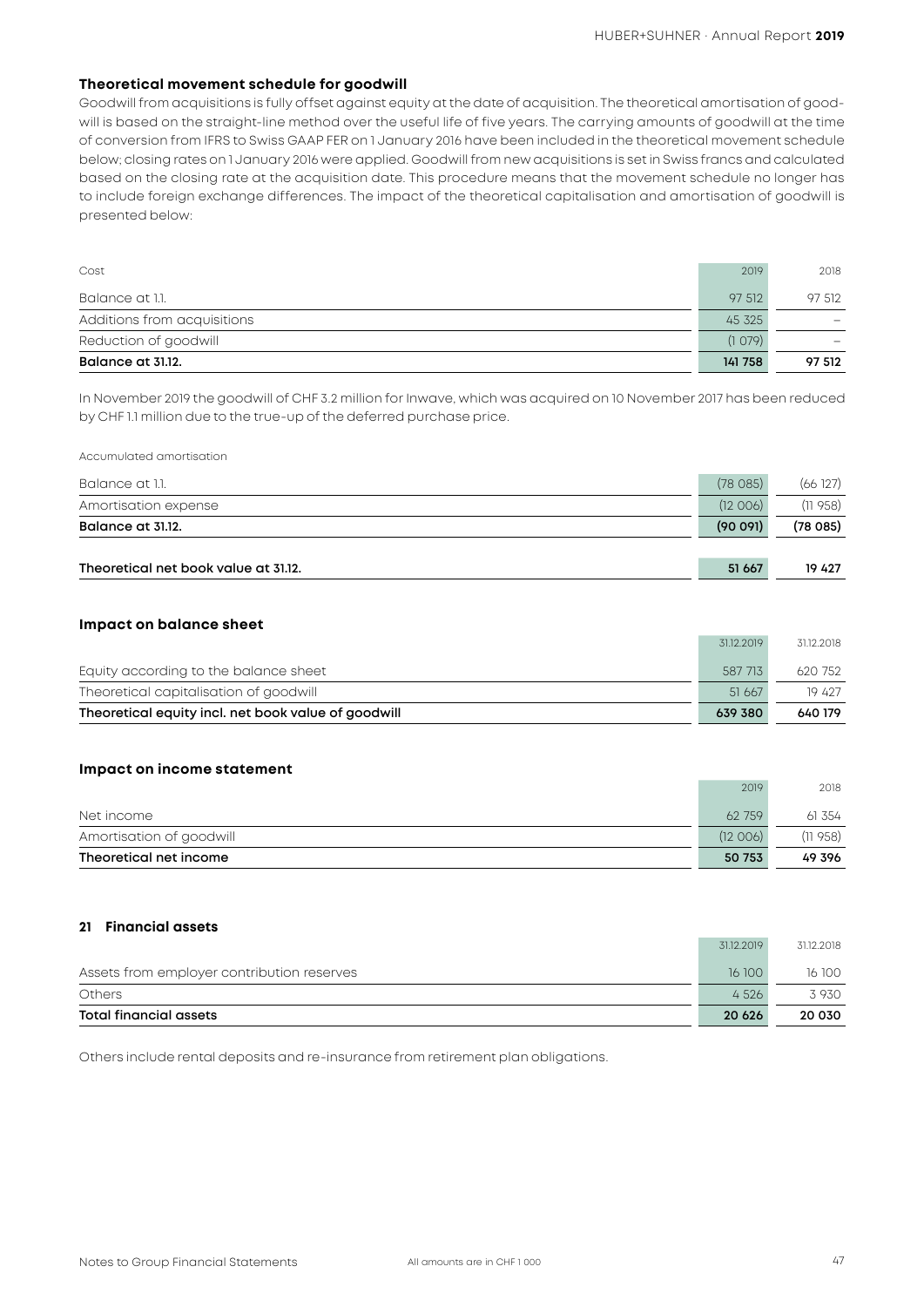#### **22 Financial liabilities**

| <b>Financial liabilities</b>        | 31.12.2019 | 31.12.2018 |
|-------------------------------------|------------|------------|
| Short-term financial liabilities    | 761        |            |
| Long-term financial liabilities     | 634        |            |
| <b>Total financial liabilities</b>  | 1395       |            |
|                                     |            |            |
| Maturities of financial liabilities | 31.12.2019 | 31.12.2018 |
| Due within 1 year                   | 761        |            |
| Due within 2 to 5 years             | 634        |            |
| <b>Total financial liabilities</b>  | 1395       |            |

The financial liability is a bank loan taken over from the acquisition of BKtel (see Note 3, page 38). The interest rate for the secured bank loan in Euro is 2.8%.

#### **23 Restrictions on the title to assets**

Assets with a carrying amount of CHF 1.1 million were pledged to secure a bank loan. The pledged asset consists of a building (see Note 22, page 48). No assets were pledged or assigned as collateral to secure own obligations in the year 2018.

#### **24 Other short-term liabilities**

|                                    | 31.12.2019 | 31.12.2018 |
|------------------------------------|------------|------------|
| Accrual for personnel expenses     | 29 397     | 30.682     |
| Advance payments from customers    | 2486       | 2822       |
| Derivative financial instruments   | 59         | 567        |
| Current income tax liabilities     | 13 851     | 9695       |
| Other liabilities                  | 11073      | 8499       |
| Total other short-term liabilities | 56 866     | 52 265     |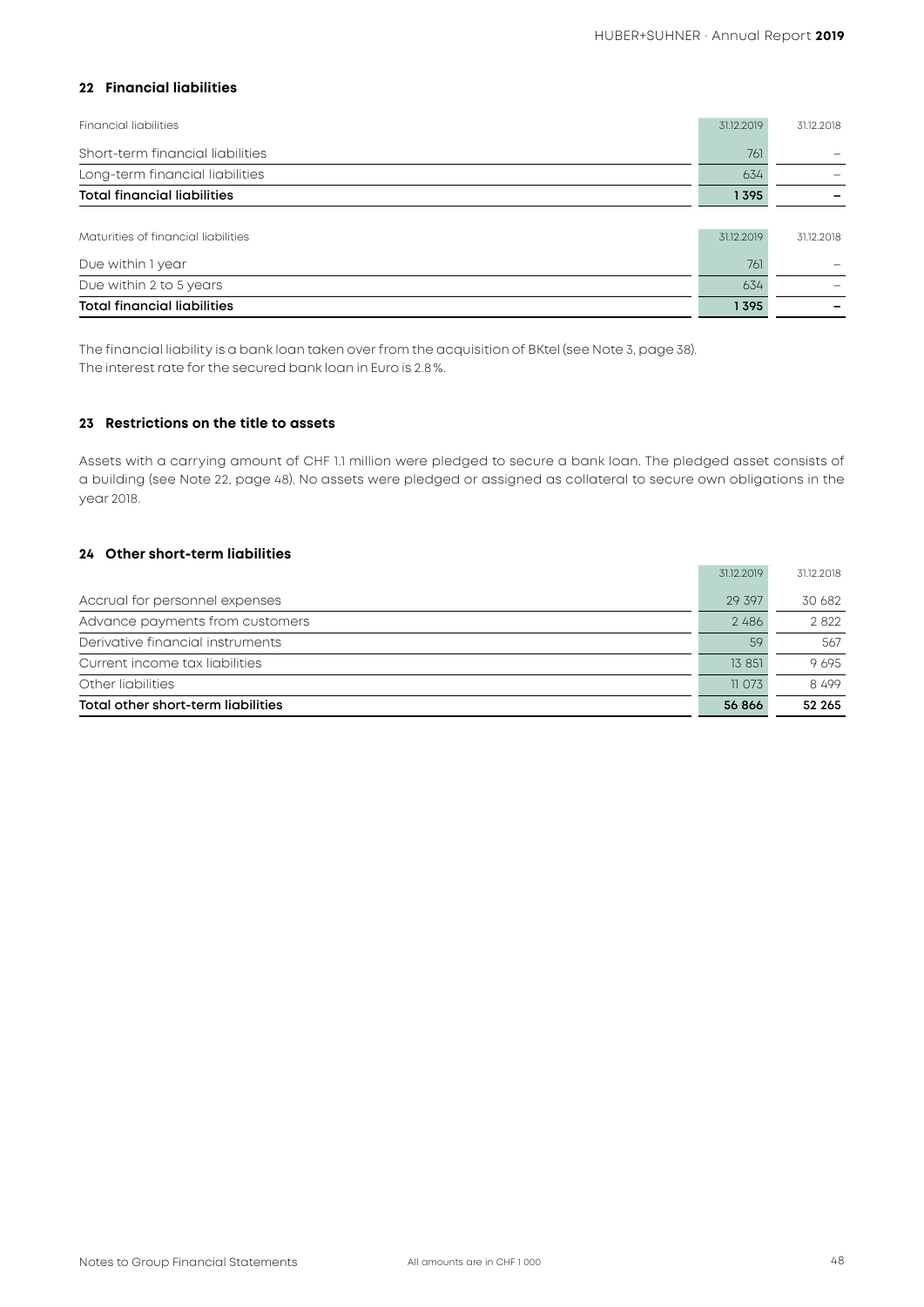#### **25 Provisions**

|                                  | Retirement<br>plan<br>obligations | Restructuring<br>provisions | Employee-<br>related<br>provisions | Order-<br>related<br>provisions | Other<br>provisions | Total    |
|----------------------------------|-----------------------------------|-----------------------------|------------------------------------|---------------------------------|---------------------|----------|
| <b>Balance at 1.1.2018</b>       | 2980                              | 131                         | 4731                               | 7980                            | 4577                | 20 399   |
| <b>Additions</b>                 | 6                                 |                             | 1638                               | 4604                            | 830                 | 7 0 7 8  |
| Releases                         | (340)                             |                             | (403)                              | (817)                           | (200)               | (1760)   |
| Utilisation                      | (91)                              | (131)                       | (585)                              | (1054)                          | (651)               | (2512)   |
| Reclassifications                | (158)                             |                             | 158                                |                                 |                     |          |
| Change in consolidation scope    |                                   |                             |                                    |                                 |                     |          |
| Currency translation differences | (75)                              |                             | (73)                               | (86)                            | (83)                | (317)    |
| <b>Balance at 31.12.2018</b>     | 2 3 2 2                           |                             | 5466                               | 10 627                          | 4473                | 22888    |
| Additions                        | 247                               |                             | 595                                | 807                             | 147                 | 1796     |
| Releases                         |                                   |                             | (76)                               | (427)                           | (106)               | (609)    |
| Utilisation                      | (213)                             |                             | (996)                              | (1834)                          | (150)               | (3193)   |
| Reclassifications                |                                   |                             |                                    |                                 |                     |          |
| Change in consolidation scope    |                                   |                             |                                    | 510                             | 4                   | 514      |
| Currency translation differences | (64)                              |                             | (31)                               | (23)                            | (18)                | (136)    |
| <b>Balance at 31.12.2019</b>     | 2 2 9 2                           |                             | 4958                               | 9 6 6 0                         | 4350                | 21 260   |
| Short-term provisions            |                                   |                             | 1954                               | 9 4 0 7                         | 2 159               | 13 5 20  |
| Long-term provisions             | 2 3 2 2                           |                             | 3 5 1 2                            | 1220                            | 2 3 14              | 9 3 6 8  |
| Total provisions at 31.12.2018   | 2 3 2 2                           |                             | 5466                               | 10 627                          | 4473                | 22 8 8 8 |
| Short-term provisions            |                                   |                             | 1610                               | 8 5 7 6                         | 2092                | 12 278   |
| Long-term provisions             | 2 2 9 2                           |                             | 3 3 4 8                            | 1084                            | 2 2 5 8             | 8982     |
| Total provisions at 31.12.2019   | 2 2 9 2                           |                             | 4958                               | 9660                            | 4350                | 21 260   |

Retirement plan obligations include liabilities in connection with defined contribution plans (pension plans without own assets) and primarily concern specific former employees.

The restructuring provisions include liabilities to third parties in connection with a detailed restructuring programme. Employee-related provisions mainly include length-of-service rewards and obligations to employees.

Order-related provisions are directly related to services arising from product deliveries and projects, and are formulated based on the experience and estimation of each project. Order-related provisions relate to warranties, customer claims, penalties and other guarantees.

Other provisions include obligations which do not fit into the aforementioned categories, such as current or possible litigations arising from divestments, licence agreements or duties as well as other constructive or legal obligations.

Due to the nature of the long-term provisions, the timing of the cash outflows is uncertain. However, a partial cash outflow can be expected within two to three years, on average.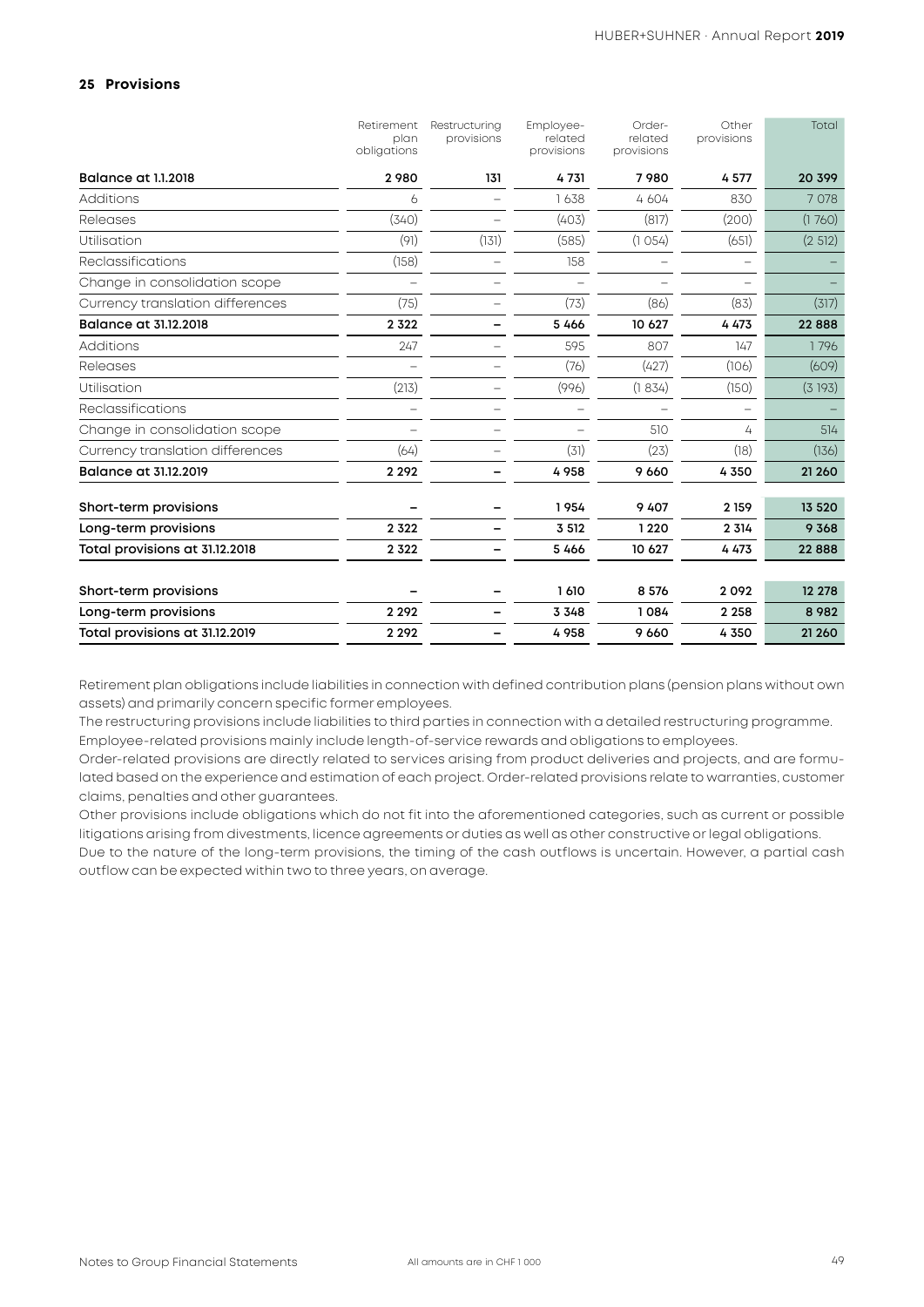#### **26 Deferred tax assets and liabilities**

|                                  | Deferred tax<br>assets | Deferred tax<br>liabilities |
|----------------------------------|------------------------|-----------------------------|
| Balance at 1.1.2018              | 12 542                 | 25 417                      |
| <b>Additions</b>                 | 1078                   | 361                         |
| Releases / utilisation           | (2108)                 | (1126)                      |
| <b>Reclassifications</b>         | (260)                  |                             |
| Currency translation differences | (393)                  | (10)                        |
| <b>Balance at 31.12.2018</b>     | 10859                  | 24 642                      |
| <b>Additions</b>                 | 708                    | 746                         |
| Releases / utilisation           | (2148)                 | (24)                        |
| Reclassifications                | 91                     | (33)                        |
| Change in consolidation scope    | 2 140                  | 7                           |
| Currency translation differences | (212)                  |                             |
| Balance at 31.12.2019            | 11438                  | 25 339                      |

#### **27 Share capital**

As at 31.12.2019 20 200 000 (previous year: 20200000) registered shares, with a nominal value of CHF 0.25, were outstanding. The Company has no authorised or conditional capital. Reserves which are not disposable or distributable amount to CHF 2.5 million as at 31 December 2019 (previous year: CHF 2.5 million).

The following table shows transactions and balances relating to treasury shares:

|                              | Quantity | Transaction<br>price<br>$(\emptyset)$ in CHF | Purchase<br>cost | Quantity | Transaction<br>price<br>$(\emptyset)$ in CHF | Purchase<br>cost |
|------------------------------|----------|----------------------------------------------|------------------|----------|----------------------------------------------|------------------|
|                              |          | 2019                                         |                  |          | 2018                                         |                  |
| Balance at 1.1.              | 746 640  |                                              | 1 401            | 741 140  |                                              | 937              |
| Purchases of treasury shares | 21 6 25  | 70.15                                        | 517              | 38 250   | 57.78                                        | 2 2 1 0          |
| Disposals of treasury shares | (33 125) | 66.42                                        | (2, 200)         | (32750)  | 53.31                                        | (1746)           |
| Balance at 31.12.            | 735 140  |                                              | 718              | 746 640  |                                              | 1401             |

As at the balance sheet date, foundations related to the HUBER+SUHNER Group hold 184 171 shares in HUBER+SUHNER AG (previous year: 198 660). Pension funds connected with the HUBER+SUHNER Group hold no shares in HUBER+SUHNER AG.

#### **28 Earnings per share**

|                                                            | 2019   | 2018                  |
|------------------------------------------------------------|--------|-----------------------|
| Net income attributable to shareholders of HUBER+SUHNER AG | 62.622 | 61 354                |
| Average number of outstanding shares                       |        | 19 464 729 19 460 883 |
| Undiluted / diluted earnings per share (CHF)               | 322    | 3.15                  |

The average number of outstanding shares is calculated based on issued shares less the weighted average of treasury shares. There are no conversion or option rights outstanding; therefore, there is no dilution of earnings per share.

#### **29 Future commitments**

The Group companies have committed to various capital expenditures essential for the day-to-day running of their businesses. At the year-end there were commitments for the purchase of property, plant and equipment and intangible assets amounting to CHF 19.4 million (previous year: CHF 9.6 million).

#### **30 Events after the balance sheet date**

No events occurred between the balance sheet date and the date these consolidated financial statements were approved by the Board of Directors (4 March 2020) which affect the annual results or require any adjustments to the Group's assets and liabilities.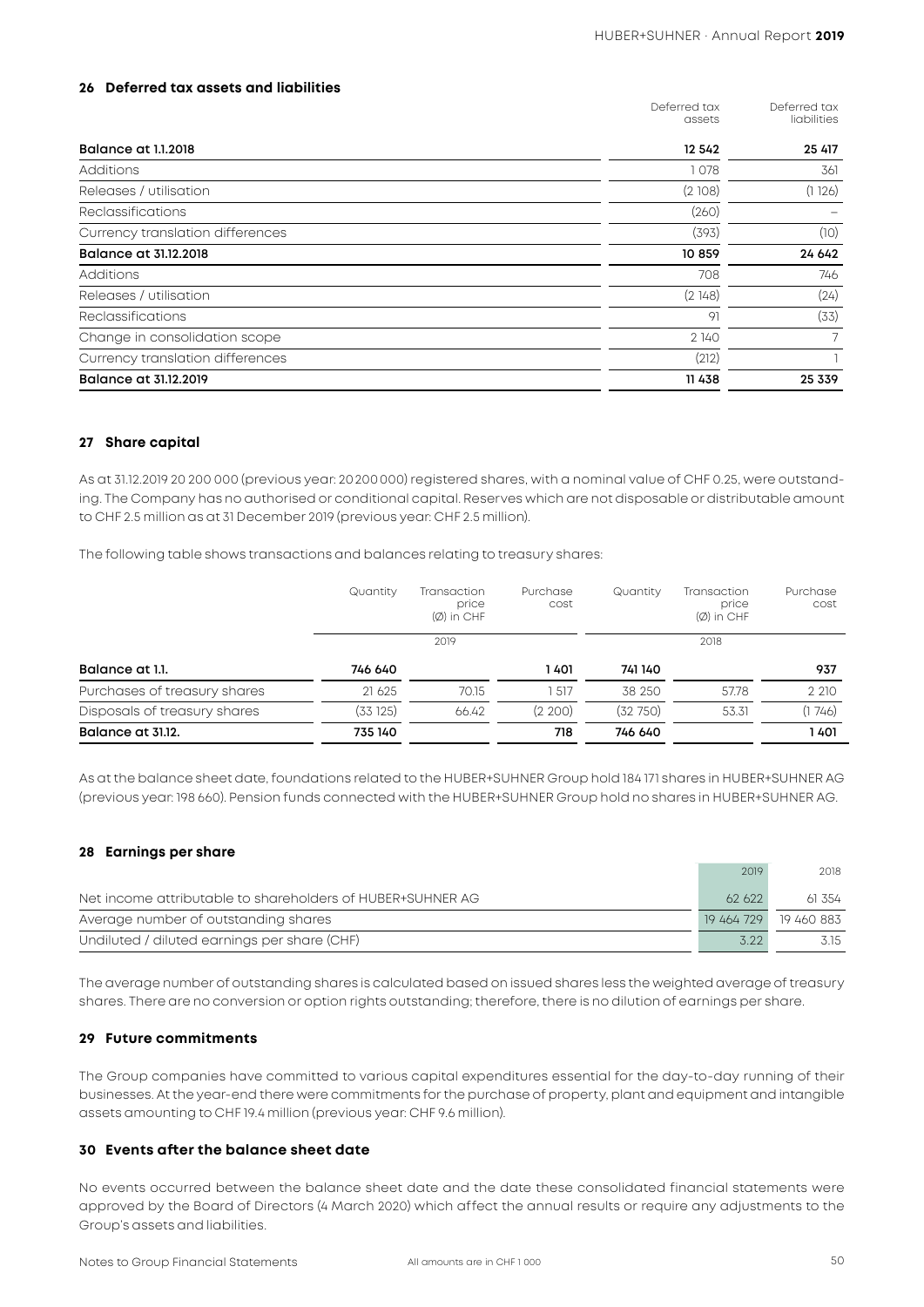## **Group Companies**

| Companies at 31.12.2019 (all fully consolidated) |                                                          | Domicile                        |            | Capital<br>stock<br>in 1000 | Ownership      | Purpose        |
|--------------------------------------------------|----------------------------------------------------------|---------------------------------|------------|-----------------------------|----------------|----------------|
| Switzerland                                      | HUBER+SUHNER AG                                          | Herisau                         | CHF        | 5 0 5 0                     | parent company | ▲■             |
|                                                  | HUBER+SUHNER Finance AG                                  | Herisau                         | CHF        | 2800                        | 100%           |                |
| Australia                                        | HUBER+SUHNER (Australia) Pty Ltd.                        | Frenchs Forest, New South Wales | <b>AUD</b> | 5 0 0 0                     | 100%           | ▲■             |
| <b>Brazil</b>                                    | HUBER+SUHNER América Latina Ltda.                        | Caçapava                        | <b>BRL</b> | 39 197                      | 100%           | ▲■             |
| Canada                                           | HUBER+SUHNER (Canada) Ltd.                               | Ottawa                          | CAD        | 2 3 5 0                     | 100%           |                |
| China                                            | HUBER+SUHNER (Hong Kong) Ltd.                            | Hong Kong                       | <b>HKD</b> | 12 3 25                     | 100%           | ◆■             |
|                                                  | HUBER+SUHNER (Shanghai) Co. Ltd. 1)                      | Shanghai                        | <b>CNY</b> | 19 970                      | 100%           |                |
|                                                  | HUBER+SUHNER CCT (Shanghai)<br>$Co.$ Ltd. $1$            | Shanghai                        | <b>CNY</b> | 27 854                      | 100%           |                |
|                                                  | HUBER+SUHNER CCM<br>(Changzhou) Co. Ltd. <sup>1)</sup>   | Changzhou                       | <b>CNY</b> | 126 246                     | 100%           | ▲              |
| Costa Rica                                       | HUBER+SUHNER Astrolab<br>Costa Rica S.r.l. <sup>2)</sup> | San José                        | <b>USD</b> | 0                           | 100%           |                |
| France                                           | BKtel photonics SAS 3)                                   | Lannion                         | <b>EUR</b> | 10 <sup>°</sup>             | 56.65%         |                |
|                                                  | HUBER+SUHNER (France) SAS                                | Voisins-le-Bretonneux           | <b>EUR</b> | 200                         | 100%           |                |
| Germany                                          | HUBER+SUHNER BKtel GmbH                                  | Hückelhoven                     | <b>EUR</b> | 600                         | 100%           | A E            |
|                                                  | HUBER+SUHNER BKtel networks GmbH                         | Hückelhoven                     | <b>EUR</b> | 28                          | 100%           | ▲■             |
|                                                  | <b>HUBER+SUHNER BKtel</b><br>components GmbH             | Hückelhoven                     | <b>EUR</b> | 28                          | 100%           | $\blacksquare$ |
|                                                  | BKtel invest GmbH 3)                                     | Hückelhoven                     | <b>EUR</b> | 29                          | 100%           |                |
|                                                  | HUBER+SUHNER GmbH                                        | Taufkirchen                     | <b>EUR</b> | 3 0 6 8                     | 100%           | ◆■             |
|                                                  | HUBER+SUHNER Cube Optics AG 4)                           | Mainz                           | <b>EUR</b> | 590                         | 100%           | A E            |
| India                                            | HUBER+SUHNER Electronics Pvt. Ltd. 5)                    | New Delhi                       | <b>INR</b> | 170 000                     | 100%           | ▲■             |
| Japan                                            | BKtel Pacific Rim (Japan) Inc. 3)                        | Yokohama                        | JPY        | 10 000                      | 51%            |                |
| Malaysia                                         | HUBER+SUHNER (Malaysia) Sdn Bhd 6                        | Kuala Lumpur                    | <b>MYR</b> | 502                         | 100%           | ▲■             |
| Netherlands                                      | HUBER+SUHNER B.V.                                        | Rosmalen                        | <b>EUR</b> | 200                         | 100%           |                |
| Poland                                           | HUBER+SUHNER Sp. z o.o.                                  | Tczew                           | PLN        | 5 600                       | 100%           | ▲              |
| Singapore                                        | HUBER+SUHNER (Singapore) Pte Ltd.                        | Singapore                       | SGD        | 3 0 0 0                     | 100%           | ◆ ■            |
| Spain                                            | HUBER&SUHNER (Spain) <sup>7)</sup>                       | Madrid                          | <b>EUR</b> | 3                           | 100%           | ▲              |
| Tunisia                                          | HUBER+SUHNER (Tunisie) SARL                              | Sousse                          | TND        | 100                         | 100%           | ▲              |
| United                                           | HUBER+SUHNER (UK) Ltd.                                   | <b>Bicester</b>                 | GBP        | 4 0 0 0                     | 100%           | ▲■             |
| Kingdom                                          | HUBER+SUHNER Polatis Ltd. <sup>8)</sup>                  | Cambridge                       | GBP        | 700                         | 100%           | A I I          |
| <b>USA</b>                                       | HUBER+SUHNER (North America) Corp.                       | Charlotte, North Carolina       | <b>USD</b> | 1                           | 100%           |                |
|                                                  | HUBER+SUHNER, Inc. 9)                                    | Charlotte, North Carolina       | <b>USD</b> | 50                          | 100%           | ▲■             |
|                                                  | HUBER+SUHNER Astrolab, Inc. 9)                           | Warren, New Jersey              | <b>USD</b> | 12 000                      | 100%           | ▲■             |
|                                                  | HUBER+SUHNER Polatis, Inc. 9)                            | Delaware                        | <b>USD</b> | Т.                          | 100%           |                |
|                                                  | <b>HUBER+SUHNER Polatis</b><br>Photonics, Inc. 8)        | Bedford, Massachusetts          | <b>USD</b> | 52 959                      | 100%           |                |

<sup>1)</sup> Subsidiaries of HUBER+SUHNER (Hong Kong) Ltd.

- 2) Subsidiary of HUBER+SUHNER Astrolab, Inc.
- 3) Subsidiary of HUBER+SUHNER BKtel GmbH
- 4) Subsidiary of HUBER+SUHNER GmbH
- 5) Subsidiary of HUBER+SUHNER Finance AG and of HUBER+SUHNER B.V.
- 6) Subsidiary of HUBER+SUHNER (Singapore) Pte Ltd.
- 7) Subsidiary of HUBER+SUHNER Cube Optics AG
- 8) Subsidiary of HUBER+SUHNER Polatis, Inc.
- 9) Subsidiary of HUBER+SUHNER (North America) Corp.
- ◆ Holding/Finance companies
- ▲ Production and assembly plants
- sales organisations
- Dormant / in liquidation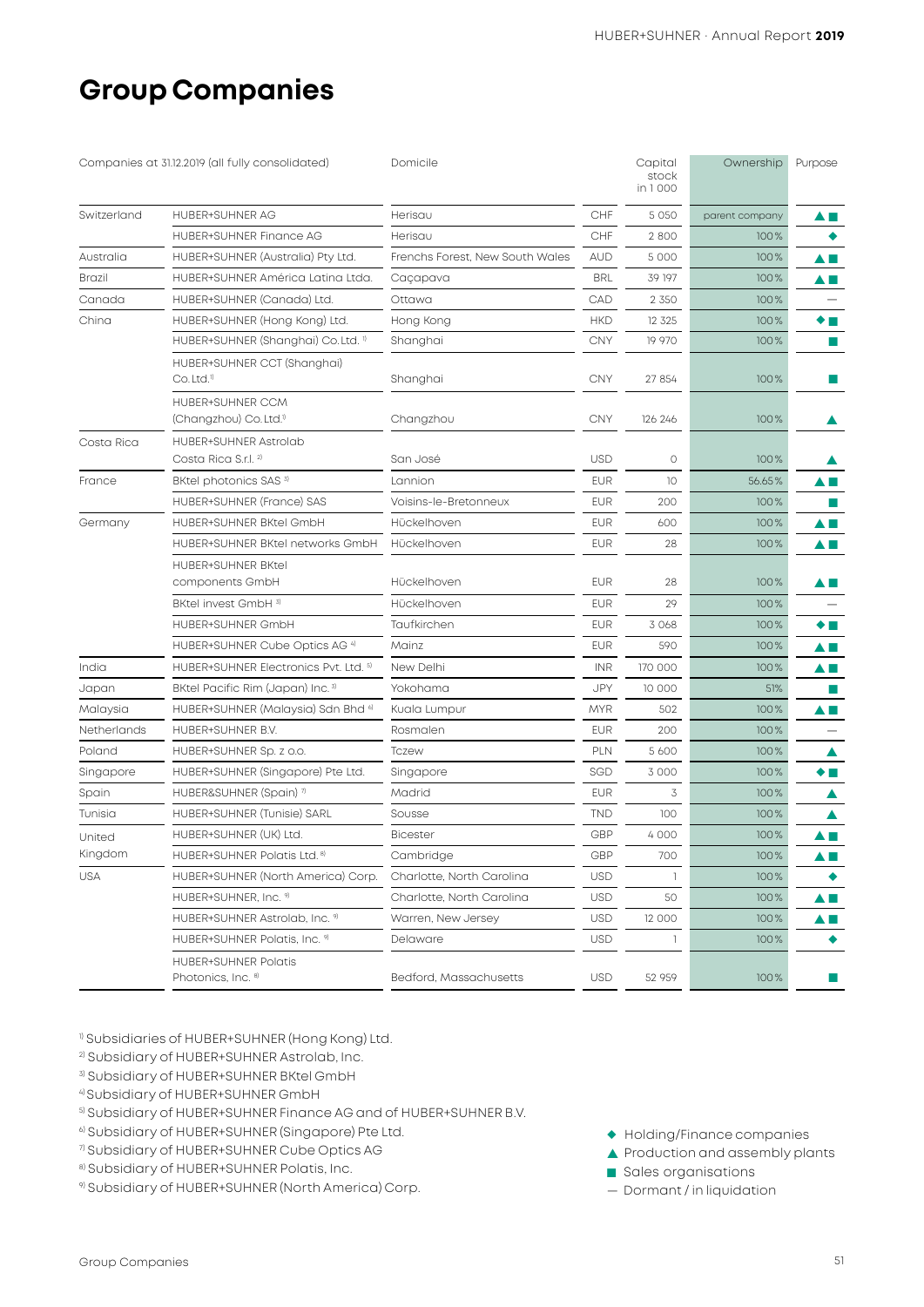

Ernst & Young Ltd Maagplatz 1 P.O. Box CH-8005 Zurich

Phone +41 58 286 31 11 Fax +41 58 286 30 04 www.ey.com/ch

Zurich, 4 March 2020

### **Report of the statutory auditor on the consolidated financial statements**

As statutory auditor, we have audited the financial statements of HUBER+SUHNER AG, which comprise the consolidated income statement, consolidated balance sheet, consolidated cash flow statement, consolidated statement of equity and notes to the group financial statements including a summary of significant accounting policies (pages 31 to 51), for the year ended 31 December 2019.



#### **Board of Directors' responsibility**

The Board of Directors is responsible for the preparation of the consolidated financial statements in accordance with Swiss GAAP FER and the requirements of Swiss law. This responsibility includes designing, implementing and maintaining an internal control system relevant to the preparation of consolidated financial statements that are free from material misstatement, whether due to fraud or error. The Board of Directors is further responsible for selecting and applying appropriate accounting policies and making accounting estimates that are reasonable in the circumstances.

#### **Auditor's responsibility**

Our responsibility is to express an opinion on these consolidated financial statements based on our audit. We conducted our audit in accordance with Swiss law and Swiss Auditing Standards. Those standards require that we plan and perform the audit to obtain reasonable assurance whether the consolidated financial statements are free from material misstatement.

An audit involves performing procedures to obtain audit evidence about the amounts and disclosures in the consolidated financial statements. The procedures selected depend on the auditor's judgment, including the assessment of the risks of material misstatement of the consolidated financial statements, whether due to fraud or error. In making those risk assessments, the auditor considers the internal control system relevant to the entity's preparation of the consolidated financial statements in order to design audit procedures that are appropriate in the circumstances, but not for the purpose of expressing an opinion on the effectiveness of the entity's internal control system. An audit also includes evaluating the appropriateness of the accounting policies used and the reasonableness of accounting estimates made, as well as evaluating the overall presentation of the consolidated financial statements. We believe that the audit evidence we have obtained is sufficient and appropriate to provide a basis for our audit opinion.



#### **Opinion**

In our opinion, the consolidated financial statements for the year ended 31 December 2019 give a true and fair view of the financial position, the results of operations and the cash flows in accordance with Swiss GAAP FER and comply with Swiss law.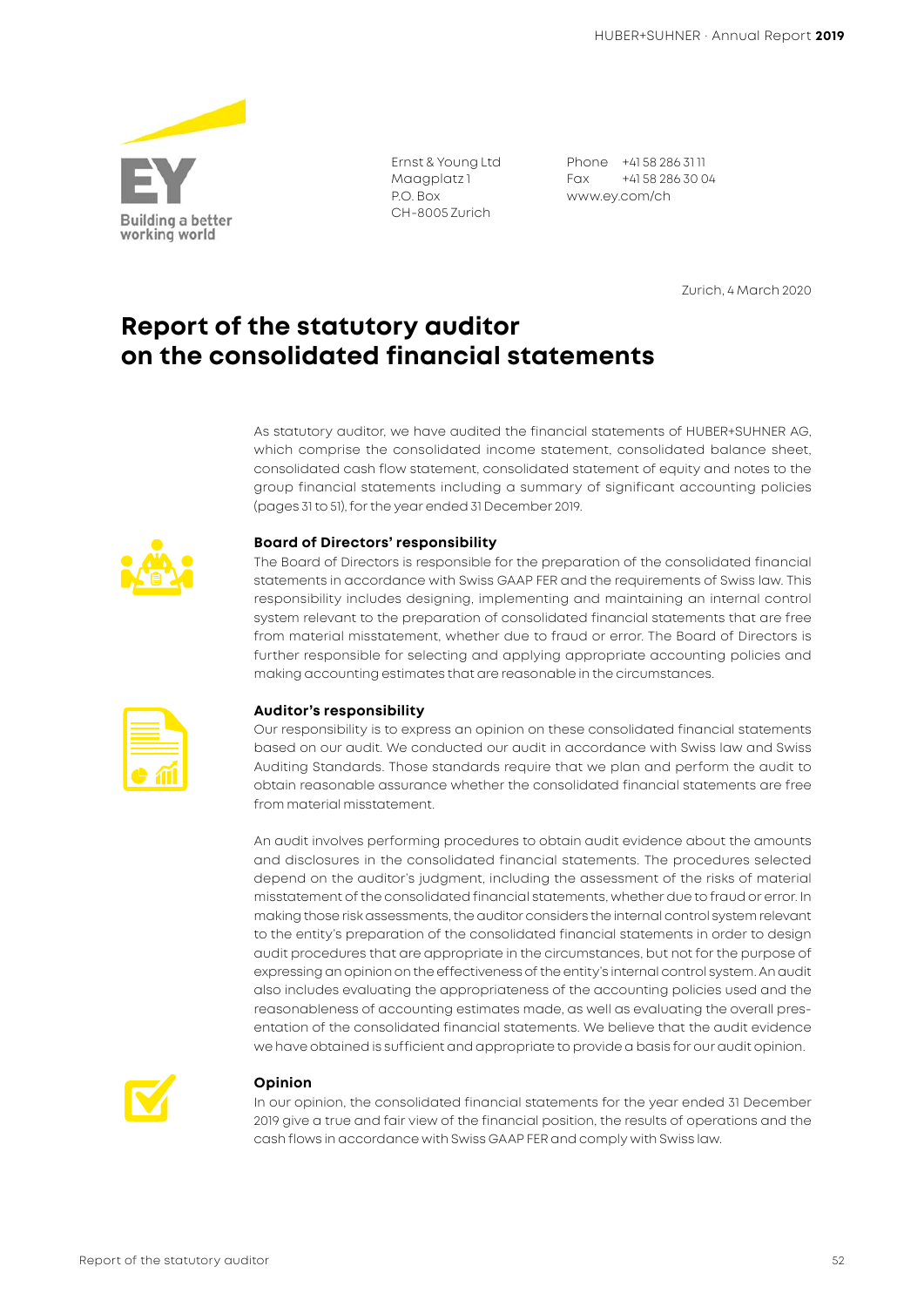



#### **Report on key audit matters based on the circular 1/2015 of the Federal Audit Oversight Authority**

Key audit matters are those matters that, in our professional judgment, were of most significance in our audit of the consolidated financial statements of the current period. These matters were addressed in the context of our audit of the consolidated financial statements as a whole, and in forming our opinion thereon, and we do not provide a separate opinion on these matters. For each matter below, our description of how our audit addressed the matter is provided in that context.

We have fulfilled the responsibilities described in the Auditor's responsibility section of our report, including in relation to these matters. Accordingly, our audit included the performance of procedures designed to respond to our assessment of the risks of material misstatement of the consolidated financial statements. The results of our audit procedures, including the procedures performed to address the matters below, provide the basis for our audit opinion on the consolidated financial statements.

#### **Valuation of inventories**

| Area of focus         | As of 31 December 2019, inventories amounted to CHF 152.5 million,<br>representing 20% of the Group's total assets.<br>As indicated in Note 2.6 to the consolidated financial statements,<br>inventories are valued at the lower of cost and net realisable value.<br>Cost is determined according to the standard costing method. For<br>slow-moving and obsolete stock the Group recognizes an inventory<br>allowance based on the inventory turnover.<br>Due to the significance of the carrying values of inventories and the<br>degree of management judgment involved in determining produc-<br>tion costs, write-downs and fair value less cost to sell, this matter was<br>considered significant to our audit.                                                                                                                                               |
|-----------------------|-----------------------------------------------------------------------------------------------------------------------------------------------------------------------------------------------------------------------------------------------------------------------------------------------------------------------------------------------------------------------------------------------------------------------------------------------------------------------------------------------------------------------------------------------------------------------------------------------------------------------------------------------------------------------------------------------------------------------------------------------------------------------------------------------------------------------------------------------------------------------|
| Our audit<br>response | Our audit procedures included, amongst other:<br>We gained an understanding of the inventory valuation process,<br>the valuation method, as well as the underlying assumptions<br>applied.<br>On a sample basis we analysed the standard cost calculations<br>and verified the differences between the standard and actual<br>COSts.<br>We challenged the estimates made by Management regarding<br>write-downs by assessing whether they are in line with historical<br>experience.<br>We reviewed inventory ratio's and audited underlying data of the<br>inventory ageing list.<br>We verified compliance with the principle of net realisable<br>$\cdot$<br>value for finished goods by comparing production costs with<br>the expected net sale proceeds.<br>Our audit procedures did not lead to any reservations regarding to<br>the valuation of inventories. |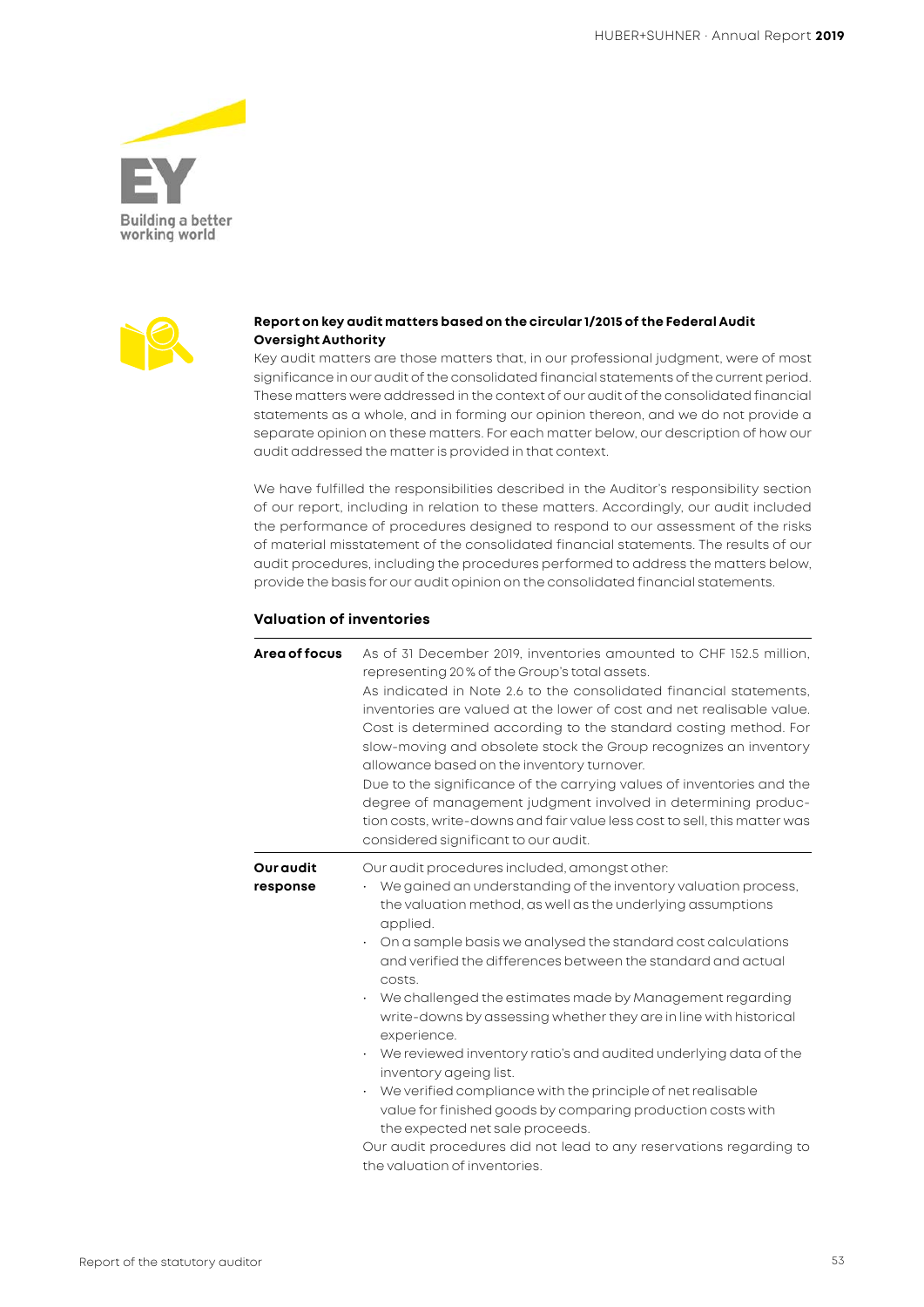



#### **Report on other legal requirements**

We confirm that we meet the legal requirements on licensing according to the Auditor Oversight Act (AOA) and independence (article 728 CO and article 11 AOA) and that there are no circumstances incompatible with our independence.

In accordance with article 728a para. 1 item 3 CO and Swiss Auditing Standard 890, we confirm that an internal control system exists, which has been designed for the preparation of consolidated financial statements according to the instructions of the Board of Directors.

We recommend that the consolidated financial statements submitted to you be approved.

Ernst & Young Ltd





(Auditor in charge)



Licensed audit expert Licensed audit expert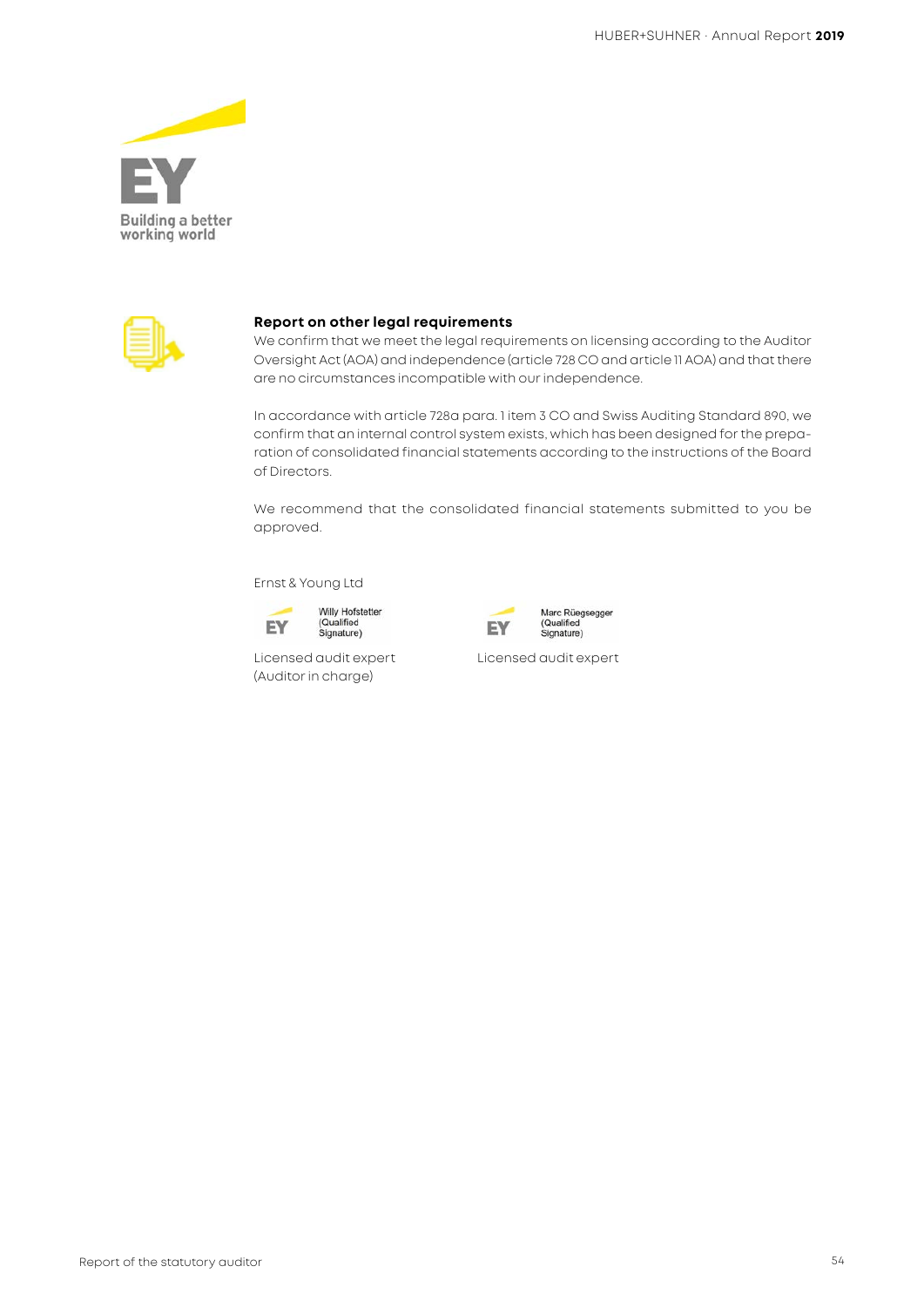## **Five-Year Financial Summary**

| in CHF million                                  | 2015<br>(IFRS) | 2016<br>(Swiss GAAP<br>FER) | 2017<br>(Swiss GAAP<br>FER) | 2018<br>(Swiss GAAP<br>FER) | 2019<br>(Swiss GAAP<br>FER) |
|-------------------------------------------------|----------------|-----------------------------|-----------------------------|-----------------------------|-----------------------------|
| Order intake                                    | 702.8          | 746.6                       | 826.3                       | 915.2                       | 800.9                       |
| change in % over prior year                     | (8.5)          | 6.2                         | 10.7                        | 10.8                        | (12.5)                      |
| Order backlog as of 31.12.                      | 169.7          | 177.2                       | 230.5                       | 246.9                       | 213.6                       |
| change in % over prior year                     | (8.8)          | 4.4                         | 30.1                        | 7.1                         | (13.5)                      |
| <b>Net sales</b>                                | 706.3          | 737.2                       | 774.0                       | 885.0                       | 830.6                       |
| change in % over prior year                     | (5.6)          | 4.4                         | 5.0                         | 14.3                        | (6.1)                       |
| Gross margin                                    | 34.6%          | 36.7%                       | 34.5%                       | 34.6%                       | 36.2%                       |
| <b>EBITDA</b>                                   | 86.5           | 100.8                       | 90.5                        | 116.4                       | 111.8                       |
| as % of net sales                               | 12.2           | 13.7                        | 11.7                        | 13.2                        | 13.5                        |
| <b>EBIT</b>                                     | 52.3           | 69.7                        | 58.1                        | 82.5                        | 80.5                        |
| as % of net sales                               | 7.4            | 9.5                         | 7.5                         | 9.3                         | 9.7                         |
| change in % over prior year                     | (24.2)         | $n/a$ <sup>1)</sup>         | (16.6)                      | 41.9                        | (2.4)                       |
| Financial result                                | (15.4)         | 3.0                         | (0.7)                       | (2.8)                       | (1.7)                       |
| Net income                                      | 24.7           | 53.2                        | 42.1                        | 61.4                        | 62.8                        |
| as % of net sales                               | 3.5            | 7.2                         | 5.4                         | 6.9                         | 7.6                         |
| change in % over prior year                     | (58.3)         | $n/a$ <sup>1)</sup>         | (20.8)                      | 45.6                        | 2.3                         |
| Purchases of PP&E and intangible assets         | 23.5           | 32.2                        | 37.8                        | 27.0                        | 37.5                        |
| change in % over prior year                     | (44.6)         | 37.0                        | 17.3                        | (28.5)                      | 38.9                        |
| Cash flow from operating activities             | 69.7           | 79.6                        | 52.9                        | 99.6                        | 129.1                       |
| change in % over prior year                     | (10.7)         | $n/a$ <sup>1)</sup>         | (33.5)                      | 88.0                        | 29.7                        |
| Free operating cash flow                        | 47.9           | 22.1                        | 20.0                        | 71.7                        | 45.1                        |
| change in % over prior year                     | n/m            | $n/a$ <sup>1)</sup>         | (9.7)                       | 259.2                       | (37.1)                      |
| Net liquidity as of 31.12.                      | 160.0          | 157.5                       | 152.6                       | 198.8                       | 190.2                       |
| change in % over prior year                     | 11.7           | (1.5)                       | (3.1)                       | 30.3                        | (4.3)                       |
| Equity as of 31.12.                             | 649.6          | 573.3                       | 593.5                       | 620.8                       | 587.7                       |
| as % of balance sheet total                     | 83.5           | 81.5                        | 78.9                        | 80.7                        | 78.4                        |
| Employees at year-end (permanent employees)     | 3649           | 4031                        | 4 200                       | 4456                        | 4823                        |
| change in % over prior year                     | (6.2)          | 10.5                        | 4.2                         | 6.1                         | 8.2                         |
| Employees, yearly average (permanent employees) | 3584           | 3866                        | 4198                        | 4 3 5 2                     | 4636                        |

n/m = not meaningful

<sup>1)</sup> Due to conversion from IFRS to Swiss GAAP FER change in % over prior year is not comparable.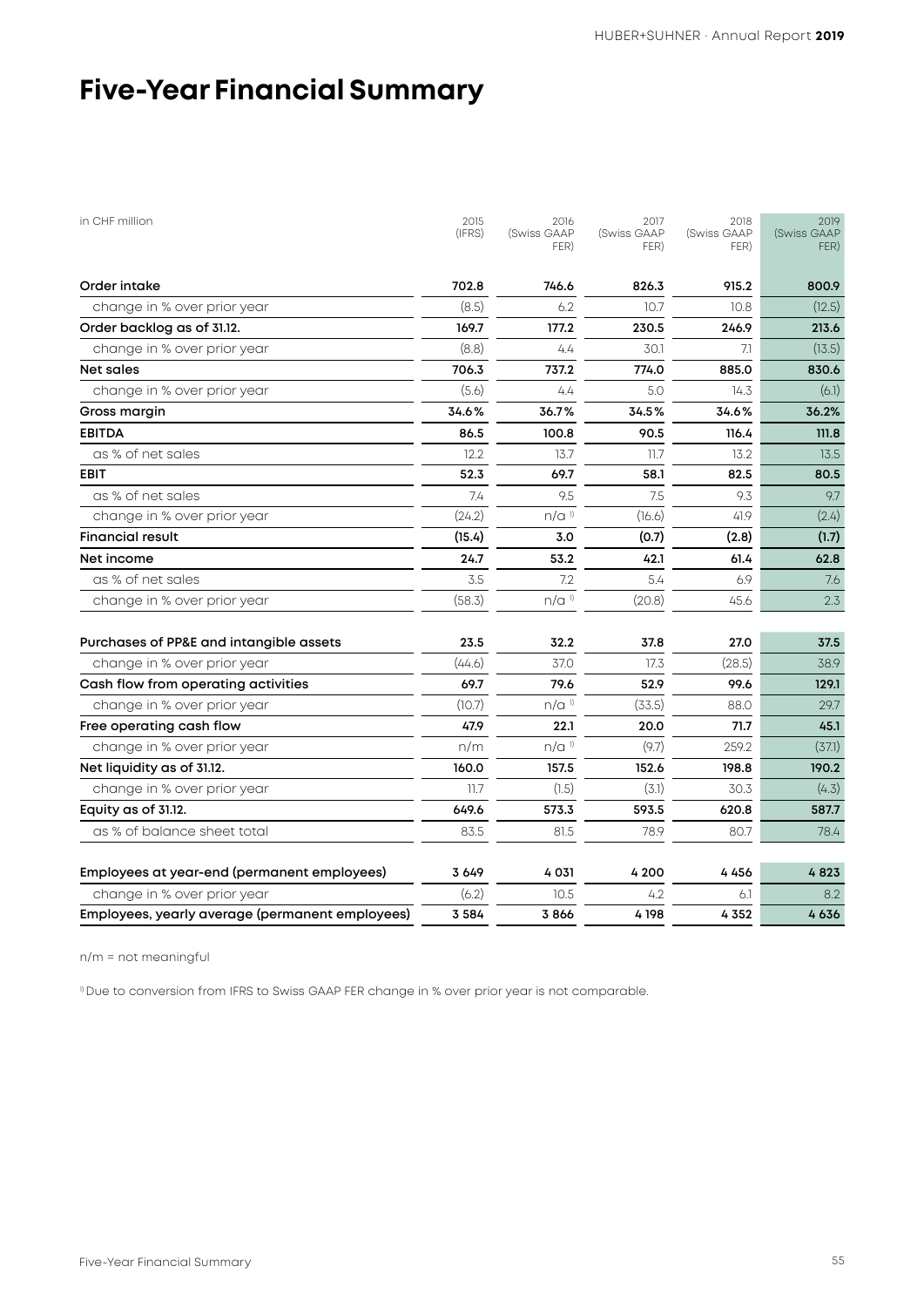# **Financial Report 2019**

### Financial Statements HUBER+SUHNER AG

| Income Statement                                               |    |
|----------------------------------------------------------------|----|
| <b>Balance Sheet</b>                                           | 58 |
| Notes to Financial Statements                                  | 59 |
| Recommendation for Appropriation<br>of Earnings                | 63 |
| Report of the statutory auditor<br>on the financial statements | ۱4 |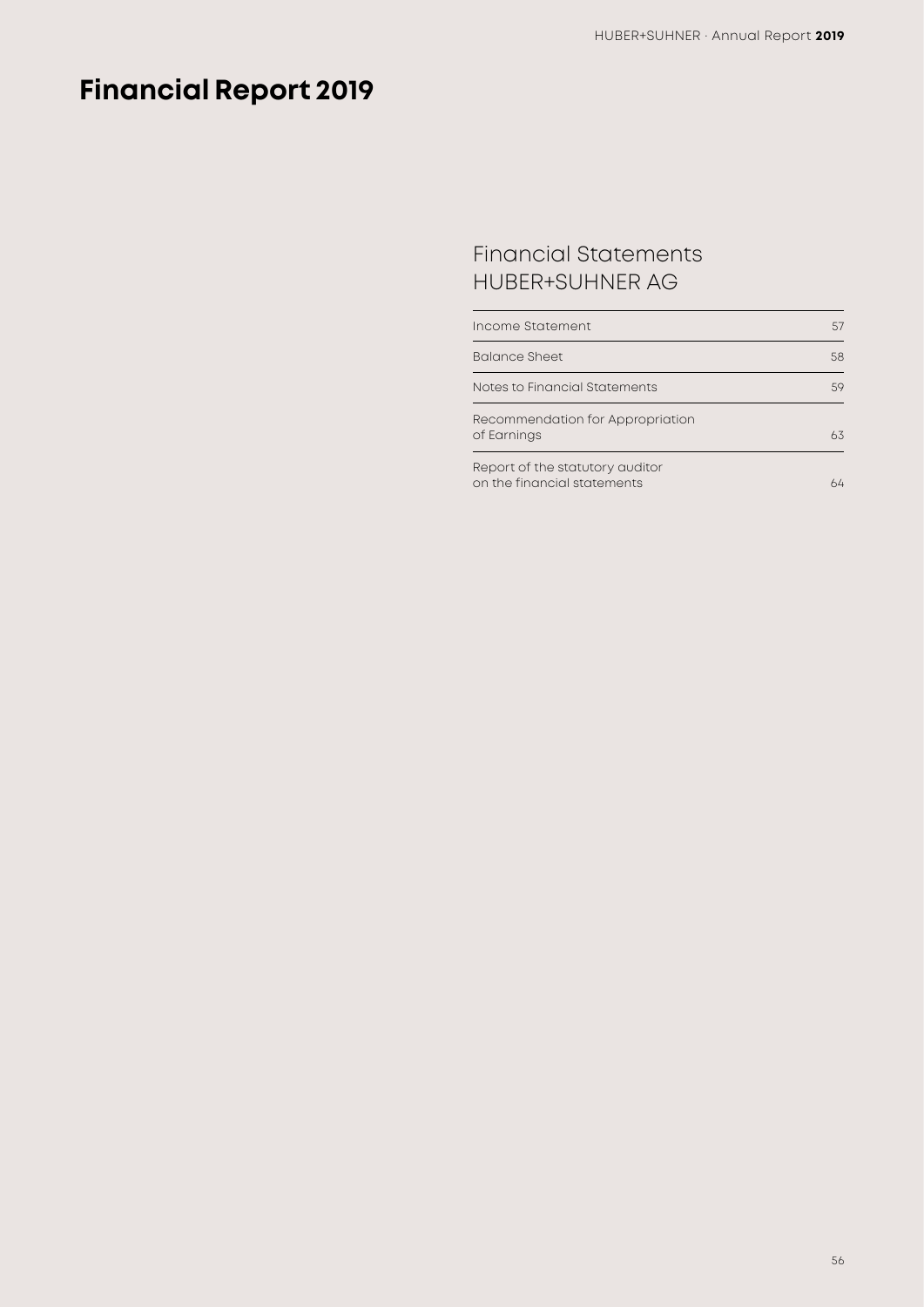## **Income Statement**

| in CHF1000                                 | <b>Notes</b> | 2019      | 2018      |
|--------------------------------------------|--------------|-----------|-----------|
| <b>Net Sales</b>                           |              | 457883    | 455 273   |
| Other operating income                     | 3.1          | 24 045    | 28 811    |
| Change in semi-finished and finished goods |              | (7516)    | 1696      |
| <b>Total operating income</b>              |              | 474 412   | 485 780   |
|                                            |              |           |           |
| Material expenses                          |              | (211 830) | (225 594) |
| Personnel expenses                         |              | (151 631) | (151 205) |
| Other operating expenses                   |              | (63585)   | (68 779)  |
| Depreciation and amortisation              |              | (1671)    | (19070)   |
| <b>Total operating expenses</b>            |              | (443757)  | (46464)   |
|                                            |              |           |           |
| <b>Operating profit (EBIT)</b>             |              | 30 655    | 21 132    |
|                                            |              |           |           |
|                                            |              |           |           |
| Financial income                           |              | 3 4 9 1   | 7 0 7 3   |
| Financial expense                          |              | (7469)    | (2078)    |
| Income from investments                    | 3.2          | 27 107    | 15 347    |
| Non-operating income                       |              | 1099      | 1181      |
| Non-operating expenses                     |              | (513)     | (731)     |
| Extraordinary income                       | 3.3          | 1079      |           |
| Income before taxes                        |              | 55 4 4 9  | 41 9 24   |
|                                            |              |           |           |
| Income taxes                               |              | (4465)    | (4753)    |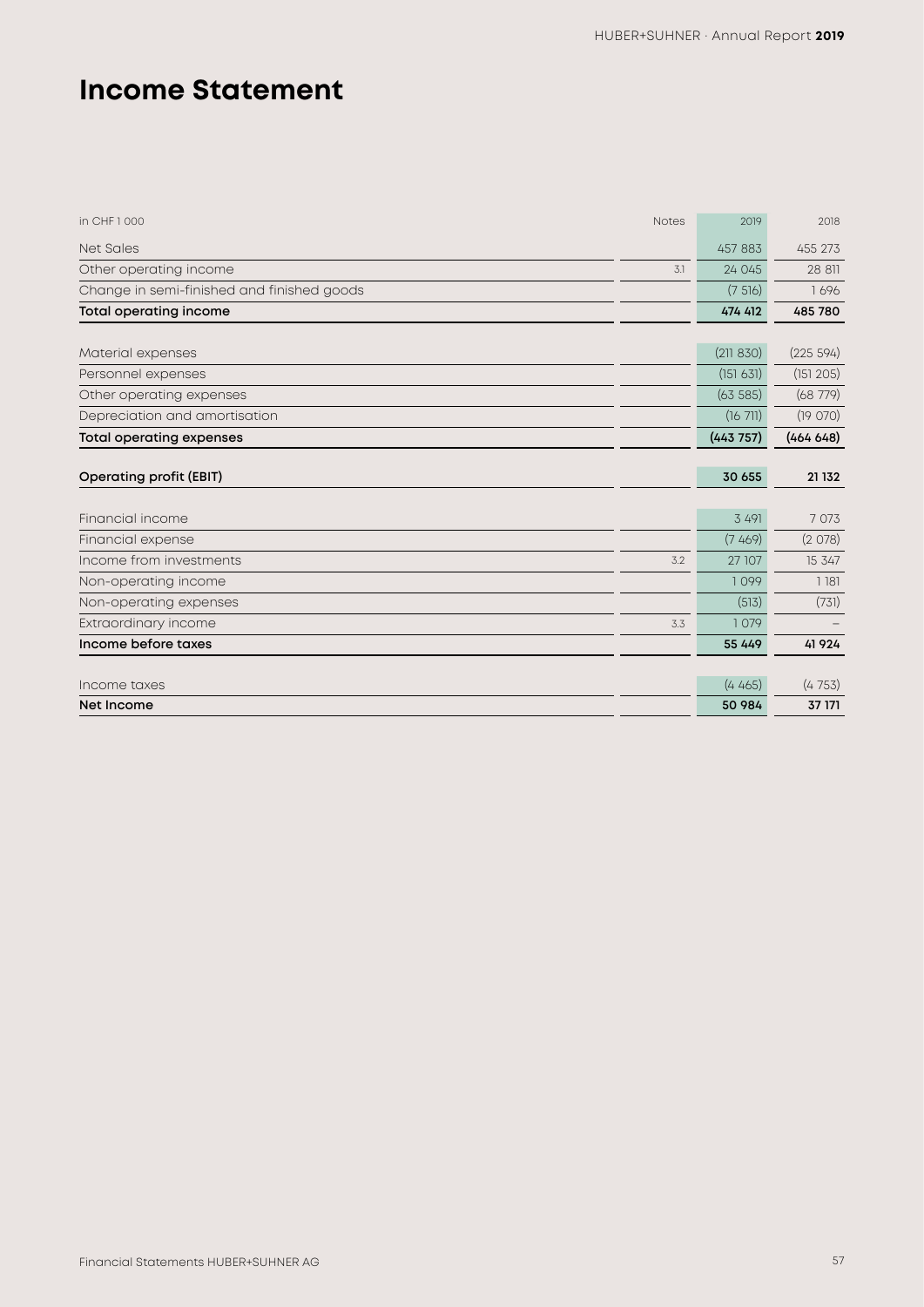## **Balance Sheet**

| in CHF 1000                                                                                                                                                                                                                      | <b>Notes</b> | 31.12.2019                                                   | $\%$  | 31.12.2018                                                       | $\%$  |
|----------------------------------------------------------------------------------------------------------------------------------------------------------------------------------------------------------------------------------|--------------|--------------------------------------------------------------|-------|------------------------------------------------------------------|-------|
| <b>Assets</b>                                                                                                                                                                                                                    |              |                                                              |       |                                                                  |       |
| Cash and cash equivalents                                                                                                                                                                                                        |              | 117 871                                                      |       | 149 972                                                          |       |
| Trade receivables third party                                                                                                                                                                                                    |              | 15 160                                                       |       | 18 350                                                           |       |
| Trade receivables group companies                                                                                                                                                                                                |              | 23 619                                                       |       | 26 556                                                           |       |
| Other short-term receivables third party                                                                                                                                                                                         |              | 8 6 9 1                                                      |       | 9 5 6 9                                                          |       |
| Other short-term receivables group companies                                                                                                                                                                                     |              | 2 2 5 9                                                      |       | 2 4 3 7                                                          |       |
| Inventories                                                                                                                                                                                                                      | 3.4          | 42 100                                                       |       | 43 833                                                           |       |
| Accrued income                                                                                                                                                                                                                   |              | 958                                                          |       | 159                                                              |       |
| <b>Current assets</b>                                                                                                                                                                                                            |              | 210 658                                                      | 41.8  | 250 876                                                          | 50.5  |
| Property, plant, equipment and intangible assets                                                                                                                                                                                 | 3.5          | 110 885                                                      |       | 98 286                                                           |       |
| Investments in subsidiaries                                                                                                                                                                                                      | 3.6          | 108 438                                                      |       | 55 997                                                           |       |
| Long-term loans group companies                                                                                                                                                                                                  |              | 74 380                                                       |       | 91 920                                                           |       |
| Non-current assets                                                                                                                                                                                                               |              | 293 703                                                      | 58.2  | 246 203                                                          | 49.5  |
| Assets                                                                                                                                                                                                                           |              | 504 361                                                      | 100.0 | 497 079                                                          | 100.0 |
| Trade payables third party<br>Trade payables group companies<br>Other short-term liabilities third party<br>Short-term provisions<br><b>Accrued liabilities</b><br><b>Current liabilities</b><br>Long-term loans group companies |              | 15 374<br>10 190<br>20 194<br>1951<br>6796<br>54 505<br>4936 |       | 10 742<br>10 529<br>21 165<br>1723<br>4 171<br>48 330<br>7 0 7 2 |       |
| Long-term provisions                                                                                                                                                                                                             |              | 54 886                                                       |       | 55 676                                                           |       |
| Other long-term liabilities                                                                                                                                                                                                      |              | 2 9 5 3                                                      |       | 2 185                                                            |       |
| <b>Non-current liabilities</b>                                                                                                                                                                                                   |              | 62 775                                                       |       | 64 933                                                           |       |
| <b>Liabilities</b>                                                                                                                                                                                                               |              | 117 280                                                      | 23.2  | 113 263                                                          | 22.8  |
| Share capital                                                                                                                                                                                                                    | 3.7          | 5 0 5 0                                                      |       | 5 0 5 0                                                          |       |
| Legal reserves                                                                                                                                                                                                                   |              | 40 271                                                       |       | 40 271                                                           |       |
| General reserves                                                                                                                                                                                                                 |              | 90 507                                                       |       | 90 226                                                           |       |
| Retained earnings                                                                                                                                                                                                                |              | 251 977                                                      |       | 249 676                                                          |       |
| Treasury shares                                                                                                                                                                                                                  | 3.8          | (724)                                                        |       | (1407)                                                           |       |
| Equity                                                                                                                                                                                                                           |              | 387 081                                                      | 76.8  | 383 816                                                          | 77.2  |
| Liabilities and equity                                                                                                                                                                                                           |              | 504 361                                                      | 100.0 | 497 079                                                          | 100.0 |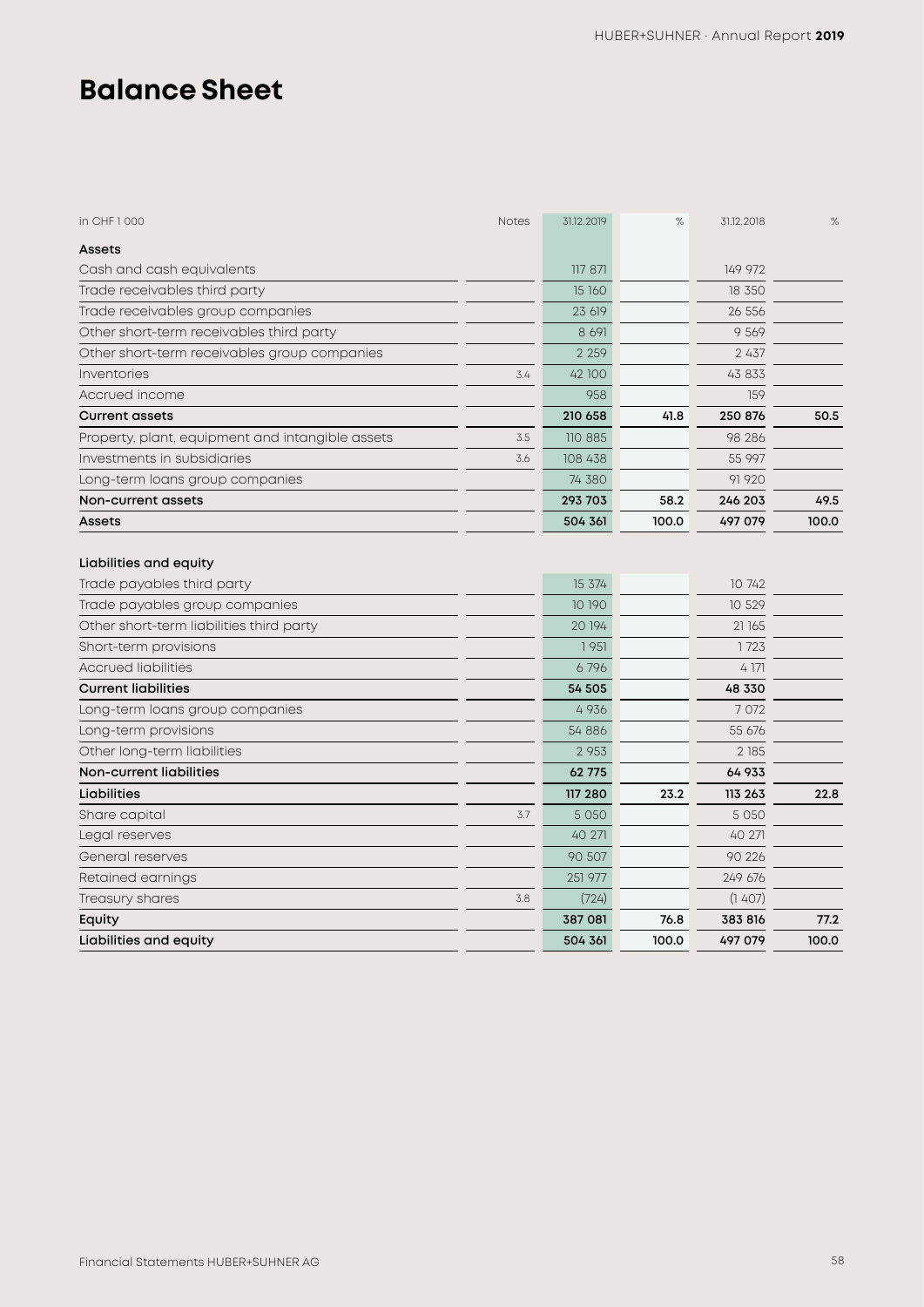## **Notes to Financial Statements**

#### **1 General**

The financial statements of HUBER+SUHNER AG, domiciled in Herisau, are prepared in accordance with the Swiss Code of Obligations (OR).

#### **2 Accounting policies**

#### **2.1 General**

These financial statements were prepared in accordance with the commercial accounting provisions of the Swiss Code of Obligations . The accounting of major balance sheet and income statement positions is disclosed hereinafter.

#### **2.2 Foreign currency translation**

All assets and liabilities denominated in foreign currencies are converted into Swiss francs at the year-end exchange rates according to the imparity principle. Income and expenses as well as transactions in foreign currencies are converted at the conversion rate valid at the transaction date. The resulting foreign exchange differences are recognised in the income statement.

#### **2.3 Revenue recognition**

Revenues from the sale of products are recognised when the risks and rewards of the sold products have been transferred to the customer.

#### **2.4 Trade receivables**

Trade receivables are measured at amortised cost less allowances. Indications of impairment are substantial financial problems on the customer side, a declaration of bankruptcy or a material delay in payment. In addition, a fiscally permitted allowance is recognised in the remaining trade receivables.

#### **2.5 Inventories**

Inventories are stated at the lower of cost and net realisable value. The cost of goods comprises direct material and production costs and related production overheads. The valuation of the inventory is based on standard costs that are verified annually. Slow-moving and obsolete stock that have insufficient inventory turns are systematically revaluated, either partly or fully.

In addition, a fiscally permitted allowance is recognised in the remaining inventories.

#### **2.6 Property, plant, equipment and intangible assets**

Property, plant, equipment and intangible assets are stated at the purchased or manufactured cost less fiscally permitted accumulated depreciation. If there are indications that the carrying amount is overstated, property, plant, equipment and intangible assets are reviewed for impairment and, where necessary, written down to the recoverable amount.

#### **2.7 Investments in subsidiaries**

Investments are initially recognised at cost. Investments are assessed annually and individually. In exceptional cases where it is unreasonable to assess the investment on an individual basis, the carrying amount is evaluated based on interconnectedness.

#### **2.8 Provisions**

Provisions are made for warranties, personnel expenses, restructuring costs, as well as legal and other miscellaneous operational risks that meet the recognition criteria. They are recognised when the company has a present legal or constructive obligation as a result of past events and if it is more likely than not that an outflow of resources will be required to settle the obligation and the amount has been reliably estimated. Warranty provisions are generally measured and recognised based on experience values. Additional provisions may be made if permitted under tax regulations.

#### **2.9 Treasury shares**

Treasury shares are stated at acquisition cost and presented as a negative position in the shareholders' equity. No subsequent valuation is made. If the treasury shares are later disposed of, the resulting gain or loss is recognised in the reserves.

#### **3 Details to individual positions**

#### **3.1 Other operating income**

Includes income from other activities such as the sale of scrap, miscellaneous services, the capitalisation of internally produced capital goods, the release of provisions and miscellaneous, not periodical, operating revenues from third parties.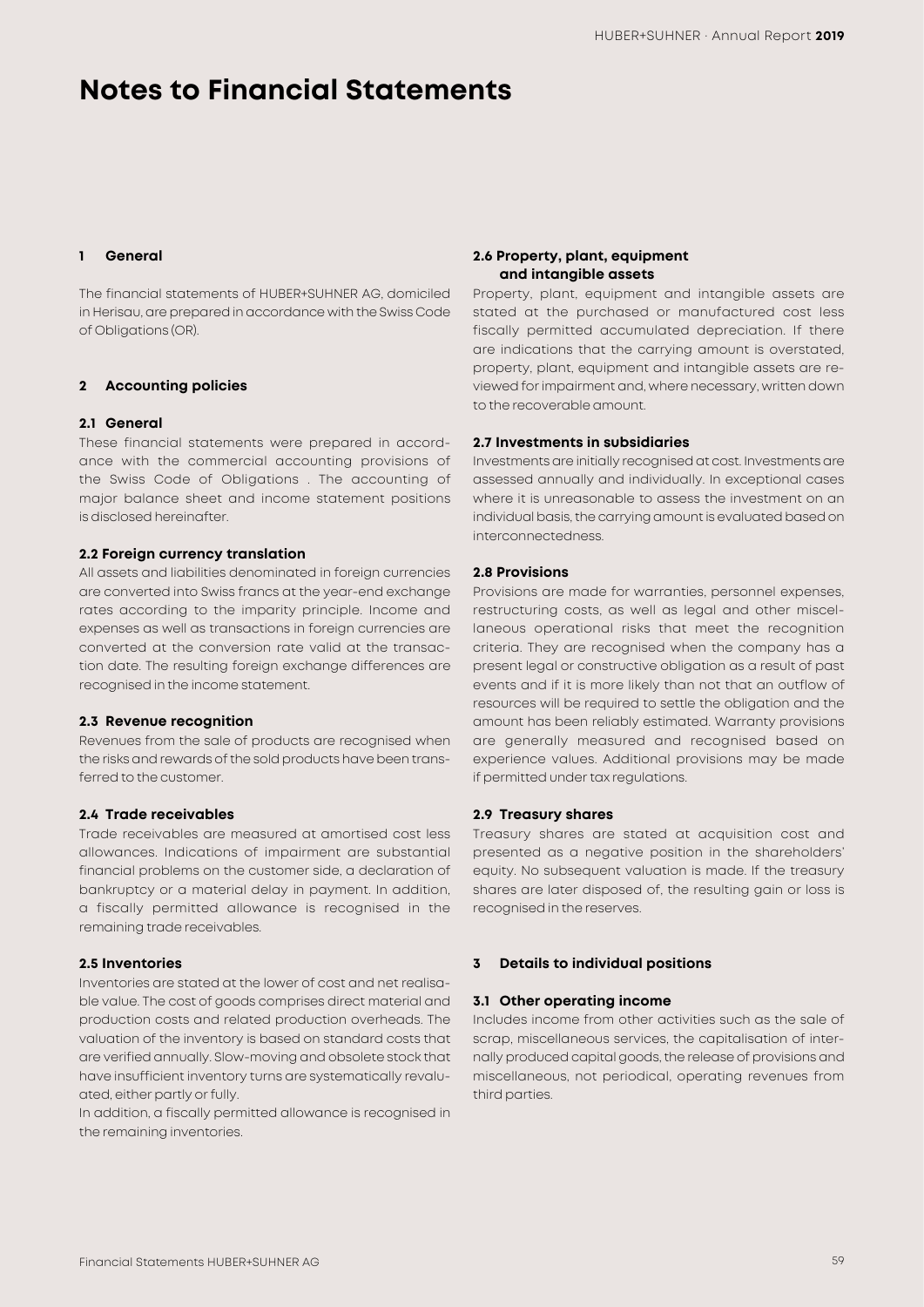#### **3.2 Income from investments**

Income from investments includes dividend payments from subsidiaries in the amount of TCHF 27 107 (previous year, TCHF 15 347). No impairments of investments have been recognised or reversed (previous year: no recognition or reversal).

#### **3.3 Extraordinary income**

Extraordinary income results from the reduction of deferred purchase price liability on an acquisition at the amount of TCHF 1 079 (previous year: none).

#### **3.4 Inventories**

| Total                            | 42100      | 43833      |
|----------------------------------|------------|------------|
| Inventory provision              | (57276)    | (61828)    |
| Semi-finished and finished goods | 79799      | 87315      |
| Work in progress                 | 6020       | 5939       |
| Raw materials and supplies       | 13557      | 12 407     |
| in CHF1000                       | 31.12.2019 | 31.12.2018 |

#### **3.5 Property, plant, equipment and intangible assets**

| in CHE 1000                          | 31.12.2019 | 31.12.2018 |
|--------------------------------------|------------|------------|
| Land                                 | 6225       | 6225       |
| <b>Buildings</b>                     | 39656      | 41057      |
| Technical equipment and<br>machinery | 26784      | 27513      |
| Other equipment                      | 893        | 896        |
| Assets under construction            | 17198      | 9257       |
| Investment property                  | 2080       | 2080       |
| Intangible assets                    | 18049      | 11 258     |
| Total                                | 110885     | 98286      |

In 2019, a goodwill at the amount of TCHF 6 042 was recorded in intangible assets (prior year: none). The goodwill was arising on the acquisitions of two product portfolios from Kathrein SE Germany. The acquisition of Kathrein SE Germany is disclosed in the Notes to the Group Financial Statements (see Note 3, page 39).

#### **3.6 Investments in subsidiaries**

The increase in 2019 of investments in subsidiaries is related to the acquisition of BKtel Group. The acquisition of BKtel Group is disclosed in the Notes to the Group Financial Statements (see Note 3, pages 38–39).

Directly and indirectly held subsidiaries are listed on page 51 of the Group Financial Statements.

#### **3.7 Share capital**

Both at 31 December 2019 and at 31 December 2018 the share capital was composed of 20 200 000 registered shares, with a nominal value of CHF 0.25 each.

The composition of capital stock is disclosed in the Notes to the Group Financial Statements (see Note 27, page 50).

#### **3.8 Treasury shares**

The company holds 735 140 treasury shares, of which 726 640 are treasury stock and 8 500 are other treasury shares (previous year: 746 640 treasury shares, of which 726 640 treasury stock and 20 000 other treasury shares).

| in CHF 1000      | 2019    | 2018    |
|------------------|---------|---------|
| Number at 1.1.   | 746640  | 741140  |
| Purchases        | 21625   | 38 250  |
| Sales            |         |         |
| Allotment        | (33125) | (32750) |
| Number at 31.12. | 735140  | 746640  |

#### **4 Contingent liabilities**

| in CHF 1000                                             | 31.12.2019 | 31.12.2018 |
|---------------------------------------------------------|------------|------------|
| Guarantees for loans with<br>promissory notes and other |            |            |
| loans to Group companies                                |            |            |

#### **5 Liabilities to pension funds**

| in CHF 1000                        | 31.12.2019 | 31.12.2018 |
|------------------------------------|------------|------------|
| Total liabilities to pension funds |            |            |

#### **6 Net release of undisclosed reserves**

| in CHE 1000                       | 2019 | 2018 |
|-----------------------------------|------|------|
| Total net release of undisclosed. |      |      |
| <b>reserves</b>                   | 3333 | 3901 |

#### **7 Significant shareholders / shareholdings of Board of Directors and of Executive Group Management**

| Shares of votes and capital                 | 31.12.2019 | 31.12.2018 |
|---------------------------------------------|------------|------------|
| Metrohm AG                                  | 10.62%     | 10.62%     |
| EGS Beteiligungen AG                        | 8.00%      | 7.10%      |
| S. Hoffmann-Suhner                          | 6.18%      | 6.18%      |
| Norges Bank (the Central<br>Bank of Norway) | 3.70%      | 3.07%      |
| Huwa Finanz- und Beteiligungs AG            | 3.19%      | 3.19%      |
| Abegg Holding AG                            |            | 10.04%     |

Information about published disclosure notices in accordance with Article 20 BEHG are included in Corporate Governance, Clause 1.2 'Significant shareholders'.

According to the Ordinance against Excessive Compensation in Listed Companies (OaEC), which has been in force since 1 January 2014, details of compensation for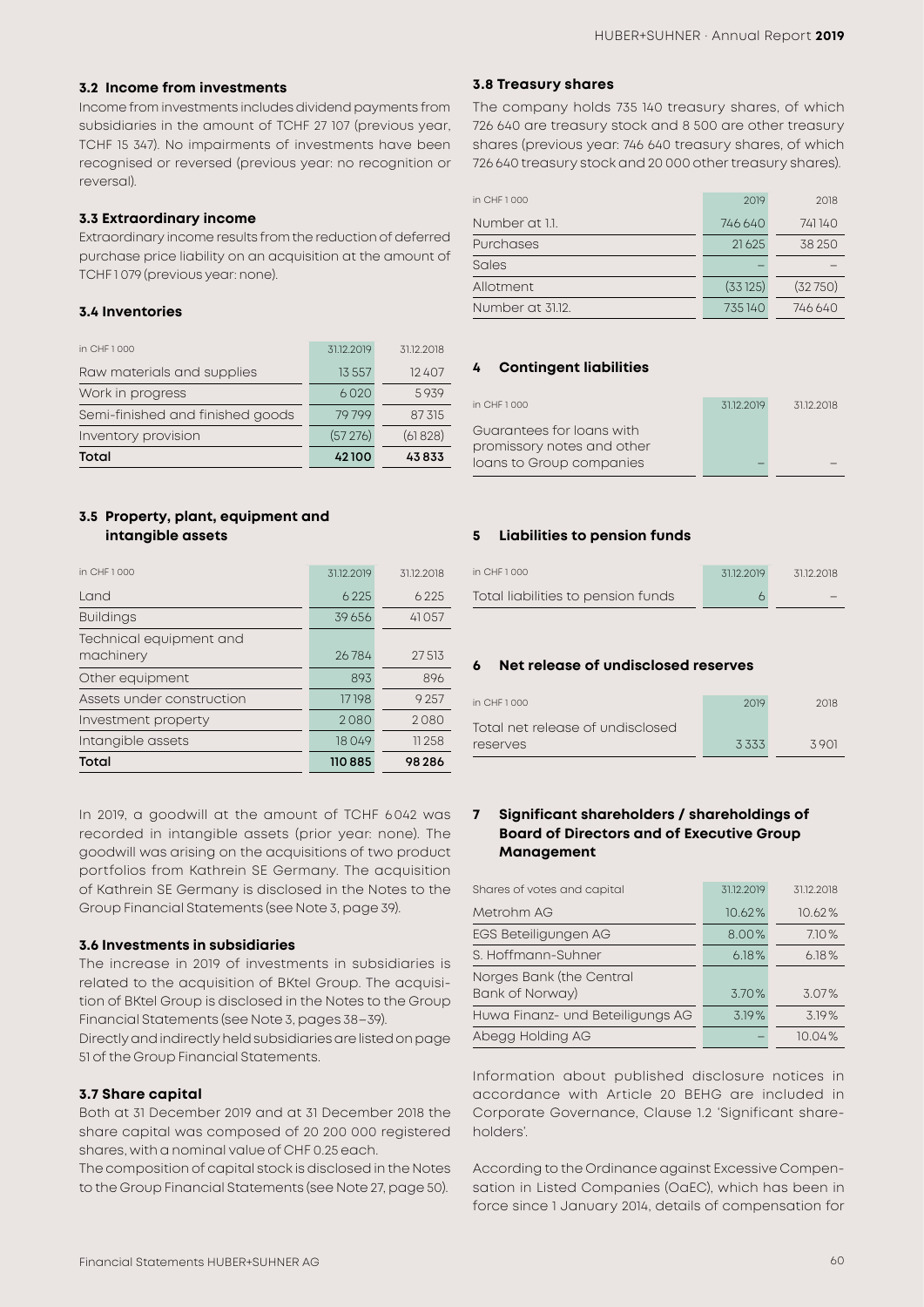members of the Board of Directors and Executive Group Management are presented in a separate Compensation Report (see Compensation Report, pages 22 to 27).

In accordance with Article 663c of the Swiss Code of Obligations (OR), shareholdings in the company by members of Board of Directors and by members of Executive Group Management are as follows:

| <b>Shareholdings of Board of Directors</b><br>(Number of shares at 31 December 2019) |                 | Own<br>shares | Shares of<br>close family<br>members | Total<br>shares | Of which<br>non-restric-<br>ted shares | Of which<br>restricted<br>shares <sup>1)</sup> | <b>Total share</b><br>of votes <sup>2)</sup> |
|--------------------------------------------------------------------------------------|-----------------|---------------|--------------------------------------|-----------------|----------------------------------------|------------------------------------------------|----------------------------------------------|
| U. Kaufmann                                                                          | Chairman        | 83200         | 600                                  | 83800           | 33800                                  | 50000                                          | 0.43%                                        |
| B. Kälin                                                                             | Deputy Chairman | 20500         |                                      | 20500           | 12500                                  | 8000                                           | 0.11%                                        |
| M. Bütler                                                                            | Member          | 3600          |                                      | 3600            |                                        | 3600                                           | $< 0.10 \%$                                  |
| G. Müller                                                                            | Member          | 20000         | 581576                               | 601576          | 597976                                 | 3600                                           | 3.09%                                        |
| R. Seiffert                                                                          | Member          | 11033         | $\overline{\phantom{0}}$             | 11033           | 7433                                   | 3600                                           | $< 0.10 \%$                                  |
| J. Walther                                                                           | Member          | 3600          | -                                    | 3600            | $\qquad \qquad -$                      | 3600                                           | $< 0.10\%$                                   |
| F. Studer                                                                            | Member          |               |                                      |                 |                                        |                                                |                                              |
| Total shareholdings BoD 2019                                                         |                 | 141 933       | 582 176                              | 724 109         | 651709                                 | 72 400                                         | 3.72%                                        |

| <b>Shareholdings of Board of Directors</b><br>(Number of shares at 31 December 2018) |                 | Own<br>shares | Shares of<br>close family<br>members | Total<br>shares | Of which<br>non-restric-<br>ted shares | Of which<br>restricted<br>shares <sup>1)</sup> | <b>Total share</b><br>of votes <sup>2)</sup> |
|--------------------------------------------------------------------------------------|-----------------|---------------|--------------------------------------|-----------------|----------------------------------------|------------------------------------------------|----------------------------------------------|
| U. Kaufmann                                                                          | Chairman        | 80200         | 600                                  | 80800           | 33800                                  | 47000                                          | 0.42%                                        |
| B. Kälin                                                                             | Deputy Chairman | 18500         |                                      | 18500           | 8500                                   | 10000                                          | $< 0.10\%$                                   |
| M. Bütler                                                                            | Member          | 4800          |                                      | 4800            | 1200                                   | 3600                                           | $< 0.10\%$                                   |
| C. Fässler                                                                           | Member          | 6500          | -                                    | 6500            | 2900                                   | 3600                                           | $< 0.10\%$                                   |
| G. Müller                                                                            | Member          | 18800         | 184586                               | 203386          | 199786                                 | 3600                                           | 1.05%                                        |
| R. Seiffert                                                                          | Member          | 9833          |                                      | 9833            | 6233                                   | 3600                                           | $< 0.10\%$                                   |
| J. Walther                                                                           | Member          | 2400          | $\overline{\phantom{0}}$             | 2400            |                                        | 2400                                           | $< 0.10\%$                                   |
| Total shareholdings BoD 2018                                                         |                 | 141033        | 185 186                              | 326 219         | 252 419                                | 73 800                                         | 1.68%                                        |

| <b>Shareholdings of Executive Group</b><br>Management<br>(Number of shares at 31 December 2019) |            | Own<br>shares | Shares of<br>close family<br>members | Total<br>shares | Of which<br>non-restric-<br>ted shares | Of which<br>restricted<br>shares <sup>1)</sup> | <b>Total share</b><br>of votes <sup>2)</sup> |
|-------------------------------------------------------------------------------------------------|------------|---------------|--------------------------------------|-----------------|----------------------------------------|------------------------------------------------|----------------------------------------------|
| U. Ryffel                                                                                       | <b>CEO</b> | 25100         | $\qquad \qquad$                      | 25100           | 13100                                  | 12000                                          | 0.13%                                        |
| R. Bolt                                                                                         | Member     | 10 970        |                                      | 10 970          | 2570                                   | 8400                                           | $< 0.10 \%$                                  |
| F. Landolt                                                                                      | Member     | 2740          |                                      | 2740            | 40                                     | 2700                                           | $< 0.10 \%$                                  |
| D. Nixon                                                                                        | Member     | 6850          |                                      | 6850            | 300                                    | 6550                                           | $< 0.10\%$                                   |
| P. Riederer                                                                                     | Member     | 5600          |                                      | 5600            |                                        | 5600                                           | $< 0.10\%$                                   |
| U. Schaumann                                                                                    | Member     | 6525          |                                      | 6525            |                                        | 6525                                           | $< 0.10\%$                                   |
| P. Stolz                                                                                        | Member     | 5295          |                                      | 5295            | 670                                    | 4625                                           | $< 0.10\%$                                   |
| M. Strasser                                                                                     | Member     | 2700          |                                      | 2700            |                                        | 2700                                           | $< 0.10\%$                                   |
| I. Wechsler                                                                                     | Member     | 14000         | $\qquad \qquad$                      | 14000           | 3600                                   | 10400                                          | $< 0.10\%$                                   |
| Total shareholdings EGM 2019                                                                    |            | 79 780        |                                      | 79 780          | 20 280                                 | 59 500                                         | 0.41%                                        |

| <b>Shareholdings of Executive Group</b><br>Management<br>(Number of shares at 31 December 2018) |            | Own<br>shares | Shares of<br>close family<br>members | Total<br>shares | Of which<br>non-restric-<br>ted shares | Of which<br>restricted<br>shares <sup>1)</sup> | Total share<br>of votes <sup>2)</sup> |
|-------------------------------------------------------------------------------------------------|------------|---------------|--------------------------------------|-----------------|----------------------------------------|------------------------------------------------|---------------------------------------|
| U. Ryffel                                                                                       | <b>CEO</b> | 20100         | $\qquad \qquad$                      | 20100           | 11100                                  | 9000                                           | 0.10%                                 |
| R. Bolt                                                                                         | Member     | 11470         |                                      | 11470           | 3070                                   | 8400                                           | $< 0.10 \%$                           |
| E. Landolt                                                                                      | Member     | 1240          |                                      | 1240            | 40                                     | 1200                                           | $< 0.10 \%$                           |
| D. Nixon                                                                                        | Member     | 5 2 5 0       |                                      | 5 2 5 0         | 300                                    | 4950                                           | $< 0.10 \%$                           |
| P. Riederer                                                                                     | Member     | 5600          |                                      | 5600            |                                        | 5600                                           | $< 0.10 \%$                           |
| U. Schaumann                                                                                    | Member     | 4925          |                                      | 4925            | $\qquad \qquad -$                      | 4925                                           | $< 0.10 \%$                           |
| P. Stolz                                                                                        | Member     | 3545          |                                      | 3545            | 70                                     | 3475                                           | $< 0.10\%$                            |
| M. Strasser                                                                                     | Member     | 1200          |                                      | 1200            |                                        | 1200                                           | $< 0.10\%$                            |
| I. Wechsler                                                                                     | Member     | 12000         | -                                    | 12000           | 2000                                   | 10000                                          | $< 0.10\%$                            |
| <b>Total shareholdings EGM 2018</b>                                                             |            | 65330         | -                                    | 65330           | 16580                                  | 48750                                          | 0.34%                                 |

<sup>1)</sup> Shares with remaining lock-in periods of up to 10 years <sup>2)</sup> Shares in % of shares entitled to a dividend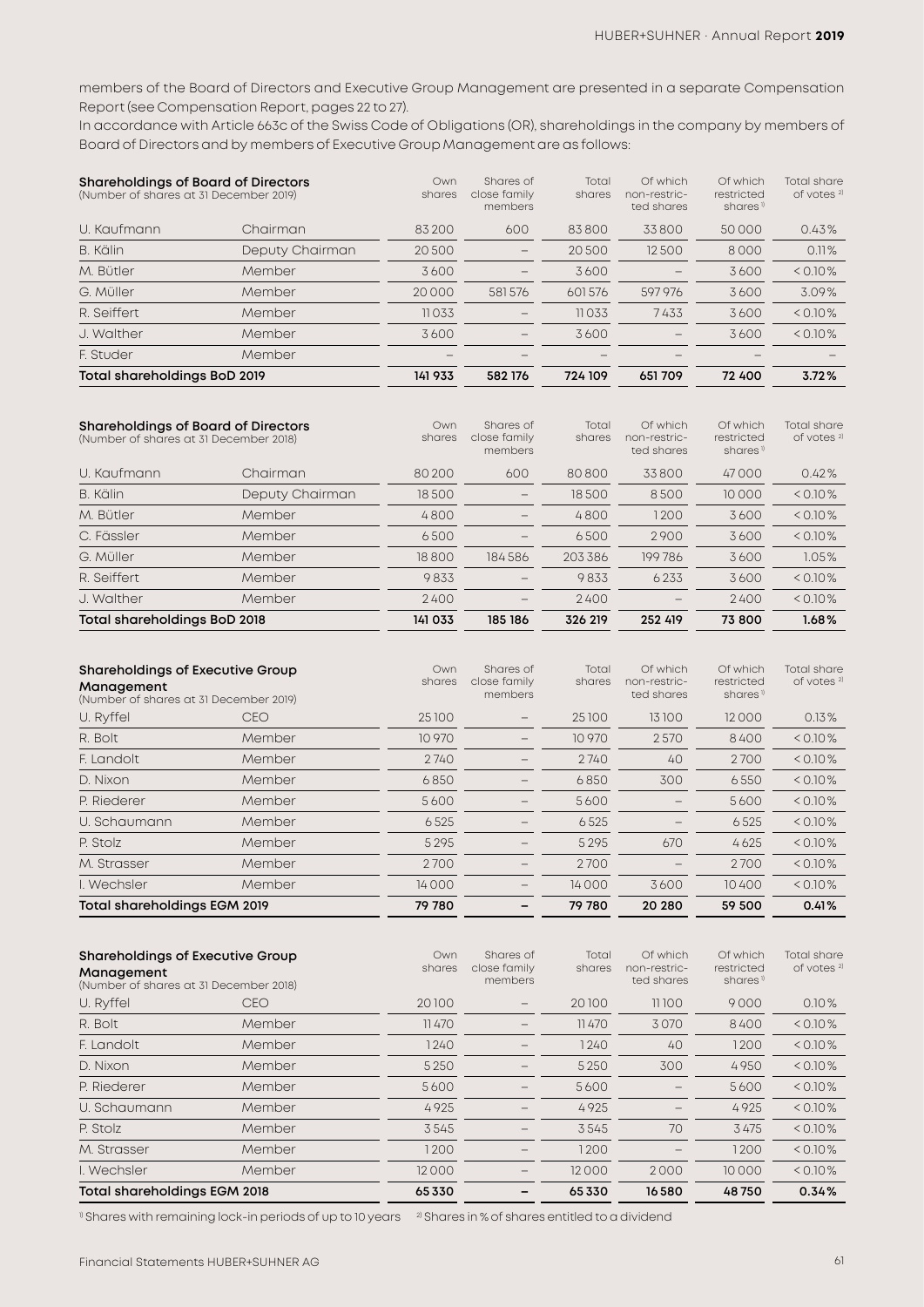| Allotted number of shares to:  | 2019  | 2018  |
|--------------------------------|-------|-------|
| <b>Board of Directors</b>      | 11000 | 11000 |
| Executive Group Management     | 16200 | 18950 |
| <b>Employees</b>               | 2433  | 3175  |
|                                |       |       |
| Allotted shares<br>in CHE 1000 | 2019  | 2018  |
| Expensed amount in             |       |       |
| Income Statement               | 2276  | 2170  |

Outstanding shares are effectively assigned in the following year; for members of Board of Directors and Executive Group Management, the issue is subject to approval by the Annual General Meeting. The expense amount in the Income Statement is based on the year-end 2019 share price of CHF 76.80 (previous year: CHF 65.50).

#### **8 Full-time positions**

As in the previous year, HUBER+SUHNER AG had over 250 full-time-equivalent employees in 2019.

#### **9 Leasing obligations not recorded in the balance sheet**

At the balance sheet date there are neither short-term obligations with a duration of less than one year (previous year: TCHF 0) nor obligations in excess of one year (previous year: no obligations in excess of one year).

#### **10 Events after the balance sheet date**

There were no additional events after the balance sheet date which affect the annual results or would require an adjustment to the carrying amounts of HUBER+SUHNER AG's assets and liabilities.

#### **11 Additional disclosures, cash flow statement and management report**

Pursuant to Article 961d para. 1 of the Swiss Code of Obligations, no additional disclosures are made, as HUBER+SUHNER AG prepares Group Financial Statements in accordance with generally accepted accounting principles (Swiss GAAP FER).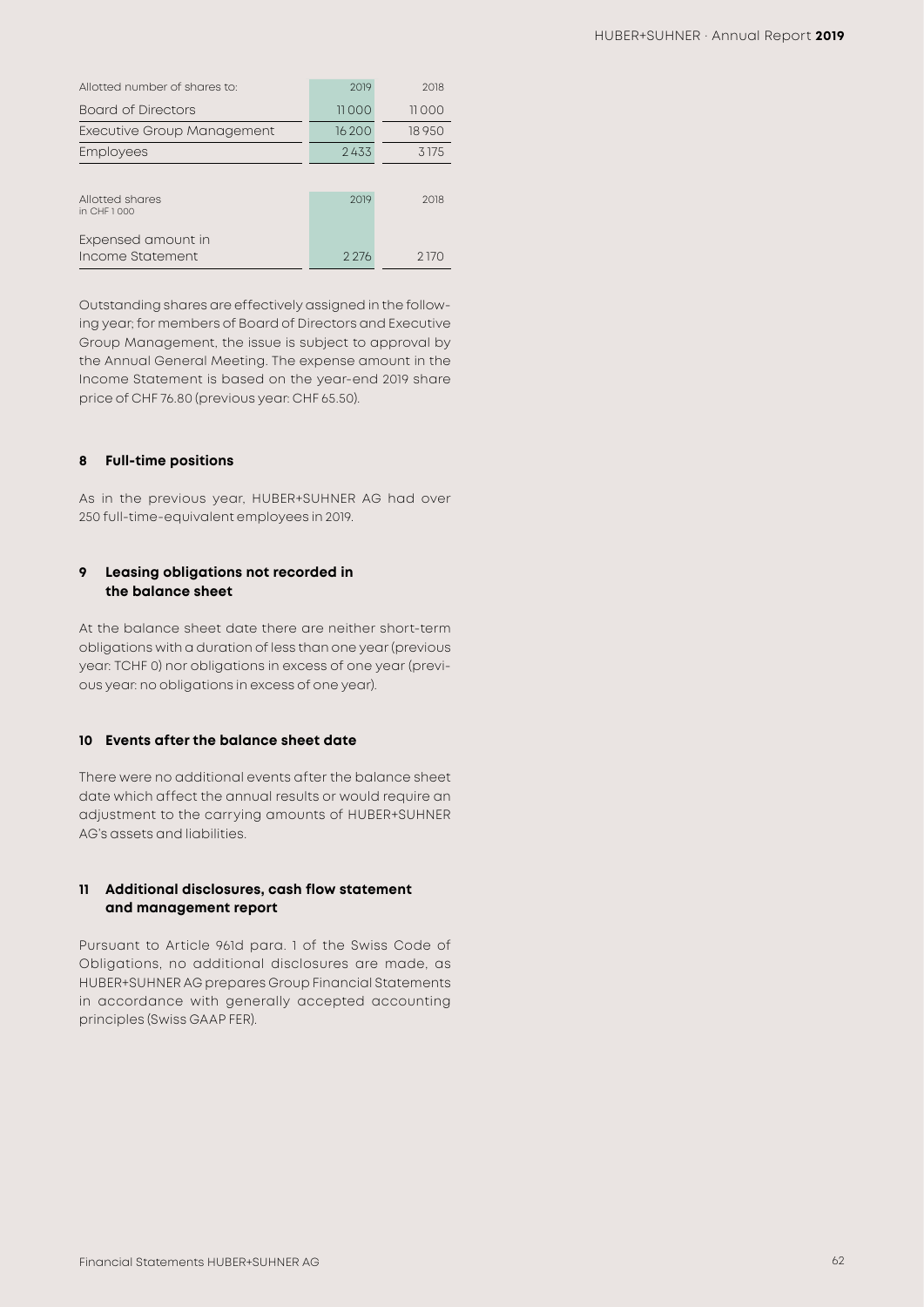## **Recommendation for Appropriation of Earnings**

The Board of Directors of HUBER+SUHNER AG recommends to the Annual General Meeting the following appropriation of available earnings for the year 2019:

| in CHF 1000                       | 2019    | 2018    |
|-----------------------------------|---------|---------|
| Prior-year retained earnings      | 200 993 | 212 505 |
| Net income for the year           | 50 984  | 37 171  |
| <b>Total retained earnings</b>    | 251977  | 249 676 |
|                                   |         |         |
| <b>Dividend</b>                   | (31144) | (48683) |
| <b>Total appropriation</b>        | (31144) | (48683) |
|                                   |         |         |
| Retained earnings carried forward | 220 833 | 200 993 |

If this recommendation is accepted the following amounts will be valid for each registered share, with a nominal value of CHF 0.25 each:

|                          | CHF  | <b>CHF</b>        |
|--------------------------|------|-------------------|
| Ordinary dividend        | 1.60 | 1.50 <sub>1</sub> |
| Anniversary dividend     |      | 1.00 <sub>1</sub> |
| Gross dividend           | 1.60 | 2.50              |
| Less 35% withholding tax | 0.56 | 0.875             |
| Net dividend             | 1.04 | 1.625             |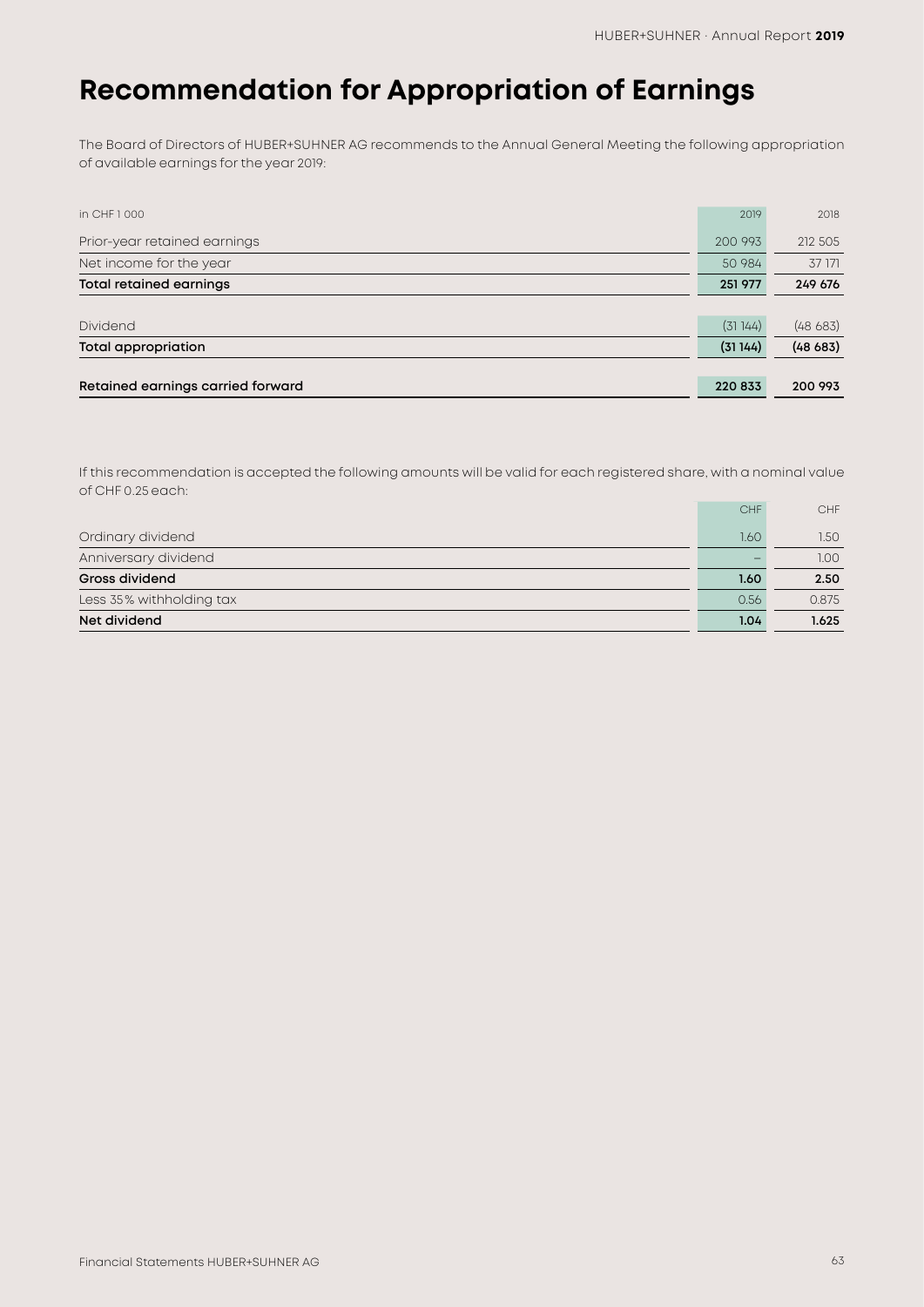

Ernst & Young Ltd Maagplatz 1 P.O. Box CH-8005 Zurich

Phone +41 58 286 31 11 Fax +41 58 286 30 04 www.ey.com/ch

Zurich, 4 March 2020

### **Report of the statutory auditor on the financial statements**

As statutory auditor, we have audited the financial statements of HUBER+SUHNER AG, which comprise the income statement, balance sheet and notes to the financial statements including a summary of significant accounting policies (pages 57 to 63), for the year ended 31 December 2019.



#### **Board of Directors' responsibility**

The Board of Directors is responsible for the preparation of the financial statements in accordance with the requirements of Swiss law and the company's articles of incorporation. This responsibility includes designing, implementing and maintaining an internal control system relevant to the preparation of financial statements that are free from material misstatement, whether due to fraud or error. The Board of Directors is further responsible for selecting and applying appropriate accounting policies and making accounting estimates that are reasonable in the circumstances.

| the control of the control of the |  |
|-----------------------------------|--|
|                                   |  |

#### **Auditor's responsibility**

Our responsibility is to express an opinion on these financial statements based on our audit. We conducted our audit in accordance with Swiss law and Swiss Auditing Standards. Those standards require that we plan and perform the audit to obtain reasonable assurance whether the financial statements are free from material misstatement.

An audit involves performing procedures to obtain audit evidence about the amounts and disclosures in the financial statements. The procedures selected depend on the auditor's judgment, including the assessment of the risks of material misstatement of the financial statements, whether due to fraud or error. In making those risk assessments, the auditor considers the internal control system relevant to the entity's preparation of the financial statements in order to design audit procedures that are appropriate in the circumstances, but not for the purpose of expressing an opinion on the effectiveness of the entity's internal control system. An audit also includes evaluating the appropriateness of the accounting policies used and the reasonableness of accounting estimates made, as well as evaluating the overall presentation of the financial statements. We believe that the audit evidence we have obtained is sufficient and appropriate to provide a basis for our audit opinion.



#### **Opinion**

In our opinion, the financial statements for the year ended 31 December 2019 comply with Swiss law and the company's articles of incorporation.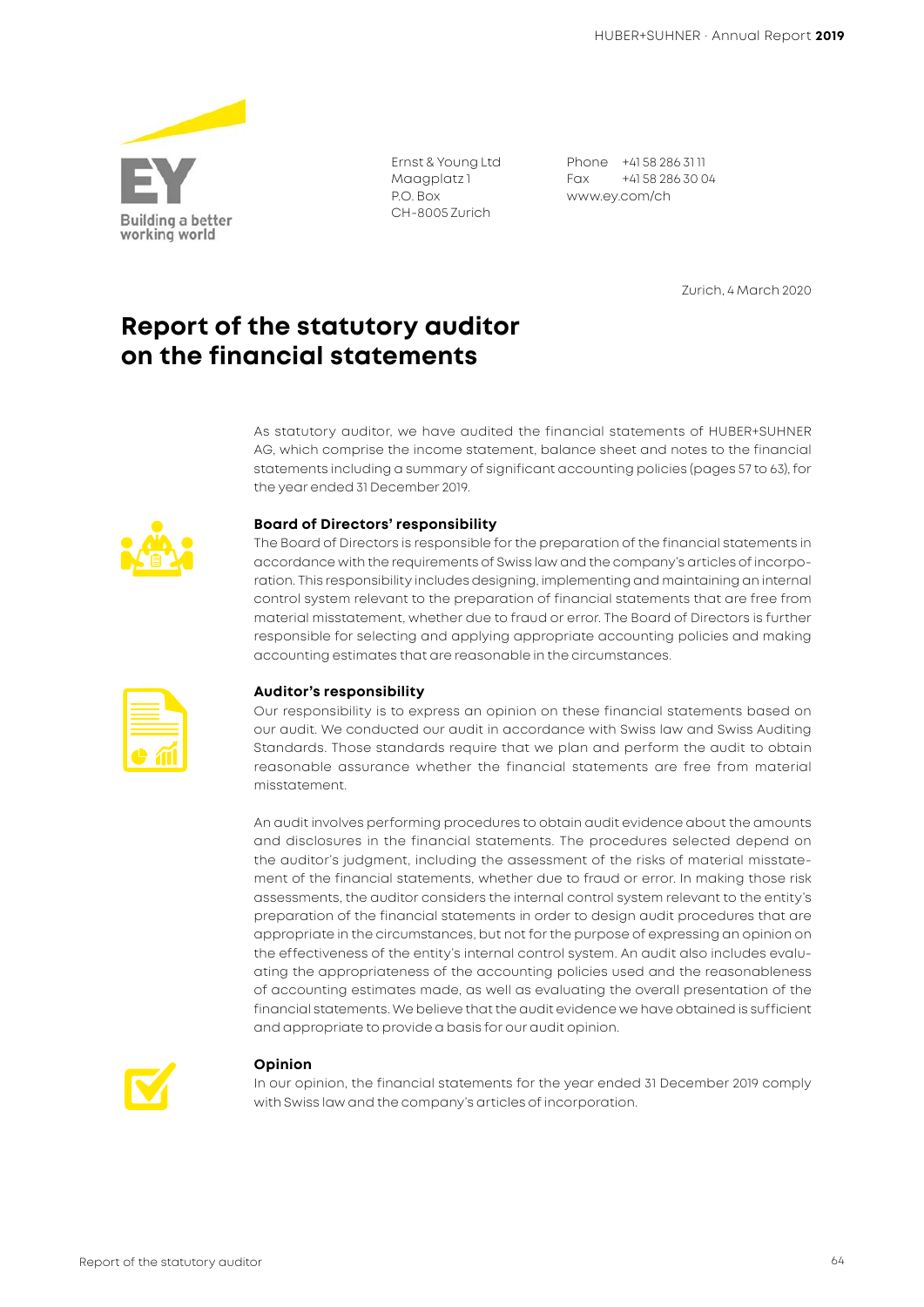



#### **Report on key audit matters based on the circular 1/2015 of the Federal Audit Oversight Authority**

Key audit matters are those matters that, in our professional judgment, were of most significance in our audit of the financial statements of the current period. These matters were addressed in the context of our audit of the financial statements as a whole, and in forming our opinion thereon, and we do not provide a separate opinion on these matters. For each matter below, our description of how our audit addressed the matter is provided in that context.

We have fulfilled the responsibilities described in the Auditor's responsibility section of our report, including in relation to these matters. Accordingly, our audit included the performance of procedures designed to respond to our assessment of the risks of material misstatement of the financial statements. The results of our audit procedures, including the procedures performed to address the matters below, provide the basis for our audit opinion on the financial statements.

#### **Valuation of inventories**

| Area of focus                | As of 31 December 2019, inventories amounted to CHF 42.1 million,<br>representing 8.3% of HUBER+SUHNER AG's total assets.<br>As indicated in Note 2.5 of the notes to the stand-alone financial<br>statements of HUBER+SUHNER AG, inventories are valued at the lower<br>of cost and net realisable value. Cost is determined according to the<br>standard costing method. For slow-moving and obsolete stock the<br>entity recognizes an inventory allowance based on the inventory<br>turnover.<br>Due to the significance of the carrying values of inventories and the<br>degree of Management judgment involved in determining production<br>costs, write-downs and fair value less cost of sales, this matter was<br>considered significant to our audit.                                                                                          |
|------------------------------|----------------------------------------------------------------------------------------------------------------------------------------------------------------------------------------------------------------------------------------------------------------------------------------------------------------------------------------------------------------------------------------------------------------------------------------------------------------------------------------------------------------------------------------------------------------------------------------------------------------------------------------------------------------------------------------------------------------------------------------------------------------------------------------------------------------------------------------------------------|
| <b>Our audit</b><br>response | Our audit procedures included, amongst other:<br>We gained an understanding of the inventory valuation process,<br>the valuation method, as well as the underlying assumptions<br>applied.<br>On a sample basis we analysed the standard cost calculations and<br>verified the differences between the standard and actual costs.<br>We challenged the estimates made by Management regarding<br>write-downs by assessing whether there are in line with historical<br>experience.<br>We reviewed inventory ratio's and audited underlying data of the<br>inventory ageing list.<br>We verified compliance with the principle of net realisable<br>value for finished goods by comparing production costs with the<br>expected net sale proceeds.<br>Our audit procedures did not lead to any reservations regarding to<br>the valuation of inventories. |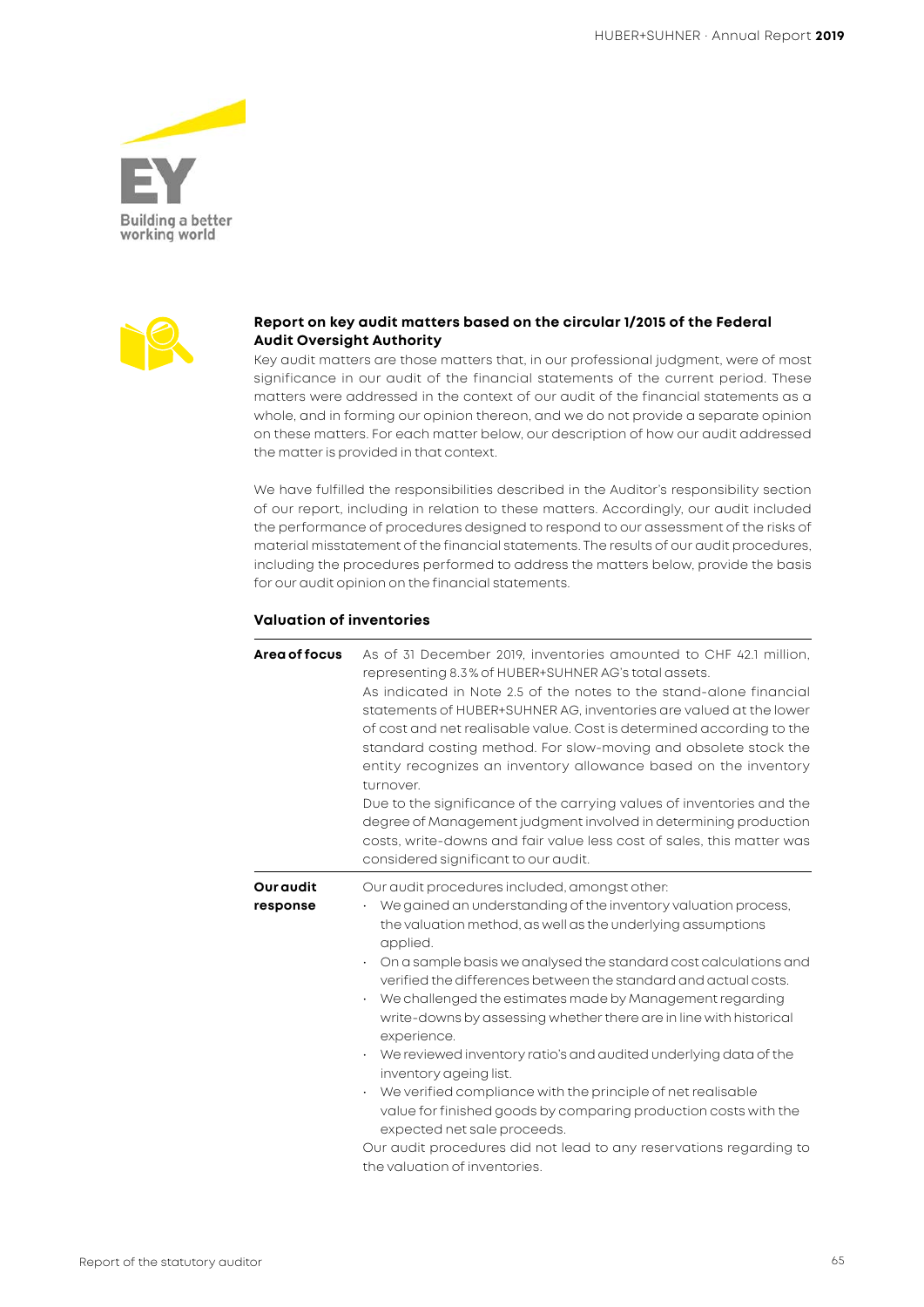

#### **Valuation of investments to subsidiaries and loans to group companies**

| Area of focus                | As of 31 December 2019, the HUBER+SUHNER AG holds investments in<br>subsidiaries of CHF 108.4 million and loans to group companies of<br>CHF 74.4 million, which corresponds to 21.5% and 14.7% respectively of<br>total assets.<br>The investments in subsidiaries are disclosed in the note "Group<br>Companies" of the consolidated financial statements of<br>HUBER+SUHNER AG.<br>Investments in subsidiaries and loans to group companies are mate-<br>rial to the entity and may be subject to changes in value. Accordingly,<br>Management performs regular impairment considerations and calcu-<br>lations to determine the value of each investment and loan.<br>The investments in subsidiaries and the loans to group companies were<br>considered significant to our audit as the amounts concerned are<br>material and the assessments involve judgment in preparing the<br>underlying key assumptions for the valuation. |
|------------------------------|----------------------------------------------------------------------------------------------------------------------------------------------------------------------------------------------------------------------------------------------------------------------------------------------------------------------------------------------------------------------------------------------------------------------------------------------------------------------------------------------------------------------------------------------------------------------------------------------------------------------------------------------------------------------------------------------------------------------------------------------------------------------------------------------------------------------------------------------------------------------------------------------------------------------------------------|
| <b>Our audit</b><br>response | Our audit work for the valuation of the investments in subsidiaries<br>and loans to group companies consisted of auditing Management's<br>valuation assessments and the underlying key assumptions. We also<br>assessed the historical accuracy of the Company's estimates and<br>long-term business plans.<br>Our audit procedures did not lead to any reservations regarding<br>to the valuation of investments in subsidiaries and loans to group<br>companies.                                                                                                                                                                                                                                                                                                                                                                                                                                                                     |



#### **Report on other legal requirements**

We confirm that we meet the legal requirements on licensing according to the Auditor Oversight Act (AOA) and independence (article 728 CO and article 11 AOA) and that there are no circumstances incompatible with our independence.

In accordance with article 728a para. 1 item 3 CO and Swiss Auditing Standard 890, we confirm that an internal control system exists, which has been designed for the preparation of financial statements according to the instructions of the Board of Directors.

We further confirm that the proposed appropriation of available earnings complies with Swiss law and the company's articles of incorporation. We recommend that the financial statements submitted to you be approved.

Ernst & Young Ltd



(Auditor in charge)



Licensed audit expert Licensed audit expert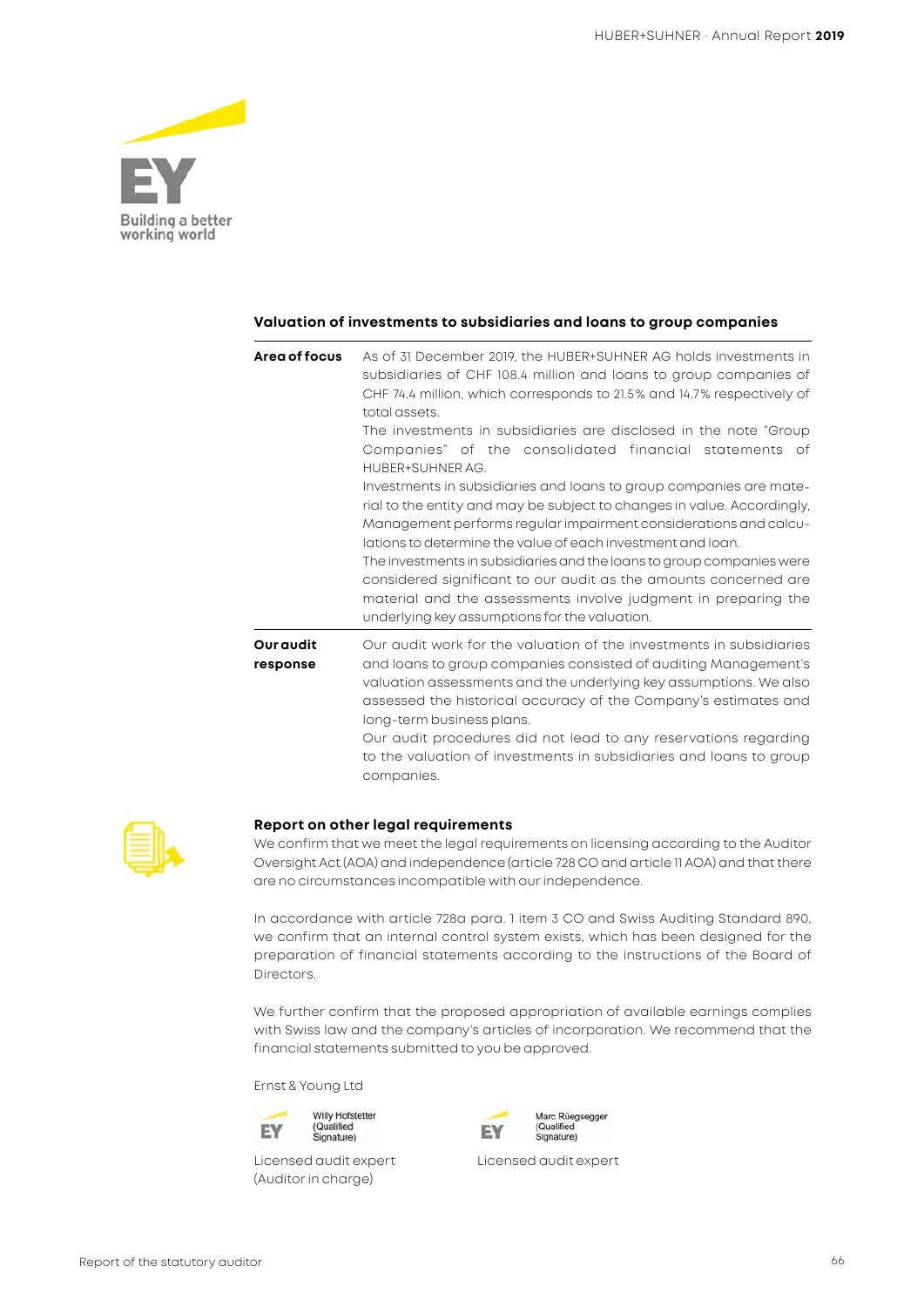## **Share Data**

HUBER+SUHNER AG is a Swiss listed company whose shares are traded on the SIX Swiss Exchange, and which has the following listing details:

| Registered office | 9100 Herisau, Switzerland                    |
|-------------------|----------------------------------------------|
| Listing           | SIX Swiss Exchange, Swiss Reporting Standard |
| Security number   | 3'038'073                                    |
| <b>ISIN</b>       | CH0030380734                                 |
| Security symbol   | HUBN                                         |
| Nominal value     | CHFO.25                                      |

| Registered shares at 31.12. (nominal value CHF 0.25) | 2015<br>(IFRS) | 2016<br>(Swiss GAAP FER) | 2017<br>(Swiss GAAP FER) | 2018<br>(Swiss GAAP<br>FER) | 2019<br>(Swiss GAAP FER) |
|------------------------------------------------------|----------------|--------------------------|--------------------------|-----------------------------|--------------------------|
| Number of issued shares                              | 20 200 000     | 20 200 000               | 20 200 000               | 20 200 000                  | 20 20 00 00 0            |
| Number of shares entitled to a dividend              | 19451846       | 19451360                 | 19458860                 | 19453360                    | 19464860                 |
| Number of shareholders at 31.12.                     | 3694           | 3530                     | 4523                     | 4116                        | 4702                     |
| Stock market price (in CHF)                          |                |                          |                          |                             |                          |
| high                                                 | 52.00          | 65.60                    | 73.80                    | 74.90                       | 85.90                    |
| low                                                  | 38.60          | 40.60                    | 50.55                    | 50.90                       | 60.80                    |
| year-end                                             | 46.35          | 56.50                    | 50.85                    | 65.50                       | 76.80                    |
| Amounts per registered share <sup>®</sup> (in CHF)   |                |                          |                          |                             |                          |
| Net income                                           | 1.27           | 2.73                     | 2.17                     | 3.15                        | 3.22                     |
| Ordinary dividend                                    | 1.00           | 1.25                     | 1.10                     | 1.50                        | $1.60^{3}$               |
| Anniversary dividend                                 |                |                          |                          | 1.00                        |                          |
| <b>Total dividend</b>                                | 1.00           | 1.25                     | 1.10                     | 2.50                        | $1.60^{3}$               |
| Pay-out ratio                                        | 79%            | 46%                      | 51%                      | 79%                         | 50%                      |
| Market capitalisation <sup>2)</sup>                  |                |                          |                          |                             |                          |
| in CHF million                                       | 902            | 1099                     | 989                      | 1274                        | 1495                     |
| as % of net sales                                    | 128            | 149                      | 128                      | 144                         | 180                      |
| as % of shareholders' equity                         | 139            | 192                      | 167                      | 205                         | 254                      |

1) Based on the average outstanding shares

<sup>2)</sup> Stock market price at year-end × number of shares entitled to a dividend

3) Proposed dividend

For further information on the HUBER+SUHNER Group, please visit www.hubersuhner.com.